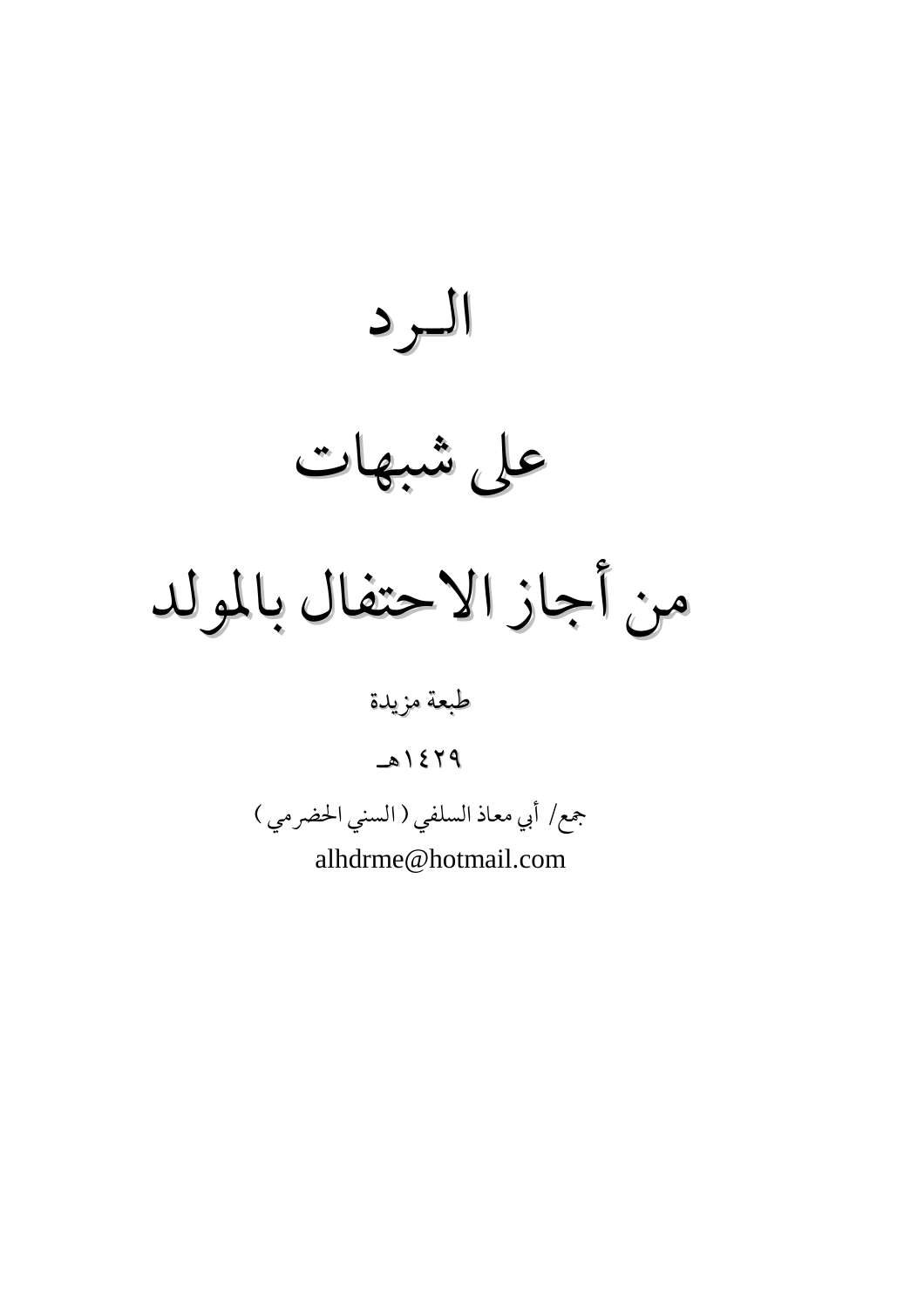



فقسكماته

الحمد لله رب العالمين والصلاة والسلام على رسوله الأمـين وعـلى آلـه وصـحبه أجمعين، أما ىعد:

فإن من البدع المنتشرة بين أوساط كثير من الناس؛ ما يمسـي بالاحتفـال بالمولـد النبوي، وقد كتب كثير من أهل العلم قديها وحديثاً عـدة كتـب ورسـائل وفتـاوي في التحذير من هذه البدعة؛ فجزاهم الله خير الجزاء على ما بينوا ونصحوا.

ولقد وفقني الله عزوجل- وله الحمد والمنة - في جمع بعض الفوائد التـي وقفـت عليها والمتعلقة بالرد على الشبهات التي يثيرها من يقول بجواز الاحتفال بالمولد. فأحببت نشر ما قمت بجمعه، لعل يكون في ذلك فائدة لي ولمن يطلع عليه. سائلاً الله أن يجعل أعمالي خالصة لوجهه الكريم، موافقه لسنة نبينا محمد ﷺ. وأرجو ممن كان عنده ملاحظة أو فائدة ألا يبخل بها على أخيه وجزاكم الله خبراً. وصلى الله على نبينا وقدوتنا محمد وعلى آله وصحبه وسلم.

وكتبه / أبو معاذ السلفى ( السنى الحضرمى ) alhdrme@hotmail.com

\*\*\*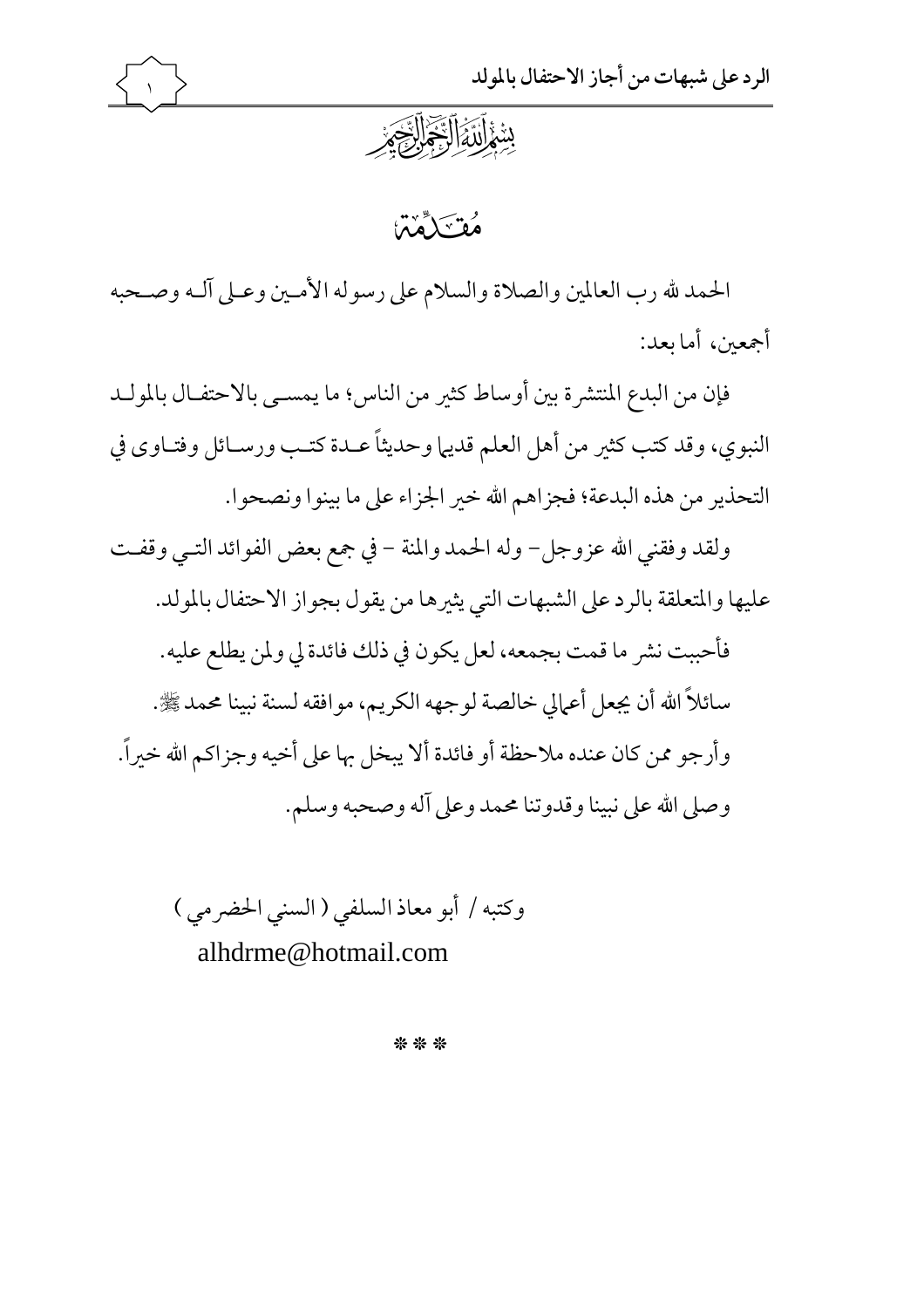الفصل الأول:

بيان أن الاحتفال بالمولد النبوي لم يقع من السلف الصالح وأنه من البدع اتفق أهل العلم ممن قال بجواز الاحتفال بالمولد ومن قال بعدم جـواز الاحتفـال به على أن السلف الصالحﷺ لم يحتفلوا به وإليك بعض أقوالهم في بيان ذلك:

١- قال شيخ الإسلام ابن تيميــة – رحمـه الله – عــن الاحتفــال بالمولــدالنبوي في «اقتضاء الصراط المستقيم» (٢/ ٦١٩):(لم يفعله السلف، مع قيام المقتضى\_ لـه وعـدم المانع منه، ولو كان هذا خيراً محضا، أو راجحاً لكان السـلف ﷺ أحـق بـه منـا، فـإنهم كانوا أشد محبة لرسول الله ﷺ وتعظيماً له منا، وهم على الخير أحرص، وإنها كمال محبتـه وتعظيمه في متابعته وطاعته واتباع أمره، وإحياء سنّته باطناً وظاهراً، ونشر ما بعث بـه، والجهاد على ذلك بالقلب واليد واللسـان، فـإن هـذه طريقـة السـابقين الأولـين، مـن المهاجرين والأنصار،والذين اتبعوهم بإحسان ) اهـ.

٢- قال الإمام تاج الدين عمر بن سالم اللخمي المشهور بالفاكهـاني- رحمـه الله -في «المورد في عمل المولد» (١/ ٨-٩ ضمن «رسائل في حكم الاحتفال بالمولد»): ( لا أعلم لهذا المولد أصلا في كتاب ولا سنة، ولا ينقل عمله عـن أحـد مـن علـماء الأمـة، الذين هم القدوة في الدين، المتمسكون بآثار المتقدمين، بل هو بدعة ).

٣- قال العلامة ابن الحاج – رحمه الله – في «المدخل» (٢/ ٣١٢) نقلاً من «القول الفصل في حكم الاحتفال بمولد خير الرسل» للعلامة اسـماعيل الأنصـاري - رحمه الله- (٢/ ٤٤٢ ضمن «رسائل في حكم الاحتفال بالمولـد»):( فـإن خـلا – أي عمـل المولد– منه – أي من السماع – وعمل طعاماً فقط، ونوى به المولد ودعا إليه الاخوان، وسلم من كل ما تقدم ذكره – أي من المفاسد- فهو بدعة بنفس نيته فقـط، إذ إن ذلـك زيادة في الدين ليس من عمل السلف الماضين، وإتباع السلف أولى بل أوجب مـن أن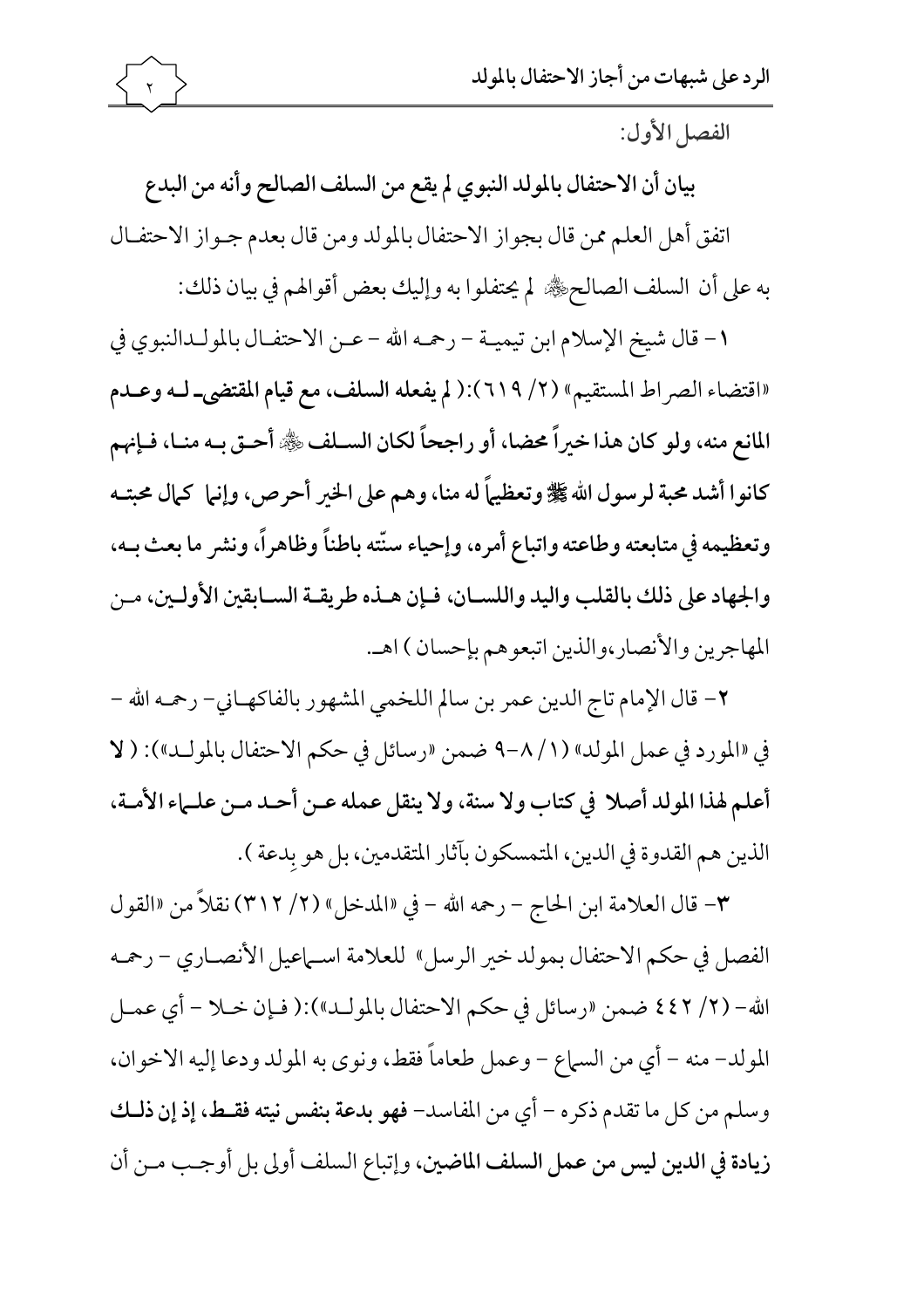

٤- قال العلامة عبدالعزيز بـن بـاز - رحمـه الله - في «حكـم الاحتفـال بالمولـد النبوي وغيره» (١/ ٥٧ ضمن «رسائل في حكم الاحتفـال بالمولـد»):( الرسـول ﷺ لم يفعله - أي المولد النبوي -، ولا خلفاؤه الراشدون، ولا غيرهم من الصحابة رضـوان الله عليهم، ولا التابعون لهم بإحسان في القرون المفضـلة، وهـم أعلـم النـاس بالسـنة، وأكمل حباً لرسول الله ﷺ ومتابعة لشرعه ممن بعدهم... الخ ).

0- وقال الشيخ محمد بن عبد السلام الشقيري في «السـنن والمبتـدعات المتعلقـة بالأذكار والصلوات» (ص١٣٨-١٣٩):( فاتخاذ مولده موسماً والاحتفـال بــه بدعــة منكرة ضلالة لم يرد بها شرع ولا عقل، ولو كان في هذا خير كيف يغفل عنـه أبـو بكـر وعمر وعثمان وعلى وسائر الصحابة والتابعون وتابعوهم والأئمة وأتباعهم؟).

وفيها يلي أنقل أقوالاً لبعض من يرى مشروعية الاحتفال بالمولد يتضح من خلالها كذلك أن الرسول ﷺ لم يحتفل بالمولد وأنه لم يكن من فعل السلف:

١ - قال السيوطي - رحمه الله - في «حسن المقصـد» ضـمن «الحـاوي للفتـاوي» (١/ ١٨٩):( أول من أحدث فعـل ذلك – أي فعـل المولـد- صـاحب إربـل الملـك المظفر)<sup>(١)</sup>.

٢- قـال أبـو شـامة - رحمه الله - في «الباعـث عـلى إنكـار البـدع والحـوادث» (ص٥):( ومن أحسن! ما ابتدع في زماننا من هذا القبيل: ما كان يفعل بمدينة إربـل

(١) الصحيح أن أول من احتفل بالمولد هم العبيديون كما سيأتي معنا إن شاء الله.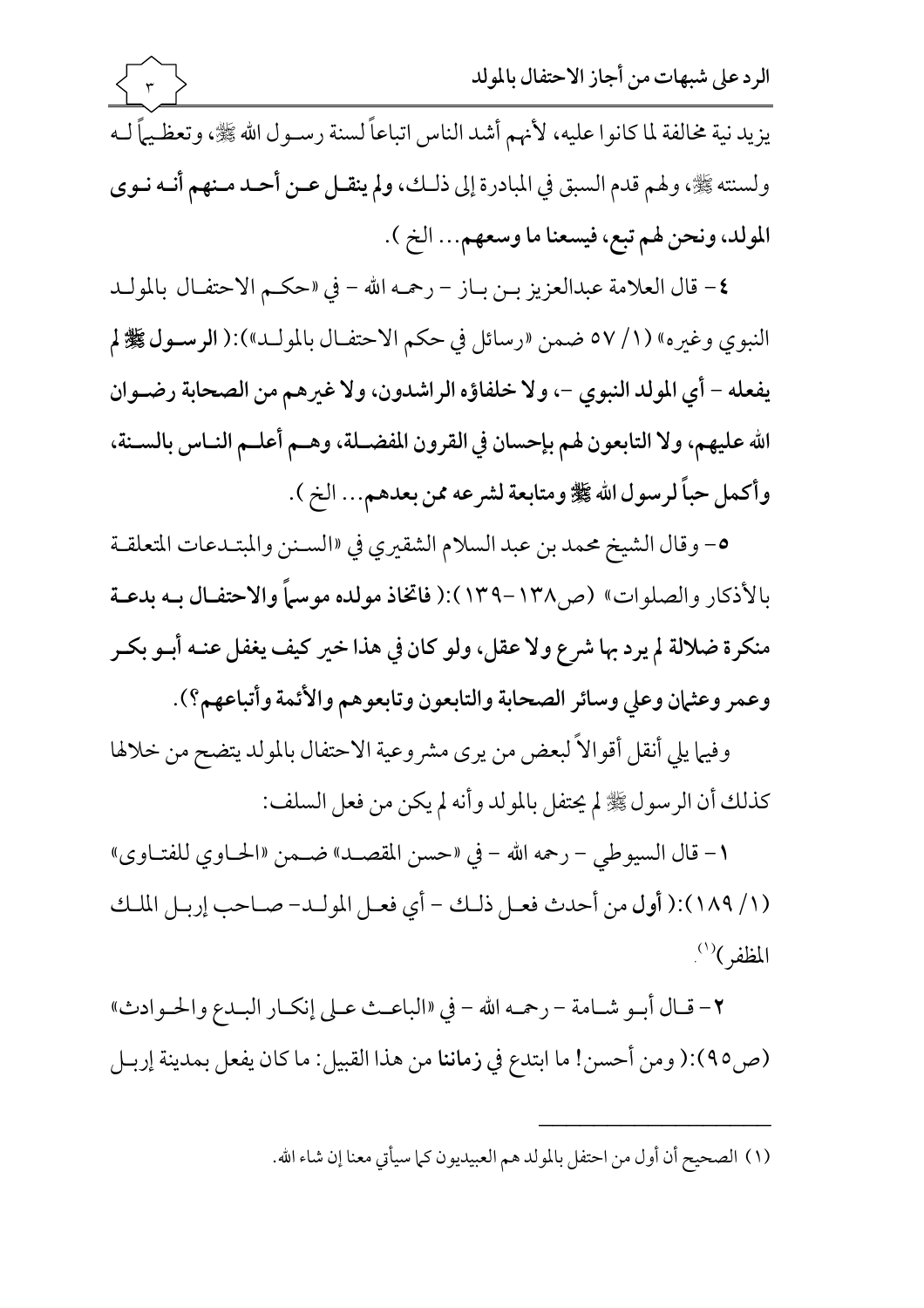الرد على شبهات من أجاز الاحتفال بالمولد

جبرها الله تعالى كل عام في اليوم الموافق ليوم مولد النبي ﷺ من الصدقات والمعروف، وإظهار الزينة والسرور... الخ ).

٣- قال الإمام السخاوي - رحمه الله - نقلاً من «المورد الروي في المولد النبـوي» لملا على قارى (ص١٢):( أصل عمل المولد الشريف لم ينقـل عـن أحـد مـن السـلف الصالح في القرون الثلاثة الفاضلة، وإنها حدث بعدها بالمقاصد الحسنة ).

٤- قـال محمـد بــن علــوى المـالكي في «حــول الاحتفــال بالمولــد» (ص١٩): (فالاحتفال بالمولد وإن لم يكن في عهده ﷺ، فهو بدعة، ولكنها حسنة لاندراجها تحت الأدلة الشرعية،والقواعد الكلية ).

0- قال يوسف الرفاعي في «الرد المحكم المنيع» (ص١٥٣):( إن اجتماع النـاس على سماع قصة المولد النبوي الشريف، أمر استحدث بعد عصر النبوة، بل ما ظهـر إلا في أوائل القرن السادس الهجري )!.

( وبهذه النقول يتضح أن السلف الصالح لم يحتفلوا بمولد النبـي ﷺ بـل تركـوه، وما تركوه لا يمكن أن يكون تركهم إياه إلا لكونه لا خير فيه كما أوضـحه ابـن الحـاج في «المدخل» (٢٧٨/٤)؛ حيث قال بصدد استنكاره لصلاة الرغائب مـا نصـه:(مـا حدث بعد السلف ﴿ لا يُخلِّقِ إما أن يكونوا علموه وعلمـوا أنـه موافـق للشر\_يعة ولم يعملوا به؟! ومعاذ الله أن يكون ذلك، إذ إنه يلزم منه تنقيصهم وتفضـيل مـن بعـدهم عليهم، ومعلوم أنهم أكمل الناس في كل شيء وأشدهم اتباعاً.

وإما أن يكونوا علموه وتركوا العمل به؟ ولم يتركـوه إلا لموجـب أوجـب تركـه، فكيف يمكن فعله؟! هذا مما لا يتعلل.

وإما أن يكونوا لم يعلموه فيكون من ادعىي علمـه بعـدهم أعلـم مـنهم وافضـل واعرف بوجوه البر وأحرص عليها!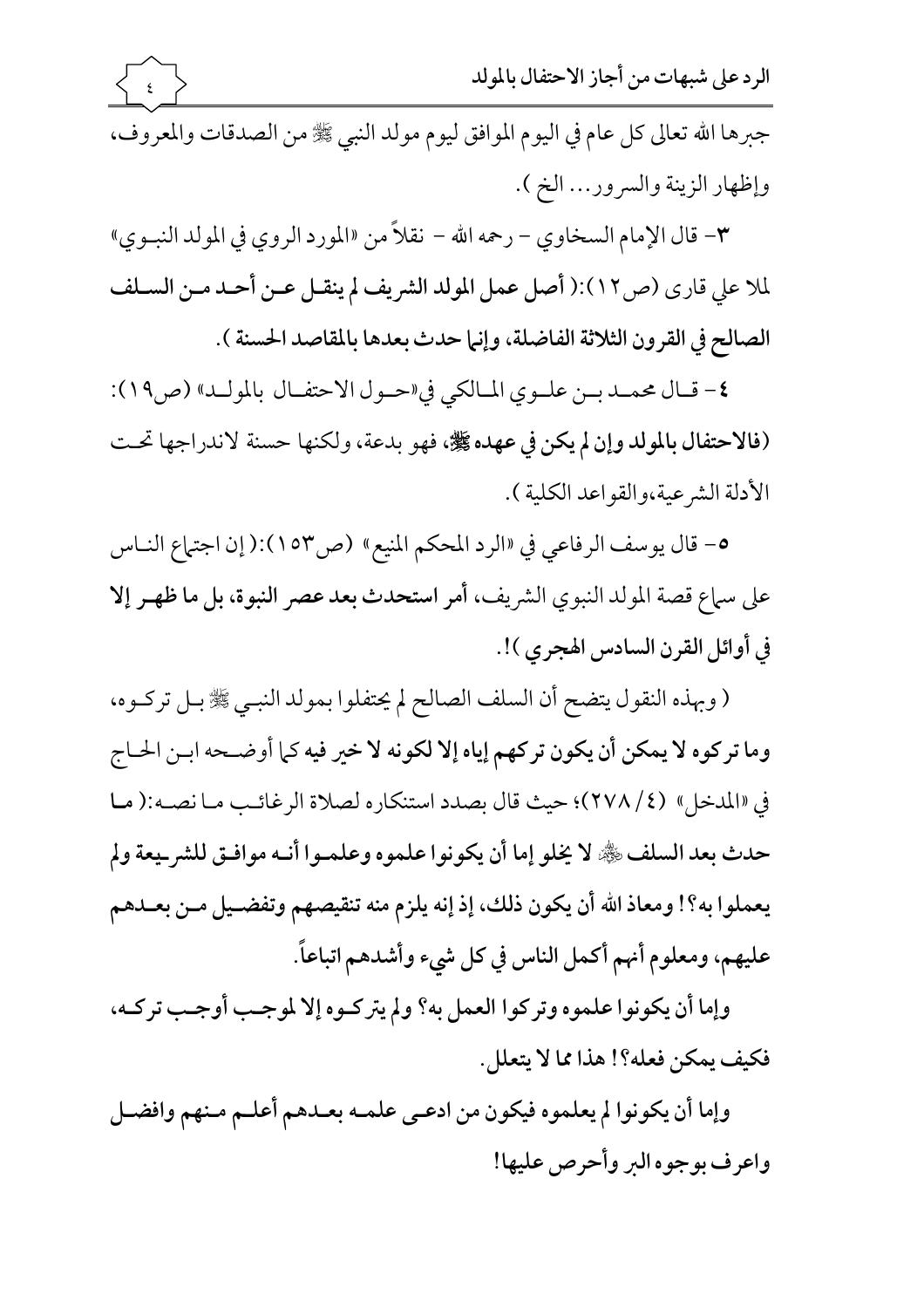

ولو كان ذلك خيراً لعلموه ولظهر لهم ومعلوم أنهم أعقـل النـاس وأعلمهـم ... الخ ).

وفيه دليل من ناحية أخرى على أن ما تركه السلف الصالح لابـد أن يكـون النبـي ﴾ قد تركه وتركه ﷺ للشيء مع قيام المقتضي له وعدم المانع منه سنة كـما ان فعلــه ســنة فمن استحب فعل ما تركه النبي ﷺ كان كمن استحب ترك ما فعله ولا فرق )''.

ولا يقول قائل ما هو الدليل على أن الرسول ﷺ وصـحابته ﴿ لَمَّ لِم يحتفلـوا بالمولـد لأنه لو وقع لنقل إلينا، ولذكره من يحتفـل بالمولـد النبـوي لأن الحجـة تكـون حينئـذ أقوى.

ومما يدل كذلك على أن السلف الصالح لم يحتفلوا بيوم المولد النبوي اختلافهم في تحديد اليوم الذي ولد فيه النبي ﷺ، وقد بسط الكلام على ذلك الخـلاف الإمـام ابـن كثير في «البداية والنهاية» (٢/ ٢٠٢٠ - ٢٦١).

\*\*\*

<sup>(</sup>٢/ ٤٤٤-٤٤٥ ضمن «رسائل في حكم الاحتفال بالمولد»).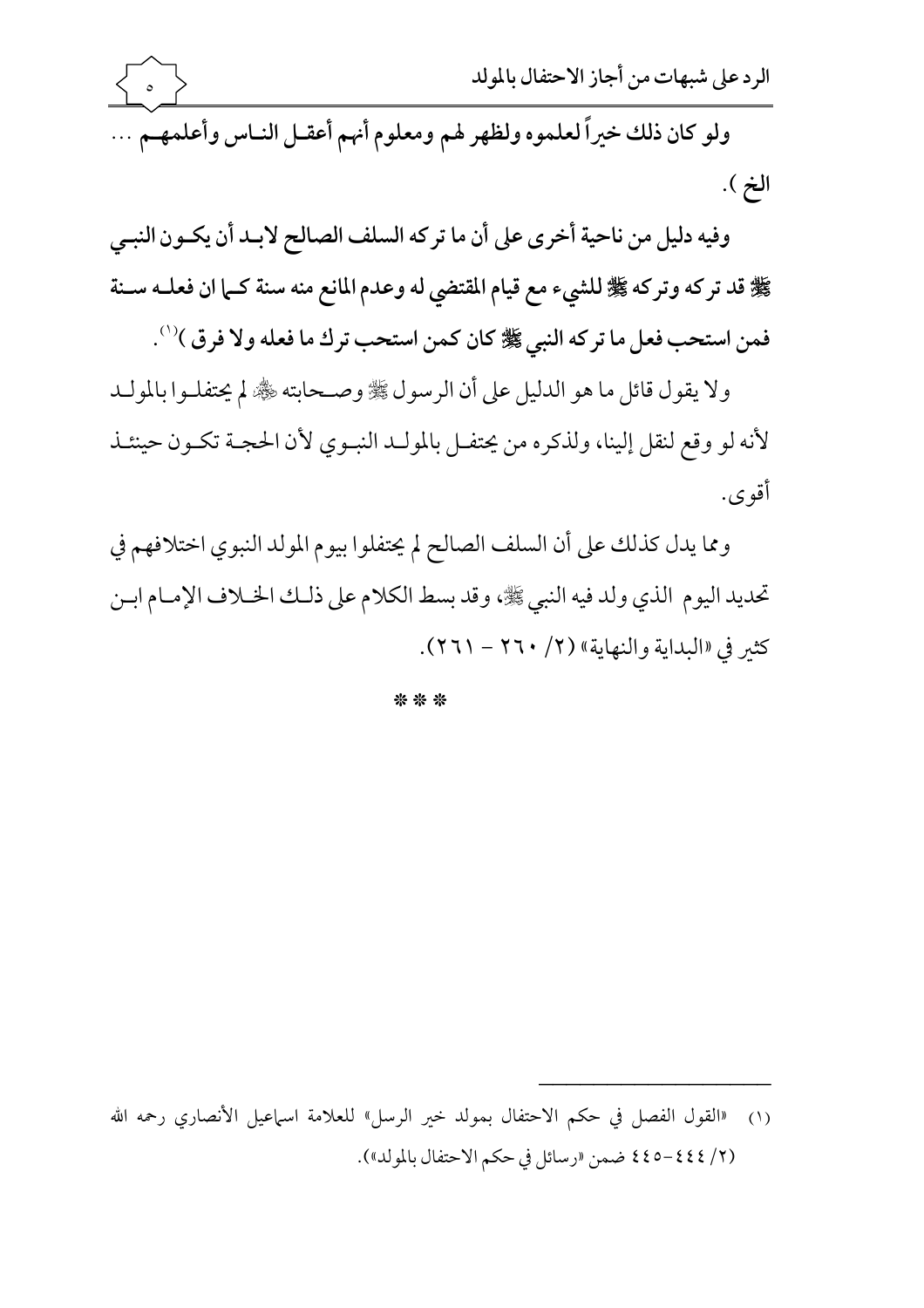الفصل الثاني:

إثبات أن الفاطميين<sup>(١)</sup> أول من احتفل بالموالد

وهذا الفصل مختصر من «القول الفصل في حكم الاحتفال بمولد خـير الرسـل» للعلامة إسماعيل الأنصاري – رحمه الله – (٢/ ٤٥١ه=٤٦٥ ضمن «رسـائل في حكـم الاحتفال بالمولد»):

١ - قال تقى الدين المقريزي - رحمه الله - في «المواعظ والاعتبـار بـذكر الخطـط والآثار» (١/ ٤٩٠)؛ تحت عنوان «ذكر الأيام التي كان الخلفاء الفـاطميون يتخـذونها أعياداً ومواسم تتسع بها أحوال الرعية وتكثر نعمهم » :( كان للخلفـاء الفـاطميين في طول السـنة أعيـاد ومواسـم، وهـي موسـم رأس السـنة وموسـم أول العـام، ويـوم عاشوراء، ومولد النبي ﷺ، ومولد عـلى بـن أبي طالـب ﷺ، ، ومولـد الحسـن ومولـد الحسين عليهما السلام، ومولد فاطمة الزهراء عليها السلام، ومولد الخليفة الحاضر، وليلة أول رجب، وليلة نصفه، وليلة أول شعبان، وليلة نصفه...) اهـ.

٢ –وقال أبو العباس أحمد بن عـلى القلقشـندي في «صـبح الأعشـي في صـناعة الإنشاء» (٣/ ٤٩٨) في كلام له طويل في جلوسات الخليفة الفاطمي، قال بعد أن ذكر جلوسه في المجلس العام أيام المواكب، وجلوسه ليلة أول رجب وليلـة نصـفه وليلـة أول شعبان وليلة نصفه للقاضي والشهود في ليالي الوقود الأربـع مـن كـل سـنة قـال: (الجلوس الثالث: جلوسه في مولد النبي ﷺ في الثاني عشر من شهر ربيع الأول ).

٣- وقال مفتى الديار المصرية سابقاً الشيخ محمد بن بخيت المطيعي – رحمه الله-في «أحسن الكلام فيها يتعلق بالسنة والبدعـة مـن الأحكـام» (ص٤٤):( ممـا أحـدث

(١) الصحيح تسميتهم بالعبيديين كما سيأتي معنا.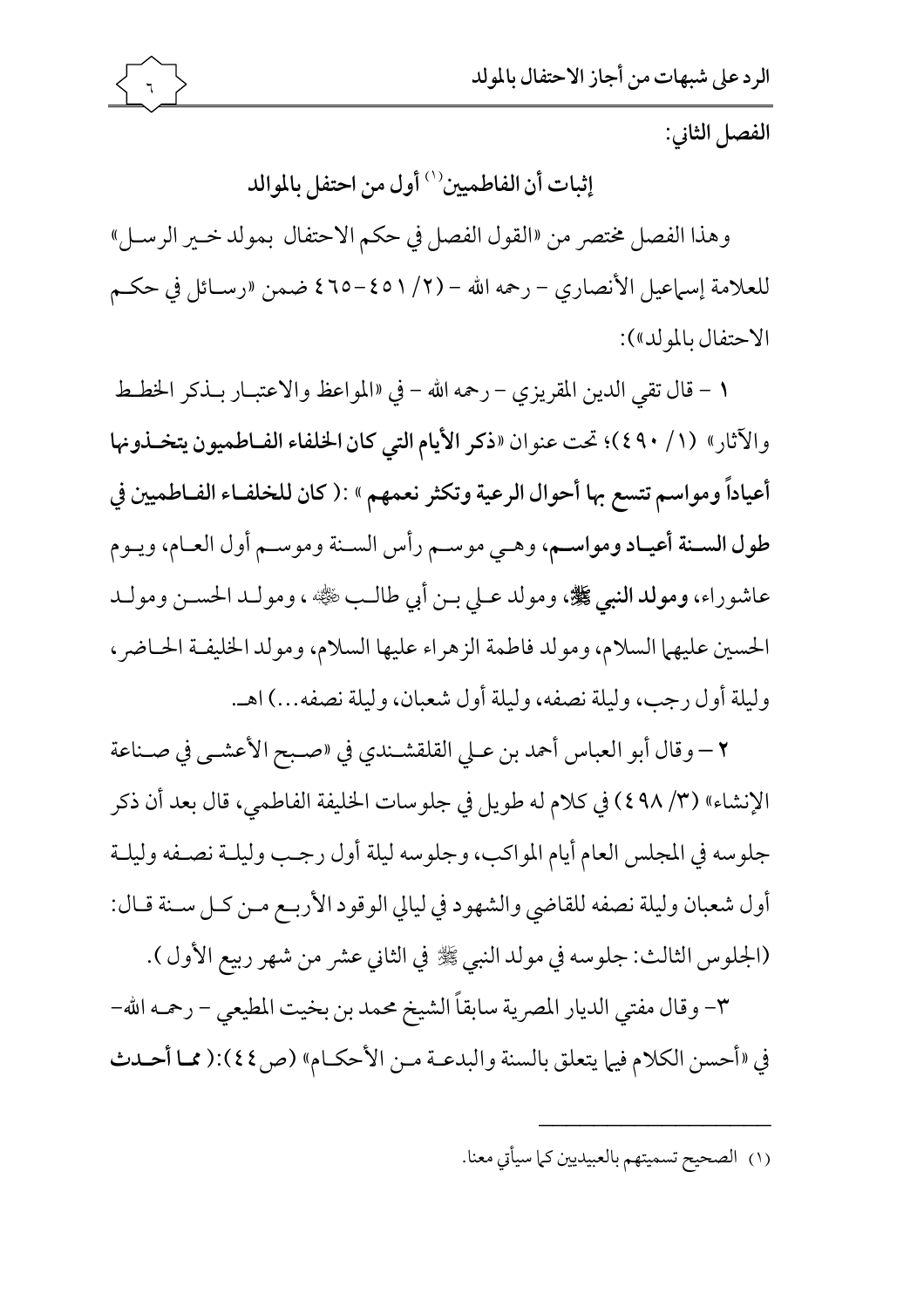

الرد على شبهات من أجاز الاحتفال بالمولد

وكثر السؤال عنه الموالد، فنقول: إن أول من أحـدثها بالقـاهر ة الخلفـاء الفـاطميون، وأولهم المعز لدين الله.. الخ).

٤ – وقال الشيخ على محفوظ – رحمه الله – وهو من كبار علماء مصر – في «الإبداع في مضار الابتداع» (ص ٢٥١):( قيل أول من أحدثها - أي الموالد- بالقاهرة الخلفـاء الفاطميون في القرن الرابع، فابتدعوا ستة موالد: المولد النبوي، ومولد الإمام على ﷺ، ومولد السيدة فاطمة الزهراء رضى الله عنها، ومولد الحسن والحسين رضى الله عـنهما، ومولد الخليفة الحاضر ... الخ ).

٥ – وقال الدكتوران حسن إبراهيم حسن مدير جامعة أسيوط سابقاً وطه أحمد شرف مفتش المواد الاجتهاعيــة بــوزارة التربيــة والتعلـيم في كتــابهها «المعـز لــدين الله» (ص ٢٨٤) تحت عنوان «الحفلات والأعيـاد»:( ان المعـز كـان يشـترك مـع رعايـاه في الاحتفال بعيد رأس السنة الهجرية، ومولد النبي ﷺ، وليلة أول رجب ونصفه، وأول شعبان ونصفه، وموسم غرة رمضان، حتى لا يثير نفـوس السـنيين! ويقـرب مسـافة الخلف بين المبادئ السنية والعقائد الشيعية!! وكذلك كان المعز لدين الله يستغل هـذه الأعياد التي كان زخر بها عهده في نشر خصائص المذهب الإسماعيلي وعقائده!! لذلك كان يحتفل بيوم عاشوراء ليحيى فيها ذكرى الحسين ﷺ، كما كـان يحـى ذكـرى مولـد كثير من الأئمة، وذكرى مولد الخليفة القائم بالأمر، وهكذا اتخذ المعـز مـن الاحتفـال بهذه الأعياد وسيلة لجذب رعاياه إليه ونشر مبادئ المذهب الإسماعيلي ) اهـ.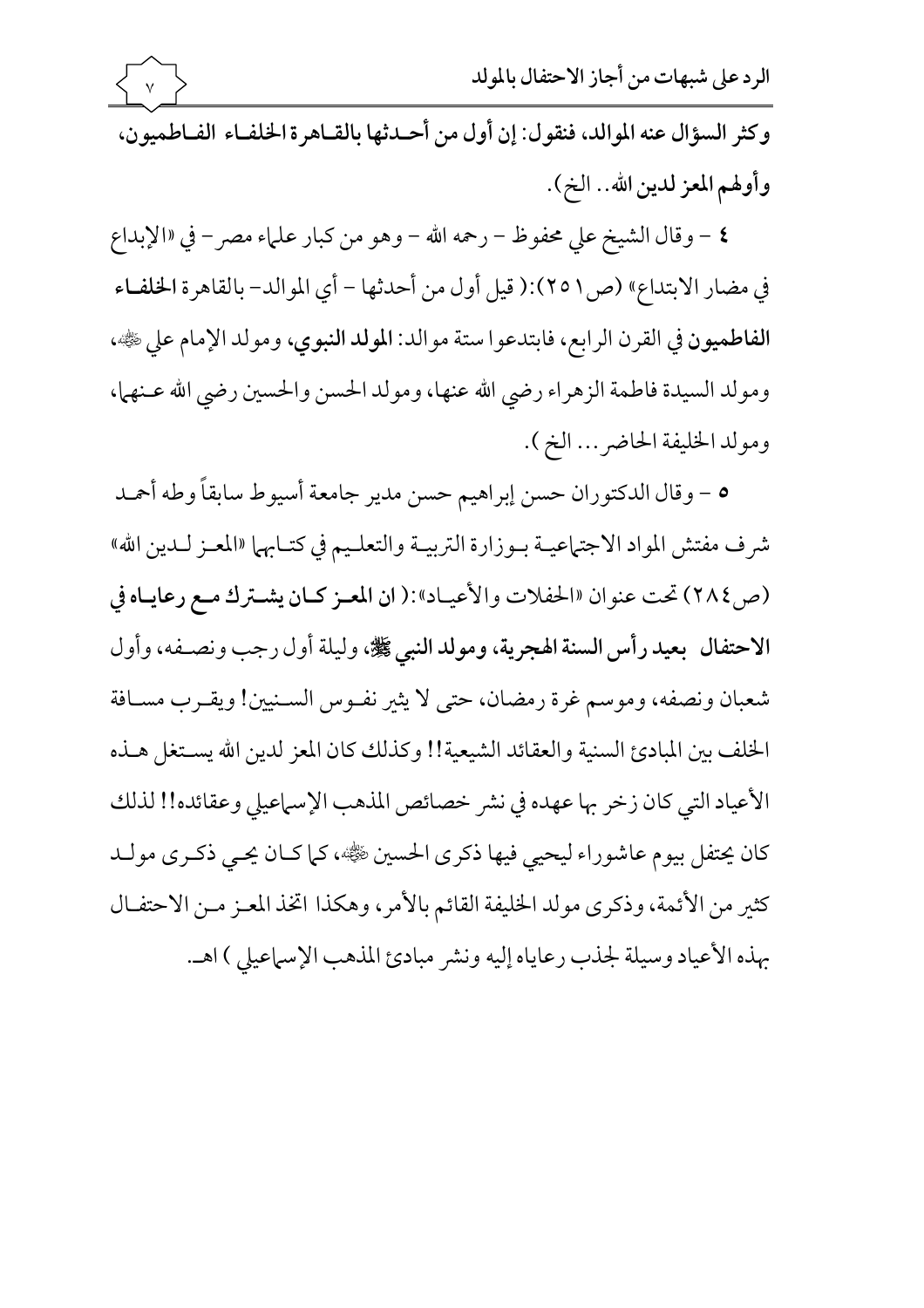من هم العبيديون؟

قال الإمام ابـن كثـير- رحمه الله - في «البدايـة والنهايـة» (١٢/ ٢٦٧): (كـان الفاطميون أغنى الخلفاء وأكثرهم مالا وكانوا من أغنى الخلفـاء وأجـبرهم وأظلمهـم وأنجس الملوك سيرة وأخبثهم سريرة ظهرت في دولتهم البدع والمنكـرات وكثـر أهـل الفساد وقل عندهم الصالحون مىن العلماء والعباد وكثر بأرض الشام النصر انية والدرزية والحشيشية).

وقال الإمام الذهبي - رحمه الله - في «العبر في خبر من عبر» (٢/ ١٩٩): (المهديٌّ عبيد الله والد الخلفاء الباطنية العبيدية الفاطمية افترى انه من ولد جعفر الصادق وكان بسلمية فبعث دعاته إلى اليمن والمغرب وحاصل الأمر انه استولى عـلى مملكـة المغـرب وامتدت دولته بضعًا وعشرين سنة ومات في ربيـع الأول بالمهديـة التـي بناهـا وكـان يظهر الرَّفض ويبطن الزندقة).

وقال أيضاً: (سنة اثنتين وأربعهائة فيها أذن فخر الملك أبو غالب الذي وليّ العراق بعد عميد الجيوش بعمل المأتم يوم عاشوراء.

وفيها كتب محضر ببغداد في قدح النسب الـذي تدّعيـه خلفـاء مصر\_والقـدح في عقائدهم وأنهم زنادقة وأنهم منسوبون إلى ديصان بن سعيد الخرَّمي إخوان الكـافرين شهادة يتقرَّب بها إلى الله شهدوا جميعًا أن الناجم بمصر وهو منصور بـن نـزار الملقـب بالحاكم حكم الله عليه بالبوار.

إلى أن قال: فانه لما صار – يعني المهدي – إلى المغرب وتســمي بعبيــد الله وتلقَّـب بالمهدي وهو مع من تقدَّمه من سلفه الأنجاس أدعياء خوارج لا نسب لهم في ولد عـليّ هْيُّهُ ولا يعلمون أن أحدًا من الطالبيين توقَّف عن إطلاق القول في هؤلاء الخوارج إنهم أدعياء وقد كان هذا الإنكار شائعًا بـالحرمين وأن هـذا النـاجم بمصر ـ وسـلفه كفَّـار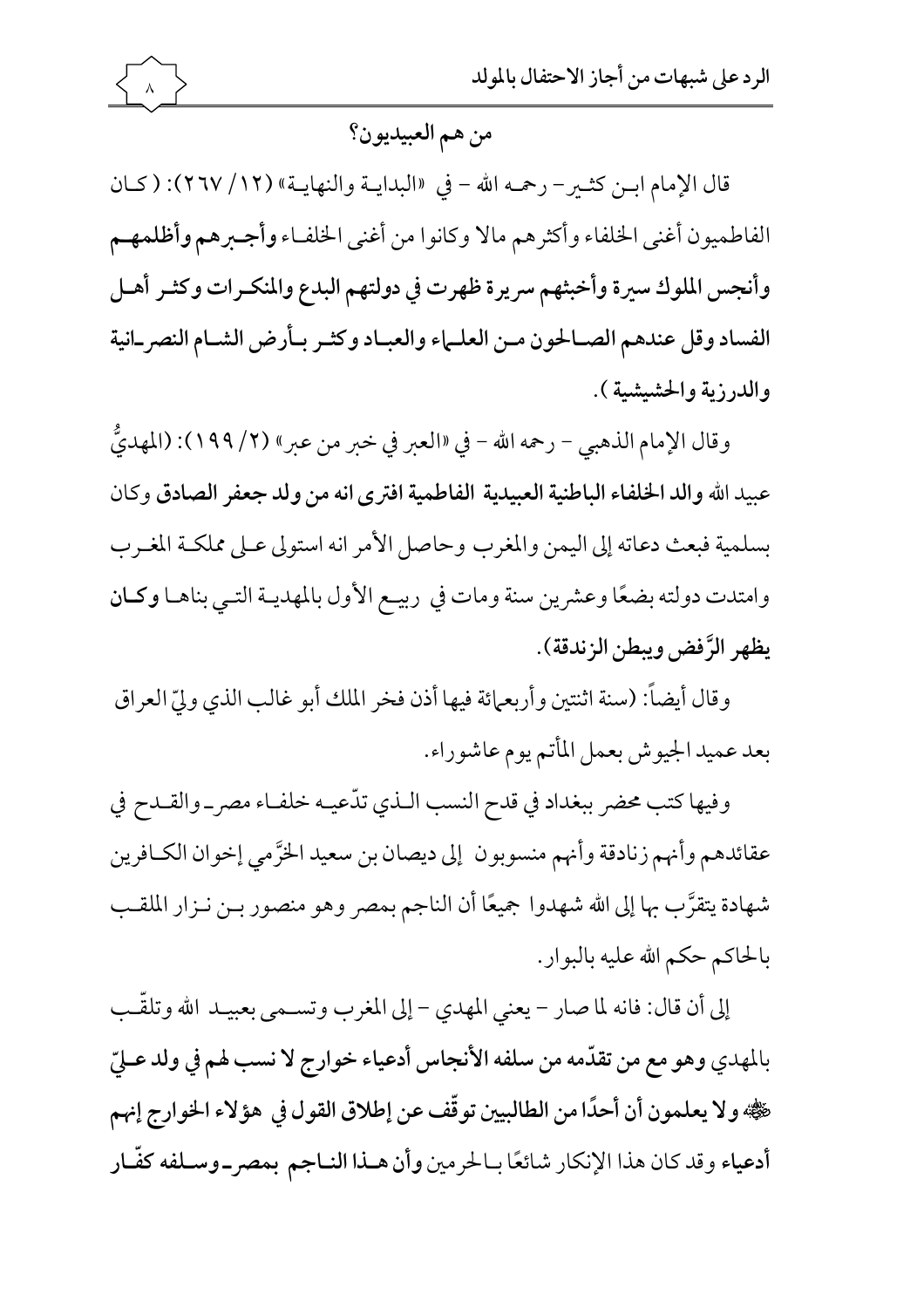الرد على شبهات من أجاز الاحتفال بالمولد

وفسّاق لمذهب الثَّنويّة والمجوسية معتقدون قد عطّلوا الحدود وأباحوا الفروج وسفكوا الدماء وسبُّوا الأنبياء ولعنوا السَّلف وادَّعوا الربوبية ).

وقال السيوطي – رحمه الله – في «تاريخ الخلف!»: (ص ٤): (ولم أورد أحـدا مـن الخلفاء العبيديين لأن إمامتهم غير صحيحة لأمور منها أنهم غير قرشيين وإنما سـمتهم بالفاطميين جهلة العوام وإلا فجدهم مجوسى قال القاضي عبد الجبار البصر-ى اسم جد الخلفاء المصريين سعيد كان أبوه يهوديا حدادا نشابة وقال القاضي أبو بكر الباقلاني القداح جد عبيد الله الذي يسمى بالمهدى كان مجوسيا ودخل عبيد الله المغـرب وادعـي أنه علوى ولم يعرفه أحد من علماء النسب وسماهم جهلة الناس الفـاطميين وقـال ابـن خلكان أكثر أهل العلم لا يصححون نسب المهدى عبيد الله جد خلفاء مصر ).

قال الإمام الشاطبيّ في «الاعتصـام» (٢/ ٤٤):( العبيديـة الـذين ملكـوا مصر\_ وأفريقية زعمت أن الاحكام الشرعية إنها هي خاصة بالعوام وأما الخواص منهم فقلد ترقوا عن تلك المرتبة فالنساء بإطلاق حلال لهم كما أن جميع مـا في الكـون مـن رطـب ويابس حلال لهم أيضا مستدلين على ذلك بخرافات عجائز لا يرضاها ذو عقل ).

(قلت : والأئمة متفقون على ذمهم ، لخبث ملتهم وفشو البدع في عهدهم ، وإنـما ذكرت ذلك حتى يعلم المخالفون الذين يحيون الموالد من هو سـلفهم في هـذا الأمـر ، فيرغبون عن هديهم والتشبه بهم ، فإنه من غير المعقول أن تكون هذه الأعياد المحدثـة محمودة مندوباً إليها ، فتقصر عنها الأمة كلها طوال القرون الفاضلة، ويسبقهم إليهـا أولئك الظلمة الضلال )(١).

(١) «المولد» للشيخ سمير المالكي.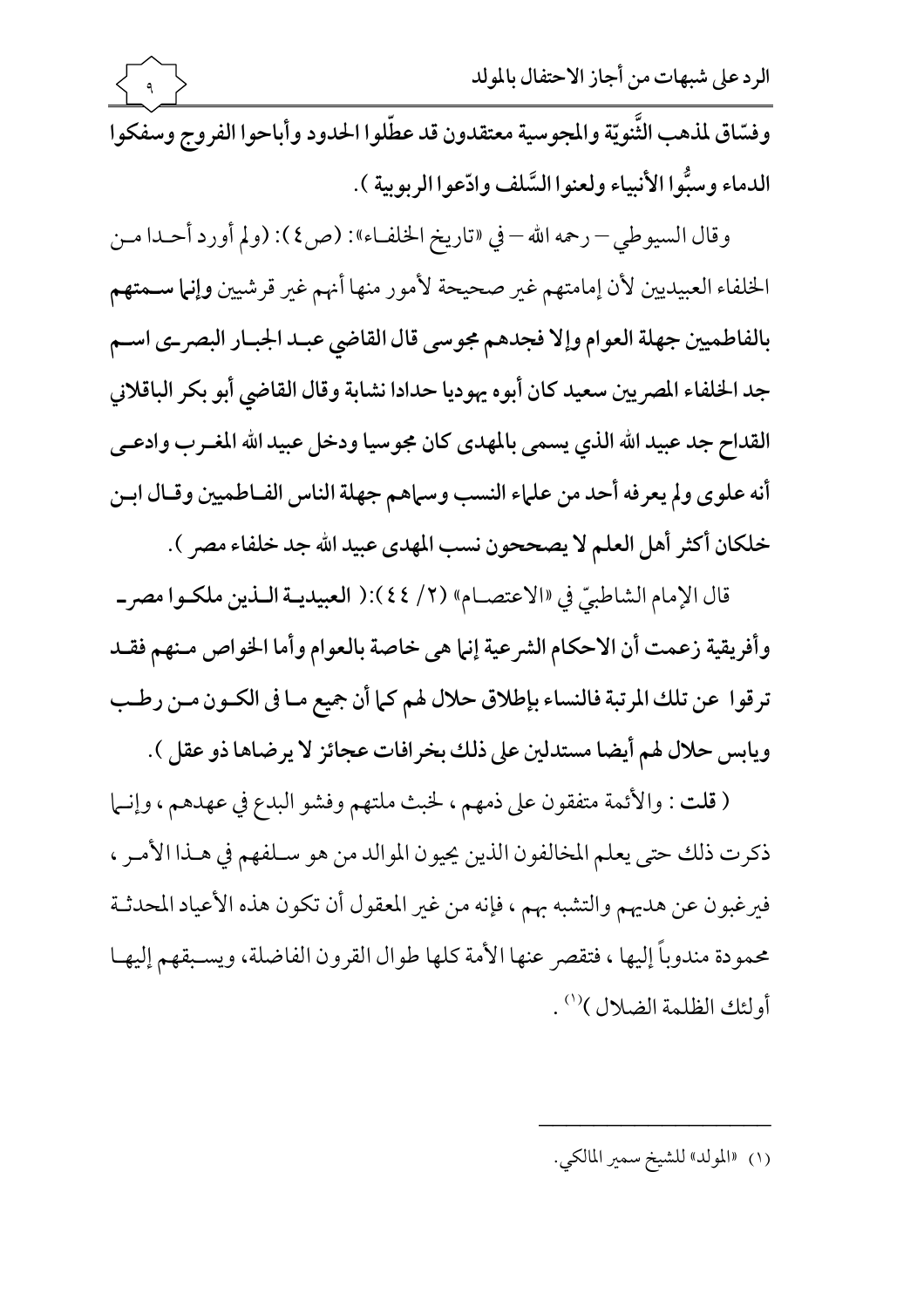

الفصل الثالث:

بيان كذب من يزعم أن من ينكر الاحتفال بالمولد بأنه مبغض للرسول ﷺ ومكفر لمن يحضر ذلك الاحتفال لقد أشاع الكثير ممن يقيمون الاحتفال بالمولد النبوي أن من ينكر هـذا الاحتفـال إنها هو يكره الرسول ﷺ!! وهذا من الكذب الصريح! كما أشاعوا أن من ينكر ذلك الاحتفال يعتبره شركاً اكبر! وأن من يحتفل بالمولد يعتبر مشركاً! وهذا أيضاً كذب صريح!! وإليك أخي القارىء بعض أقوال أولئك المحتفلين حول هذا الأمر وبيان كـذبهم

في ذلك:

١- قال يوسف الرفاعي في «الرد المحكم المنيع» (ص١٥- ١٦) وهـو يشـير إلى مقال له نشره في جريدة السياسة الكويتية:( وكان عنوان وموضوع مقـالي ( الـرد عـلي الشيخ عبدالعزيز بن باز ) عندما هاجم الاحتفال بالمولد النبوي واعتبره شركاً وبدعـة ... الخ).

٢- قال راشد المريخي في «إعلام النبيل» (ص١٧- ١٨):( وإذا احتفل أحد بليلة مولده ﷺ تعظيها له وإقامة لأبهة الإسلام قالوا: هذا مشرك . . . فنعوذ بـالله مـن ناشـئة تكفر الأمة بمدح النبي ﷺ أو الاحتفال بمولده ) انتهى باختصار .

ولبيان كذب أولئك أنقـل فـيها يـلى بعـض أقـوال المنكـرين للاحتفـال بالمولـد وتصريحهم بأن إنكارهم للمولد هو بسبب انه بدعة وليس شركاً:

قال الشيخ عبدالعزيز بن عبدالله بن باز – رحمه الله – في «مجموع فتاوى ومقالات متنوعة» (٢/ ٣٨٠):(كتبت منذ أيام مقالاً يتضـمن جـواب سـؤال عـن حكـم الاحتفال بالمولد، وأوضحت فيه أن الاحتفال بها من البدع المحدثة في الدين.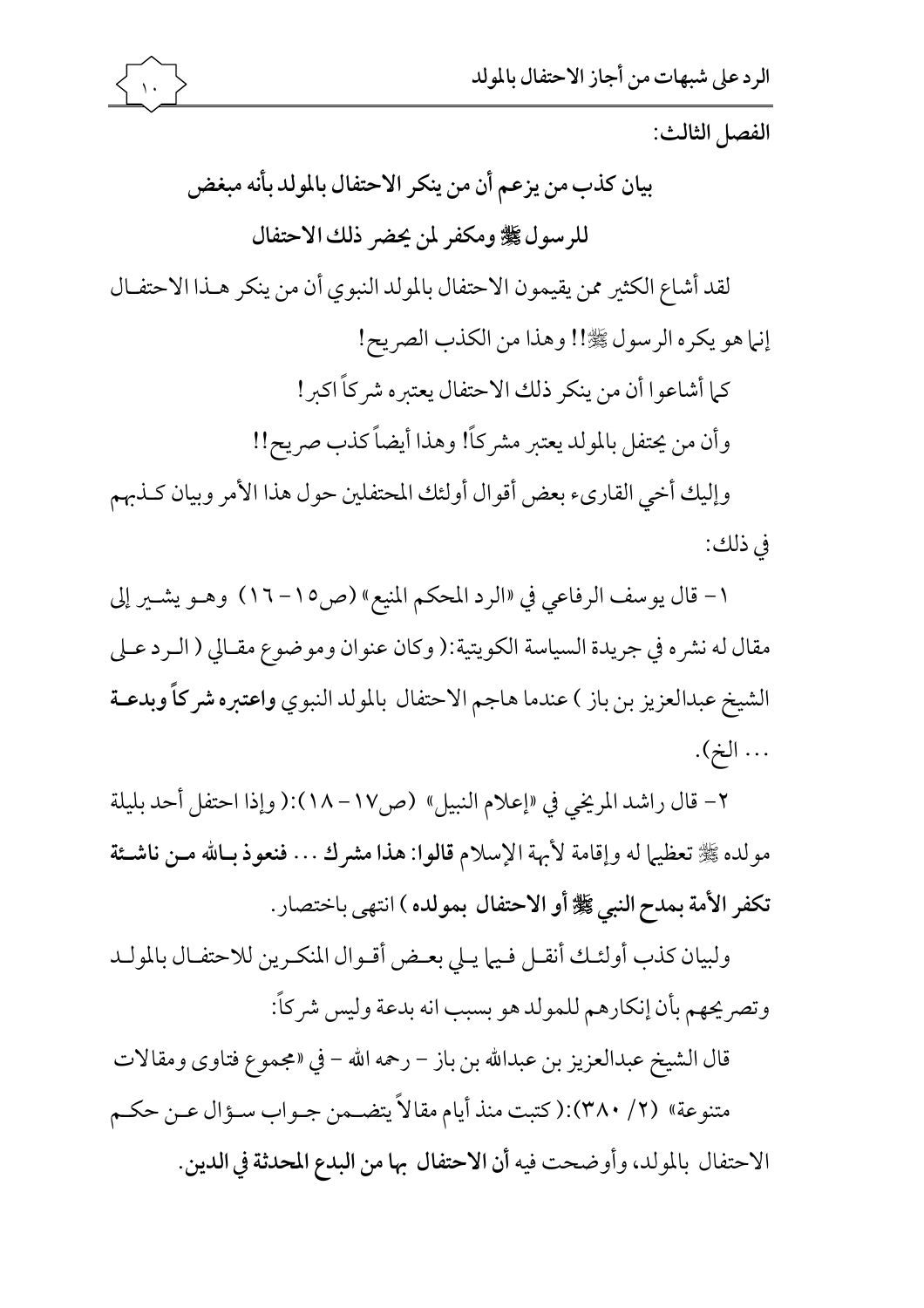وقد نشر المقال في الصحف المحلية السعودية وأذيع من الإذاعة.

ثم علمت بعد ذلك أن إذاعة لندن نقلت عنى في إذاعتها الصباحية أني أقول بـأن الاحتفال بالموالد كفر .

فتعين على إيضاح الحقيقة للقراء فأقول إن ما ذكرتـه هيئـة الإذاعـة البريطانيـة في إذاعتها الصباحية في لندن منذ أيام عني أني أقول بأن الاحتفال بالموالد كفـر، كـذب لا أساس له من الصحة وكل من يطلع على مقالي يعرف ذلك.

وإني لآسف كثيراً لإذاعـة عالميـة يحترمهـا الكثـير مـن النـاس ثـم تقـدم هـي أو مراسلوها على الكذب الصريح.

وهذا بلا شك يوجب على القراء التثبت في كل ما تنقلـه هــذه الإذاعــة خشــية أن يكون كذباً كما جرى في هذا الموضوع... الخ ).

٢ – قال الشيخ أبو بكر الجزائري – حفظه الله – في «الإنصاف فيها قيـل في المولـد من الغلو والإجحاف» (١/ ٣٧٩ ضمن «رسـائل في حكـم الاحتفـال بالمولـد»):( إن مثل هـذه البدعـة - أي بدعـة الاحتفـال بالمولـد النبـوي- لا تكفـر فاعلهـا ولا مـن يحضرها، ووصم المسلم بالكفر والشرك أمر غير هين).

٣- وقال أيضاً في المصدر السابق (١/ ٣٢٨ ضمن «رسـائل في حكـم الاحتفـال بالمولد»):( يشاع بين المسلمين أن الـذين ينكـرون بدعـة المولـد هـم أنـاس يبغضـون الرسول ﷺ ولا يحبونه، وهذه جريمة قبيحة كيف تصدر من عبـد يـؤمن بـالله واليـوم الآخر؟ إذ بغض الرسول ﷺ أو عدم حبه كفر بواح لا يبقى لصاحبه أيـة نسـبة إلى الإسلام والعياذ بالله تعالى ) اهـ.

٤- قال الشيخ على بن حسن الحلبـي - حفظـه الله - في تعليقـه عـلى «المـورد في عمل المولد» للفاكهاني (١/ ٧ ضمن «رسـائل في حكـم الاحتفــال بالمولــد»):( يظــن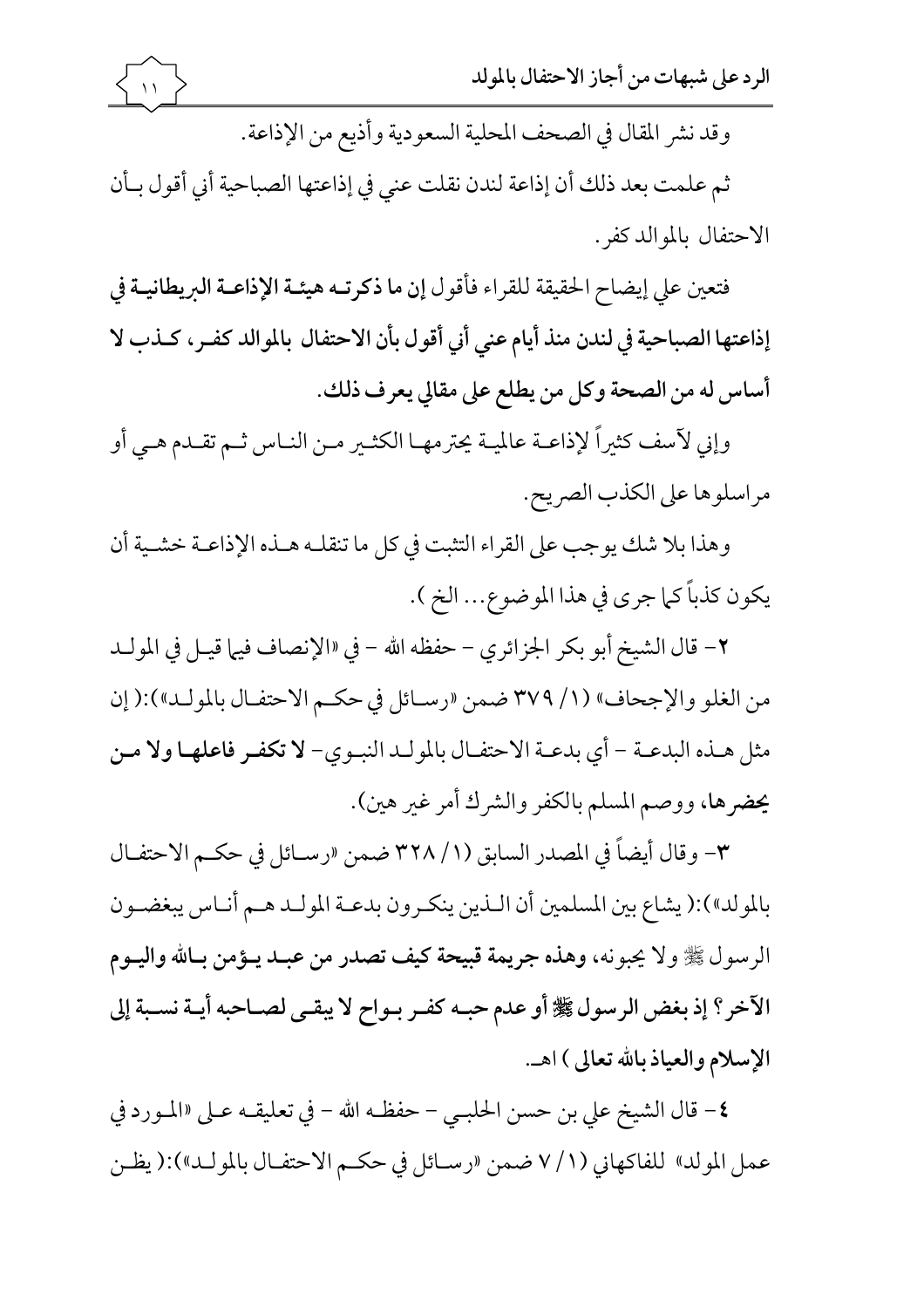

\*\*\*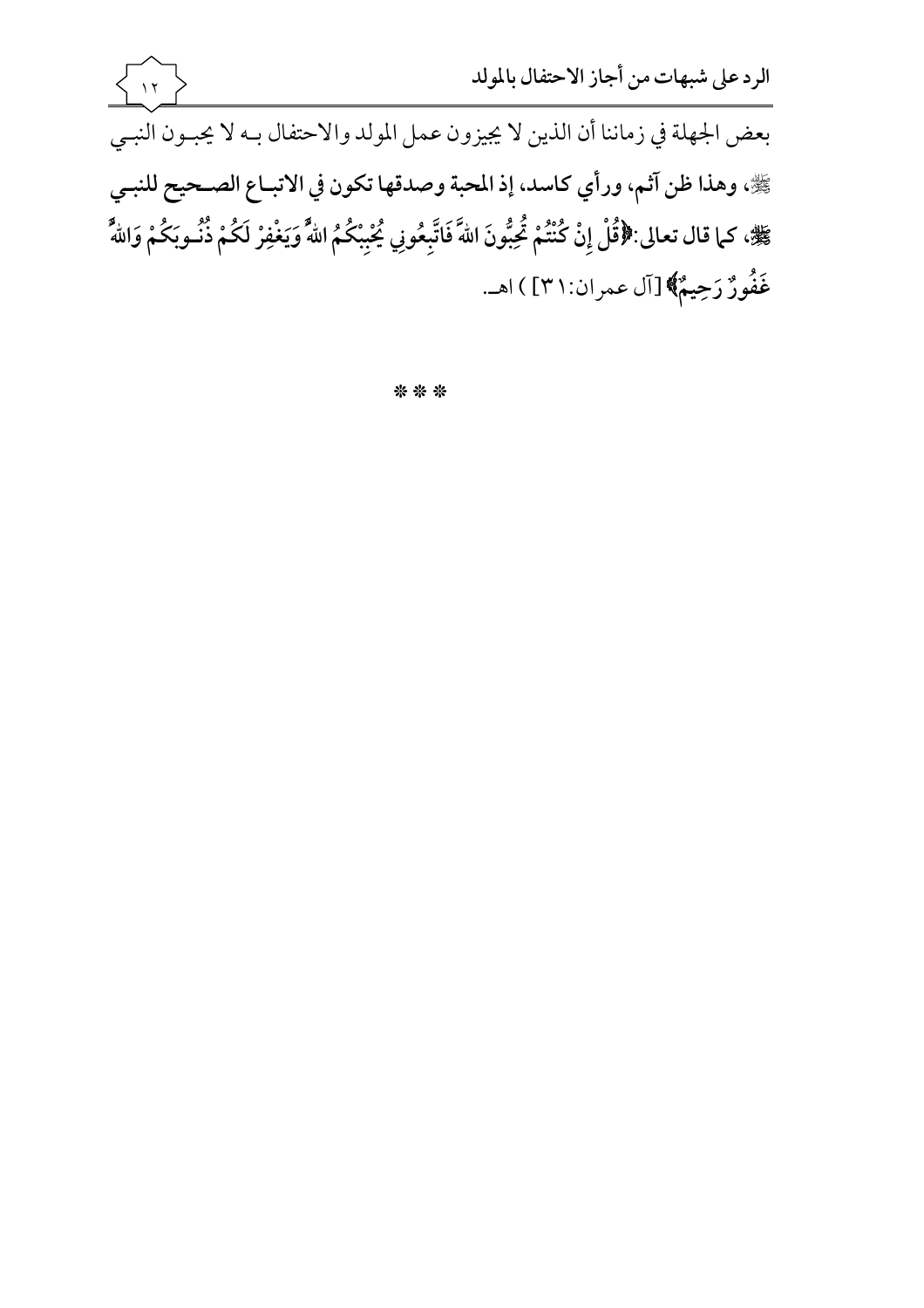

الفصل الرابع:

الرد على الشبهات التي اعتمد عليها من قال بمشر وعية الاحتفال بالمولد النبوى

لقد استدل من يرى مشروعية الاحتفال بالمولد النبوي بـبعض الشـبه؛ وفي هـذا الفصل اذكر تلك الشبه مع ردود العلماء عليها.

ولكن قبل ذكر الشبه التي استند إليها من يقول بجواز إقامة الموالله؛ أنقـل تنبيـه مهم لأهل العلم متعلق باستدلال أهل البدع على بدعهم عمومـاً، وقـد ذكـره الشـيخ على الحلبي في «علم أصول البدع» (ص١٣٧-١٤٥) حيث قال:

(يستدل كثير مـن النـاس بالنصـوص العامـة لتمشـية بـدعهم، والتـدليل عـلى واقعهم!

وفي هذا خطأ كبير، يناقض قاعدة مهمةً في علم الأصول، سيأتي تقريرها – بعد– إن شاء الله.

فمثلاً: لو أن عدداً من الناس قَدِموا مسجداً للصــلاة فيـه، فــلما إن دخلــوا؛ حتــي اقترح أحدهم عليهم أن يصلوا تحية المسجد جماعة!! فجابهه بعض أصحابه بالإنكار و الرد!! فاستدل عليهم المقترِح بحديث: « صلاة الرجل مـع الرجـل أزكـي مـن صـلاته وحده وصلاته مع الرجلين أزكي من صلاته مع الرجل » !! فافترقوا رأيين!!

بعضهم وافق على هذا الاستدلال، والبعض الآخر خالف؛ لأن هذا الـدليل إنـما مورده في غير هذا المقام! في هو القول الفصل؟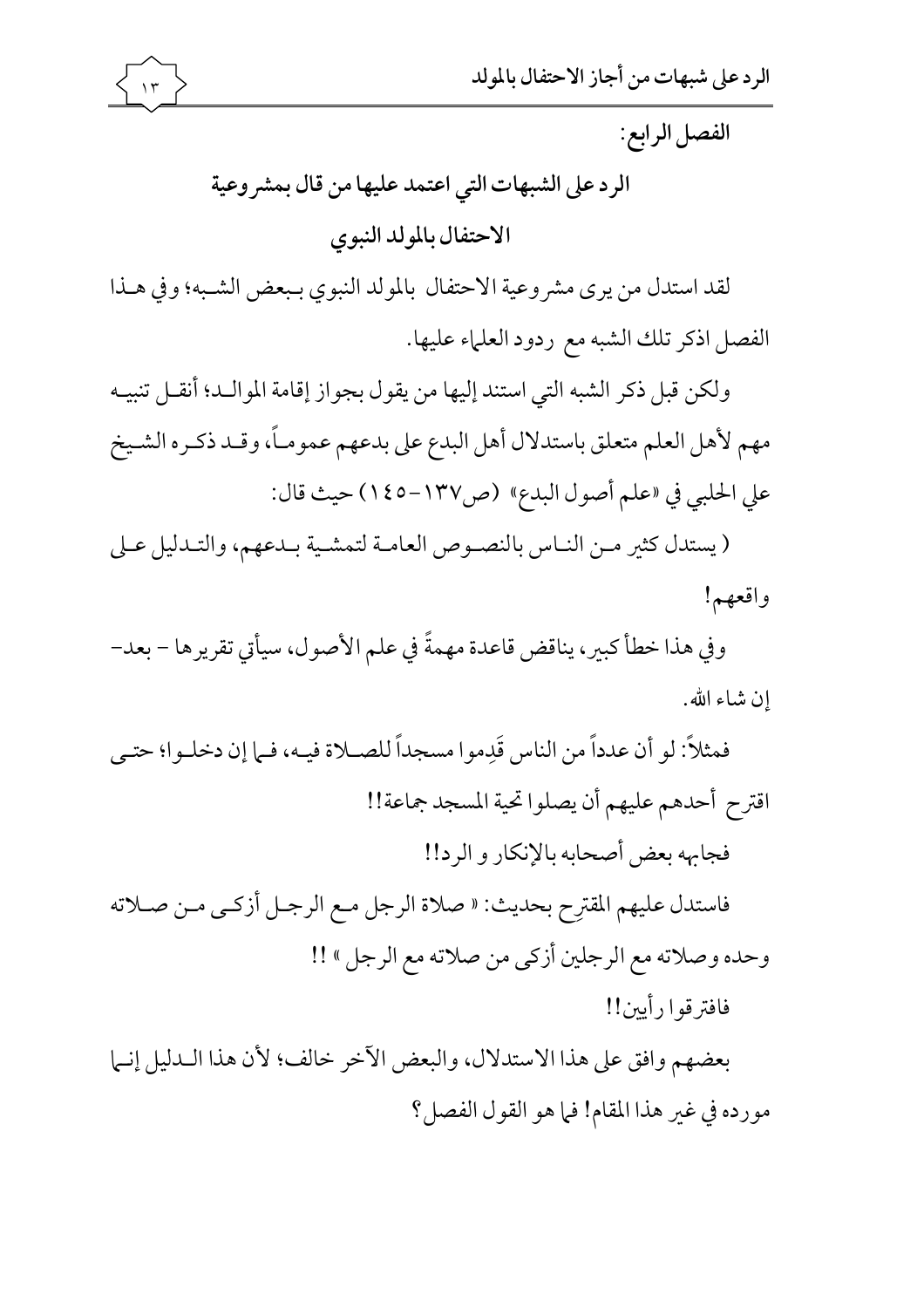قال الإمام ابن تيمية في «مقدمة في أصول التفسير» (ص٨-٩):( يجب أن يعلـم أن النبي ﷺ بين لأصحابه معاني القرآن كما بين لهم ألفاظه، فقوله تعالى:﴿وَأَنْزَلْنَا إِلَيْكَ الذِّكْرَ لِتُبَيِّنَ لِلنَّاسِ مَا نُزِّلَ إِلَيْهِمْ﴾ [النحل:٤٤ ] يتناول هذا وهذا، وقـد قـال أبـو عبـد الرحمن السلمي حدثنا الذين كانوا يقرئوننا القرآن – كعثمان بـن عفـان وعبـد الله بـن مسعود وغيرهما – أنهم كانوا إذا تعلموا من النبـي ﷺ عشر\_ آيـات لم يجاوزوهـا حتـي يتعلموا ما فيها من العلم والعمل، قالوا: فتعلمنا القرآن و العلم جميعاً.

 $\rightarrow$ 

ولهذا كانوا يبقون مدة في حفظ السورة.

وقال أنس: كان الرجل إذا قرأ البقرة وآل عمران جلَّ في أعيننا.

وأقام ابن عمر على حفظ البقرة عدة سنين – قيل ثمان سنين – ذكره مالك.

وذلك أن الله تعالى قال:﴿كِتَابٌ أَنْزَلْنَـاهُ إِلَيْـكَ مُبَـارَكٌ لِيَـدَّبَّرُوا آيَاتِـه﴾ [ص:٢٩] وقبال:﴿أَفَسِلا يَتَسَدَبَّرُونَ الْقُــرْآنِ﴾ [النسباء:٨٢] وقبال:﴿أَفَلَــمْ يَسَدَّبَّرُوا الْقَــوْلَ﴾ [المؤمنون:٦٨].

وتدبر الكلام بدون فهم معانيه لا يمكن.

وكذلك قال تعالى:﴿إِنَّا أَنْزَلْنَاهُ قُرْآناً عَرَبِيّاً لَعَلَّكُمْ تَعْقِلُونَ﴾ [يوسـف:٢]، وعقـل الكلام متضمن لفهمه ومن المعلوم أن كل كلام فالمقصود منـه فهـم معانيـه دون مجـرد ألفاظه، فالقرآن أولى بذلك.

وأيضاً فالعادة تمنع أن يقرأ قوم كتابـاً في فــن مــن العلــم كالطـب والحســاب ولا يستشر حوه فكيف بكلام الله الذي هو عصمتهم وبه نجاتهم وسعادتهم وقيـام ديـنهم ودنياهيم؟ ) اهـ.

وقال الإمام الشاطبي في «الموافقات» (٣/ ٧٢) رداً على من يستدل بالأدلة العامة على خلاف فهم السلف؛ والدعاء إلى العمل به على غير الوجـه الـذي مضـوا عليـه في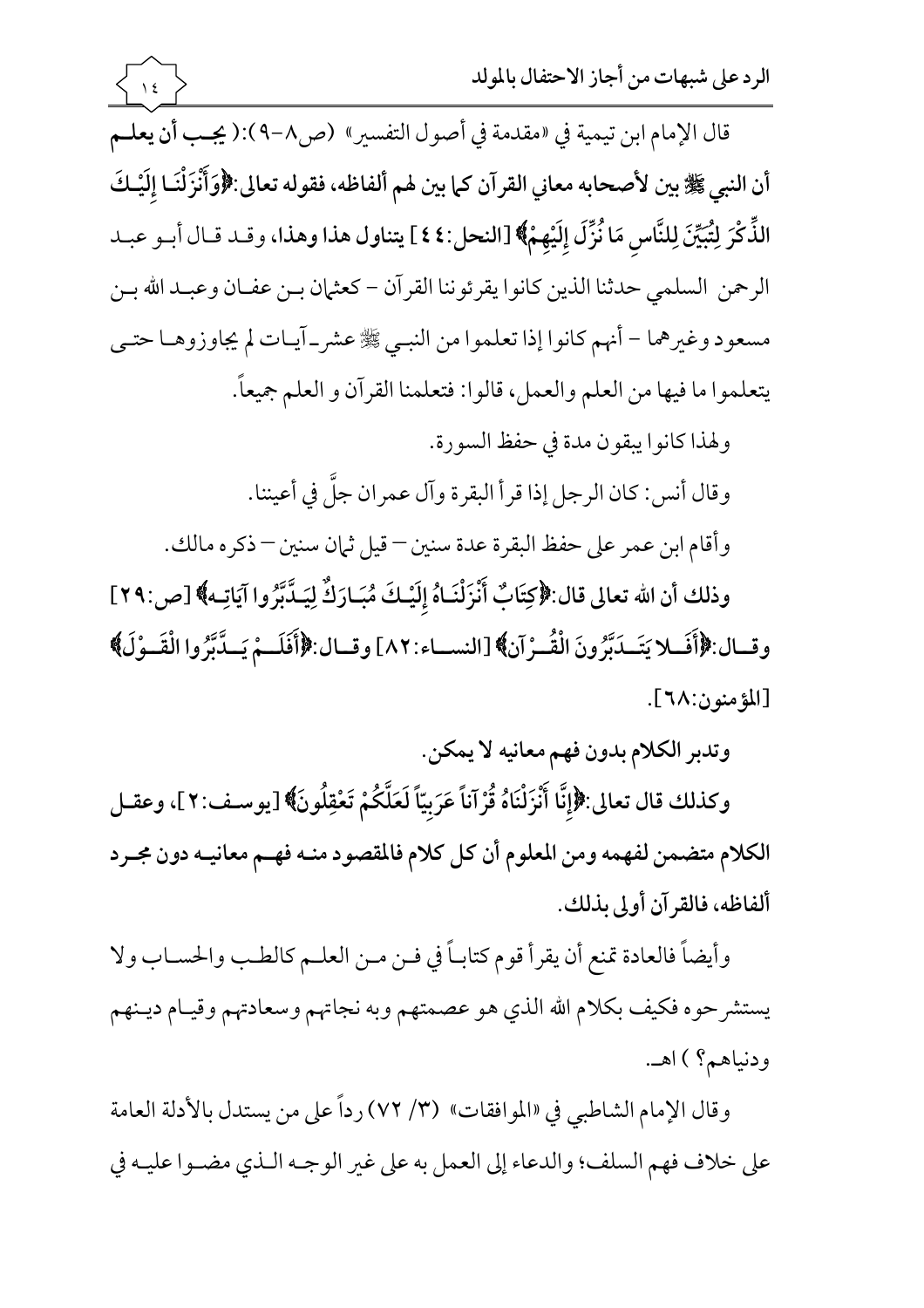

الرد على شبهات من أجاز الاحتفال بالمولد

العمل به ماملخصه:( لو كان دليلاً عليه؛ لم يعزب عـن فهـم الصـحابة والتـابعين ثـم يفهمه هؤلاء، فعمل الأولين كيف كان مصادم لمقتضى هذا المفهوم ومعارِض لـه، ولـو كان ترك العمل.

فما عمل به المتأخرون من هذا القسم مخالف لإجماعِ الأولـين، وكـل مـن خـالف الإجماع؛ فهو مخطئ، وأمة محمد ﷺ لا تجتمع على ضلالةٍ، فـما كـانوا عليـه مـن فعـل أو تركِ؛ فهو السنة والأمر المعتبر، وهو الهدي، وليس ثـم إلاَ صـواب أو خطـأ فكـل مـن خالف السلف الأولين؛ فهو على خطأ، وهذا كافٍ... ومن هنالك لم يسمع أهل السنة دعوى الرافضة: أن النبي ﷺ نص على على أنه الخليفة بعده؛ لأن عمل كافـة الصـحابة على خلافه دليل على بطلانه أو عدم اعتباره؛ لأن الصحابة لا تجتمع على خطا.

وكثيراً مـا تجـد أهـل البـدع والضـلالة يسـتدلون بالكتـاب والسـنة؛ يحملـونهما مذاهبهم، ويغبرون بمشتبهاتهما على العامة، ويظِّنون أنهم على شيء ).

ثم قال (٣/ ٧٧):( فلهذا كله؛ يجب على كل ناظر في الدليل الشر-عي مراعــاة مـا فهم منه الأولون، وما كانوا عليه في العمل به؛ فهو أحرى بالصواب، وأقـوم في العلـم والعمل).

وقال الإمام الحافظ ابن عبد الهادي – رحمه الله – في «الصارم المنكي في الرد عـلى السبكي» (ص٣١٨):( ولا يجوز إحداث تأويل في آيةٍ أو سنةٍ لم يكن على عهد السلف ولا عرفوه ولا بينوه للأمة؛ فإن هذا يتضمن أنهم جهلوا الحتى في هـذا، وضـلوا عنـه، واهتدى إليه هذا المعترض المستأخر ) اهـ.

وقال الإمام ابن القيم – رحمه الله – في «الصواعق المرسلة على الجهمية والمعطلة» (٢/ ١٢٨ختصر ه):( إن إحداث القول في تفسير كتـاب الله الـذي كـان السـلف والأئمة على خلافه يستلزم أحد أمرين: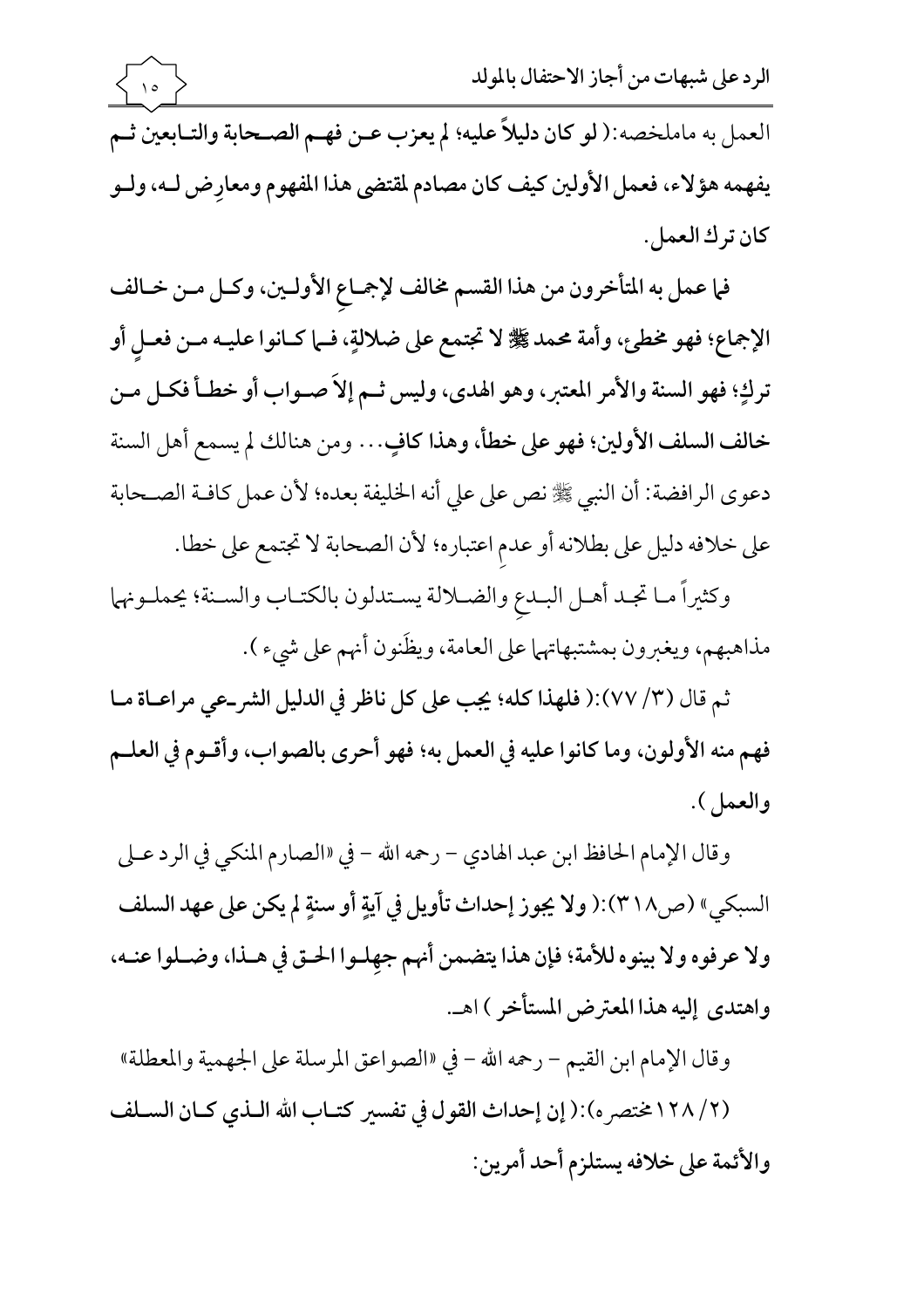الرد على شبهات من أجاز الاحتفال بالمولد إما أن يكون خطأ في نفسه، أو تكون أقوال السلف المخالفـة لـه خطـأ ولا يشـك عاقل أنه أولى بالغلط والخطأ من قول السلَف ). إلا عند ساقطٍ رقيع يقول في مثل هذا المقام:( نحن رجال وهم رجال )!! فمثل هذا المغرور قد سقطَ معه الخطاب، وسد في وجهه الباب!! والله الهادي إلى نهج الصواب! قلت - مازال الكلام للشيخ على الحلبي-: فإذا وضحت هذه القاعدة ظهـر لـك أي الفريقين أهدى في المثال الذي صدرنا لك الكلام به! إذ ذاك الدليل العام لم يجر عليه عمـل السـلف ﷺ أو فهمهـم؛ اسـتدلالاً بـه عـلى الجماعة في غير الوارد؛ كالفرائض أو التراويح ونحوهما. فهو جرى – إذاً – على جزءٍ من أجزاء عمومه لا على جميع أجزائه. ومثال آخر تطبيقي سلفي: روى أبو داود في «سننه» (رقم ٥٣٨) بسند حسن عن مجاهد؛ قـال:(كنـت مـع ابن عمر، فثوب رجل في الظهر أو العصر، فقال: اخرج بنا؛ فإن هذه بدعة )! و( معنى التثويب: هؤلاء الّذين يقومون على أبواب المساجد، فينادون: الصـلاة؛ الصلاة) كما قال الطرطوشي في «الحوادث والبدع» (ص٩١٤٩).

فلو جاء أحد قائلاً: هل من ضير عـلى مـن ذكـر بالصــلاة والله سـبحانه يقــول: ﴿وَذَكِّرْ فَإِنَّ الذِّكْرَى تَنْفَعُ الْمُؤْمِنِينَ﴾ [الذريات:٥٥]؟! لما قبل قوله، بل رد عليه فهمـه، إذ لم يفهم السلف ﴿ مِن هذه الآية هذا الإطلاق وهذا العموم، ومعلوم عن ابن عمـر رضي الله عنهما شدة اتباعه، ودقة التزامه.

ومثال آخر وهو ما رواه الترمذي، والحاكم وغيرهما عن نافع أن رجلاً عطس إلى جنب ابن عمر رضي الله عنهما، فقال: الحمد لله، والسلام على رسوله قال ابن عمر: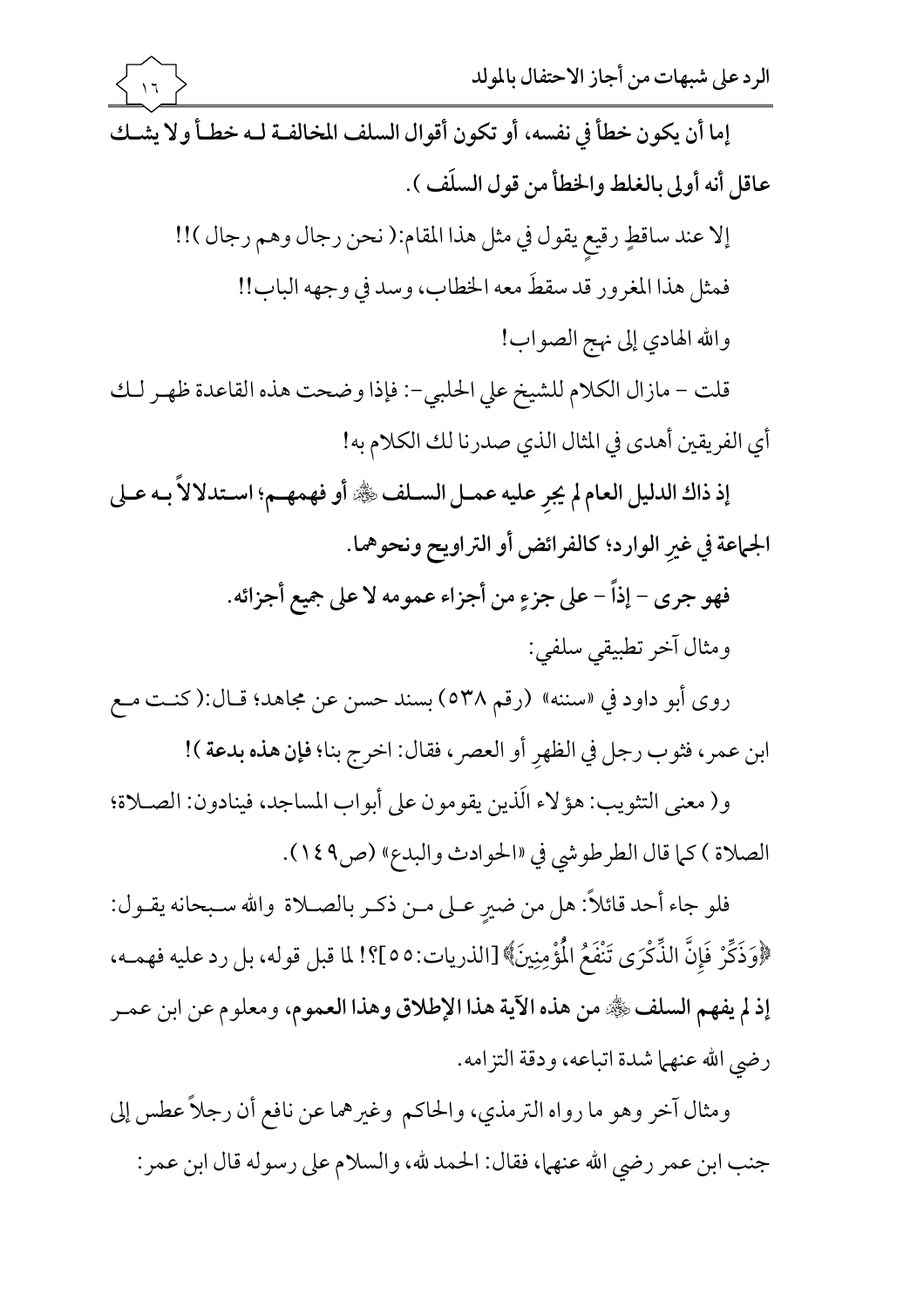الرد على شبهات من أجاز الاحتفال بالمولد

( وأنا أقول: الحمد لله والسلام على رسول الله وليس هكذا علمنا رسول الله على علمنا أن نقول: الحمد لله على كل حالٍ ) .

فقد أنكر ابن عمر رضي الله عنهما على هذا الرجل مع أن عمـوم قـولِ الله تعـالى: ﴿إِنَّ اللَّهَ وَمَلائِكَتَهُ يُصَلُّونَ عَلَى النَّبِيِّ يَا أَيُّهَا الَّذِينَ آمَنُوا صَـلُّوا عَلَيْـهِ وَسَـلِّمُوا تَسْـلِيهَم ﴾ [الأحزاب:٥٦] تدخل فيه تلك الصلاة!

ولكن، ما هكذا فهمها الصحابة فمن بعدهم وما هكذا طبقهـا السـلف الصـالح ﷺ، وفهمهم أولى، ومرتبتهم أعلى.

ورحم الله الإمام الأوزاعي حيث قال:( اصبر نفسك عـلى السـنة، وقـف حيـث وقف القوم، وقل بيا قالوا، وكف عيا كفوا عنه، واسلك سبيل سـلفك الصـالح؛ فإنـه يسعك ما وسعهم ).

وعليه؛ نقول:( الحذر الحذر من مخالفة الأولين! فلـو كـان ثَـمَّ فضـل مـا؛ لكـان الأولون أحق به، والله المستعان )) انتهى كلام الشيخ على الحلبـي حفظـه الله بتصر\_ف يسبر .

فكن أخي القارئ على ذكر لهذا الكلام لان مناقشة الشبهات سـتكون في البدايـة بالإحالة عليه غالباً.

وبعد بيان ما سبق؛ أذكر الشبه التي اعتمد عليها من قال بجواز الاحتفال بالمولد مع ردود أهل العلم عليها بالتفصيل، علماً أني في بعض الشبه أكتفي بنقل الشـبهة دون الإحالة على مرجع لانتشار هذه الشبهة أما إذا كان هنـاك خطـأ آخـر متعلـق بالشـبهة فسوف أنقل من ذكر الشبهة وأنقل كلام أهل العلم في الرد على كلامه.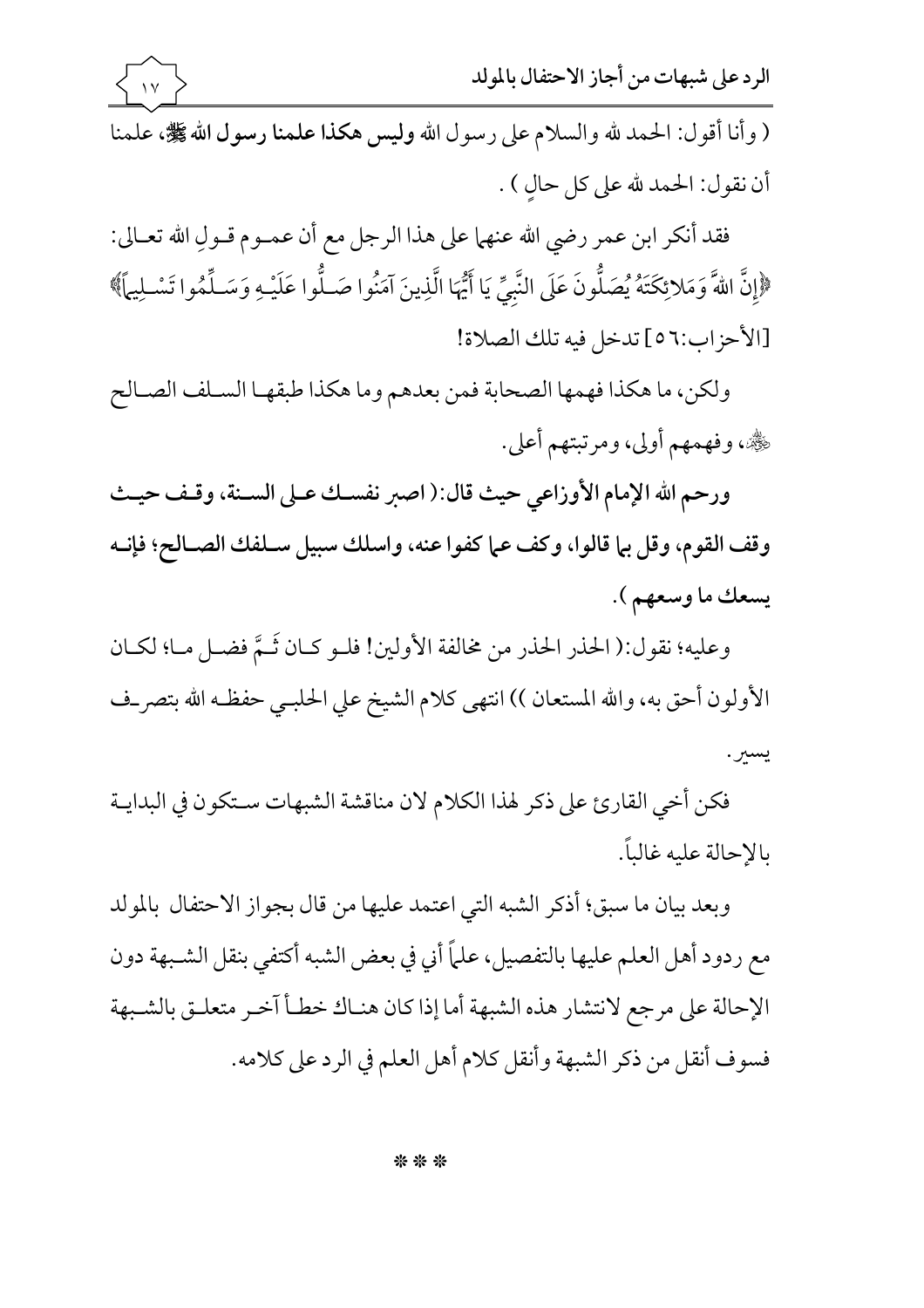الرد على شبهات من أجاز الاحتفال بالمولد الشبهة الأولى:قوله تعالى:﴿قُلْ بِفَضْلِ اللَّهَ وَبِرَحْمَتِهِ فَبِذَلِكَ فَلْيَفْرَحُوا هُــوَ خَـيْرٌ مِمَّـا يَجْمَعُو نَ﴾[يونس:٥٨].

حيث يفسر بعضهم الرحمة هنا بالرسول ﷺ!

الجواب:

أولاً: يفهم الجواب مما سبق (ص١٣-١٧).

ثانياً:( قد فسر هذه الآية الكريمة كبار المفسرين، كابن جرير وابن كثير والبغــوي و القرطبي وابن العربي وغيرهم، ولم يكن في تفسير واحد منهم أن المقصود بالرحمة في هذه الآية رسول الله ﷺ، وإنها المقصود بالفضـل والرحمـة المفـروح بهـما مـا عنتـه الآيـة السابقة لهذه الآية، وهو قوله تعالى:﴿إِيَا أَيُّهَا النَّاسُ قَدْ جَاءَتْكُمْ مَوْعِظَةٌ مِنْ رَبِّكُمْ وَشِفَاءٌ لِمَا فِي الصُّدُورِ وَهُدِيَّ وَرَحْمَةٌ لِلْمُؤْمِنِينَ﴾ [يونس:٥٧ ] ذلك هو القرآن الكريم.

فقـد قـال ابــن كثــير في «تفســيره» (٢/ ٤٢١):(﴿وَهُــديَّ وَرَحْمَـةٌ لِلْمُــؤْمِنِينَ﴾ [يونس:٥٧] أي: يحصل به الهداية والرحمة مـن الله تعـالي، وإنـما ذلـك للمـؤمنين بـه، والمصدقين الموقنين بيا فيه، كقولـه تعـالى:﴿وَنَنَزَّلُ مِـنَ الْقُـرْآنِ مَـا هُـوَ شِـفَاءٌ وَرَحْمَةٌ لِلْمُؤْمِنِينَ وَلا يَزِيدُ الظَّالِينَ إِلَّا خَسَاراً﴾ [الاسراء:٨٢] وقوله:﴿قُلْ هُـوَ لِلَّـٰذِينَ آمَنُـوا هُديَّ وَشِفَاءٌ﴾ [فصلت:٤٤] وقوله:﴿قُلْ بِفَضْلِ اللَّهَ وَبِرَحْمَتِهِ فَبِذَلِكَ فَلْيَفْرَحُوا هُوَ خَيْرٌ مِمَّا يَجْمَعُونَ﴾ [يونس:٥٨] أي بهـذا الـذي جـاءهم مـن الله مـن الهـدى وديـن الحـق، فليفر حوا فإنه أولى ما يفر حون به ) اهـ.

وقال ابن جرير :( يقول تعالى ذكره لنبيه محمد ﷺ: قل يـا محمـد لهـؤلاء المكـذبين بك، وبيا أنزل إليك من عند ربك: بفضل الله؛ أيها الناس الذي تفضل به عليكم وهو الإسلام، فبينه لكم ودعاكم إليه، وبرحمته التي رحمكم بها فأنزلها إليكم، فعلمكم مـالم تكونوا تعلمون من كتابه، فبصر كم بها معالم دينكم؛ وذلك القرآن.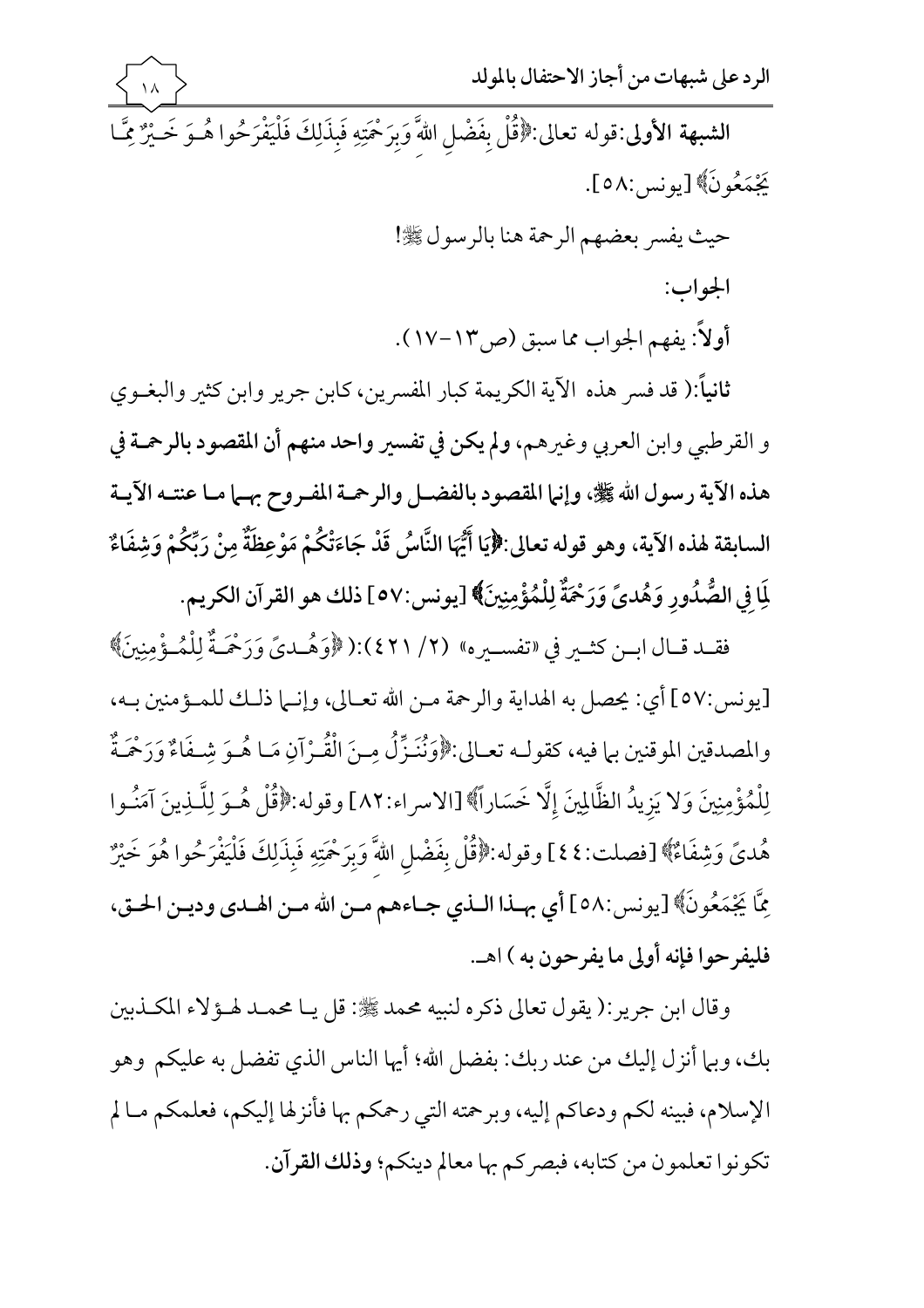وقال القرطبي: قال أبو سعيد الخدري و ابن عباس رضي الله عنهما:( قـل فضـل الله القرآن، ورحمته الإسلام )، وعنهما أيضا:( فضل الله القرآن، ورحمته أن جعلكم من أهله ).

وعن الحسن والضحاك ومجاهد وقتادة:( فضل الله الإيهان ورحمته القـرآن ) عـلى العكس من القول الأول ) اهـ )''.

وقد قال ابن القيم – رحمه الله – في «اجتماع الجيوش الإسلامية على غزو المعطلة

والجهميـة» (ص٣٨) في تفسـير قولـه تعـالى: ﴿قُلْ بِفَضْـلِ اللَّهَ وَبِرَحْمَتِهِ فَبِـذَلِكَ فَلْيَفْرَحُوا﴾:( وقد دارت أقوال السلف على أن فضل الله ورحمته – أي في هــذه الآيــة – الإسلام والسنة ) اهـ.

ثالثاً:( إن الرحمة للناس لم تكن بولادة النبي ﷺ، وإنها كانت ببعثه وإرساله إلـيهم، وعلى هذا تدل النصوص من الكتاب والسنة.

أما الكتاب فقول الله تعالى: ﴿ وَمَا أَرْسَـلْنَاكَ إِلَّا رَحْمَـةً لِلْعَـالَمِينَ﴾ [الانبيـاء:١٠٧] فنص على أن الرحمة للعالمين إنها كانت في إرساله ﷺ، ولم يتعرض لذكر ولادته.

وأما السنة ففي «صحيح مسلم» عن أبي هريرة ﷺ قال: قيـل: يـا رسـول الله ادع علَى المشركين. قال: « إني لم أبعث لعاناً.وإنما بعثت رحمة ».

(١) «حوار مع المالكي» للشيخ عبد الله بن منيع (٥٢-٥٤) بتصرف.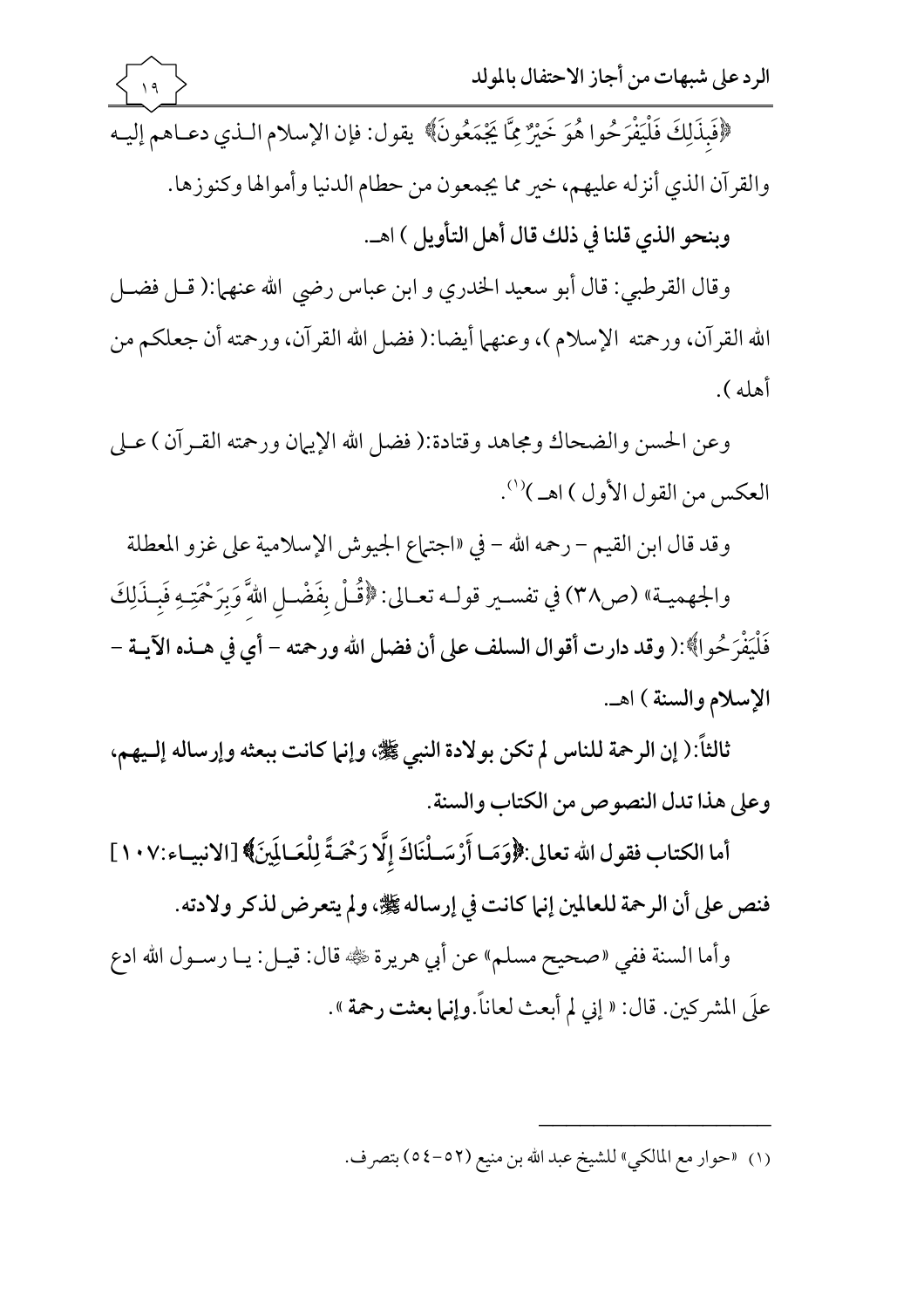أغضب كما يغضبون وإنما بعثني رحمة للعالمين فاجعلها عليهم صلاة يوم القيامة »)<sup>(١)</sup>.

## \*\*\*

الشبهة الثانية: قوله تعالى: ﴿إِنَّ اللَّهَ وَمَلائِكَتَهُ يُصَلُّونَ عَلَى النَّبِيِّ يَا أَيُّهَا الَّذِينَ آمَنُوا صَلُّوا عَلَيْهِ وَسَلِّمُوا تَسْلِيهاً﴾ [الأحزاب: ٥٦].

ويقولون ان المولد يحث على الصلاة على الرسول ﷺ.

الجواب: أولاً: يفهم الجواب مما سبق (ص١٣-١٧).

ثانياً:( يستحب الإكثار من الصلاة على النبي ﷺ في كل وقت لما رواه مسلم وأبـو داود والترمذي والنسائي عن أبي هريرة ﷺ: لا يسول الله ﷺ: « مـن صـلى عـلى صلاة صلى الله عليه بها عشرا.. » وقد حث النبي ﷺ على الإكثار مـن الصـلاة عليـه في أوقات معينه كيوم الجمعة وبعد الأذان وعند ذكره ﷺ إلى غير تلك الأوقات ومع ذلك لم يأمر أو يحث على الصلاة عليه في ليلة مولده فيعمل بيا أمر به رسول الله ﷺ، ويرد ما لم يأمر به لأن النبي ﷺ قال: « من عمل عملاً ليس عليه أمرنا فهو رد »)(``.

- التويجري – رحمه الله – (١/ ١٣٥–١٣٦ ضمن «رسائل في حكم الاحتفال بالمولد») باختصار .
	- (٢) المصدر السابق (ص٧٠-٧١).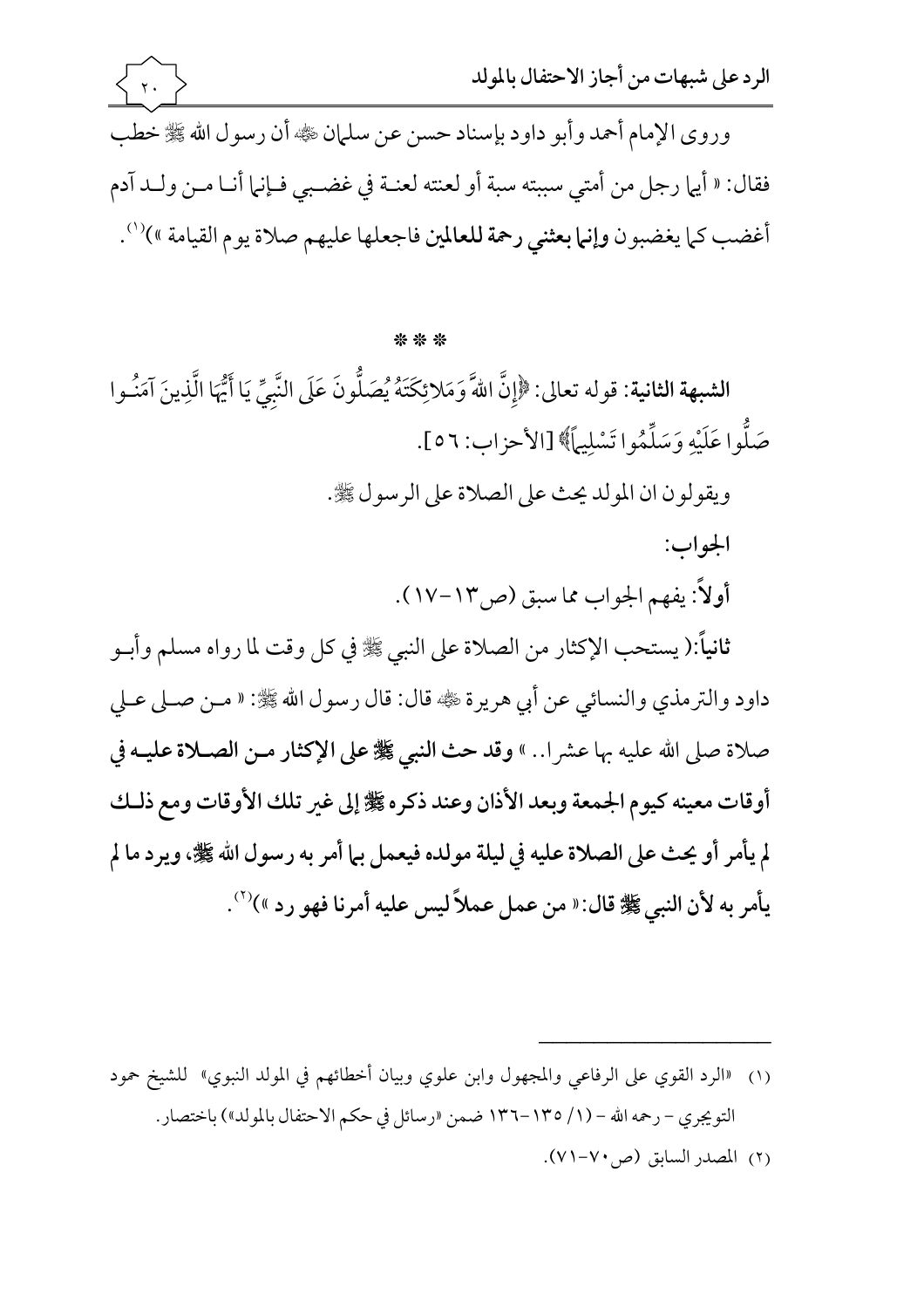الشبهة الثالثة: يقولون ان الله كرم بعض الأمـاكن المرتبطـة بالأنبيـاء مثـل مقـام إبراهيم ﷺ حيث قال الله تعالى:﴿وَاتَّخِذُوا مِنْ مَقَـام إِبْـرَاهِيمَ مُصَـلِّيً﴾ [البقـرة:١٢٥] وهذا فيه حث على الاهتمام بكل ما يتعلق بالأنبياء ومنها الاهتمام بيوم مولد النبي ﷺ. الجواب:

 $\overline{Y}$ 

أولاً: يفهم الجواب عن هذا الاستدلال مما سبق (ص١٣-١٧).

ثانياً:( أن العبادات مبناها على التوقيف والإتبـاع لا عـلى الـرأي والابتـداع. فـما عظمه الله ورسوله ﷺ من زمان أو مكان فانه يستحق التعظيم وما لا فلا.

والله تبارك وتعالى قد أمر عباده أن يتخذوا من مقام إبراهيم مصلى و لم يـأمرهم أن يتخذوا يوم مولد النبي ﷺ عيداً ويبتدعوا فيه بدعاً لم يؤمروا بها )'''.

وقد صح عن معاوية بن أبي سفيان رضي الله عنهما أنه كان يستلم أركـان الكعبــة الأربعة فقال له ابن عباس رضي الله عنهما:( إنه لا يستلم هذان الركنان ).

فقـال معاويـة ﷺ:( لـيس شيءٌ مـن البيـت مهجـوراً ) رواه البخـاري ومسـلم والترمذي وأحمد.

وزاد أحمد:( فقال ابن عباس رضي الله عنهما: ﴿لَقَدْ كَانَ لَكُمْ فِي رَسُـولِ اللَّهَ أُسْـوَةٌ حَسَنَةٌ﴾ [الأحز اب:٢١] فقال معاوية ﷺ: (صدقت ).

\*\*\*

(١) «الرد القوى» (١/ ١٤٩-١٥٠ ضمن «رسائل في حكم الاحتفال بالمولد») بتصرف.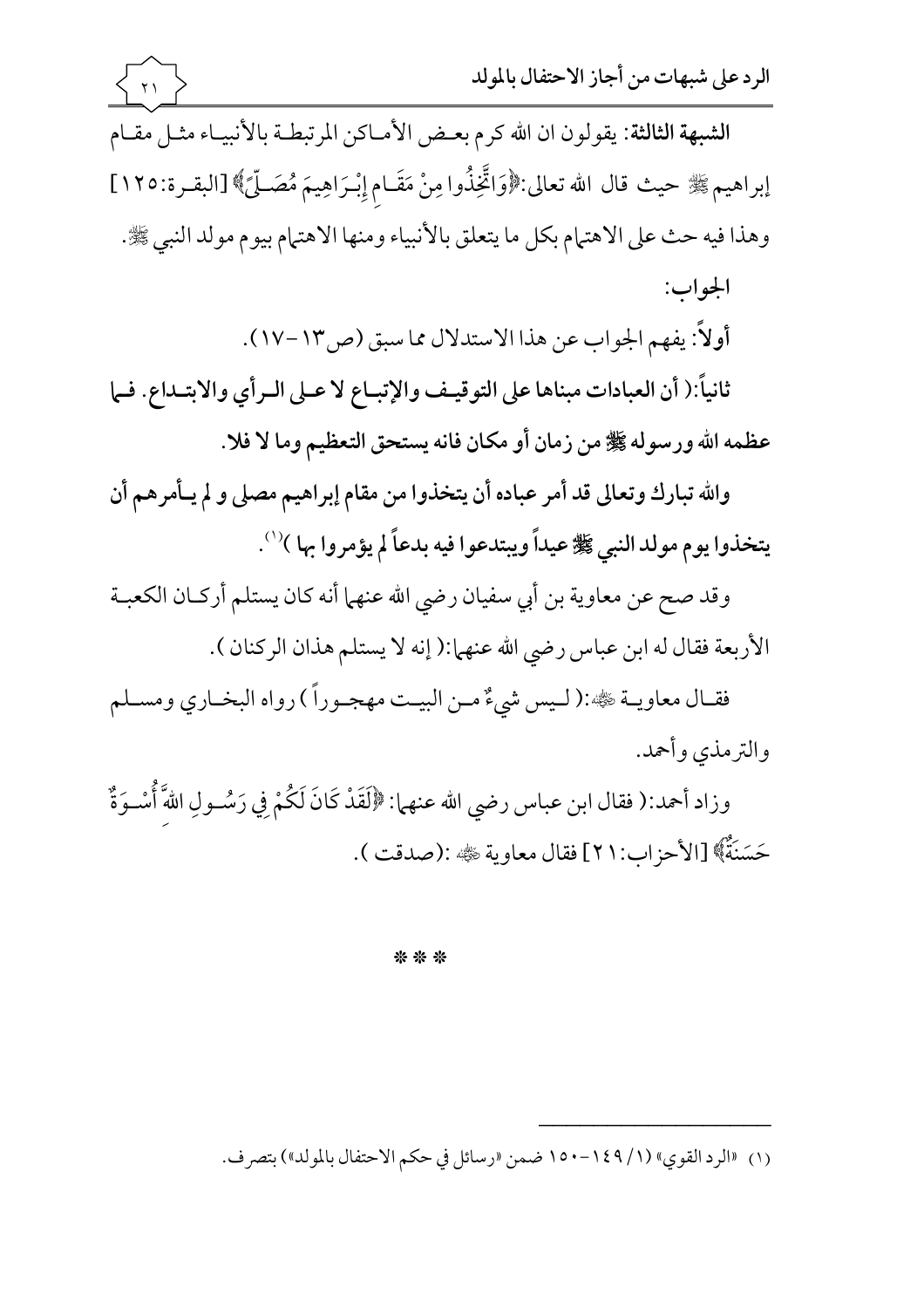الشبهة الرابعة: أن النبي ﷺ كان يصوم يوم الاثنين فلما سئل عن ذلك قال:« ذلك يوم ولدت فيه وأنزل على فيه » واه أحمد ومسلم وأبو داود.

استدل به محمد المالكي في «حول الاحتفال بالمولد» (ص١٠).

حيث قال:( أنه ﷺ كان يعظّم يوم مولده، ويشكر الله تعالى فيه على نعمته الكبرى عليه، وتفضله عليه بالوجود لهذا الوجود، إذ سعد به كـل موجـود، وكـان يعـبر عـن ذلك التعظيم بالصيام كما جاء في الحديث عن أبي قتادة:( أن النبي ﷺ سئل عـن صـوم يوم الاثنين فقال:« ذلك يـوم ولـدت فيـه وأنـزل عـلى فيـه ») رواه الإمـام مسـلم في «الصحيح» في كتاب الصيام.

وهذا في معنى الاحتفال به إلا أن الصورة مختلفة ولكن المعنى موجود سواء كان ذلك بصيام أو إطعام طعام أو اجتهاع على ذكر أو صلاة على النبي ﷺ أو سـماع شـمائله الشريفة ) انتهى.

> الجواب: أولاً: يفهم الجواب عن هذا الاستدلال مما سبق (ص١٣-١٧).

ثانياً:( إذا كان المراد من إقامة المولد هو شكر الله تعالى على نعمة ولادة الرسول ﷺ فيه فإن المعقول والمنقول يحتم أن يكون الشكر من نوع ما شكر الرسـول ﷺ ربـه وهـو الصوم؛ لأن الرسول ﷺ لا يختار إلا ما هو أفضل، وعليه فلنصم كما صـام، وإذا سـئلنا قلنا: إنه يوم ولد فيه نبينا فنحن نصومه شكرا لله تعالى.

ثالثا: أن الرسول ﷺ لم يصم يوم ولادته وهو اليوم الثاني عشر مـن ربيـع الأول إن صح أنه ذلك، وإنها صام يوم الاثنين الذي يتكرر مجيئه في كل شهر.

رابعـاً: هل النبي ﷺ لما صام يوم الاثنين شكراً على نعمة الإيجاد والإمداد وهو تكريمه ببعثته إلى الناس كافة بشيراً ونذيراً أضاف إلى الصيام احتفالاً كاحتفال أرباب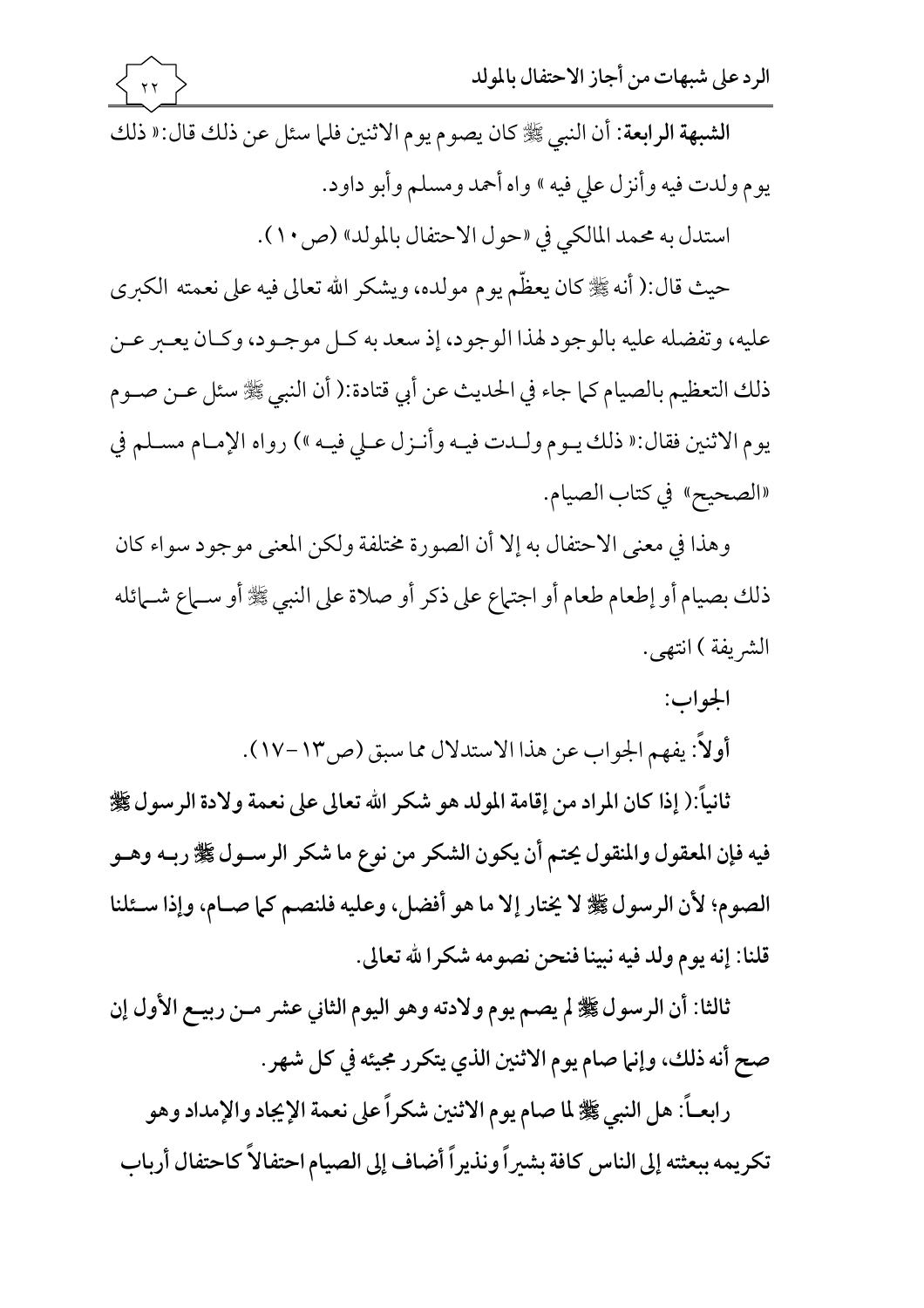الموالد من تجمعات ومدائح؟

والجواب: لا، وإنها اكتفى بالصيام فقط إذاً ألا يكفي الأمة ما كفي نبيها، ويسعها ما وسعه؟ وهل يقدر عاقل أن يقول: لا؟

وإذاً فلم ألافتيات على الشارع والتقدم بالزيـادة عليـه، والله يقـول: ﴿وَمَـا آتَـاكُمُ الرَّسُولُ فَخُذُوهُ وَمَا نَهَاكُمْ عَنْهُ فَانْتَهُوا﴾ [الحشر :٧] ويقـول: ﴿يَا أَيُّهَا الَّـذِينَ آمَنُـوا لا نَّقَدِّمُوا بَيْنَ يَدَي اللَّهَ وَرَسُولِهِ وَاتَّقُوا اللَّهَ إِنَّ اللَّهَ سَمِيعٌ عَلِيمٌ ﴾ [الحجـرات:١ ] ورسـوله 鬻يقول: « إياكم ومحدثات الأمور؛ فإن كل محدثةٍ بدعة، وكل بدعةٍ ضلالَة »)'''.

وحال من قال بجواز إقامة المولد زيادة على صيام يـوم الاثنـين الثابـت في السـنة يشبه حال من صلى سنة المغرب مثلاً ثلاث أو أربع ركعات بحجة أنه أتـي بـالركعتين التي ثبتت بالسنة ثم أضاف إليها ركعتين زيادة في الخير!!.

خامساً:( أن النبي ﷺ لم يكن يخص اليوم الثاني عشر مـن ربيـع الأول إن صـح أن ذلك هو يوم مولده بالصيام ولا بشيء من الأعمال دون سائر الأيام ولو كان يعظم يـوم مولده، كما يزعمون لكان يتخذ ذلك اليوم عيداً في كل سنة، أو كان يخصـه بالصـيام أو بشيء من الأعمال دون سائر الأيام.

وفي عدم تخصيصه بشيء من الأعمال دون سائر الأيام دليل على أنه لم يكن يفضله على غيره وقد قال تعالى: ﴿لَقَدْ كَانَ لَكُمْ فِي رَسُولِ اللَّهَ أُسْوَةٌ حَسَنَةٌ لِّنْ كَانَ يَرْجُو اللَّهَ وَالْيَوْمَ الْآخِرَ﴾ [الأحزاب: ٢١] )(").

(١) «الإنصاف فيها قيل في المولدمن الغلو والإجحاف» لأبي بكر الجزائري (١/ ٣٧٢– ٣٧٣ ضمن «رسائل في حكم الاحتفال بالمولد») بتصر ف.

(٢) «الرد القوي» (١/ ١٢٦ ضمن «رسائل في حكم الاحتفال بالمولد») بتصرف.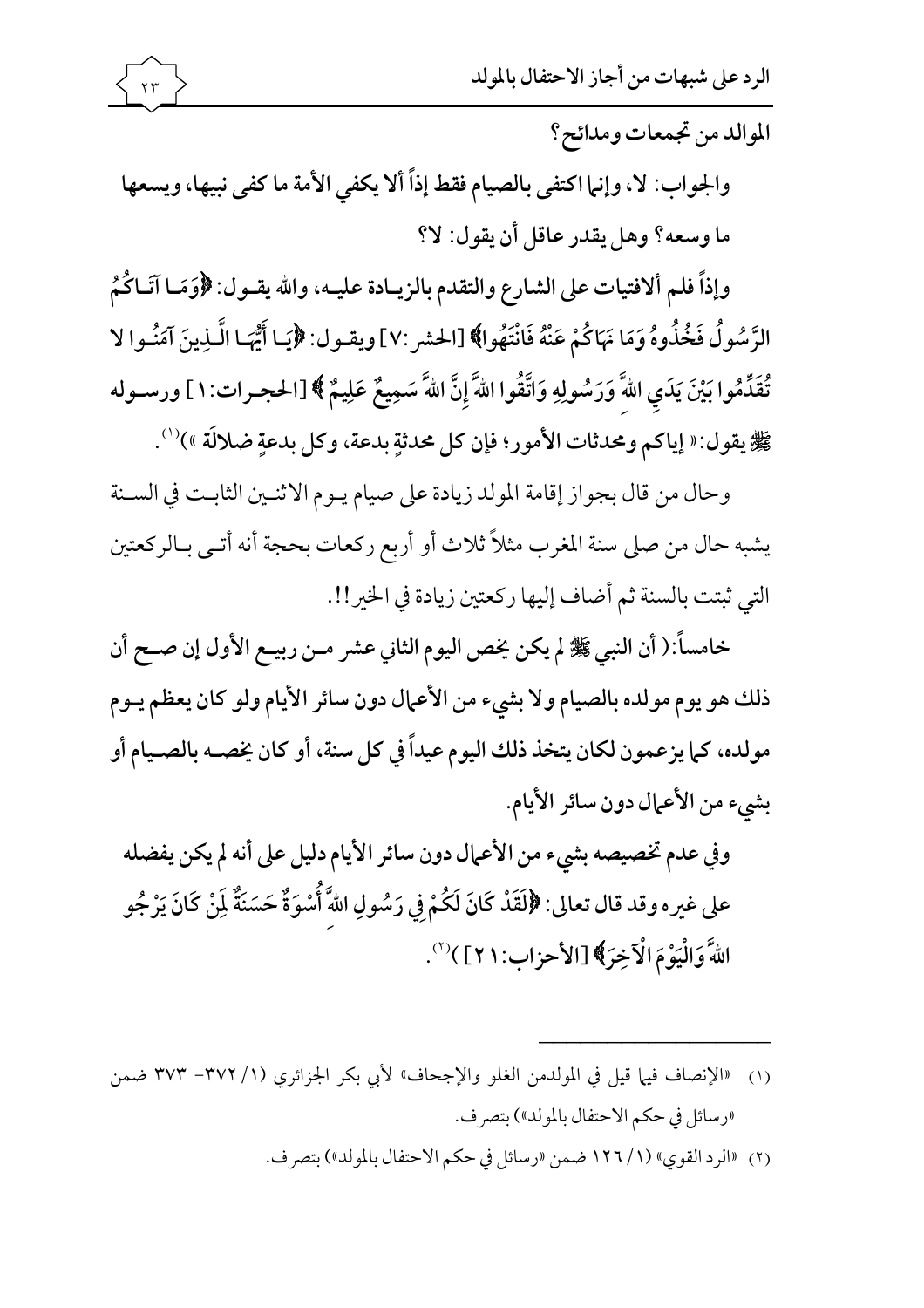سادساً:( أما قول المالكي عن صيام الرسـول ﷺ يـوم الاثنـين:( وهـذا في معنـي الاحتفال به، إلا أن الصورة مختلفة، ولكن المعنى موجود ) فـالجواب عنـه يفهـم مـن الجواب عن السؤال التالي:

هل يجوز لنا ان نقول: ان مشروعية الصلاة في الاوقات الخمسة تعني مشروعية لصلاة في الجملة، وأنه يجوز لنا أن نحدث وقتا أو وقتين زيادة على الصلوات الخمس  $\vert$ المكتوبة؟

وانه يجوز لنا ان نقول: ان مشروعية صيام رمضــان، تعنــي مشر\_وعية الصــيام في الحملة!

وأنه يجوز لنا أن نحدث صيام شهر اخر غير رمضان على سبيل الوجوب؟

هل يجوز لنا أن نقول: أن مشروعية الحج في زمان مخصوص، تعني مشر\_وعيته في الجملة، وأنه يجوز لنا أن نقول: بتوسعة وقت الحج طوال العام كـالعمرة تخفيفـا عـلى الأمة و توسعة عليها؟

إننا حينها نقول بذلك لا نقول بـأن الصـورة مختلفـة، بـل الصـلاة هـي الصـلاة، والصوم هو الصوم، والحج هو الحج، إلا أن الجديد في ذلك الزيادة على المشروع فقط. يلزم المالكي أن يقول: بجواز ذلك كما قال: بأن صيام رسول الله ﷺ يـوم مولـده، يدل على جواز إقامة الاحتفال بذكرى المولد )(').

\* \* \*

(١) «حوار مع المالكي» (٥٠-٥١) بتصرف.

ـــــــــــــــــ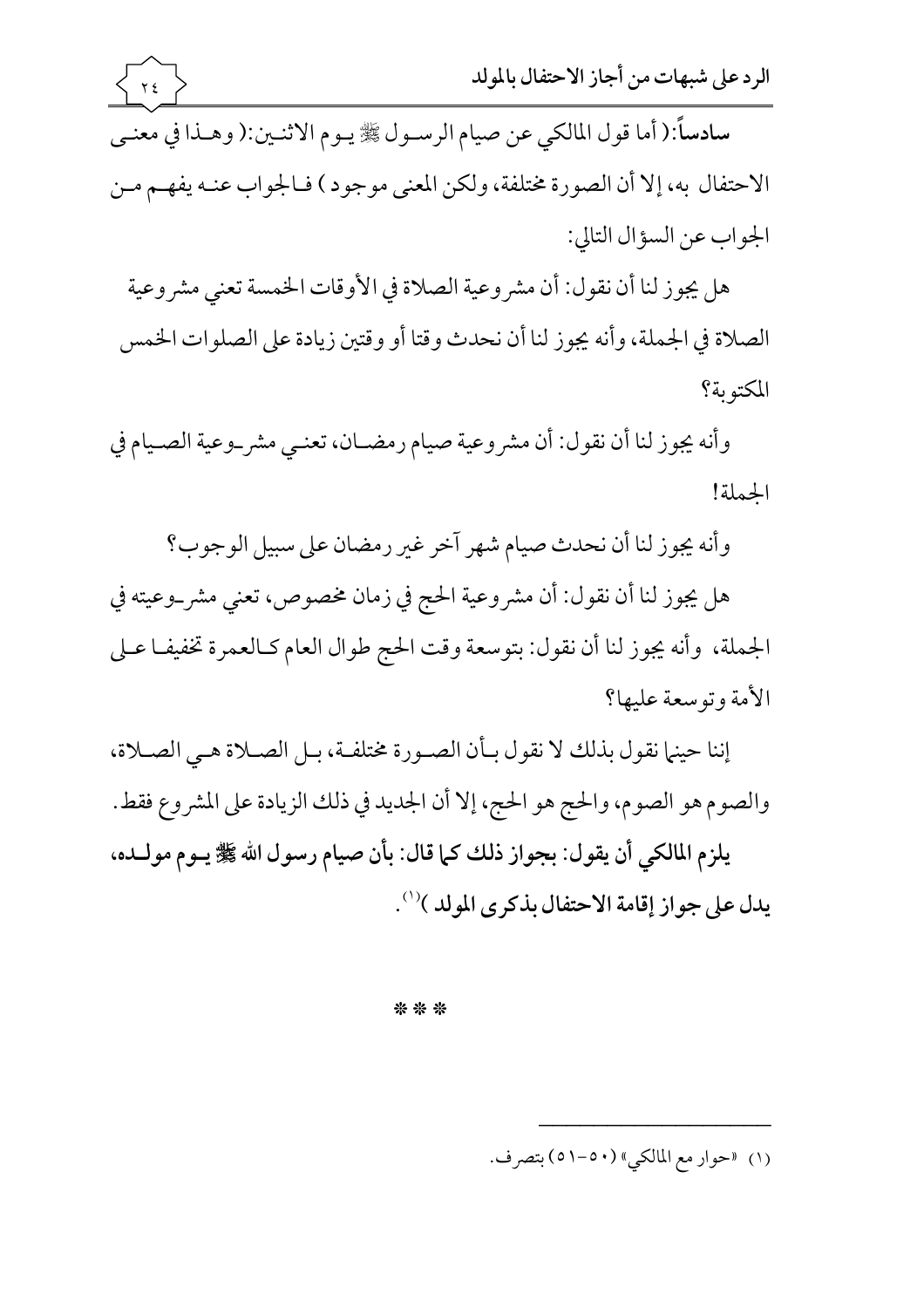الرد على شبهات من أجاز الاحتفال بالمولد  $\gamma$ الشبهة الخامسة: ما ثبت في «الصحيحين» أن النبي ﷺ لما قدم المدينـة رأى اليهـود تصوم عاشوراء فقال: « ما هذا؟ » قـالوا:( يـوم صـالح نجـي الله فيـه موسـي وبنـي إسرائيل من عدوهم فصامه موسى ) فقال: « أنا أحـق بموسـى مـنكم فصـامه وأمـر بصيامه ».

ورد الاستدلال بهذا الحديث في جواب للحافظ ابن حجر العسقلاني عن سؤال وجه إليه عن عمل المولد حسبها ذكره السـيوطي في «حسـن المقصـد في عمـل المولـد» ضمن «الحاوي للفتاوي» (١/ ١٩٦) حيث جاء فيه:( أصل عمل المولد بدعـة لم تنقـل عنأحد من السلف الصالح من القرون الثلاثة ولكنها مع ذلك قد اشتملت على محاسن وضدها فمن تحري في عملها المحاسن وتجنب ضدها كان بدعة حسنة وإلا فلا.

وقد ظهر لي تخريجها على أصل ثابت وهو مـا ثبـت في «الصـحيحين» ( ثـم ذكـر الحديث ) فيستفاد منه فعل الشكر لله على ما من به في يوم معين من إسداء نعمة أو دفع نقمة ويعاد ذلك في نظير ذلك اليوم من كـل سـنة والشـكر لله يحصـل بـأنواع العبـادة كالسجود والصيام والصدقة والتلاوة. وأي نعمة أعظم من النعمة ببروز هـذا النبـي نبي الرحمة في ذلك اليوم وعلى هذا فينبغي أن يتحرى اليـوم بعينـه حتـى يطـابق قصـة موسى في يوم عاشوراء.

ومن لم يلاحظ ذلك لا يبالي بعمل المولد في أي يــوم مــن الشــهر بــل توســع قــوم فنقلوه إلى يوم من السنة وفيه ما فيه. . . إلى آخر كلامه ).

وقد نقل محمد بن علـوى المـالكي كـلام الإمـام ابـن حجـر مختصر\_اً في «البيـان والتعريف» (ص ١٠-١١) وقبال في رسيالته «حبول الاحتفيال بالموليد» (ص ١١-١٢):( أن النبي ﷺ كان يلاحظ ارتباط الز مان بالحو ادث الدينية العظمى التي مضـت وانقضت فإذا جاء الزمان الذي وقعت فيه كان فرصة لتذكَّرها وتعظيم يومها، لأجلها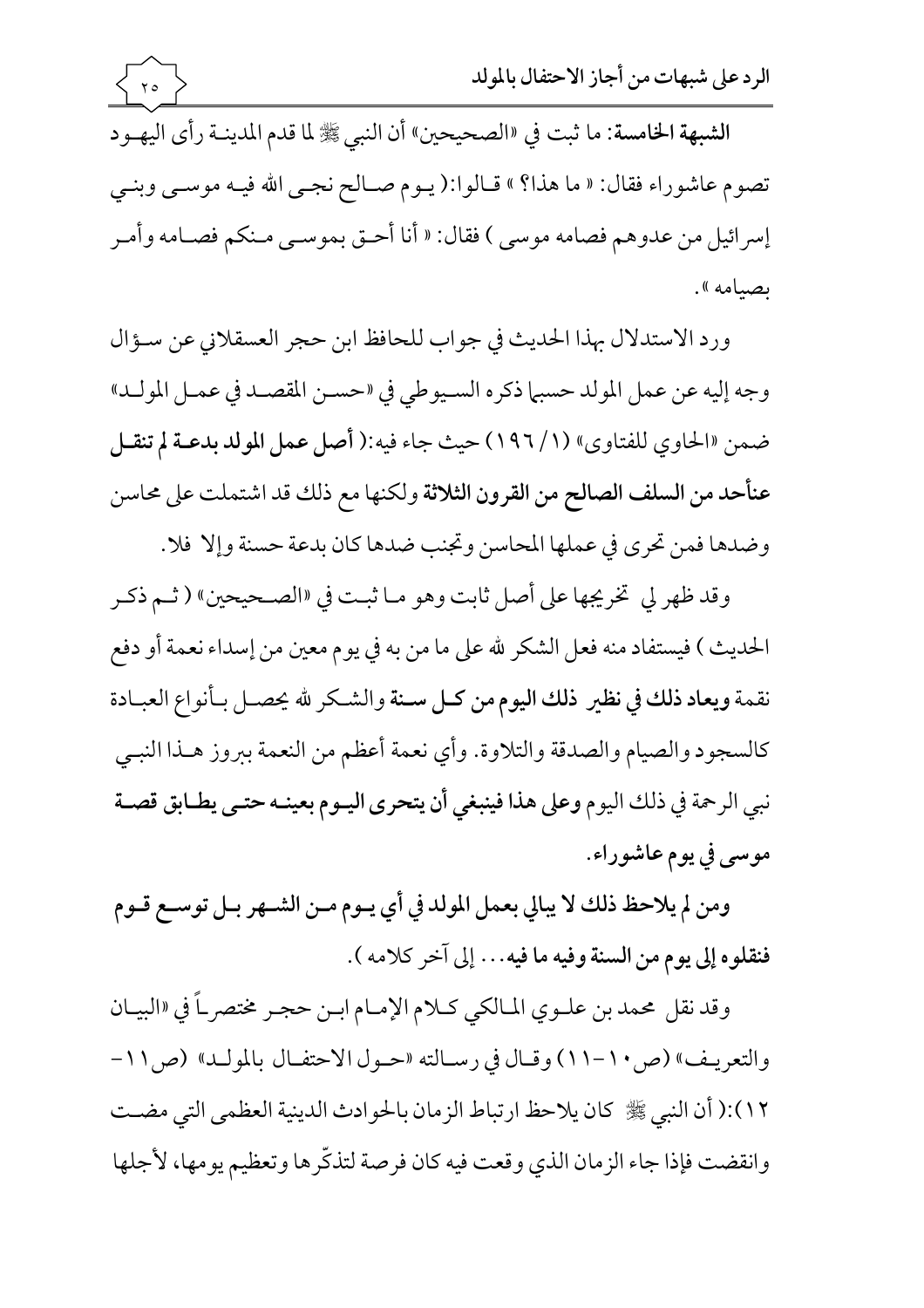

ولأنه ظرف لها.

وقد أصَّل ﷺ هذه القاعدة بنفسه كما صرح في الحديث ( ثم ذكـر حـديث صـيام يوم عاشوراء )) اهـ.

> الجواب: أولاً: يفهم مما سبق (ص١٣-١٧).

ثانياً:( أن المحاسن التي وردت في فتوى الحـافظ أن مـن تحراهـا في عمـل المولـد وتجنب ضدها كان عمل المولد بدعة حسنة لا تعد هي بنفسها من البدع وإنما البدعـة فيها جعل ذلك الاجتماع المخصوص بالهيئة المخصوصة في الوقت المخصوص واعتبار ذلك العمل من قبيل شعائر الإسلام التي لا تثبت إلا بنص من كتاب أو سـنة بحيـث يظن العوام الجاهلون بالسنن أن عمل المولد من أعمال القرب المطلوبة شرعا!.

وعمل المولد بهذه القيود بدعة سيئة وجناية على دين الله وزيادة فيه تعد من شرع ما لم يأذن به الله ومن الافتراء على الله والقول في دينه بغير علم.

ثم أن حديث صوم يوم عاشوراء لنجاة موسى عليه السلام فيه وإغـراق فرعـون فيه ليس فيه سوى أن النبي ﷺ صامه وأمر بصومه دون زيادة على ذلك )'''.

ثالثاً: أن الشرط الذي أشترطه الحافظ ابن حجر للاحتفـال بالمولـد النبـوي وهـو تحري ذلك اليوم بعينه حتى يطابق قصة موسى عليه السلام لا يلتزمه كثير ممن تبعـوه في الاستدلال بهذا الحديث على مشر وعية الاحتفال بالمولد فقد قال محمـد بـن علـوى المالكي في «حول الاحتفال بالمولد» (ص٢):( أننا لا نقـول بسـنية الاحتفـال بالمولـد

(٢/ ٤٧٧ -٤٧٩ ضمن «رسائل في حكم الاحتفال بالمولد») بتصرف.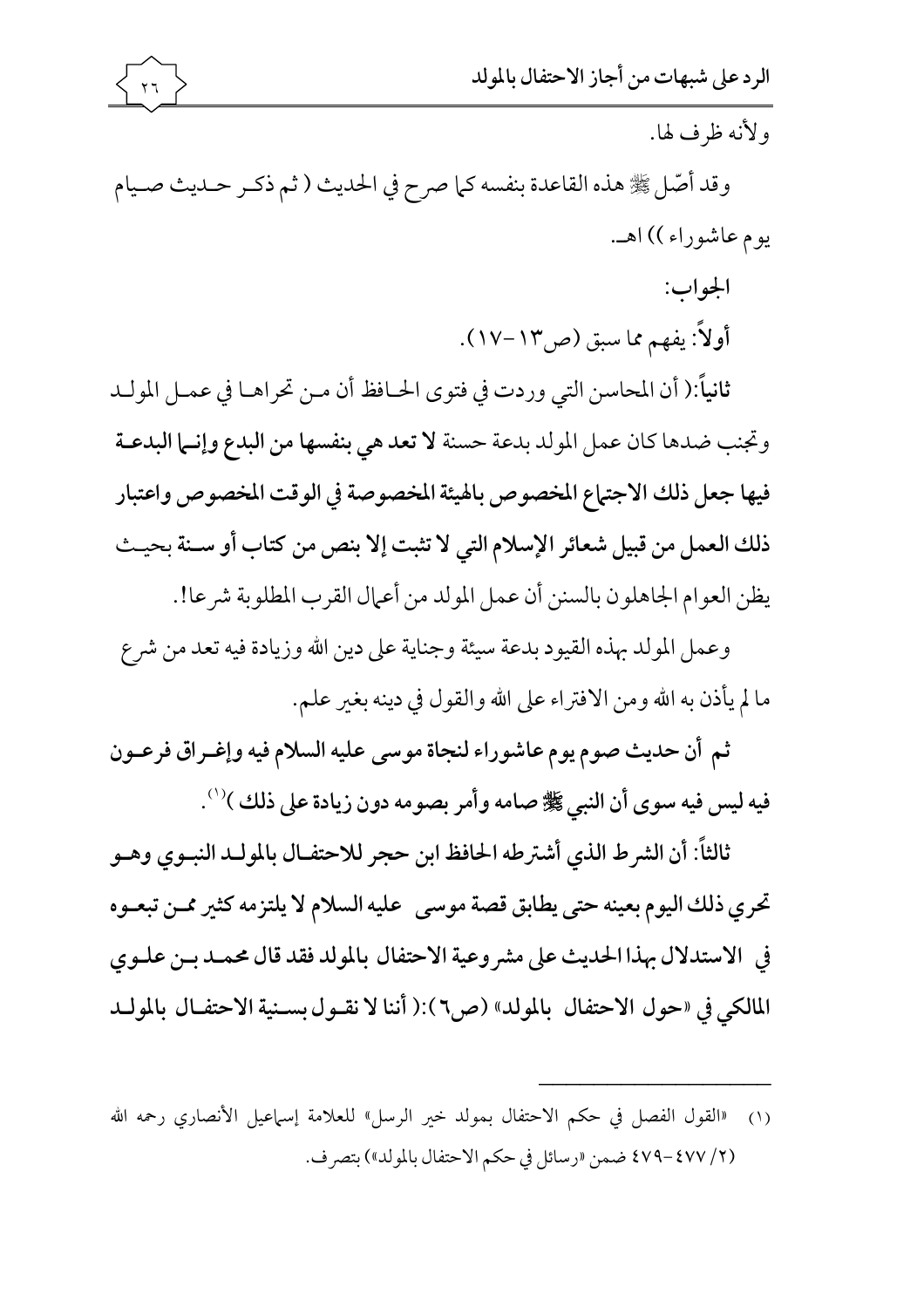المذكور في ليلة مخصوصة بل من اعتقد ذلك فقد ابتدع في الدين، لأن ذكره ﷺ والتعلق به يجب أن يكون في كل حين، ويجب أن تمتلئ به النفوس . . . الخ ).

وعلى كلامه فإن الإمام ابن حجر العسقلاني يكون قد وقع في الابتـداع في الـدين فإنه خصص الاحتفال بيوم واحد في العام كما هو واضح في كلامه السابق!.

رابعاً:( أن الرسول ﷺ قد صام يوم عاشوراء وحث على صيامه فكان صيامه سـنة وسكت عن يوم ولادته الذي هو الثاني عشر من ربيع الأول كما يقول به اكثر المحتفلين فلم يشرع فيه شيئاً فوجب أن نسكت كذلك، ولا نحاول أن نشرع فيه صياماً ولا قياماً فضلاً عن احتفالاً )'''.

ثم أقول للمالكي حيث أجاز الاحتفال بالمولد في أي يوم:

هل يجوز أن نصوم أو نعمل أي عمل صالح في أي يوم غير يوم عاشورا شكراً لله لأنه نجي موسى عليه السلام وقومه من فرعون؟! وما هو ثواب ذلك ؟!.

وأما بالنسبة لقول المالكي:( إن النبي ﷺ كان يلاحظ ارتبـاط الزمـان بـالحوادث الدينية العظمى التي مضت وانقضت فإذا جاء الزمان الذي وقعت فيـه كـان فرصـة لتذكرها وتعظيم يومها لاجلها ولأنه ظرف لها)؛ فقد أجاب عنه الشيخ التويجري رحمه الله في «الرد القـوى» (١/ ١٣٣-١٣٤ضـمن «رسـائل في حكـم الاحتفـال بالمولـد») بقوله:( ان من أعظم الأمور التي وقعت في زمن النبي ﷺ، مجيء الملك إليه بالنبوة وهـو فِي غار حراء وتعليمه أول سورة ﴿اقْرَأْ بِاسْمِ رَبِّكَ الَّذِي خَلَقَ﴾ [العلق:١ ].

ومن أعظم الأمور أيضاً الإسراء به إلى بيت المقـدس والعـروج بـه إلى الســموات السبع وما فوقها وتكليم الرب تبارك وتعالى له وفرضه الصلوات الخمس، ومن أعظم

(١) «الإنصاف فيها قيل في المولد» (١/ ٣٧١ ضمن «رسائل في حكم الاحتفال بالمولد») بتصرف.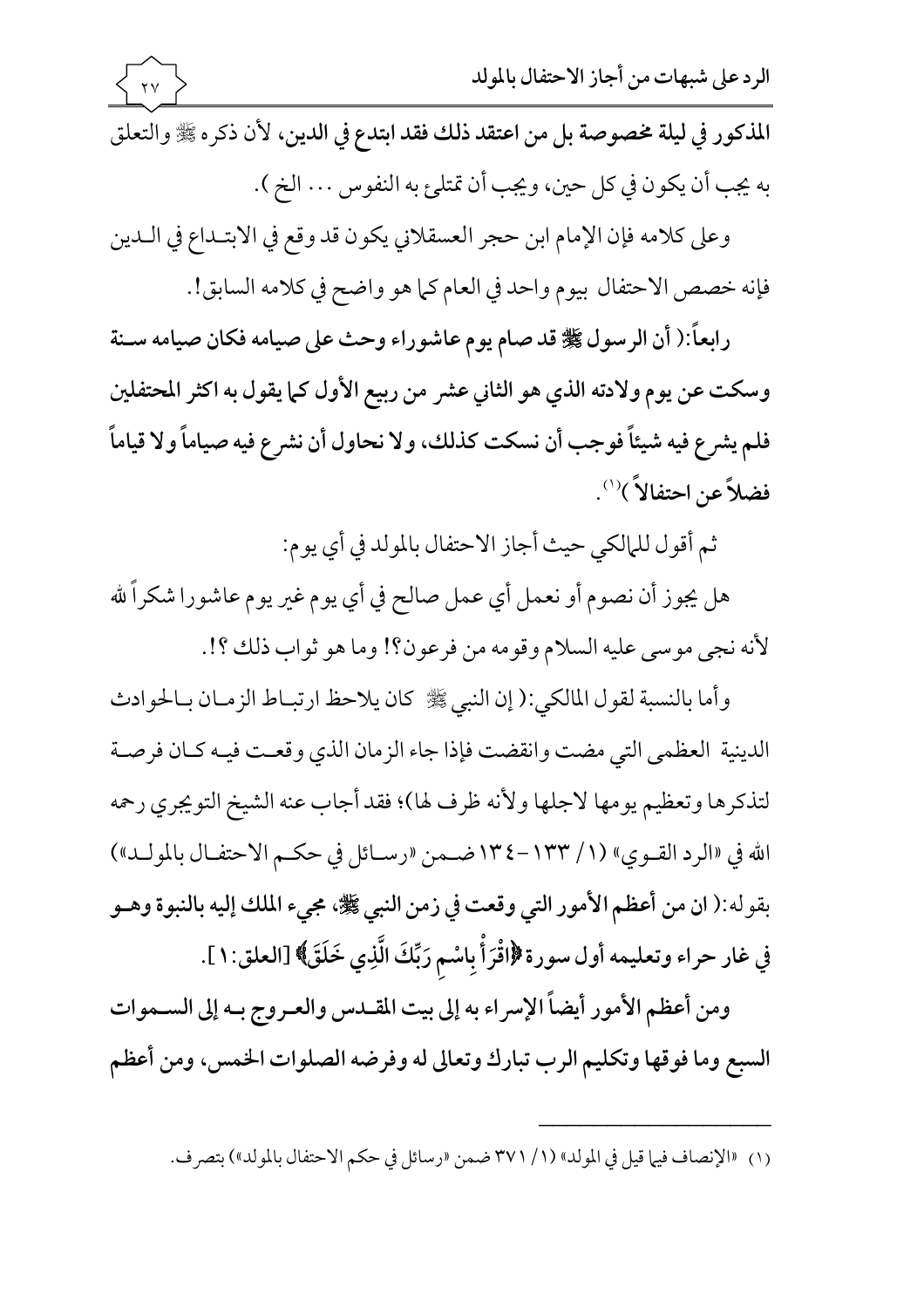وفي تر که ﷺ ذلك ابلغ رد على مزاعم ابن علوي وعـيره وتفـوهم عـلى النبـي ﷺ) انتهى بتصرف واختصار .

## \*\*\*

الشبهة السادسة: ما جاء عن عروة أنه قال في ثويبة مولاة أبي لهب: وكان أبولهب أعتقها فأرضعت النبي ﷺ فلما مات أبو لهب أريه بعض أهله بشر حيبـة قـال لــه: مــاذا لقيت؟ قال أبو لهب: لم ألق بعدكم غير أني سقيت في هذه بعتاقتي ثويبة.

استدل محمد بن علوى المالكي بهذه القصة في رسالته «حول الاحتفــال بالمولــد» (ص٨) حيث قال:( أن الاحتفال بالمولد النبوي الشريف تعبير عن الفـرح والسر\_ور بالمصطفى ﷺ وقد انتفع به الكافر..

فقد جاء في البخاري أنه يخفَف عن أبي لهب كل يــوم اثنــين بســبب عتقــه لثويبــة جاريته لما بشرته بولادة المصطفى ﷺ...

وهذه القصة رواها البخاري في «الصحيح» في (كتاب النكاح) ونقلها الحافظ ابن حجر في «الفتح»… وهي وإن كانت مرسلة إلا أنها مقبولة لأجـل نقـل البخـاري لهـا واعتياد العلياء من الحفاظ لذلك ولكونها في المناقب والخصائص لا في الحلال والحرام وطلاب العلم يعرفون الفرق في الاستدلال بالحلديث بين المناقب والأحكـام وأمـا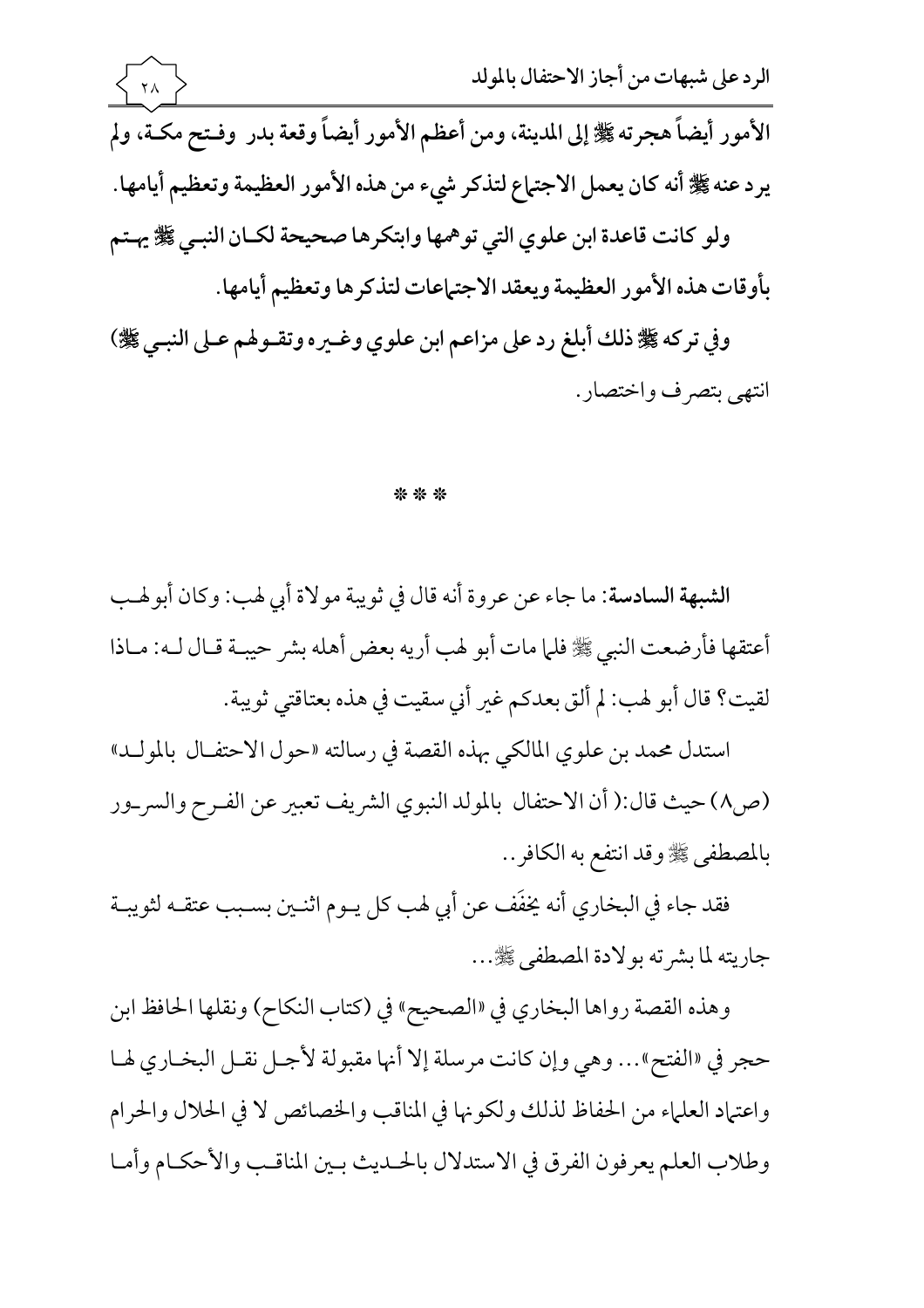الرد على شبهات من أجاز الاحتفال بالوللا
$$
\overbrace{\begin{array}{l} \gamma_1 \\ \vdots \\ \gamma_n \end{array}}
$$
 انتفاع الكفار بأعهاهم ففيه كلام بين العلها يس هذا على بسطه، والأصل فيه ما جه  
في العحيج من التخفيف عن أبي طالب بطلب رسول الش َيُيُّ) انتهي باختصار.  
الجواب:  
أولاً: يفهم ما جاء في (ص٣٠-١٧).

ثانياً:( أن هذا الخبر لا يجوز الاستدلال به لأمور:

أولاً: أنه مرسل كما يتبين من سـياقه عنـد البخـاري في بـاب ﴿وَأُمَّهَـاتُكُمُ الـلَّاتِي أَرْضَعْنَكُمْ» «ويحرم من الرضاعة ما يحرم من النسب» من صحيحه فقد قـال:(حـدثنا الحكم بن نافع أخبرنا شعيب عن الزهري قال أخبرني عروة بن الزبير أن زينب ابنة أبي سلمة أخبرته أن أم حبيبة بنت أبي سفيان أخبرتها أنها قالت:( يا رسول الله انكِحْ أختى بنت أبي سفيان، فقال: « أو تحبين ذلك؟ » فقلت: نعم، لست لك بمخليةٍ، وأحب من شاركني في خير أختى. فقال النبي ﷺ:« إن ذلك لا يحل لي ».

قلت: فإنا نحدث أنك تريد أن تنكح بنت أبي سلمة.قال: بنت أم سلمة؟

قلت: نعم.فقال: « لو أنها لم تكن ربيبتي في حجري ماحلت لي. إنهـا لأبنـة أخـي من الرضاعة. أرضعتني وأبا سلمة ثويبة فلا تعرضن على بناتكن ولا أخواتكن ».

قال عروة: وثويبة مولاة لأبي لهب وكان أبو لهب أعتقها فأرضعت النبي ﷺ، فلــل مات أبو لهب أريه بعض أهله بشر حِيبةٍ، قال له: ماذا لقيت؟ قـال أبـو لهـب: لم ألـق بعدكم. غبر أني سقيت في هذه بعتاقتي ثويبة)).

ولهذا قال الحافظ ابن حجر «فتح الباري» (٩/ ٤٩):( إن الخبر - أي المتعلـق بتلك القضية - مرسل أرسله عروة ولم يذكر من حدثه به...الخ ). وبهذا نعلم أنه لا يـجوز الاستدلال بهذا الـخبر لأنه مرسل، والمرسل من قسـم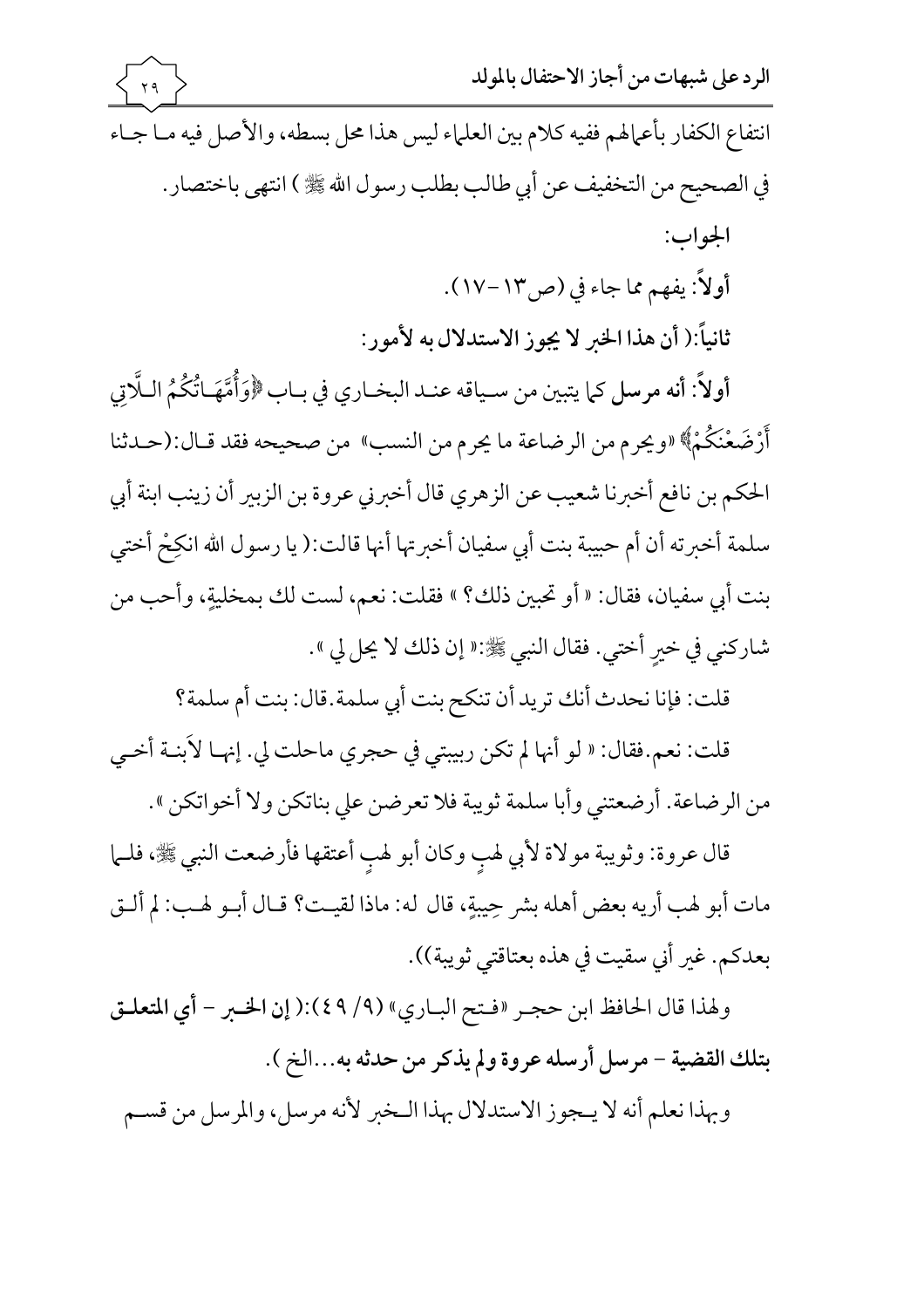الرد على شبهات من أجاز الاحتفال بالمولد الضعيف لأننا لا نعلم صدق من أخبر عروة بذلك الخبر؛ والبخـاري – رحمـه الله – لم يشترط الصحة في كتابه إلا على الأحاديث المصلة السند.

ثانياً: أن ذلك الخبر لو كان موصولاً لا حجة فيه لأنـه رؤيـا منـام ورؤيـا المنـام لا يثبت بها حكم شرعي ذكر ذلك أيضا الحافظ ابن حجر.

وقد قال علوى بن عباس المالكي – والد محمد المالكي – في «نفحات الإسلام من البلد الحرام» (ص١٦٤–١٦٥) والذي جمع مواضيعه ورتبه محمد المالكي نفسـه؛ أثنـاء إنكاره القصة المشهورة الباطلة عن الشيخ أحمد خادم الحجرة النبوية:( النبي ﷺ قد بلـغ الرسالة وأدى الأمانة ونصح الأمة، وترك للنـاس شريعـة واحـدة لا تحتـاج إلى تتمـيم برؤيا في المنام، والرؤيا المنامة ليست طريقاً للتشريع ولا مستنداً لحكم شرعي أصلاً لأن النائم لا يضبط لغفلته بمنامه فكيف يعتمد على رؤياه...الخ ).

ثالثاً: أن ما في مرسل عروة هذا من أن إعتاق أبي لهب ثويبـة كـان قبـل إرضـاعها النبي ﷺ يُخالف ما عند أهل السير من أن إعتاق أبي لهب إياها كان بعد ذلك الإرضــاع بدهر طويل كما ذكر الحافظ ابن حجر في «الفتح» (٤٨/٩) وأوضحه في «الإصـابة في تمييز الصحابة» (٢/ ٢٥٠) والحافظ ابن عبدالبر في «الاستيعاب في أسماء الأصحاب» (١/ ١٢) والحافظ ابن الجوزي في «الوفا بأحوال المصطفى» (١/ ١٠٦).

رابعاً: أن هذا الخبر مخالف لظاهر القرآن كما أوضحه الحافظ ابن حجر في «الفتح» حيث قال في كلامه عليه (٩/ ٤٩):( وفي الحديث دلالة على أن الكافر قد ينفعه العمـل الصالح في الآخرة؛ لكنه مخالف لظاهر القرآن، قال الله تعالى ﴿وَقَدِمْنَا إِلَى مَا عَمِلُوا مِـنْ عَمَلٍ فَجَعَلْنَاهُ هَبَاءً مَنْثُوراً﴾ [الفرقان:٢٣] ) ثم نقل عن حاشية ابن المنير أن ما في ذلك المرسل من اعتبار طاعة الكافر مع كفره محال لأن شرط الطاعة أن تقع بقصد صـحيح وذلك مفقود مع الكافر .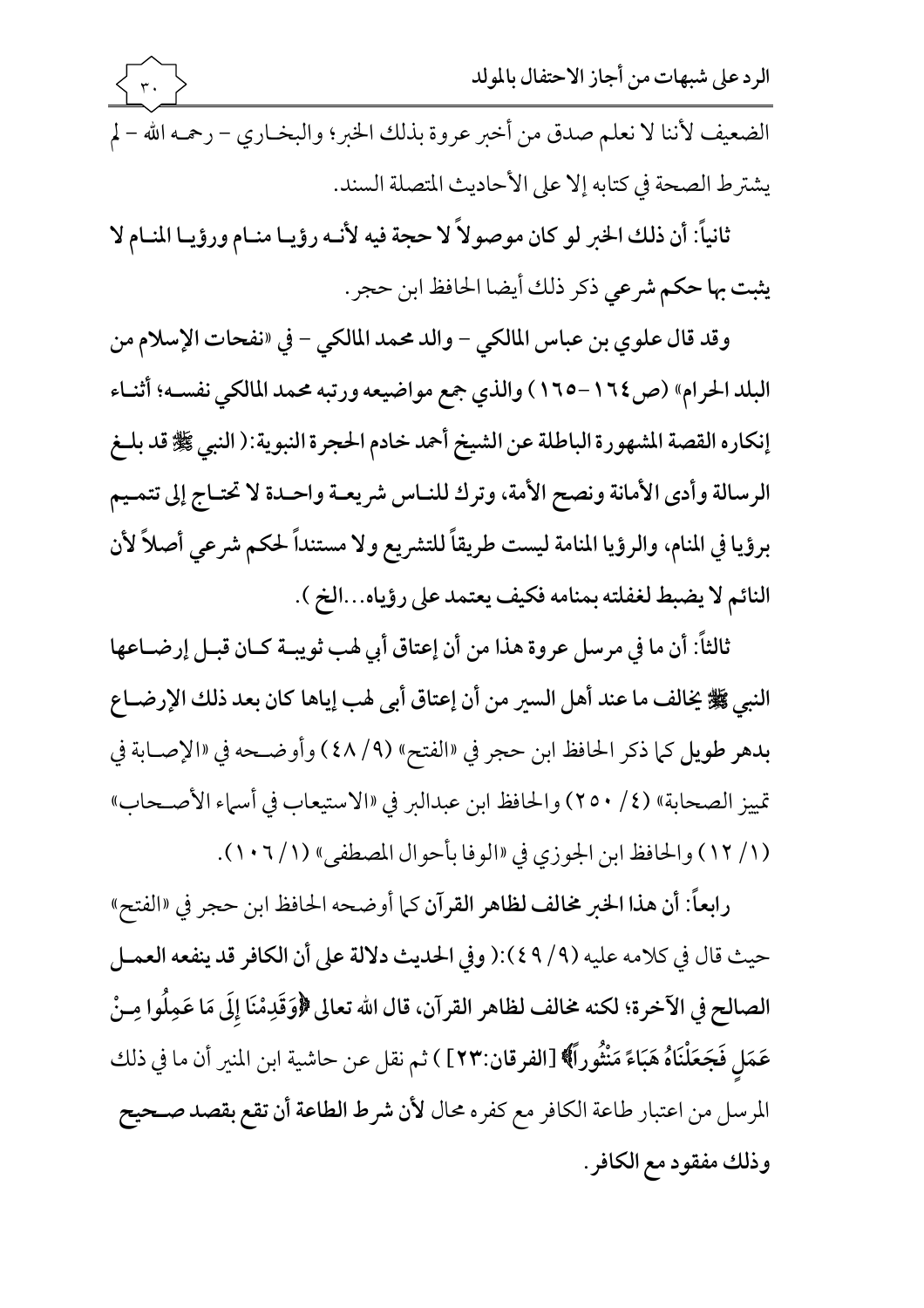فإعتاق أبي لهب لثويبة ما دام الأمر كذلك لم يكن قربة معتبرة فـإن قيـل إن قصـة إعتاق أبي لهب ثويبة مخصوصة من ذلك كقصة أبي طالب قلنا: إن تخفيف العذاب عن أبي طالب ثبت بنص صحيح عن النبي ﷺ وأما ما وقع لأبي لهب في ذلك المرسـل فمستنده مجرد كلام لأبي لهب في المنام فشتان ما بين الأمرين )''.

 $\uparrow$ 

يضاف إلى ذلك ان تخفيف العذاب عن أبي طالب كان بسبب شفاعة الرسـول ﷺ كما قال الرسول ﷺ: « لعله تنفعه شفاعتي يوم القيامة فيجعل في ضحضــاح مــن النــار يبلغ كعبيه يغلي منها دماغه ».

خامساً:( أن الفرح الذي فرحه أبو لهب بمولود لأخيه فرح طبيعـي لا تعبـدي، إذ كل إنسان يفرح بالمولود يولد له، أو لأحد إخوانه أو أقاربـه، والفـرح إن لم يكـن لله لا يثابِ عليه فاعله، وهذا يضعف هذه الرواية و يبطلها )(7).

سادساً:( لم يجيء في هذه الرواية مع ضعفها أنه يخفف عن أبي لهب العـذاب كـل إثنين ولا أن أبا لهب أعتق ثويبة من أجل بشارتها إياه بولادة المصطفى ﷺ، فكل هـذا من التقول على البخاري )'".

سابعاً:( لم يثبت من طريق صحيح أن أبا لهب فرح بولادة النبـي ﷺ، ولا أن ثويبـة بشرته بولادته، فكل هذا لم يثبت، ومن ادعى ثبوت شيء من ذلك فعليه إقامـة الـدليل على ما ادعاه.ولن يجد إلى الدليل الصحيح سبيلاً )('').

- (١) «القول الفصل» (٢/ ٤٨٥-٤٩٠ ضمن «رسائل في حكم الاحتفال بالمولد») بتصرف.
	- (٢) «الإنصاف فيها قيل في المولد» (١/ ٣٦٩ ضمن «رسائل في حكم الاحتفال بالمولد»).
	-
	- (٤) المصدر السابق (١/ ١٢١–١٢٢ ضمن «رسائل في حكم الاحتفال بالمولد») بتصرف.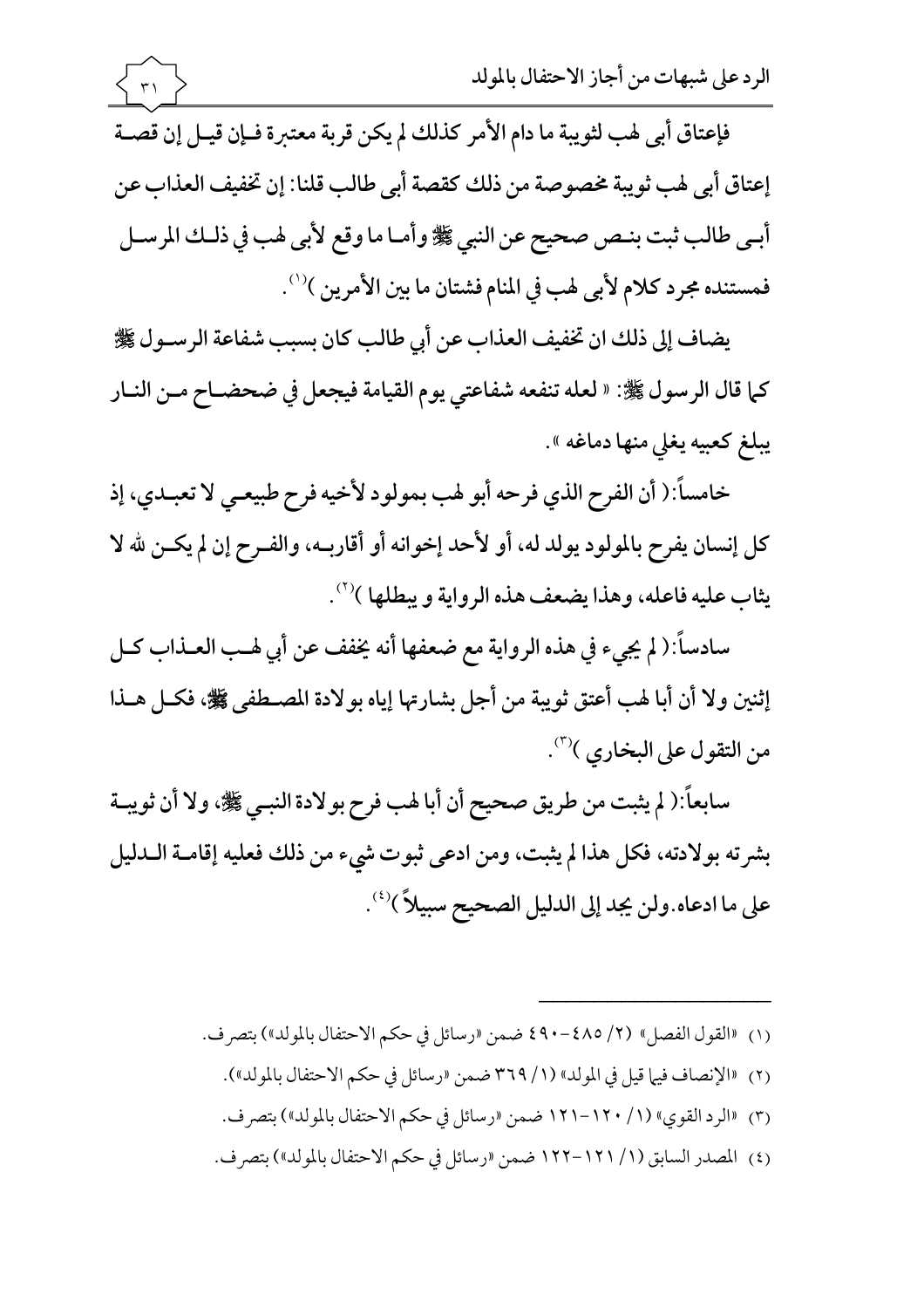

وأما انتفاع الكفار بأعمالهم ففيه كلام بين العلماء ليس هذا بسطه والأصل فيـه مـا جاء في الصحيح من التخفيف عن أبي طالب بطلب رسول الله ﷺ ) يثير عندي بعــض الأسئلة وهي:

> من أين نقل الحافظ ابن حجر هذه القصة في «الفتح» ؟! ولماذا أورد المالكي هذه القصة؟!

إن كتاب الحافظ ابن حجر «فتح الباري» إنها هو شرح للأحاديث والآثار الـواردة في «صحيح البخـاري»، فـما معنـى التفريـق بـين إخـراج البخـاري لهـذه القصـة في «صحيحه» وبين نقل ابن حجر لها في «الفتح»؟! أم ان المقصود تكثـير المصـادر ليـوهم السذج؟

ثم إن المالكي إنها أورد هذه القصة ليستدل بهـا عـلى جـواز بـل سـنية الاحتفـال بالمولد كما مر معنا سابقاً، فما معنى قوله عـن هـذه القصـة:( أنهـا مقبولـة لأجـل نقـل البخاري لها واعتهاد العلهاء من الحفاظ للذلك ولكونها في المناقب والخصائص لا في الحلال والحرام وطلاب العلم يعرفون الفرق في الاستدلال بالحلديث بين المناقب والأحكام )؟!

هل يقصد انه لا يريد ذكر هذه القصة لبيان حلال أو حرام وإنسا لبيـان للمناقـب والخصائص؟ فيا فائدة ذكر ها كدليل على جواز الاحتفال بالمولد؟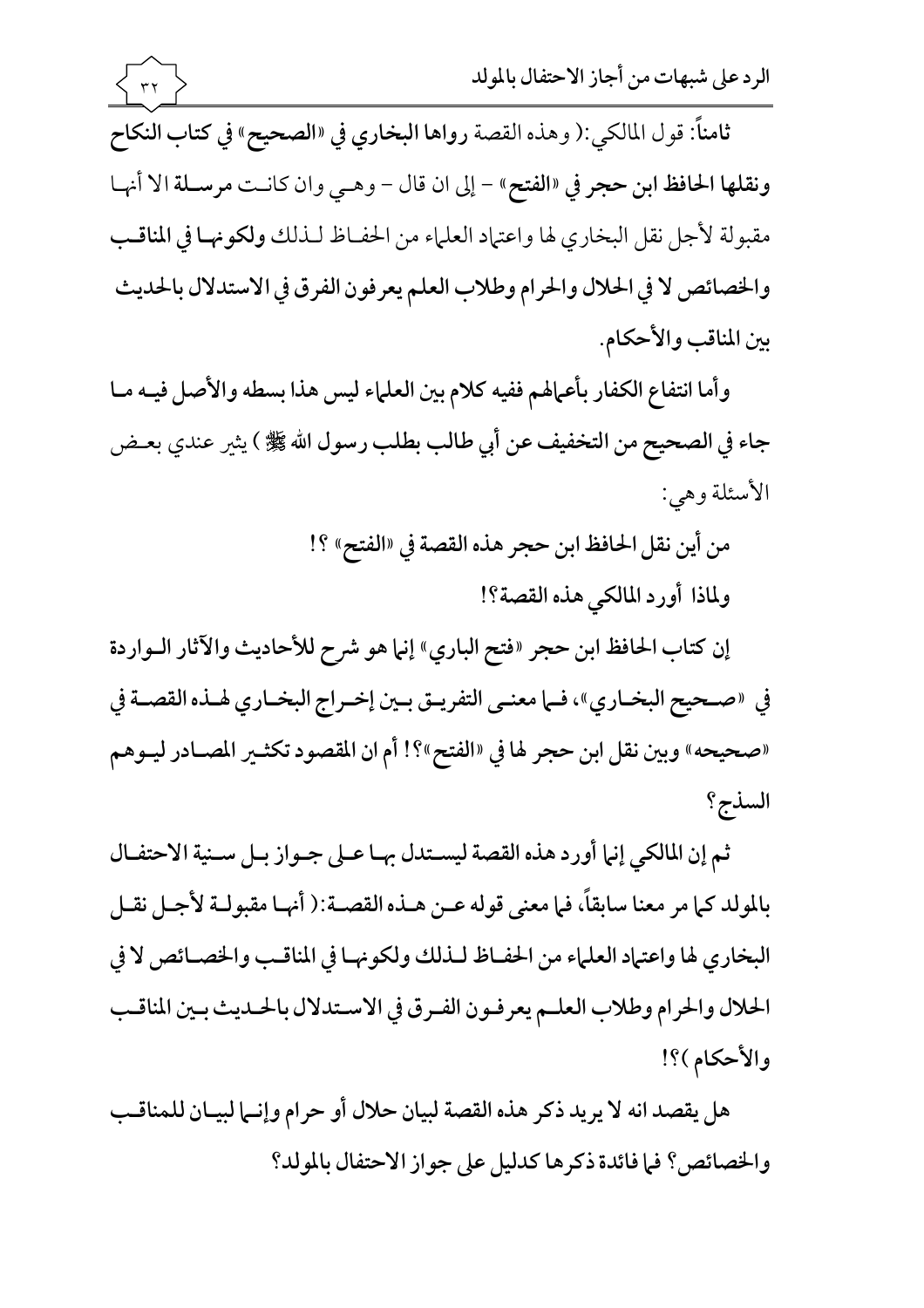وأما بالنسبة إلى تخفيف العذاب عن الكافر فقد مر معنا قول ابـن حجـر في ذلـك واستدلاله بالآية، والأصل في ذلك تلك الآية بالإضافة إلى بعض الأحاديث الصحيحة ومنها ما جاء عن عائشة رضي الله عنها قالت: قلت:( يا رسول الله إن ابن جدعان كان في الجاهلية يصل الرحم ويطعم المسكين، فهل ذلك نافعه؟ قال: « لا ينفعه إنــه لم يقــل يوماً رب اغفر لي خطيئتي يوم الدين ».

فهذا هو الأصل، وقـد قـال محمـد بـن علـوي المـالكي نفسـه في «شرح منظومـة الورقات» (ص٢٨) في باب النهي:( الكفار داخلون في الخطاب بجميع فروع الشريعة فهم مخاطبون بها مع انتفاء شرطها وهو الإسلام فيعذبون حينئذ على أمرين: عـلى تـرك الفروع وعلى ترك الإسلام الذي بدونه فـروع الشرـيعة ممنوعـة لا تصـح ومـع كـونهم مخاطبين بالفروع إلا أنها لا تصح منهم إذا فعلوها إلا بالإسلام ) اهـ.

أما تخفيف العذاب عن أبي طالب فإنه مستثنى مـن هـذا الأصـل وذلـك بسـبب شفاعة ﷺ كما مر معنا وباعتراف المالكي!.

\*\*\*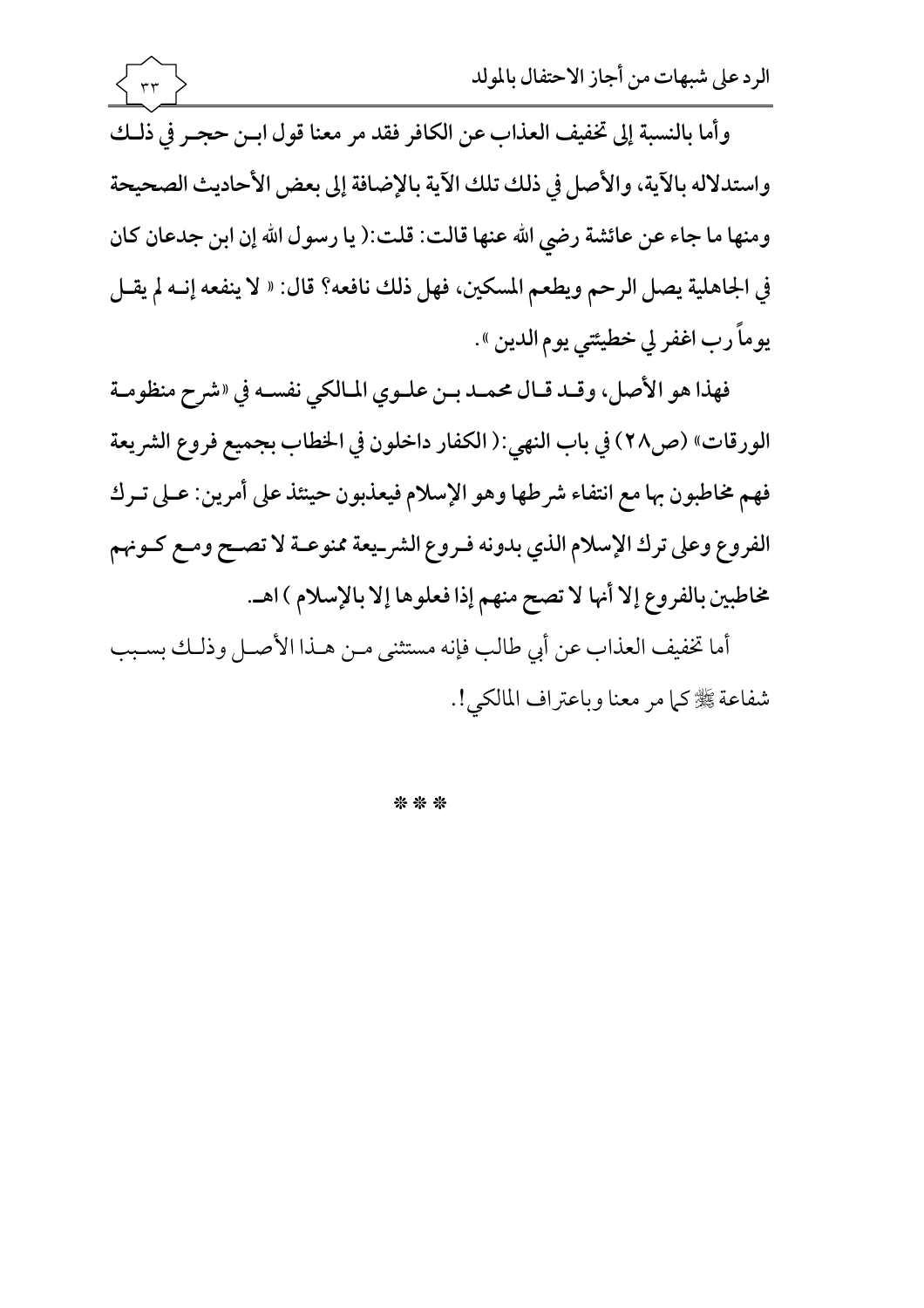استدل بهذا محمد المالكي في «حول الاحتفال» (ص1٤) حيث قال:( يؤخـذ مـن قوله ﷺ في فضل يوم الجمعة، وعدّ مزاياه: « وفيه خلـق آدم » تشر\_يف الزمـان الـذي ثبت أنه ميلاد لأي نبي كان من الأنبياء عليهم السلام فكيـف بـاليوم الـذي ولـد فيـه أفضل النبيين وأشرف المرسلين.

ولا يختص هذا التعظيم بذلك اليوم بعينه بل يكون له خصوصاً ولنوعـه عمومـاً مهما تكرر كما والحال في يوم الجمعـة، شـكراً للنعمـة، وإظهـاراً لمزيـة النبـوة وإحيـاءً للحوادث التاريخية ).

> الجواب: أولاً: يفهم الجواب مما سبق (ص١٣-١٧).

ثانياً:( جاءت النصوص الشرعية الصريحة الثابتة بفضـل يـوم الجمعـة، واعتبـاره أحد أعياد المسلمين، واختصاصه بخصائص ليست لغيره، فنحن نقف مـع النصـوص الشرعية حيث وقفت، ونسير معها حيث اتجهت:﴿وَمَـا آتَـاكُمُ الرَّسُـولُ فَخُـذُوهُ وَمَـا نَهَاكُمْ عَنْهُ فَانْتَهُوا﴾ [الحشر :٧] ولا نبيح لأنفسنا أن نشر\_ع تفضـيل يـوم بعينـه، لم يـرد النص بتفضيله، إذ لو كان خيراً لشرع لنا تفضيله، كـما شرع لنـا تفضـيل يـوم الجمعـة ﴿وَمَا كَانَ رَبُّكَ نَسِيّاً﴾ [مريم:٢٤].ولو جاءت نصوص شرعية تنص على فضـل يـوم ذكرى ميلاد رسول الله ﷺ، لكنــا بتوفيــق الله وهدايتــه أسرع النــاس إلى اعتبــار ذلــك والأخذ به، امتثالا لقوله تعالى:﴿وَمَا آتَاكُمُ الرَّسُولُ فَخُذُوهُ﴾)'''.

(١) "حوار مع المالكي" (ص٨٧).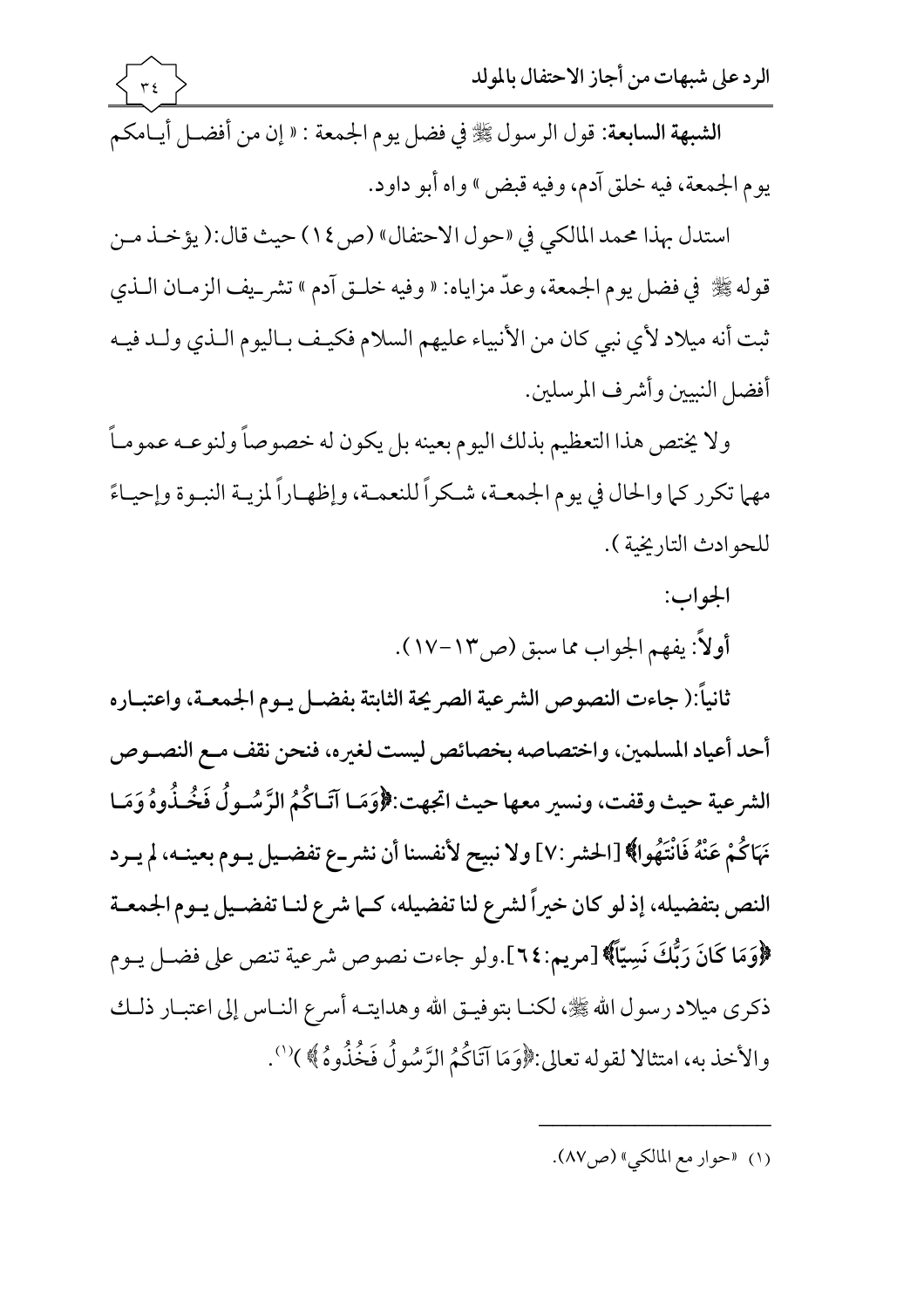

ثالثاً:( أن النبي ﷺ لم يكن يخص يوم الجمعة بشيء من نوافل الأعمال وقد نهي عـن تخصيصه بالصيام وعن تخصيص ليلة الجمعة بالقيـام ففـي «صـحيح مسـلم» عـن أبي هريرة ٢، عن النبي ﷺ قال: « لا تخصوا ليلة الجمعة بقيام من بين الليـالي، ولا تخصـوا يوم الجمعة بصيام من بين الأيام إلا أن يكون في صوم يصومه أحدكم ».

 $\langle$  ro  $\rangle$ 

وإذا كان النبي ﷺ لم يخص يوم الجمعة بشيء من نوافل الأعمال من أجل آدم عليـه السلام قد خلق فيه فأي متعلق لابن علوي وغيره في ذكـر ذلـك الاسـتدلال بـه عـلى جواز الاحتفال بالمولد)(').

رابعاً:( لماذا نهى رسول الله ﷺ عن صيام يوم الجمعة تطوعاً وحده؟

ولماذا لم يقل إثر إخباره أو فيها بعد: فأقيموا لأبيكم وأبي عيد وجود، أو حلقة ذكر بمناسبة الذكرى نتدارس فيها نعم الله على خلقه، ونذكر فيها العامة، وتكون سنة لمن بعدنا؟ كما يقول بما يشبه هذا بعض المتأخرين.

وهل يمكن أن يجرؤ الشك على أن يوحى لنا بأن محمداً ﷺ ذا الخلق العظيم محبتـه لأبيه آدم عليه السلام قاصرة أو معدومة؟ )'''.

خامساً: أما بالنسبة لقول المالكي:( ولا يختص هذا التعظيم بذلك اليوم بعينه، بل يكون له خصوصاً ولنوعه عموماً ).

فقد أجاب عنه الشيخ عبدالله بن منيع في «حوار مع المالكي»(ص٨٨) بقوله: ( إن هذا القول يقتضي أن نقيس في العبادات، ولا يخفي ما عليه أهل العلـم مـن علـماء الأصول و فقهاء الأمة، ممن يقولون بالقياس من أنهم يمنعـون القيـاس في العبـادات،

- (١) «الرد القوى» (١ / ١٤٨-١٤٩ ضمن «رسائل في حكم الاحتفال بالمولد») باختصار.
	- (٢) «العقلية الإسلامية وفكرة المولد» لعلى العيسى (ص1٤-٦٥) بتصرف.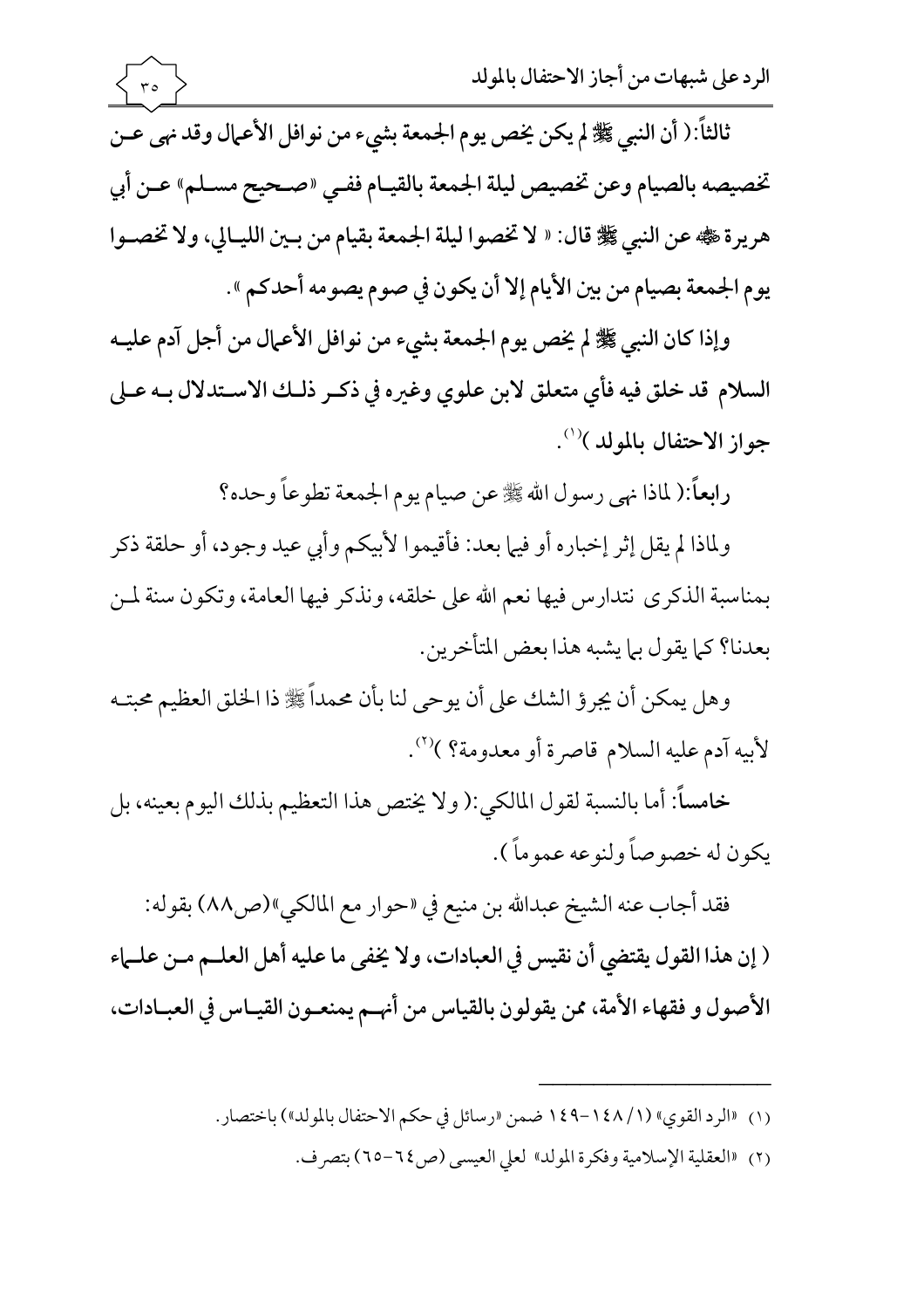الرد على شبهات من أجاز الاحتفال بالمولد  $r\tau$ لأن القياس مبنى على اتحاد المقيس والمقيس عليـه في العلـة، والعبـادات مبناهـا عـلى التوقيف والتعبد، سواء كانت علة التشريع ظاهرة أو خفية، فلا يجـوز أن نقـيس عـلى أصل مشروعية الصلاة بتشريع صلاة سادسة بين الفجـر والظهـر مـثلاً، ولا بتشرييع صيام آخر بعد رمضان أو قبلـه، ولا بزيـادة ركعـة أو أكثـر عـلى ركعـات صـلاة مـن الصلوات الخمس، بحجة أن التشرييع في الصـلوات أو في الصـيام أو في غيرهمـا مـن أنواع العبادة لها خصوصاً ولنوعها عموماً.

إن الله حينها فضل يوم الجمعة على غيره من الأيام الأخرى، وتحدث رسول الله، الله بما يدل على ذلك التفضيل و يؤكده قـادر عـلى تفضـيل غـيره مـن الأيـام،كيوم مولـد الرسول ﷺ، أو بعثته أو هجرته، ويعطي عباده نصوصاً صريحة من قوله تعالى، أو قول رسوله الأمين ﷺ، في تفضيل ذلك اليوم كما هو الحال في يوم الجمعة، و في ليلة القدر ) انتهى كلامه باختصار .

## \*\*\*

الشبهة الثامنة: ما أخرجه البيهقي عن انس ﷺ: « أن النبي ﷺ عق عن نفسه بعد النبوة ».

خرج السيوطي في «حسن المقصد في عمل المولد» عمل المولد عليه ولفظه:( قلت قد ظهر لي تخريجه – أي عمل المولد – على أصل آخر وهو ما أخر جه البيهقي عن انس هَ الله عليه الله عنه الله عنه عن نفسه بعد النبوة » مع أنه قد ورد أن جده عبد المطلب عـق عنه في سابع ولادته، والعقيقة لا تعاد مرة ثانية فيحمل ذلك على أن الذي فعلـه النبـي ﷺ اظهار للشكر على إيجاد الله إياه رحمة للعالمين وتشريع لأمته كما كان يصلى على نفسه لذلك فيستحب لنا أيضا إظهار الشكر بمولده ) إلى آخر كلامه، كما استدل بهذا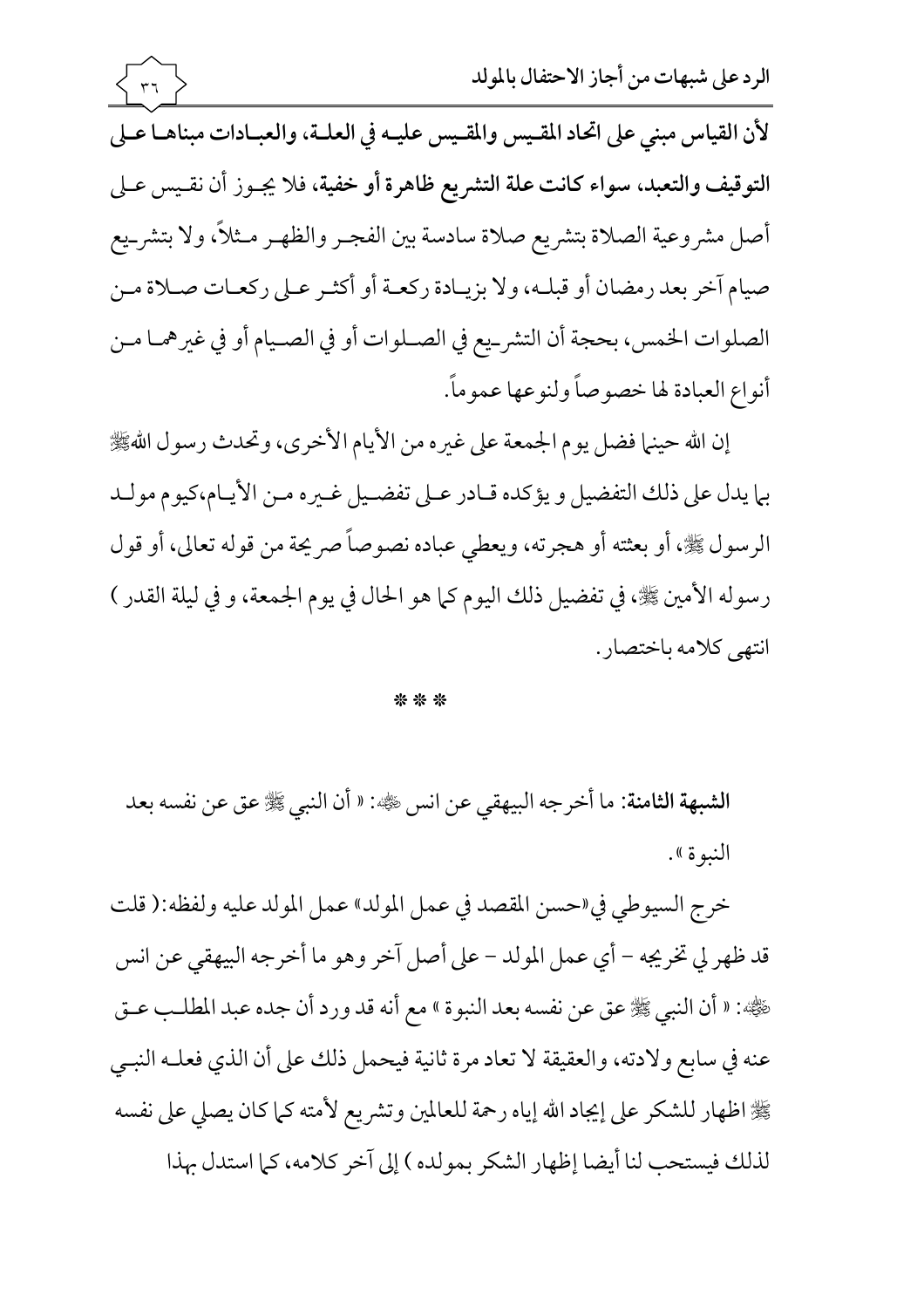الحديث محمد المالكي في «البيان والتعريف» (ص ١١). الجواب: أولاً:( أن تخريج السيوطي عمل المولد النبوي عـلى هـذا الحـديث سـاقط لعـدم ثبوت ذلك الحديث عند أهل العلم.

فقد قال الحافظ ابن حجر العسقلاني في (كتاب العقيقة) مـن «تلخـيص الحبـير» (٤/ ١٤٧):( قوله – أي الرافعي– روى أنه ﷺ عق عن نفسه بعد النبوة البيهقـي مـن حديث قتادة عن انس وقال: منكر؛ وفيه عبدالله ابن محرر وهــو ضـعيف جــداً، وقــال عبد الرزاق إنما تكلموا فيه لأجل هذا الحديث، قال البيهقي وروى من وجه آخر عـن قتادة ومن وجه آخر عن انس وليس بشيء.

قلت – القائل ابن حجر العسقلاني – أما الوجه الآخر عن قتادة فلم أره مرفوعـاً وإنها ورد أنه كان يفتي به كما حكاه ابن عبد البر بل جزم البزار وغيره بتفرد عبدالله بـن محرر به عن قتادة.

وأما الوجه الآخر عن انـس فأخرجـه أبـو الشـيخ في الأضـاحي وابـن أيمـن في مصنفه والخلال من طريق عبدالله بن المثنى عن ثيامة بن عبدالله بن انس عن أبيه وقال النووي في «شرح المهذب» هذا حديث باطل ) اهـ.

كما ضعفه في «فتح الباري» (٩/ ٥٠٩).

وقال الإمـام النـووي- رحمـه الله - في «المجمـوع شرح المهـذب» (٨/ ٤١٢) في (باب العقيقة) :( أما الحديث الذي ذكره – أي الشيرازي – في عق النبي ﷺ عن نفسه فرواه البيهقي بإسناده عن عبدالله بن محرر بالحاء المهملة والراء المكررة عن قتـادة عـن انس « أن النبي ﷺ عق عنه نفسه بعد النبوة » وهذا حـديث باطـل، قـال البيهقـي هـو حديث منكر، وروى البيهقي بإسناده عن عبد الرزاق قال:( إنها تركوا عبدالله بن محرر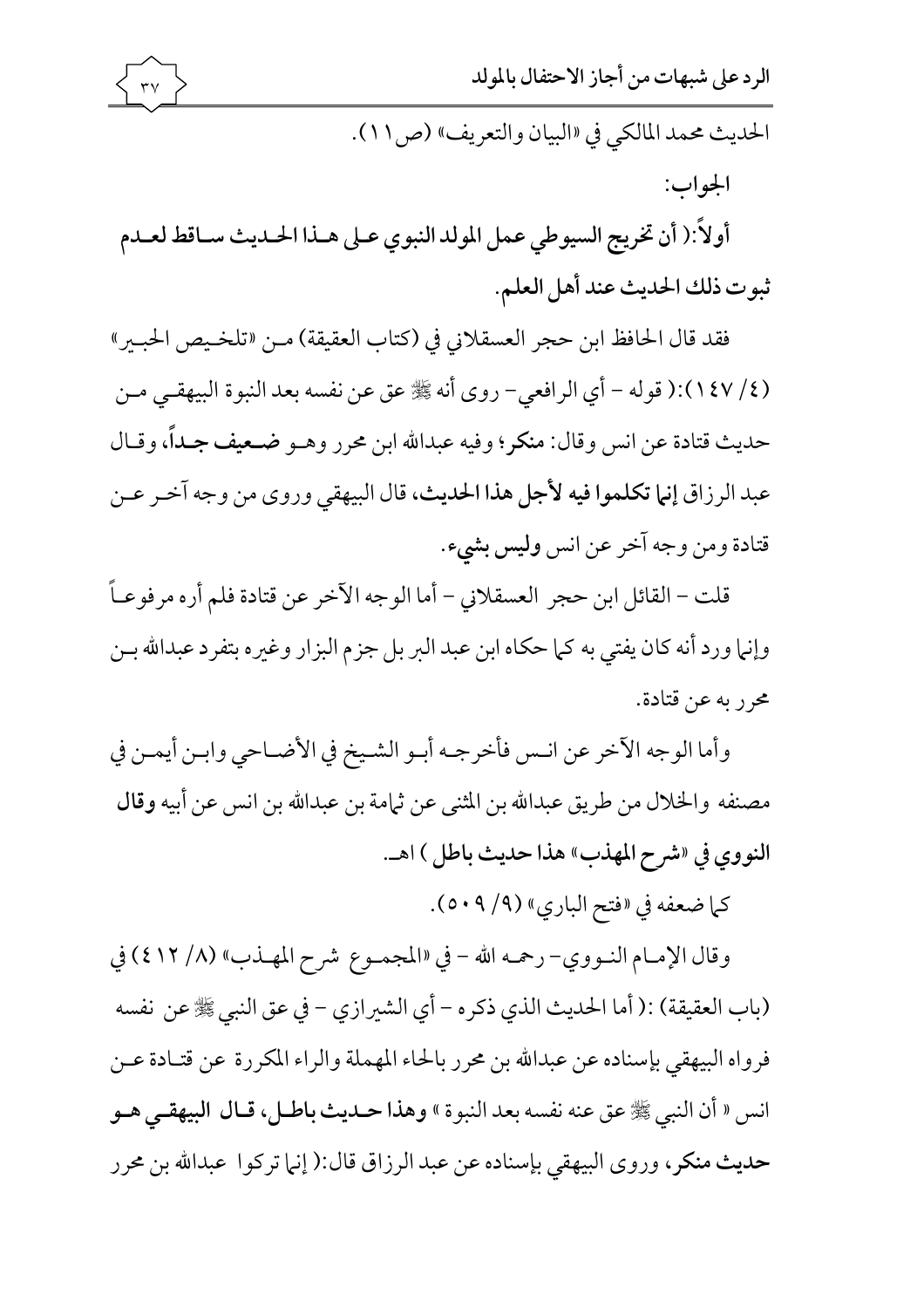بسبب هذا الحديث )، قال البيهقي: وقد روى هذا الحديث من وجه آخر عـن قتـادة، ومن وجه آخر عن انس وليس بشيء، فهو حديث باطل وعبـدالله بـن محـرر ضـعيف متفق على ضعفه قال الحفاظ هو – أي عبدالله بن محرر– متروك ) اهـ.

 $\mathsf{r}\wedge$ 

وقال الحافظ الذهبي – رحمه الله – في ترجمة عبدالله بن محرر من «ميزان الاعتدال في نقد الرجال» :( من بلاياه – أي عبدالله بن محرر – روى عـن قتـادة عـن انـس « أن النبي ﷺ عق عن نفسه بعدما بعث» رواه شيخان عنه ) اهـ.

وقال البزار:( تفرد به عبدالله بن المحرر وهو ضعيف جداً إنـما يكتـب عنـه مـا لا يوجد عند غيره) ورد هذا في (باب قضاء العقيقة) من كتـاب «كشـف الأسـتار عـن زوائد البزار» للحافظ الهيثمي.

وقال البيهقي في (باب العقيقــة ســنة) مـن «الســنن الكــبري» (٩/ ٣٠٠):( قــال عبدالزاق إنها تركوا عبدالله ابن محرر لحال هذا الحديث وقد روى من وجـه آخـر عـن قتادة ومن آخر عن انس وليس بشيء ). انتهى كلام البيهقي الذي عزا إليـه السـيوطي ذلك الحديث الذي ادعى أنه ظهر له تخريج عمـل المولـد عليـه وقـد أسـاء السـيوطي التصرف حيث لم يذكر كلام البيهقي في الحديث بل تركه ليوهم مـن يقـرأ تخريجـه أنـه صالح للاستدلال به.

وقال ابن القيم- رحمه الله - في «تحفة المودود بأحكـام المولـود» (ص٥٧):( قـال أحمد: عبدالله بن المحرر عن قتادة عن أنس: « أنَّ النبـي ﷺ عـقَّ عـن نفسـه »، منكـر، وضعف عبدالله بن محرر.

وفي «مصنف عبدالرزاق» أنبأنا عبدالله بن محرر عن قتادة عن أنس « انَّ النبي ﷺ عقَّ عن نفسه بعد النبوة »، قال عبدالرزاق: إنها تركوا ابن محرر لهـذا الحـديث) انتهـي كلام ابن القيم باختصار.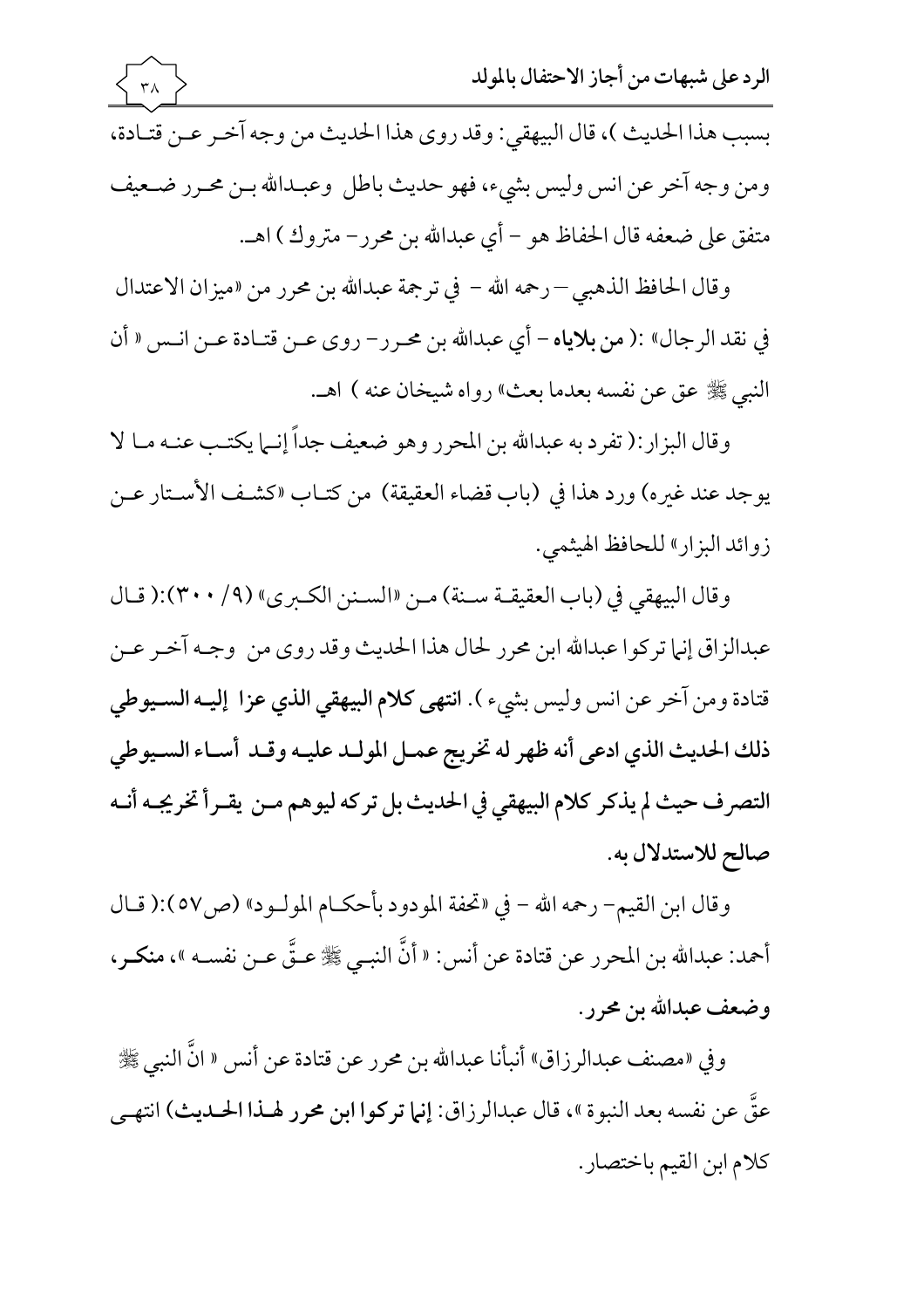

للناس؟

و لما لم يدعُ إلى ذلك رسول اللهُ على ويبين للناس ماذا يجب عليهم فيـه مـن أقـوال وأعمال؟ كما بين ذلك في عيدي الفطر والأضحى.

أنسى ذلك أم كتمه، وهو المأمور بالبلاغ؟

سبحانك اللهم إن رسولك ﷺ ما نسى ولا كتم ولكـن الإنسـان كـان أكثـر شيء حدلاً)'".

- - (٢) «الإنصاف فيها قيل في المولد» (١/ ٣٧٠ ضمن «رسائل في حكم الاحتفال بالمولد»).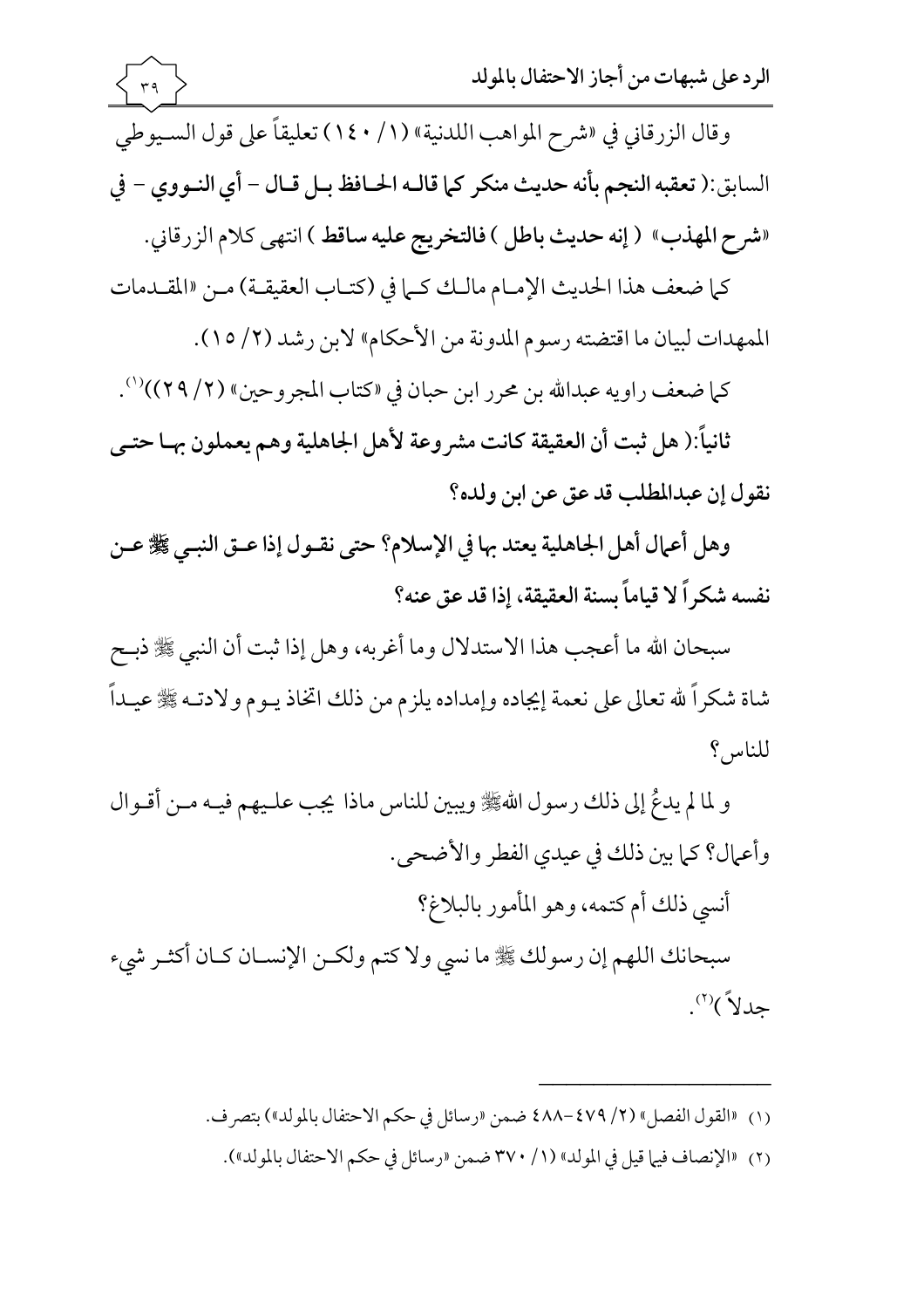الجواب:

أولاً: قال العلامة الأنصاري – رحمه الله – في «القــول الفصــل»(٢/ ٥٧٤–٥٨٤ ضمن «رسائل في حكم الاحتفال بالمولد»):( إن أمر جبريل عليه السلام الرسـول ﷺ بذلك ورد من رواية شداد ابن أوس وانس بن مالك وأبي هريـرة ﷺ لقصـة الإسراء لكنه مستنكر كما يتبين فيها يلي:

أ- أما رواية شداد بن أوس ﷺ فقد قـال الإمـام الترمـذي: حـدثنا إسـحاق بـن إبراهيم بن العلاء بن الضحاك الزبيدي حدثنا عمرو بن الحارث عن عبدالله بـن سـالم الأشعري عن محمد بن الوليد بن عامر الزبيدي حدثنا أبو الوليد بن عبد الـرحمن عـن جبِسِ بن نفسٍ حدثنا شداد بن أوس قال: قلنا: يا رسول الله كيف أسر ي بك قال:( ... ( فذكر فيه ) ثم بلغنا أرضا بدت لنا قصور فقـال ( أي جبريـل عليـه السـلام ): انـزل فنزلت فقال صل. فصليت ثم ركبنا فقال أتدرى أين صليت؟ قلت: الله أعلـم. قـال: صليت ببيت لحم حيث ولد عيسى بن مريم ...) الخ.

ومن طريق الترمذي هذا بسنده ومتنه روى البيهقي هذه الرواية كما بينه ابن كثـير في تفسيره وهذه الرواية تكلم فيها الحافظان الذهبي وابن كثير متعقبين بكلامهما قـول البيهقي في إسنادها:( هذا إسناد صحيح ).

فقد قال الحافظ الذهبي في «تاريخ الإسلام» (١/ ١٤٢) بعد إيراد كلام البيهقي هذا في إسنادها:( قلت: ابن زبريق – أي إسحاق بن إبراهيم بن العلاء الزبيدي–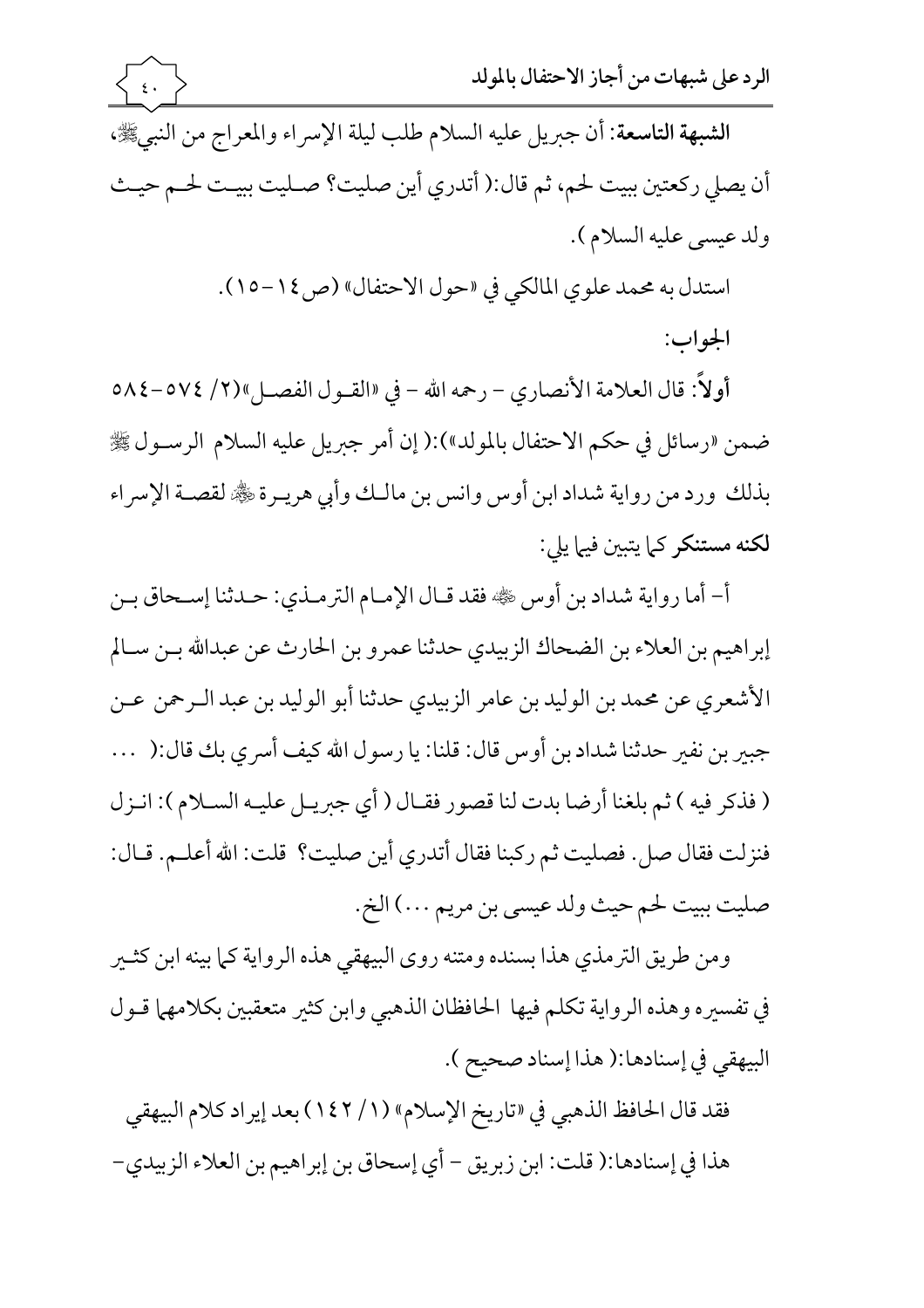

تكلم فيه النسائي ) اهـ.

وقال في ترجمته من «ميزان الاعتدال» (١/ ١٨١) إن النسائي قال لـيس بثقـة ثـم قال أبو داود ليس بشيء وكذبه محدث حمص محمد ابن عوف الطائي.

تعقب الذهبي بهذا قول أبي حاتم في ابن زبريق:( لا بأس به ســمعت ابـن معــين يثنى عليه ).

وقال الحافظ ابن كثير في تفسيره لسورة الإسراء بعـد إيـراده حـديث شـداد بـن أوس هذا من طريق الترمذي:( رواه البيهقي من طريقين عـن أبي إسـماعيل الترمـذي به) ثم قال بعد تمامه:( هذا إسناد صحيح قال وقد روى هذا الحـديث عـن شـداد بـن أوس بطوله الإمام أبو محمد عبد الرحمن بن أبي حاتم في تفسيره عن أبيه عـن إسـحاق بن إبراهيم بن العلاء الزبيدي به ) ذكر ابن كثير هذا كله ثم قـال:( ولا شـك أن هـذا الحديث أعني الحديث المروى عن شداد بـن أوس مشـتمل عـلى أشـياء منهـا مـا هـو صحيح كما ذكره البيهقي ومنها ما هو منكر كالصلاة في بيت لحم وسؤال الصديق عن نعت بيت المقدس وغير ذلك والله أعلم ) اهـ.

وأما رواية أنس ﷺ لهذا الحديث فعند النسـائي في كتـاب الصـلاة تحـت عنـوان فرض الصلاة في (١/ ٢٢١) من «المجتبي» قال:( اخبرنا عمرو ابن هشام قـال حـدثنا مخلد هو ابن الحسين عن سعيد بن عبدالعزيز قال حدثنا يزيد ابن أبي مالك قال حـدثنا أنس بن مالك أن رسول الله ﷺ قال:( ثم ذكر الحديث وفيه ) :( ثـم قـال: نـزل فصـل فنزلت فصليت فقال أتدرى أين صليت؟ صليت ببت لحم حيث ولـد عيسـى عليـه السلام ...) الخ.

ومن طريق «المجتبي» للنسـائي هـذا أورد ابـن كثـير هـذه الروايـة في «تفسـيره» (٣/ ٦) ضمن أحاديث الإسراء وقال في (ص٥):( فيها غرابة ونكارة جداً ).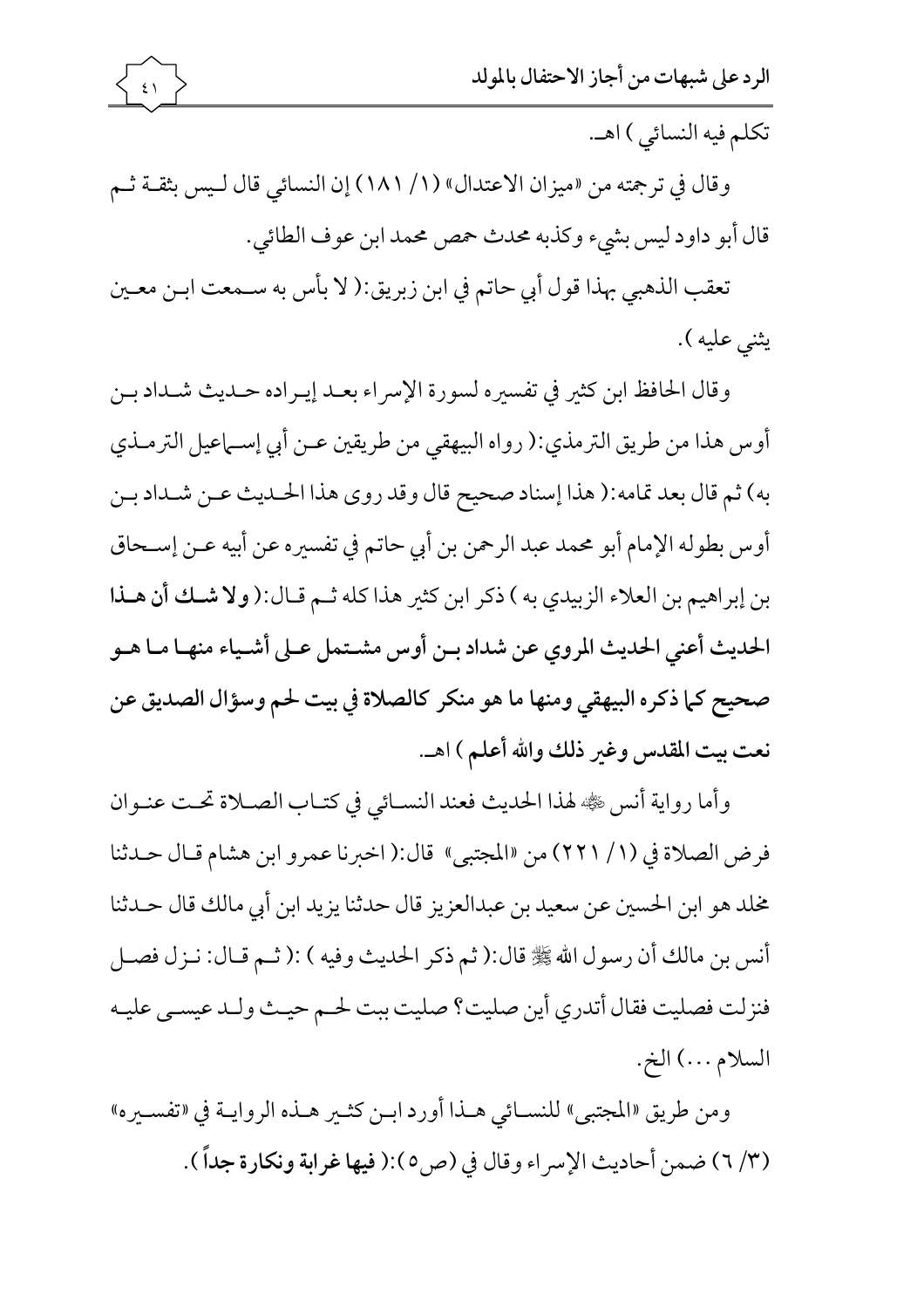وقال في «الفصول في اختصار سيرة الرسول» في حديث انس هذا الذي رواه النسائي في «المجتبي» :( غريب منكر جداً وإسناده مقارب وفي الأحاديث الصـحيحة ما يدل على نكارته والله أعلم ) اهـ.

 $\xi$   $\uparrow$ 

وأمـا روايــة أبي هريــرة ﷺ لهــذا الحــديث فعنــد ابــن حبــان في «المجــروحين» (١/ ١٨٧-١٨٨) في ترجمة بكر بن زياد الباهلي قال أبو حاتم بن حبان بعد أن ذكر أنـه شيخ دجال يضع الحديث على الثقات لا يحل ذكره في الكتب الا على سبيل القدح فيـه قال:( روى أي – بكر بن زياد الباهلي – بكر بن زياد عن عبدالله بن المبارك عن سـعيد بن أبي عروبة عن قتادة عن زرارة بن أوفي عن أبي هريـرة ( ثـم ذكـر الحـديث ) وهـذا شيء لا يشك عوام أصحاب الحديث أنه موضوع فكيف البُزَّل في هذا الشـأن ) انتهـي كلام ابن حبان.

وقلد تلقى كلام ابين حبيان في بكير بين زيباد البياهلي هيذا ابين الجيوزي في «الموضوعات» (١/ ١١٣-١١٤)، والسبكي في «شفاء السقام» (ص١٣٣)، والذهبي في «ميزان الاعتـدال» (١/ ٣٤٥)، والشـوكاني في «الفوائـد المجموعـة في الأحاديـث الموضوعة» (ص1٤٤).

وقال ابن كثير في «الفصول في اختصار سيرة الرسـول» (ص١٢٢) بعـد أن ذكـر حديث انس المتقدم وذكر انه غريب منكر جداً قال:( وكذلك الحديث الذي تفـرد بـه بكر بن زياد الباهلي المتروك عن عبدالله بن المبارك عن سعيد بن أبي عروبـة عــن قتـادة عن زرارة بن أوفي عن أبي هريرة ﷺ عن النبي ﷺ قال: « ليلة أسرى بي قال جبريل هذا قبر أبيك إبراهيم انزل فصل فيه » لا يثبت أيضا لحال بكر بن زياد المذكور ) اهـ.

وقال شيخ الاسلام ابن تيمية في «تفسير سورة الإخلاص» (ص١٦٩):( الذي يرويه بعضهم في حديث الإسراء أنه قيل للنبي ﷺ هذه طيبة انزل فصل فنزل فصلى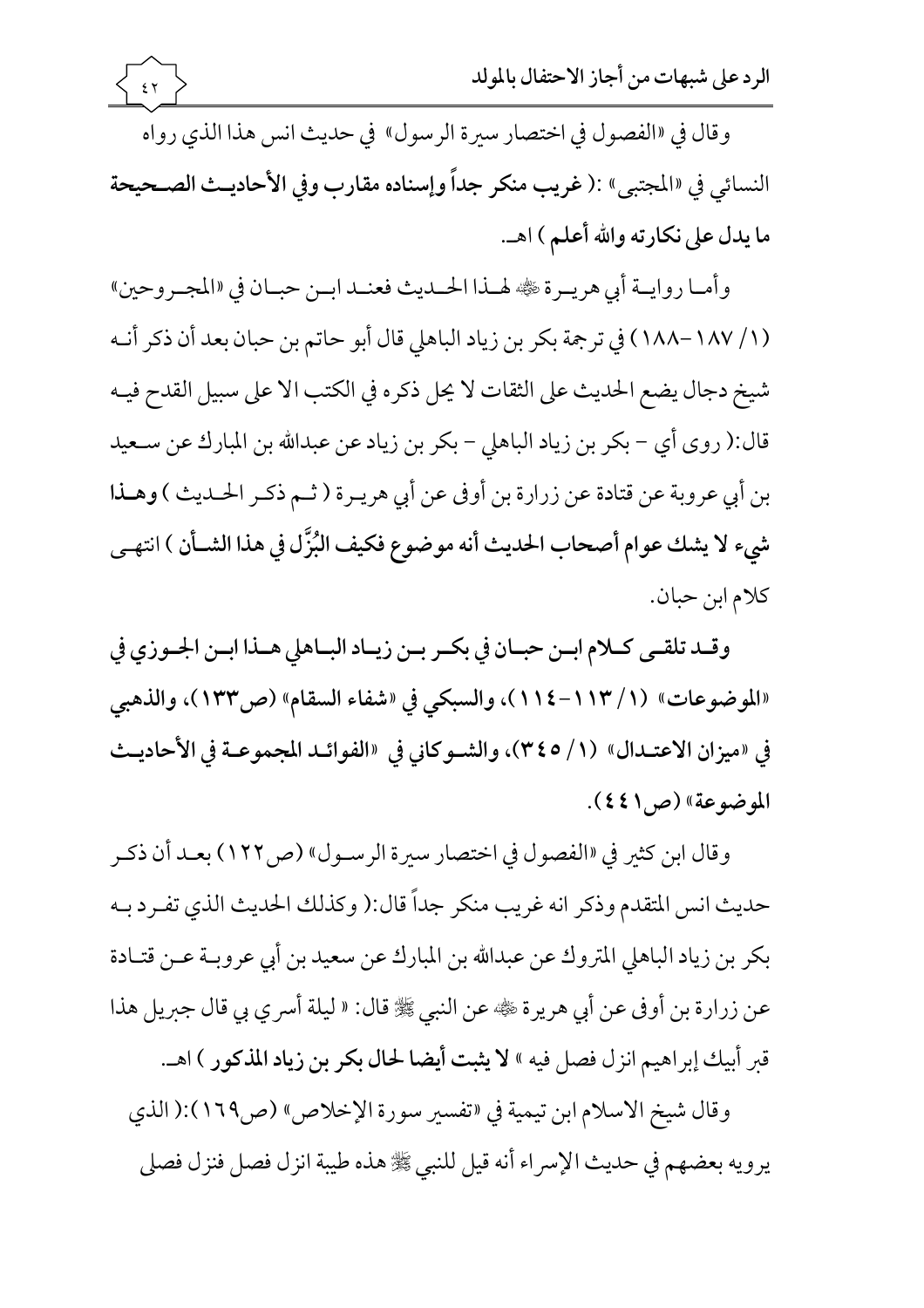وقال ابن القيم في «زاد المعاد»:( قد قيل انه - أي النبي ﷺ - نزل ببيت لحم وصلى فيه ولم يصح ذلك عنه ألبته) اهـ.

هذا كلام أولئك العلماء في روايات أمر جبريل عليه السلام النبي ﷺ وبـه يتضـح بطلان دعوى الحافظ ابن حجر في «لسان الميزان» (٢/ ٥٠-٥١):( ان الموضـوع مـن حديث بكر بن زياد هو من قوله ( ثم أتى الصخرة ) وأمـا باقيـه فقـد جـاء في طريـق أخرى فيها الصلاة ببيت لحم وردت من حديث شداد بـن أوس ) اهــ ) انتهـي كـلام العلامة الأنصاري – رحمه الله – بتصرف.

وقال الشيخ حمود التويجري – رحمه الله – عن رواية انس ﷺ لهذا الحــديث «الــرد القوي» (١/ ١٥٢-١٥٣ ضمن «رسائل في حكم الاحتفال بالمولد») :( رواه النسـائي في سننه عن عمرو بن هشام عن مخلـد – وهـو ابـن يزيـد القـرشي – عـن سـعيد بـن عبدالعزيز عن يزيد بن أبي مالك عن انس بن مالك ﷺ، وقد قال الحافظ ابن حجر في كل من يزيد ومخلد أنه صدوق له أوهام.

وقال الذهبي في «الميزان» يزيد بن أبي مالك صاحب تـدليس وإرسـال عمــن لم يدرك، وقال يعقوب الفسوي يزيد بن أبي مالك فيه لين، وقال الذهبي أيضــا في ترجمـة مخلد بن يزيد القرشي صدوق مشهور روى حديثا في الصلاة مرسلا فوصـله قـال أبـو داود مخلد شيخ إنها رواه الناس مرسلاً وقال الحافظ ابن حجر في ترجمة مخلد بـن يزيــد القرشي من «تهذيب التهذيب» قـال الأثـرم عـن أحمـد لا بـأس بـه وكـان يهـم وقـال الساجي: كان يهم ثم ذكر ابن حجر من أوهامه حديثاً وصله وهو مرسل .

وهذا مما يدعو إلى التوقف في قبول الحديث لأنه يحتمل أن يكون قد وقع فيه وهم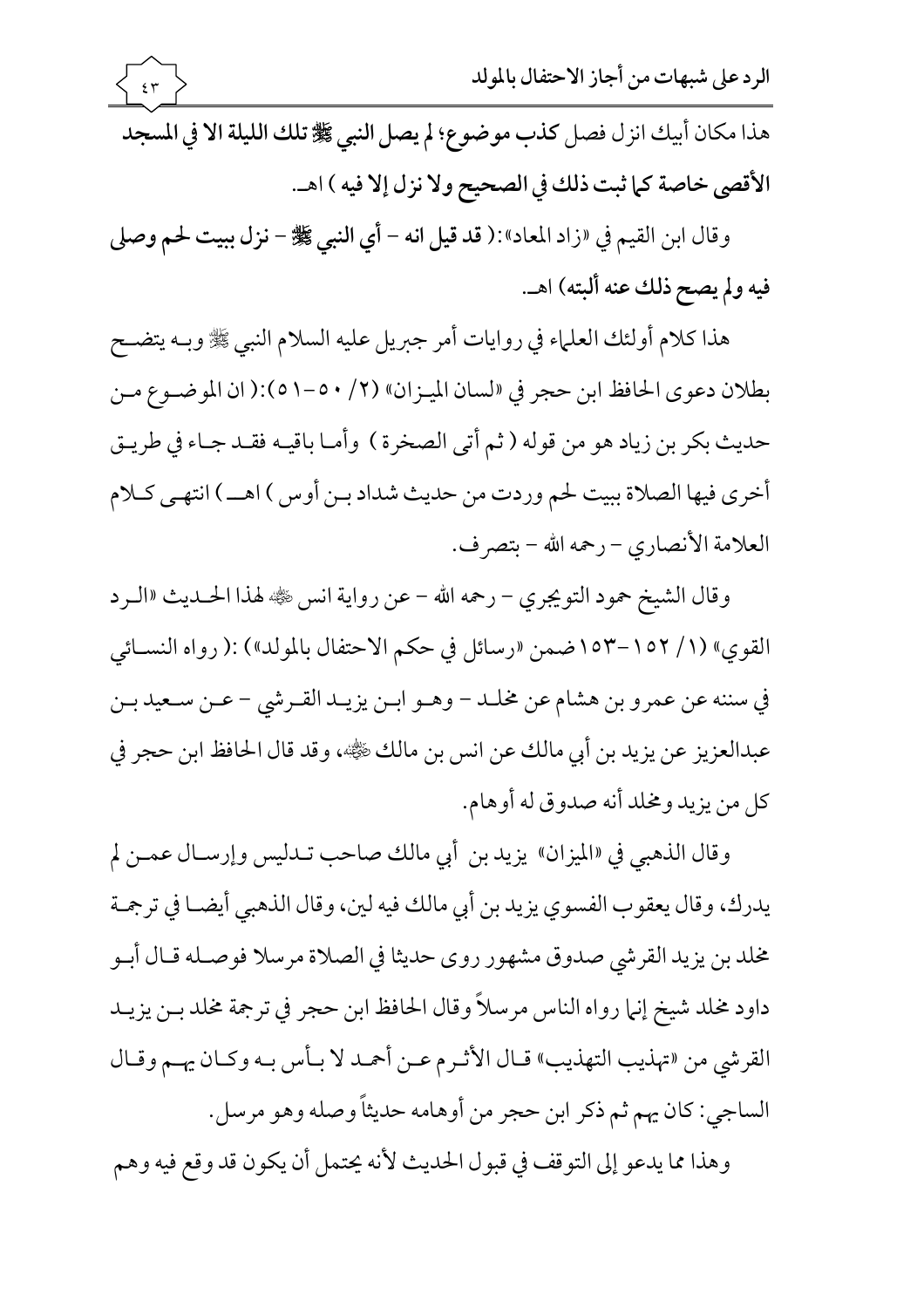$\xi$ 

من أحد الرجلين. ولهذا قال الحافظ ابن كثير إن فيه غرابة ونكارة جداً ) اهـ.

ثانياً:( روى الإمام أحمد وأبو داود الطيالسي بإسناد صحيح عن حذيفة بن اليهان هَ لِهِ أن رسول الله ﷺ قال: « أتيت بالبراق وهو دابة أبيض فوق الحمار ودون البغل فلـم نزايل ظهره أنا وجبريل حتى انتهينا إلى بيت المقـدس » الحـديث وقـد رواه الترمـذي وقال:( هذا حديث حسن صحيح ) وصححه أيضا ابن حبان والحاكم والذهبي.

وفي قوله ﷺ : « فلم نزايل ظهره أنا وجبريل حتى انتهينا إلى بيت المقـدس » أبلـغ رد على ما جاء في حديث انس وشداد بن أوس وأبي هريرة ﷺ، ولو ثبت أن النبـي ﷺ صلى ليلة الإسراء وهو ذاهب إلى بيت المقدس في بيت لحم لم يكن في ذلك ما يؤيد بدعة المولد ولا غيرها من البدع، لأن النبي ﷺ لم يـأمر أمتـه بتعظـيم بيـت لحـم ولم يـأمرهم بالصلاة فيه ولم يكن أحد من الصحابة ﷺ يعظم بيت لحم ويصلي فيه.

والخير كل الخير في اتباع ما كان عليه رسول الله صلى الله على الله عليه الله عنه الشر كل الشر في مخالفتهم والأخذ بالبدع وتعظيمها وتعظيم أهلها وإطراح الأحاديث الصـحيحة في ذم المحدثات والتحذير منها )(١).

\*\*\*

<sup>(</sup>١) «الرد القوى» (١/ ١٥٤–١٥٥ ضمن «رسائل في حكم الاحتفال بالمولد»).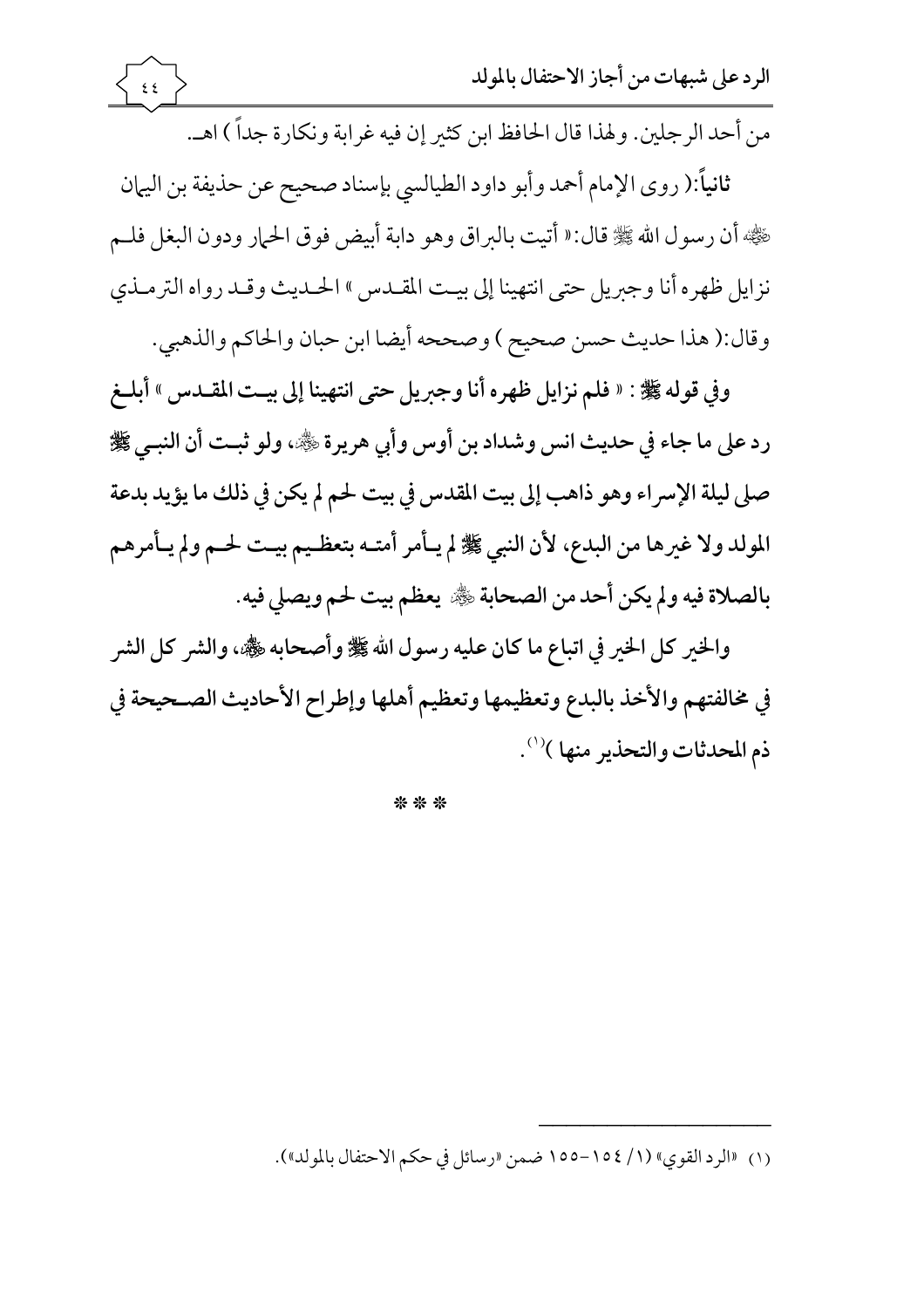استدل بهذا هاشم الرفاعي في مقاله كما في «الرد القوي» للتـويجري، واسـتدل بـه أيضاً الحميري في «بلوغ المأمول» (ص4 ٤-٥٢).

الجواب:

( لم يذكر عن أحـد مـن شـعراء الصـحابة ﷺ، أنـه كـان يتقـرب إلى الله بإنشـاد القصائد في ليلة مولده، وإنــما كـان إنشــادهـم في الغالــب عنــد وقــوع الفتــوح والظفــر بالأعداء، وعلى هذا فليس إنشاد كعب بن زهير وحسان بن ثابت وغيرهما من شـعراء الصحابة ڜ َّ بين يدي النبي ﷺ ما يتعلق به الرفاعي وغيره في تأييد بدعة المولد)''.

\*\*\*

(١) «الرد القوي» (١/ ١٤٥ ضمن «رسائل في حكم الاحتفال بالمولد») باختصار.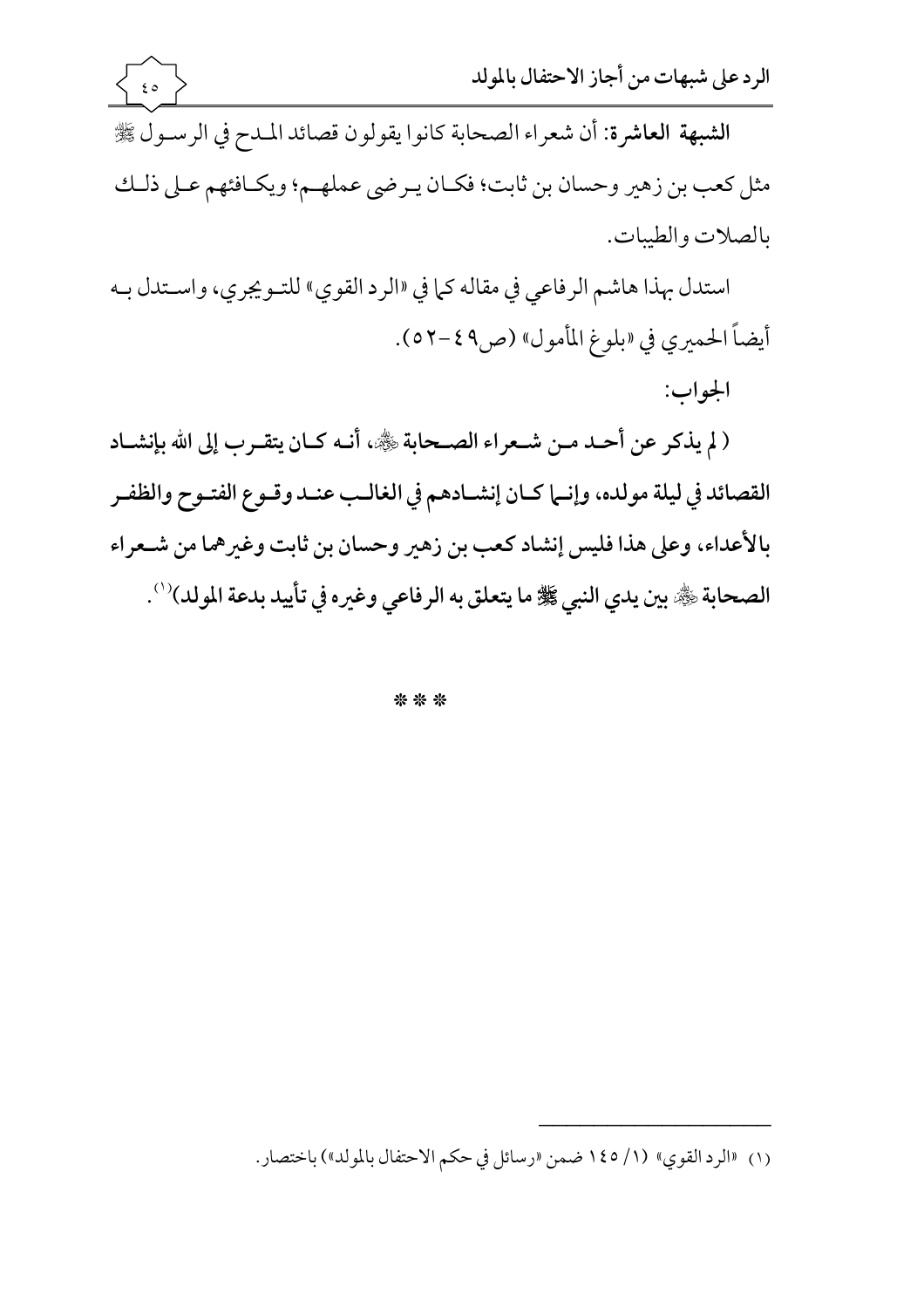الشبهة الحادية عشر : أن الموالد اجتهاع ذكـر وصـدقة ومـدح وتعظـيم للجنـاب النبوي وهذه أمور مطلوبة شرعاً وممدوحة وجباءت الآثيار الصبحيحة بهبا وبالحث عليها.

 $57$ 

الجواب:

أولاً: يفهم الجواب مما سبق (ص١٣-١٧).

ثانياً: قال العلامة إسماعيل الأنصاري - رحمه الله -: ( الجواب عن هـذه الشـبهة بأمور أحدها: ما أوضحه السيد رشيد رضا في الجزء الخامس من «الفتـاوي» وهـو أن الإنكار على إقامة المولد وإن كان يحتوي على بعض الأمور المشر\_وعة يرجـع إلى ذلـك الاجتهاع المخصوص بتلك الهيئة المخصوصة في الوقت المخصوص وإلى اعتبـار ذلـك العمل مـن شـعائر الإسـلام التـي لا تثبـت إلا بـنص الشـارع بحيـث يظـن العـوام والجاهلون بالسنن أن عمل المولد من أعمال القرب المطلوبة شرعاً.

وعمل المولد بهذه القيود بدعة سيئة وجناية على دين الله وزيادة فيه تعد مـن شرع ما لم يأذن به الله ومن الافتراء على الله والقول في دينه بغير علم.

ثانياً: أن نفس نية المولد في ذلك العمل بدعة كما قال العلامة ابـن الحـاج – رحمه الله – في «المدخل» (٢/ ٣١٢):( فإن خلا – أي عمل المولد – منه – أي مـن الســـاع – وعمل طعاماً فقط، ونوى به المولد ودعا إليه الاخوان، وسلم من كل ما تقدم ذكـره -أي من المفاسد– فهو بدعة بنفس نيته فقط، إذ إن ذلك زيادة في الدين لـيس مـن عمـل السلف الماضين، وإتباع السلف أولى بل أوجب من أن يزيد نية مخالفة لما كـانوا عليـه، لأنهم أشد الناس اتباعاً لسنة رسول الله صلى الله عليه اله ولسنته على ولهم قدم السـبق في المبادرة إلى ذلك، ولم ينقل عن أحد منهم أنه نوى المولد، ونحـن لهـم تبـع، فيسـعنا مـا وسعهم…الخ).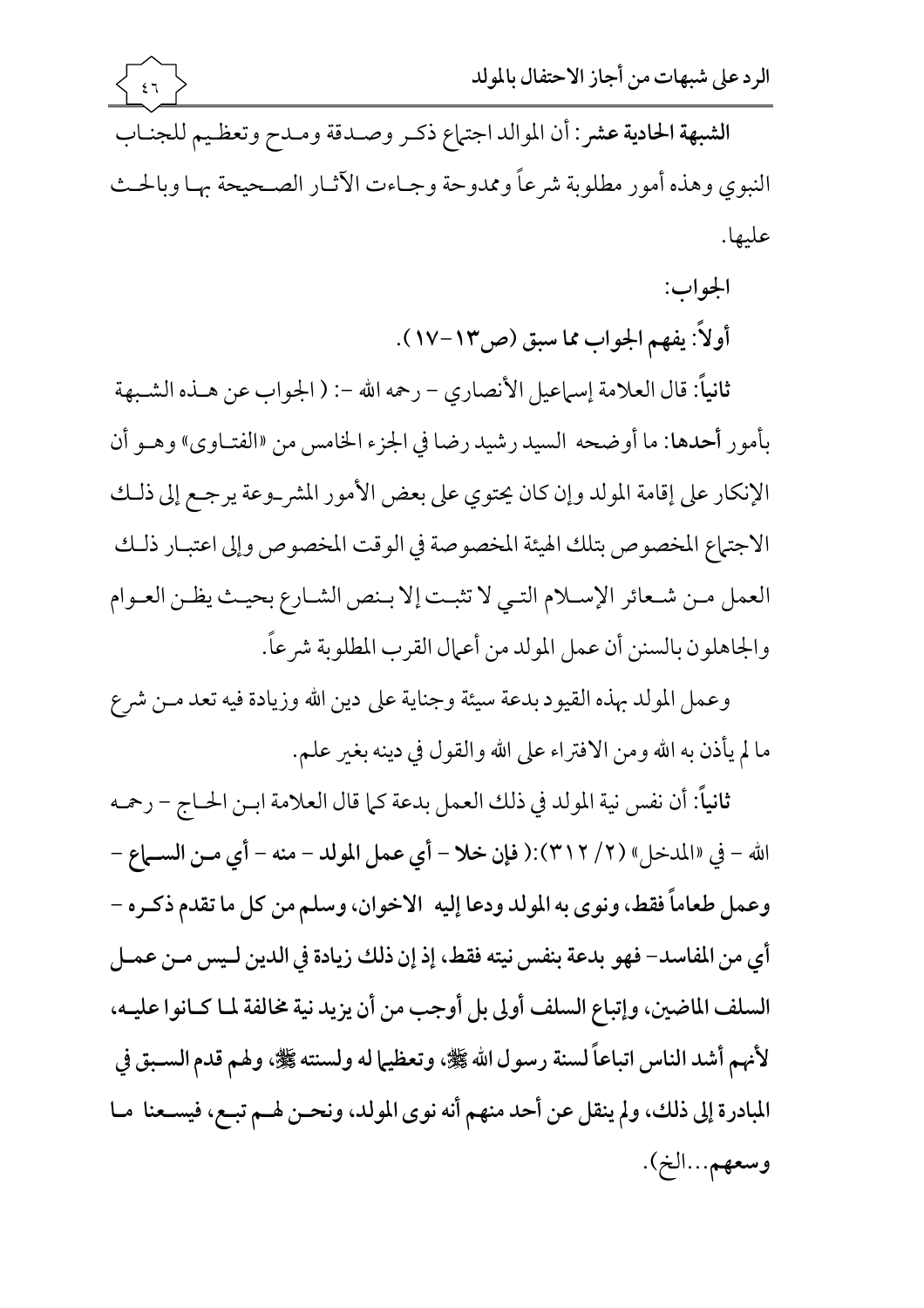وقال أيضاً فيمن اقتصر في عمل المولد على إطعام الاخوان ليس إلا ونوى بـذلك المولد:( هذا - أي قراءة البخاري عوضاً عن تلك الأعمال بنيـة المولـد- وإن كانـت قراءة الحديث في نفسها من أكبر القرب والعبادات وفيها البركة العظيمة والخير الكثير لكن إذا فعل ذلك بشرطه اللائق به على الوجه الشرعي كما ينبغي لا بنية المولد ألا ترى أن الصلاة من أعظم القرب إلى الله تعالى ومع ذلك فلـو فعلهـا إنسـان في غـير الوقـت المشر وع لها لكان مذموماً مخالفاً فإذا كانت الصلاة بهذه المثابة فما بالك بغيرها )) انتهـي النقل عن في «القول الفصـل» (٢/ ٥٣٢-٤٠ ه ضـمن «رسـائل في حكـم الاحتفـال بالمولد») باختصار.

 $\mathbf{\hat{z}}$   $\mathbf{\hat{v}}$ 

فالأعمال الصالحة لا تقبل إلا بشرطين كما قال أهـل العلـم: الإخـلاص ومتابعـة الرسول ﷺ.

\*\*\*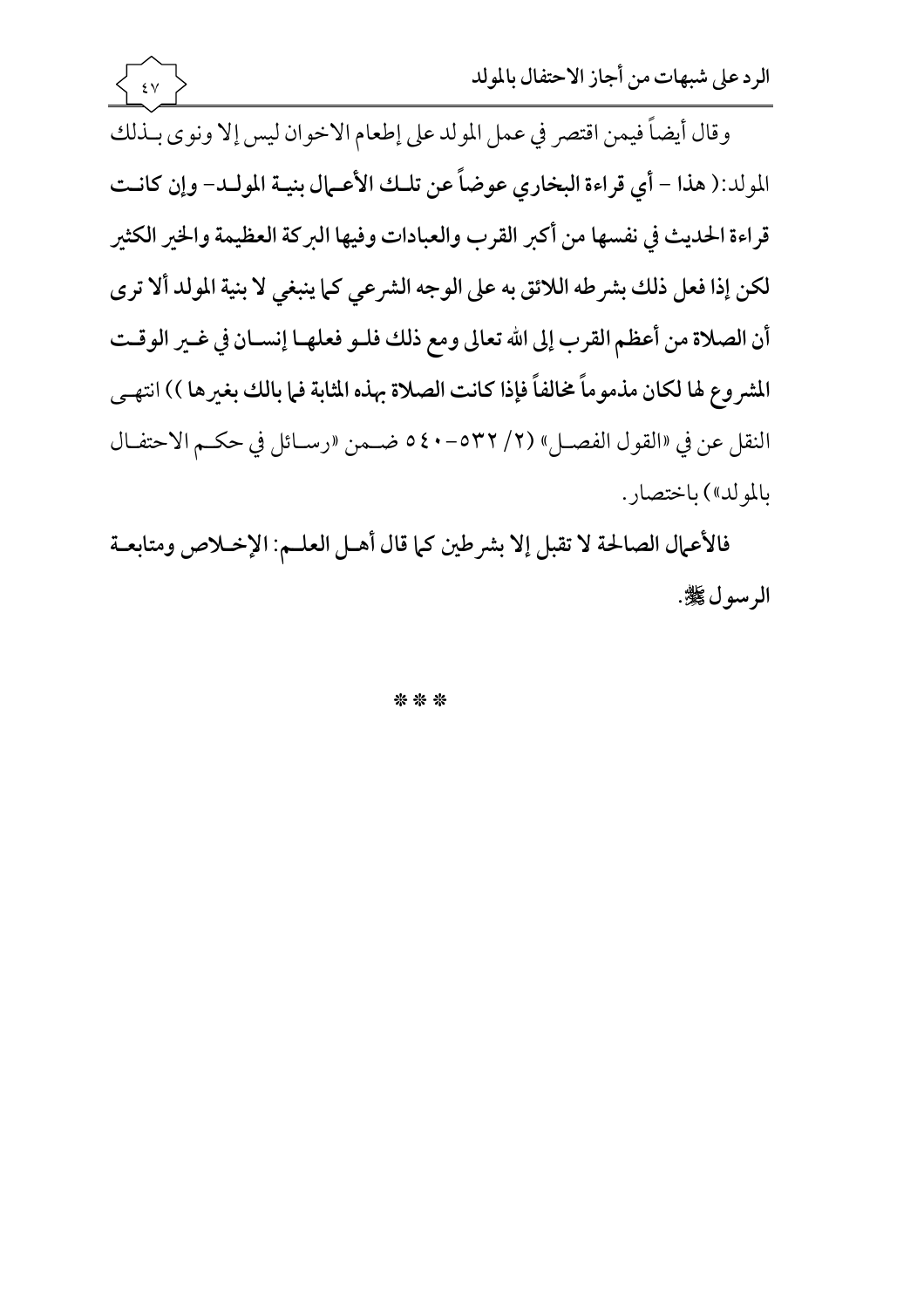

كما يورد البعض أقوال لبعض أهل العلم صرحوا فيها بجواز الاحتفال بالمولد! الجواب:

أولاً: أن المقصود بقول ابن مسعود ١١٠٠ الصحابة لأنه قال هـذا القـول اسـتدلالاً على إجماع الصحابة على اختيار أبي بكـر الصـديق ڜ للخلافـة كـما في روايـة الحـاكم وغىره.

ومن توسع في الاستدلال بهذا الأثر قصد به الإجماع، ( فقد بوب لـه جماعـةٌ مـن أهل الحديث في «باب الإجماع»، كما في «كشف الأستار عن زوائد البزار» (١/ ٨١)، و «مجمع الزوائد» (١/ ١٧٧)، وغيرهما.

واستدل به كثير من العلماء على الإجماع:

قال ابن كثير :( وهذا الأثر فيه حكايةُ إجماع عـن الصـحابة في تقـديم الصـديق، والأمر كما قاله ابن مسعودٍ ).

وقال ابن القيم في «الفروسية» (ص٢٠) بعد إيراده، رداً عـلى المسـتدلين بـه:( في هذا الأثر دليل على أن ما أجمع عليه المسلمون ورأوه حسناً؛ فهو عند الله حسـن، لا مـا رآه بعضهم! فهو حجة عليكم ).

وقال ابن قدامة في «روضة الناظر» (ص٨٦):( الخبر دليل على أن الإجماع حجة، ولا خلف فيه ).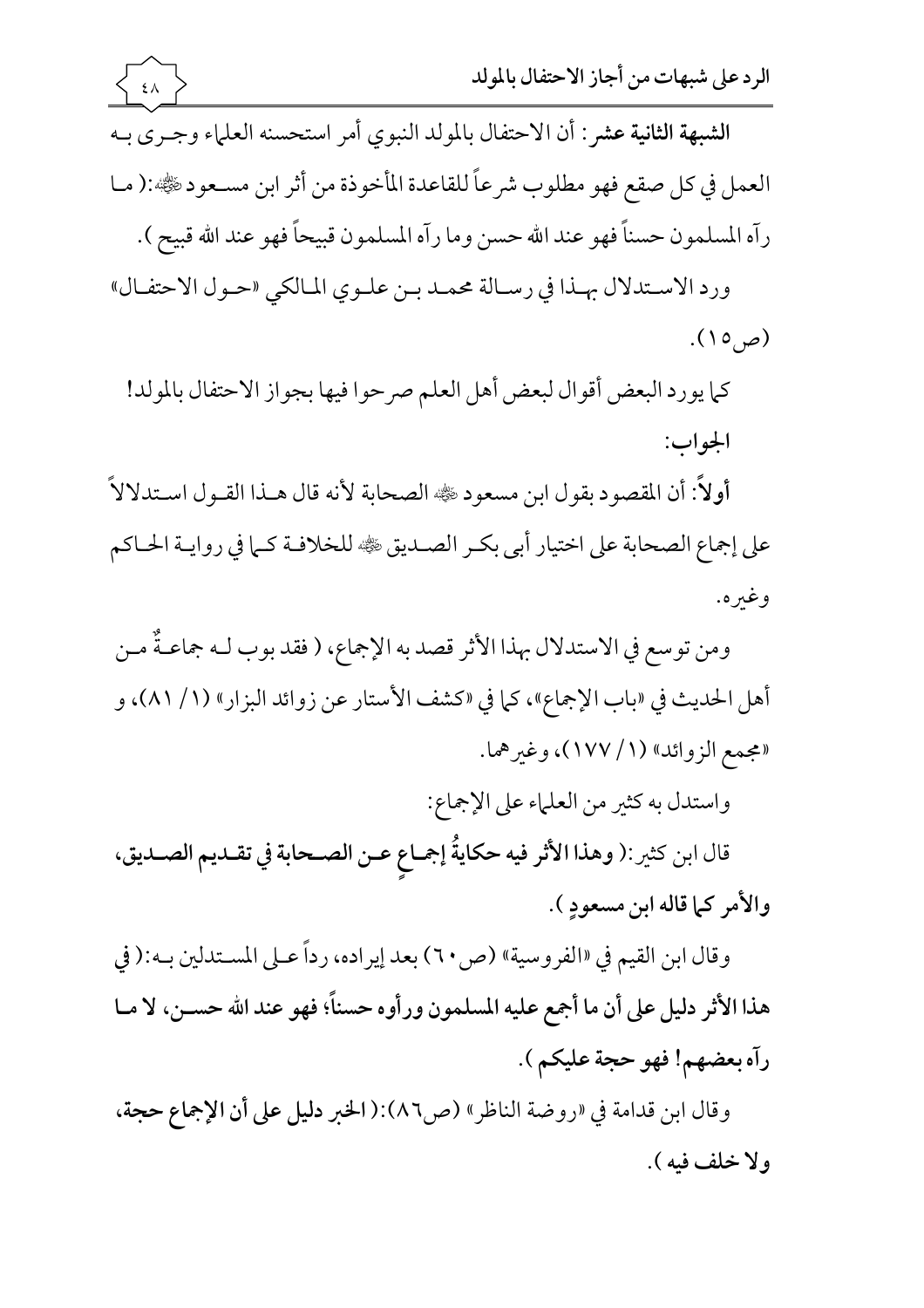المسلمون بجملتهم حسناً؛ فهو حسنٌ، والأمة لا تجتمع عـلى باطـل، فـاجتماعهم عـلى حسن شيءٍ يدل على حسنه شرعاً؛ لأن الإجماع يتضمن دليلاً شرعياً)'''.

وقال الإمام ابن حزم في «الإحكام في أصول الأحكام» (٦/ ١٩٧): بعد أن ذكر أثر ابن مسعودﷺ:( فهذا هو الإجماع الذي لا يجوز خلافـه لـو تـيقن، ولـيس مـا رآه بعض المسلمين أولى بالاتباع مما رآه غيرهم من المسلمين، ولو كان ذلك لكنا مـأمورين بالشيء وضده، وبفعل شيء وتركه معاً، وهذا محال لا سبيل إليه ) اهـ.

وقال العز بن عبد السلام في «فتاوى العـز بـن عبـد السـلام» (ص٣٧٩) : ( إن صح الحديث عن رسول الله ﷺ ، فالمراد بالمسلمين أهل الإجماع ) اهـ.

ثانياً: قال الإمام ابن تيمية في «اقتضاء الصر\_اط المستقيم» (٢/ ٦١٣ – ٢١٤) في كلامه على المواسم المبتدعة من موالد وغيرها:( إذا فعلها قـوم ذوو فضـل وديـن فقـد تركها في زمان هؤلاء، معتقداً لكراهتها، وأنكرها قوم إن لم يكونوا أفضل ممن فعلهـا؛ فليسوا دونهم. ولو كانوا دونهم في الفضل فقـد تنـازع فيهـا أولـو الأمـر، فـترد إلى الله والرسول.وكتاب الله وسنة رسوله مع من كرهها، لا مع من رخص فيها.

ثم عامة المتقدمين، الذين هم أفضل من المتأخرين؛ مع هؤلاء ) اهـ.

ثالثاً: قال العلامة ابن منيع – حفظه الله – في «حوار مع المالكي» (ص٢٠):

( نقول للمالكي وأمثاله من أول من استحسن المولد من العلماء، هل هم أصحاب رسول الله ﷺ ؟

قطعاً: لا ..

(١) «علم أصول البدع» لعلى الحلبي (ص١٣٢-١٣٣) باختصار.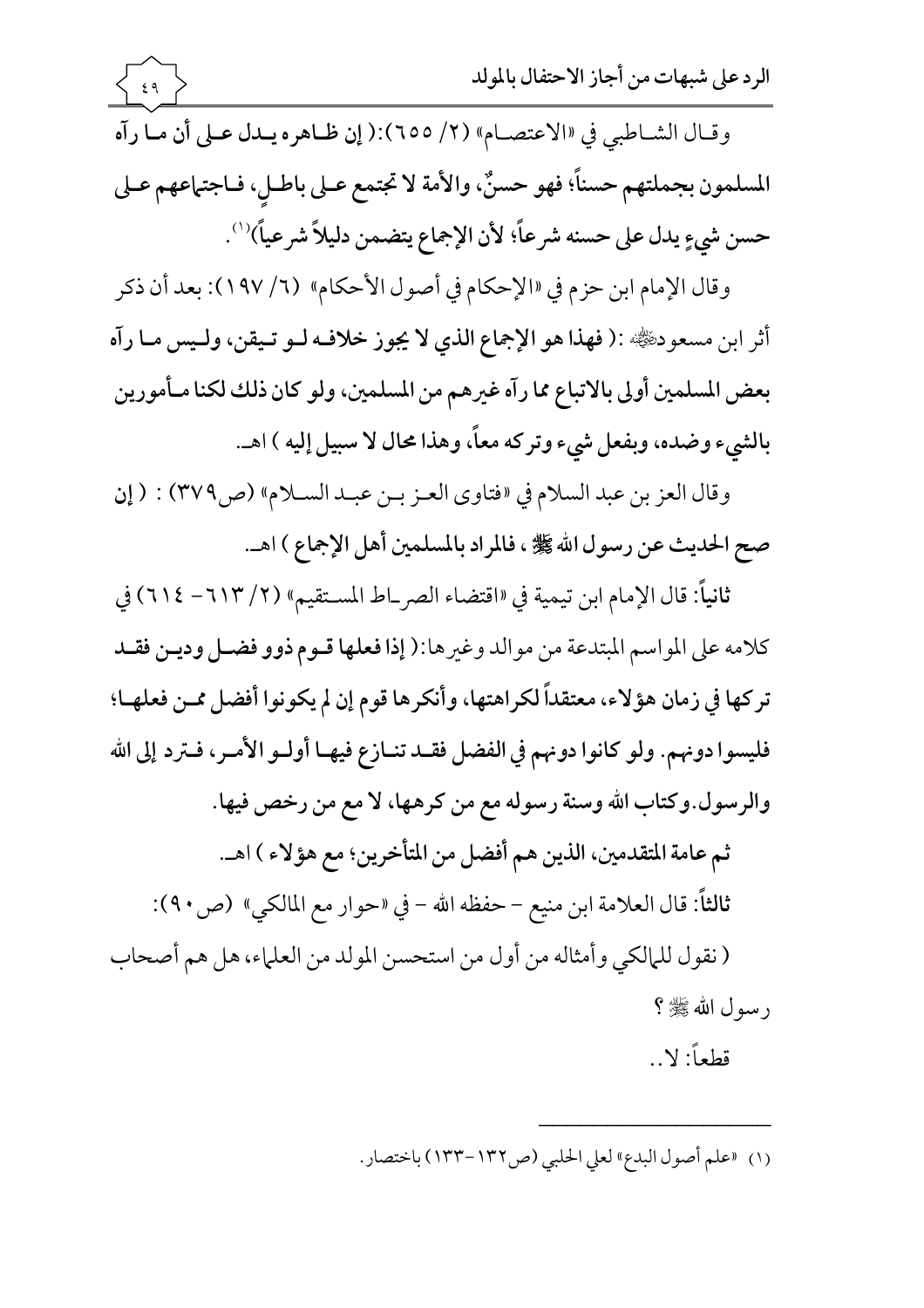رون يش الثلاثة المفضلة، من صحابة وتابعين وعلـماء إجـلاء، لهـم أقـداحهم المعـلاة في العلـم والتقي، والصلاح والاستقامة وسلامة المعتقد، ودقة النظر وصدق الاتباع والاقتـداء بمن أمرنا الله تعالى أن نجعله أسوة لنا وقدوة لمسالكنا وهو رسولنا وحبيبنا ونبينا محمد  $\begin{matrix} \mathbb{R} \\ \mathbb{R} \end{matrix}$ 

\*\*\*

(١) «حوار مع المالكي» (ص٥٧).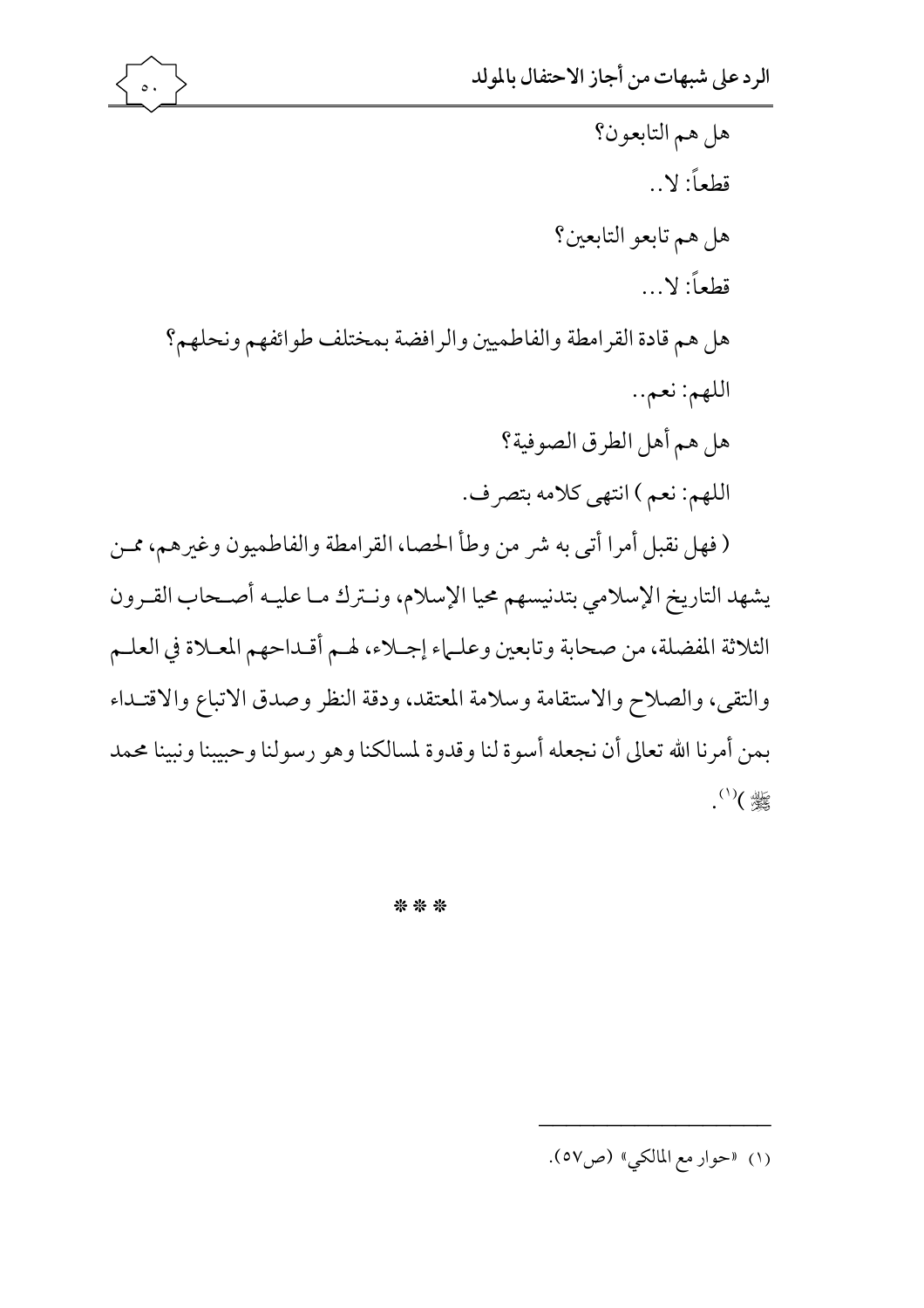فقد ورد في مقدمة مولد محمد عثمان الميرغني المسمى «الأسر ار الربانية» (ص٧): ( رأيت في تلك الليلة النبي ﷺ رؤية مناميه، ورؤيته حق كـما أورد عنـه ثقـات الـرواة بطرق الإحصان، فأمرني أن أصنف مولداً وأجعل إحدى قافيتيه هآءً بهيـة، والأخـري نوناً كما فعلت لأنهـا نصـف دائـرة الأكـوان وبشرـني أنـه يحضر\_في قراءتـه إذا قـريء فسطرت ليتشرف به كلما تلى حكاية نوميه وأنه يستجاب الدعاء عند ذكر الولادة وعند الفراغ منه فنسأل الله الغفران ) انتهى.

الجواب:

(إن الاعتماد على دعوى تلقى أوامر نبوية في المنام بالاحتفال بالمولد النبوي فلا يعتبر لأن الرؤيا في المنام لا تثبت بها سنة لم تثبت ولا تبطل بها سنة ثبتت كما بينه العلماء فقد قال الإمام النووي في شرح قول مسلم في «الكشف عن معايب رواة الحديث» من «صحيحه» (١/ ١١٥):( لا يجوز إثبات حكم شرعي به - أي بالرؤيـا المناميـه - لأن حالة النوم ليست حالة ضبط وتحقيق لما يسمعه الرائي وقد اتفقوا على أن من شرط مـن تقبل روايته وشهادته أن يكون متيقظاً لا مغفلاً، ولا سيئ الحفـظ ولا كثــير الخطـأ ولا مختل الضبط والنائم ليس بهذه الصفة فلم تقبل روايته لاختلال ضبطه.

هذا كله في منام يتعلق بإثبات حكم على خلاف مايحكم به الولاة.

أما إذا رأى النبي ﷺ يأمره بفعل ما هو منـدوب إليـه أو ينهـاه عـن منهـى عنـه أو يرشده إلى فعل مصلحة فلا خلاف في استحباب العمل على وفقه لأن ذلك ليس حكماً بمجرد المنام بل بيا تقرر من أصل ذلك الشيء والله أعلم ) اهـ.

وقال ابن الحاج في «المدخل» (٢٠٢/٤):( ليحذر مما يقع لـبعض النـاس في هذا الزمان وهو أن من يرى النبي ﷺ في منامه فيأمره بشيء أو ينهاه عــن شيء ينتبــه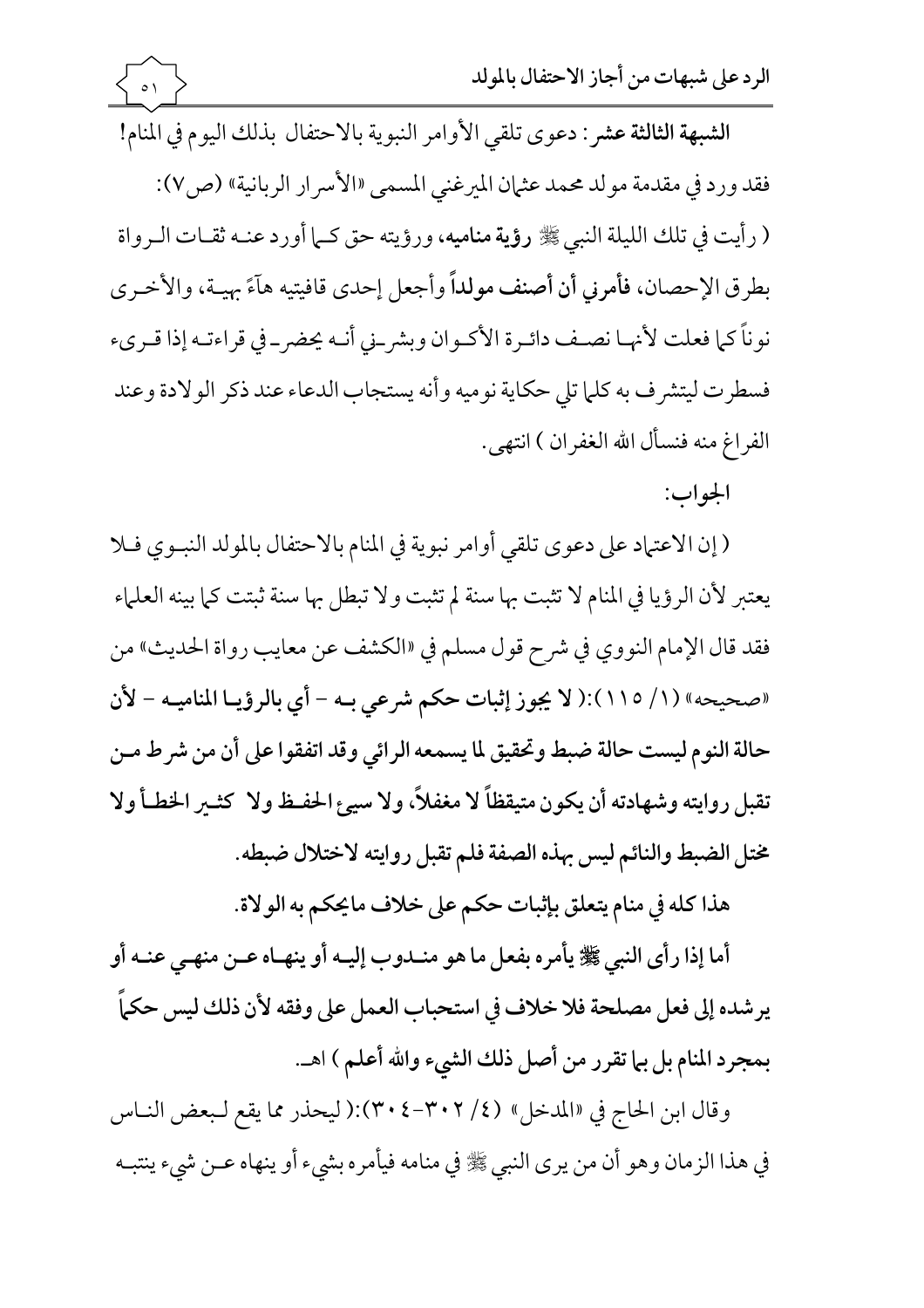الرد على شبهات من أجاز الاحتفال بالمولد

من نومه فيقدم على فعله أو تركه بمجرد المنام دون أن يعرضـه عـلى كتـاب الله وسـنة رسول الله ﷺ وعلى قواعد السلف ﴿ قَال تعالى في كتابه العزيز: ﴿فَإِنْ تَنَازَعْتُمْ فِي شَيْءٍ فَرُدُّوهُ إِلَى اللَّهَ وَالزَّسُولِ﴾ [النساء:٥٩].

 $\circ \gamma$ 

ومعنى قوله: ﴿فَرُدُّوهُ إِلَى اللَّهَ﴾ أي إلى كتاب الله تعالى، ومعنى قوله: ﴿وَالرَّسُـولُ﴾ أي إلى الرسول في حياته وإلى سنته بعد وفاته على ما قاله العلماء رحمة الله علـيهم وإن كانت رؤيا النبي ﷺ حقا لا شك فيها لقولـه ﷺ: « ومـن رآني في المنـام فقـد رآني، فـإن الشيطان لا يتمثل في صورتي » على اختلاف الروايات، لكن لم يكلف الله تعـالي عبـاده بشيء مما يقع لهم في منامهم؛ قال ﷺ: « رفع القلم عن ثلاثة » وعد منهم « النائم حتـي يستيقظ » لأنه إذا كان نائماً فليس من أهل التكليف فلا يعمل بشيء يراه في نومه.

هذا وجه؛ ووجه ثان وهو أن العلم والرواية لا يوخذان إلا من متيقظ حاضر العقل والنائم ليس كذلك.

ووجه ثالث: وهو أن العمل بالمنام مخالف لقول صـاحب الشر\_يعة صـلوات الله عليه وسلامه حيث قال: « تركت فيكم الثقلين لن تضلوا مـا تمسكتم بهـما كتـاب الله وسنتي " فجعل ﷺ النجاة مـن الضـلالة في التمسـك بهـذين الثقلـين فقـط لا ثالـث لهما.ومن اعتمد على ما يراه في نومه فقد زاد لهما ثالث فعلى هـذا مـن رأى النبـي ﷺ في منامه وأمره بشيء أو نهاه عن شيء فيتعين عليه عرض ذلك على الكتاب والسنة إذ إنه ﷺ إنها كلف أمته باتباعهها وقد قال ﷺ: « فيبلـغ الشـاهد الغائـب » إلى ان قـال:( فـإذا عرضها على شريعته ﷺ فإن وافقتها علم أن الرؤيا حق وأن الكلام حق وتبقىي الرؤيـا تأنيساً له وإن خالفتها علم ان الرؤيا حق وأن الكلام الذي وقع له فيها ألقاه الشـيطان له في ذهنه والنفس الأمارة لأنهما يوسوسان له في حـال يقظتـه فكيـف في حـال نومـه ...الخ ).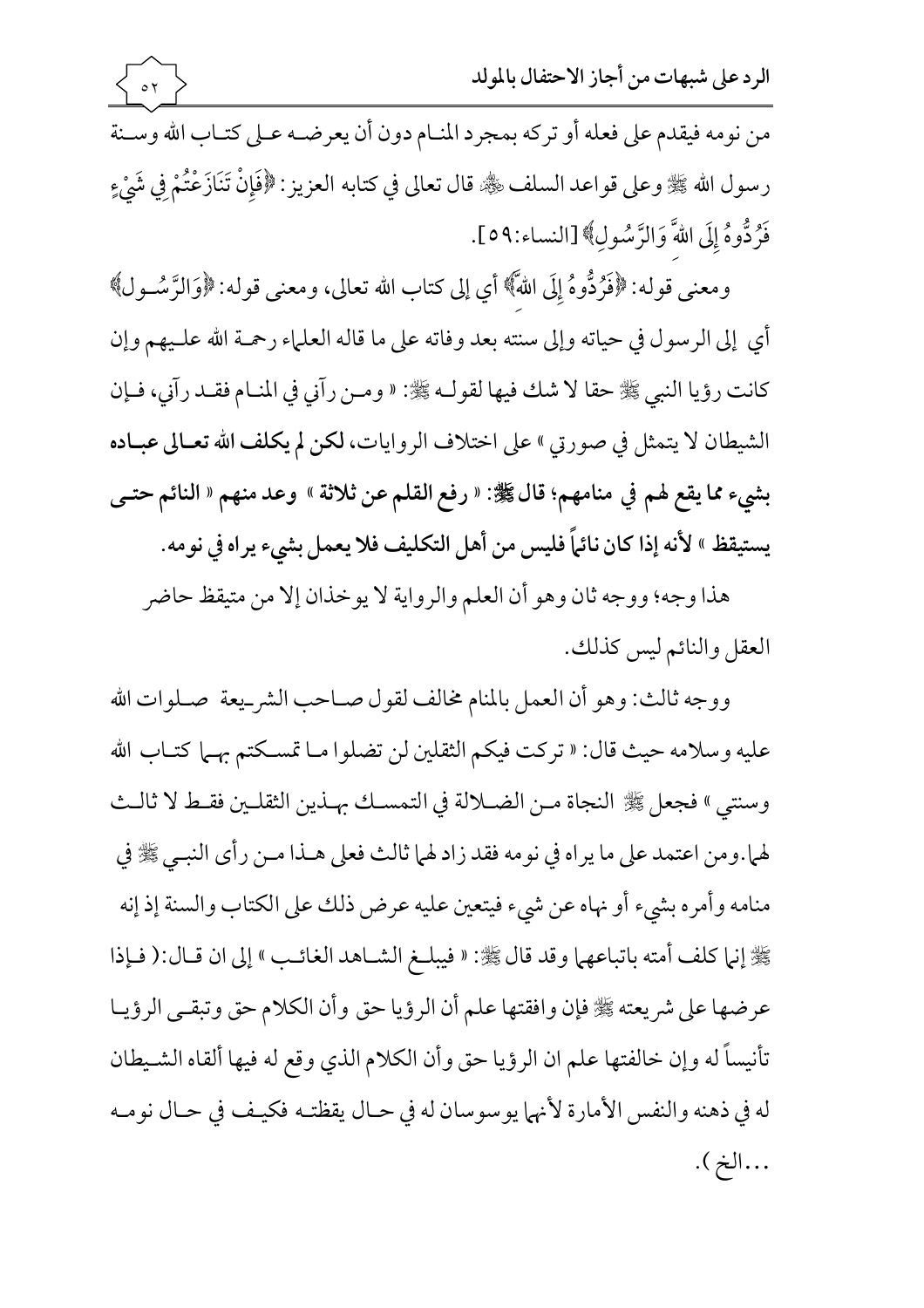وقال الإمام الشاطبي في «الاعتصام»(١/ ٢٠٩):( الرؤيا من غير الأنبياء لا يحكم بها شر عاً على حال إلا أن تعرض على ما في أيدينا من الأحكام الشر\_عية فـإن سـوغتها عمل بمقتضاها وإلا وجب تركها والإعراض عنها وإنما فائلدتها البشارة أو النـذارة خاصة وأما استفادة الأحكام فلا ) اهـ.

 $\circ \tau$ 

وقال الإمام ابن كثير في «البداية والنهاية» (١/ ٩٤) تعليقاً على مـا ذكـره الحـافظ ابن عساكر في ترجمة أحمد بن كثير أنه رأى النبي ﷺ وأبابكر وعمر وهابيل واسـتحلف هابيل أن هذا – أي الدم الموجود بالمكان الذي يقال – بأنه هو الـذي قتـل فيـه قابيـل أخاه هابيل المسمى بمغارة الدم بدمشق – دمه – أي هابيل – فحلف له وذكر أنه سأل الله تعالى أن يجعل هذا المكان يستجاب عنده الدعاء فأجابه إلى ذلك وصـدقه في ذلـك رسول الله ﷺ وقال إنه وأبا بكر وعمر يزورون هذا المكان في كل يوم خميس ) قال ابــن كثير تعليقاً على ذلك ما نصه:( هذا منام لو صح عن أحمد بن كثير هذا لم يترتـب عليـه حکم شرعی ) اهسا<sup>(۱)</sup>.

وقد نقلت فيها سبق أثناء الرد على من استدل بقصة تخفيف العذاب عن أبي لهب الضعيفة كلاماً لعلوي بن عباس المالكي- والد محمد المالكي- في «نفحــات الإســلام مـن البلـد الحـرام» والـذي جمع مواضـيعه ورتبـه محمـد بـن علـوى المـالكي نفسـه (ص ١٦٤–١٦٥) حول عدم شرعية أخذ الأحكام من المنامات.

\*\*\*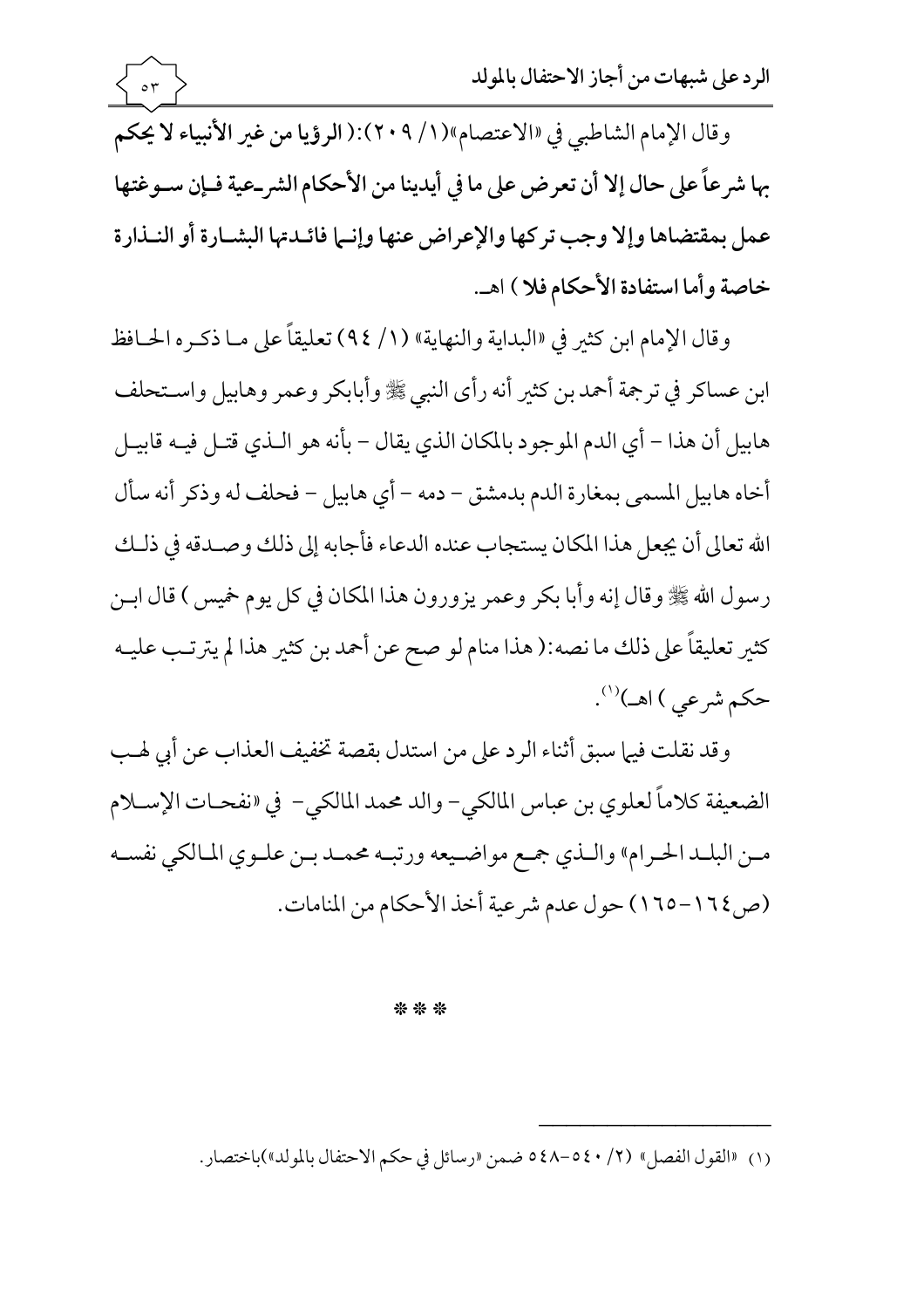## \*\*\*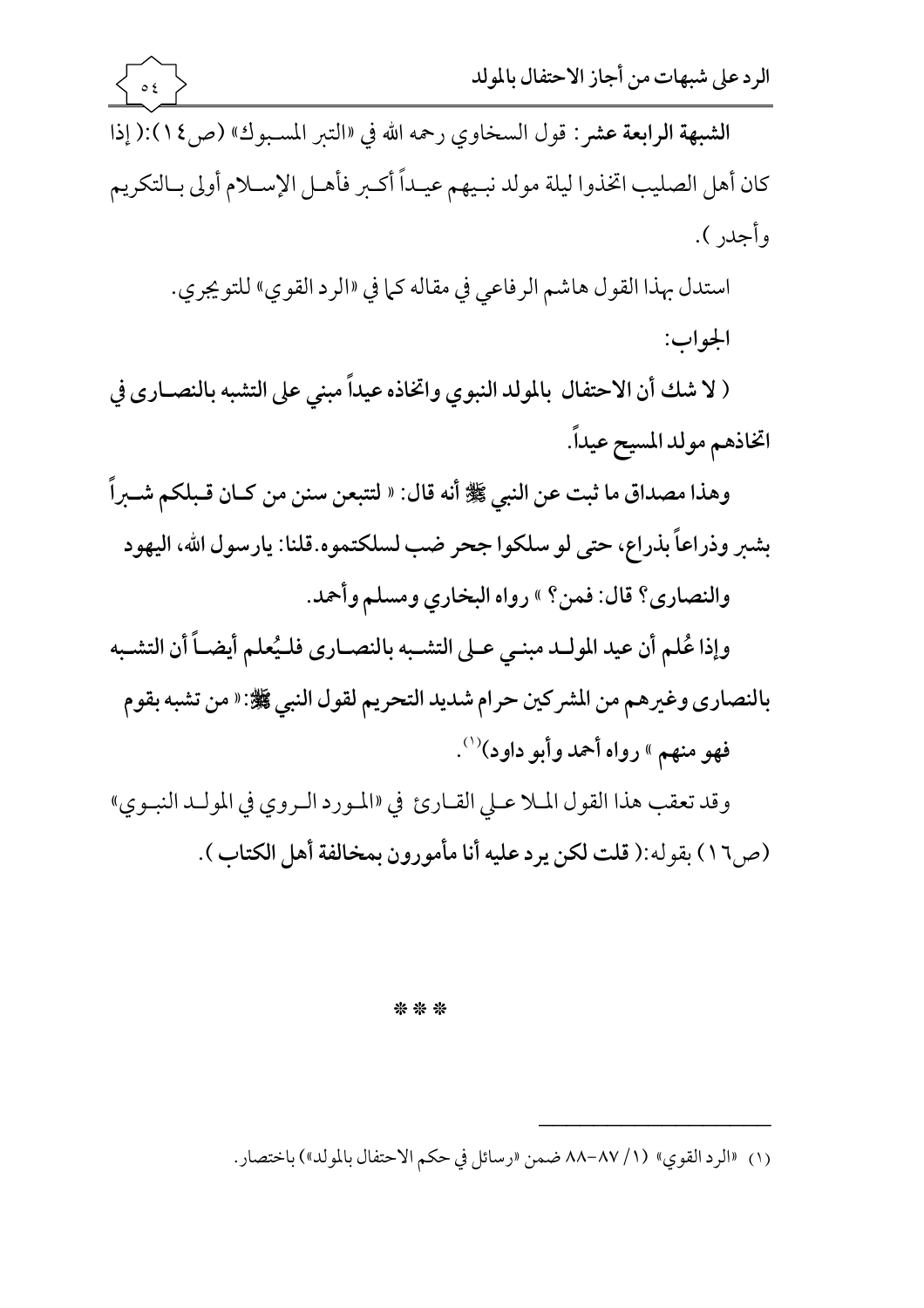الشبهة الخامسة عشر : أن الاحتفال بالمولد يعتبر إحياء لذكرى الرسول ﷺ وهـذا مشروع في الإسلام.

 $\circ$   $\circ$ 

استدل بذلك محمد بـن علـوي المـالكي في «حـول الاحتفـال بالمولـد» (ص٢٠) حيث قال:( إن الاحتفال بالمولد إحياء لذكرى المصطفى ﷺ وذلك مشر\_وع عنـدنا في الإسلام، فأنت ترى أن أكثر أعمال الحج إنها هي إحياء لـذكريات مشـهودة ومواقـف محمودة... الخ ).

الجواب:

أولاً:( النبي ﷺ قد قال الله في حقـه: ﴿وَرَفَعْنَـا لَـكَ ذِكْـرَكَ﴾ [الشر ـح:٤] فـذكر ه مرفوع في الأذان والإقامة والخطب والصلوات وفي التشـهد والصـلاة عليـه وفي قـراءة الحديث واتباع ماجاء به، فهو أجل من أن تكون ذكراه سنوية فقط، ولكن الأمر كما قال السيد رشيد رضا في كتابه «ذكرى المولد النبوي» قال – أي السيد رشيد رضا–: ( إن من طباع البشر أن يبالغوا في مظاهر تعظيم أئمة الدين أو الدنيا في طور ضـعفهم – أي البشر – في أمر الدين أو الدنيا؛ لأن هـذا التعظـيم لا مشـقة فيـه عـلى الـنفس، فيجعلونه بدلاً مما يجب عليهم من الأعمال الشاقة التي يقوم بها أمـر الـدين أو الـدنيا، وإنيا التعظيم الحقيقي بطاعة المعظم، والنصح له، والقيام بالأعمال التي يقوم بهـا أمـره ويعتز دينه إن كان رسولاً، وملكه إن كان ملكاً.

وقد كان السلف الصالح أشد ممن بعدهم تعظيها للنبي ﷺ ثم للخلفاء، وناهيك ببذل أموالهم وأنفسهم في هذا السبيل، ولكنهم دون أهل هذه القرون التي ضاع فيها الدين في مظاهر التعظيم اللساني، ولا شك أن الرسول الأعظم ﷺ أحـق الخلـق بكـل تعظيم، وليس من التعظيم الحق له أن نبتدع في دينه بزيادة أو نقص أو تبـديل أو تغيــير لأجل تعظيمه به، وحسن النية لا يبيح الابتداع في الدين فقد كان جل ما أحدث أهـل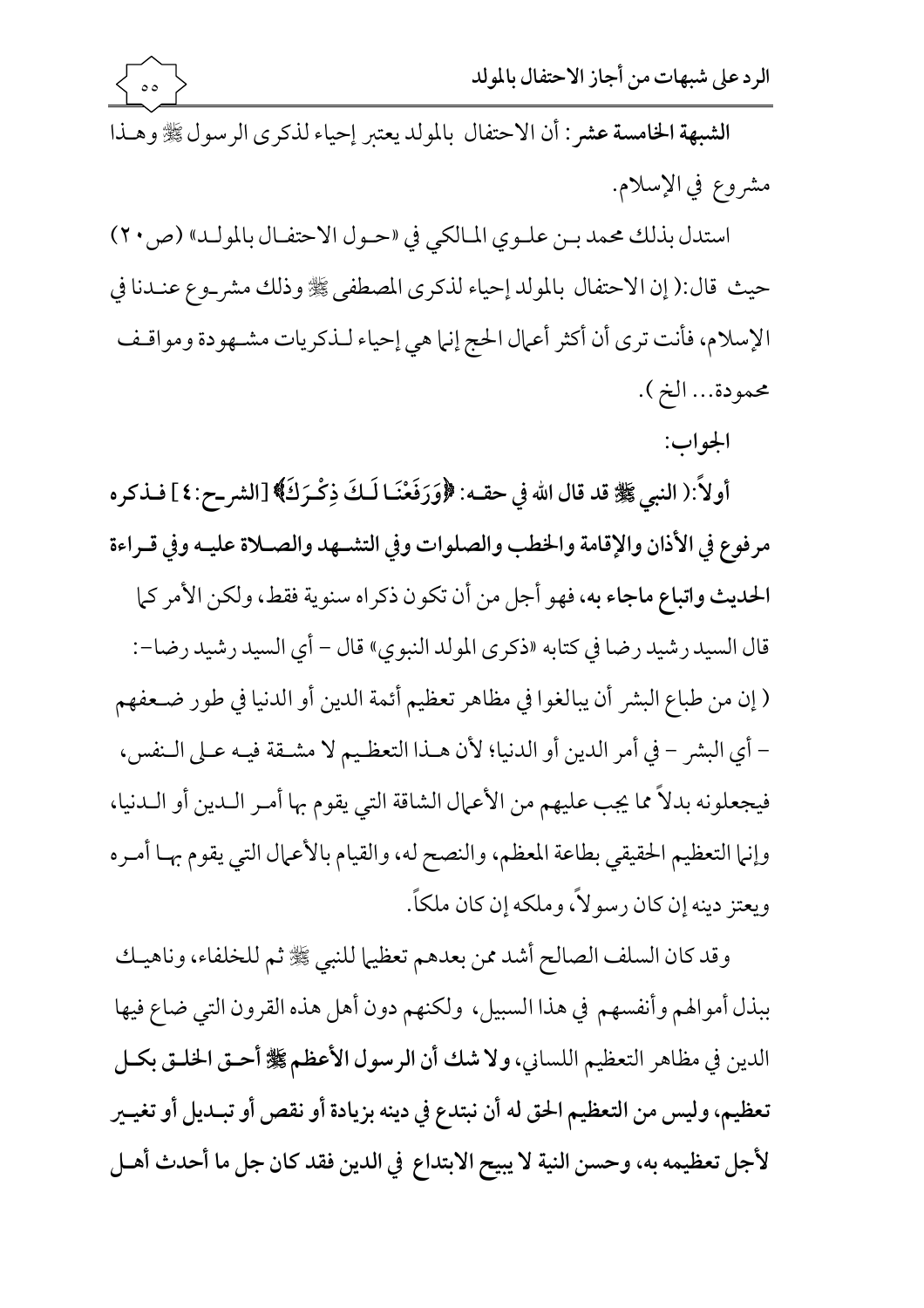الملل قبلنا من التغيير في دينهم عن حسن نية، ومازالوا يبتدعون بقصد التعظيم وحسن النية حتى صارت أديانهم غير ما جاءت به رسلهم، ولو تسـاهل سـلفنا الصـالح كـما تساهلوا، وكما تساهل الخلف الذين اتبعوا سننهم شىبراً بشىبر وذراعـاً بـذراع لضـاع أصل ديننا أيضاً، ولكن السلف الصالح حفظوا لنا الأصل فالواجب علينـا أن نرجـع إليه، ونعض عليه بالنواجذ ) اهـ.

 $\sim$   $\sim$ 

هذا مع أن الاحتفال بالمولد النبـوي إذا كـان بطريـق القيـاس عـلى الاحتفـالات بالرؤساء صار النبي ﷺ ملحقاً بغيره وهذا ما لا يرضاه عاقل )(').

ثانياً:( ما زعمه المالكي وغيره من أن الاجتماع في المولد لإحيـاء ذكـرى المصـطفى ﴾ أمر مشروع في الإسلام فهو من التقوّل على الله وعـلى رسـوله ﷺ، فـإن الله تعـالي لم يشرع الاجتماع لإحياء ذكرى المصطفى ﷺ لا في يوم المولد ولا في غيره مـن الأيـام، ولم يشرع ذلك رسول الله على لا بقوله ولا بفعله )'".

ثالثاً:( من أكبر الخطأ أيضاً زعم ابن علـوى وغـيره أن أعـمال الحـج هـي إحيـاء لذكريات مشهودة إلى آخر كلامه الذي تقدم ذكره.

وهذا الخطأ مردود بقول الرسول ﷺ: « إنها جعـل الطـواف بالبيـت وبـين الصـفا والمروة ورمى الحجار لإقامــة ذكـر الله » رواه أبـو داود و الترمــذي و قــال الترمــذي حديث حسن صحيح )<sup>(٣)</sup>.

- (١) «حكم الاحتفال بالمولد النبوي والرد على من أجازه» للشيخ محمد بن إبراهيم آل الشيخ رحمه الله (١/ ٢٩-٣٠ ضمن «رسائل في حكم الاحتفال بالمولد») باختصار.
	- (٢) «الرد القوى» (١/ ١٩٦ ضمن «رسائل في حكم الاحتفال بالمولد»).
	- (٣) المصدر السابق (١/ ١٧٢ ضمن «رسائل في حكم الاحتفال بالمولد»).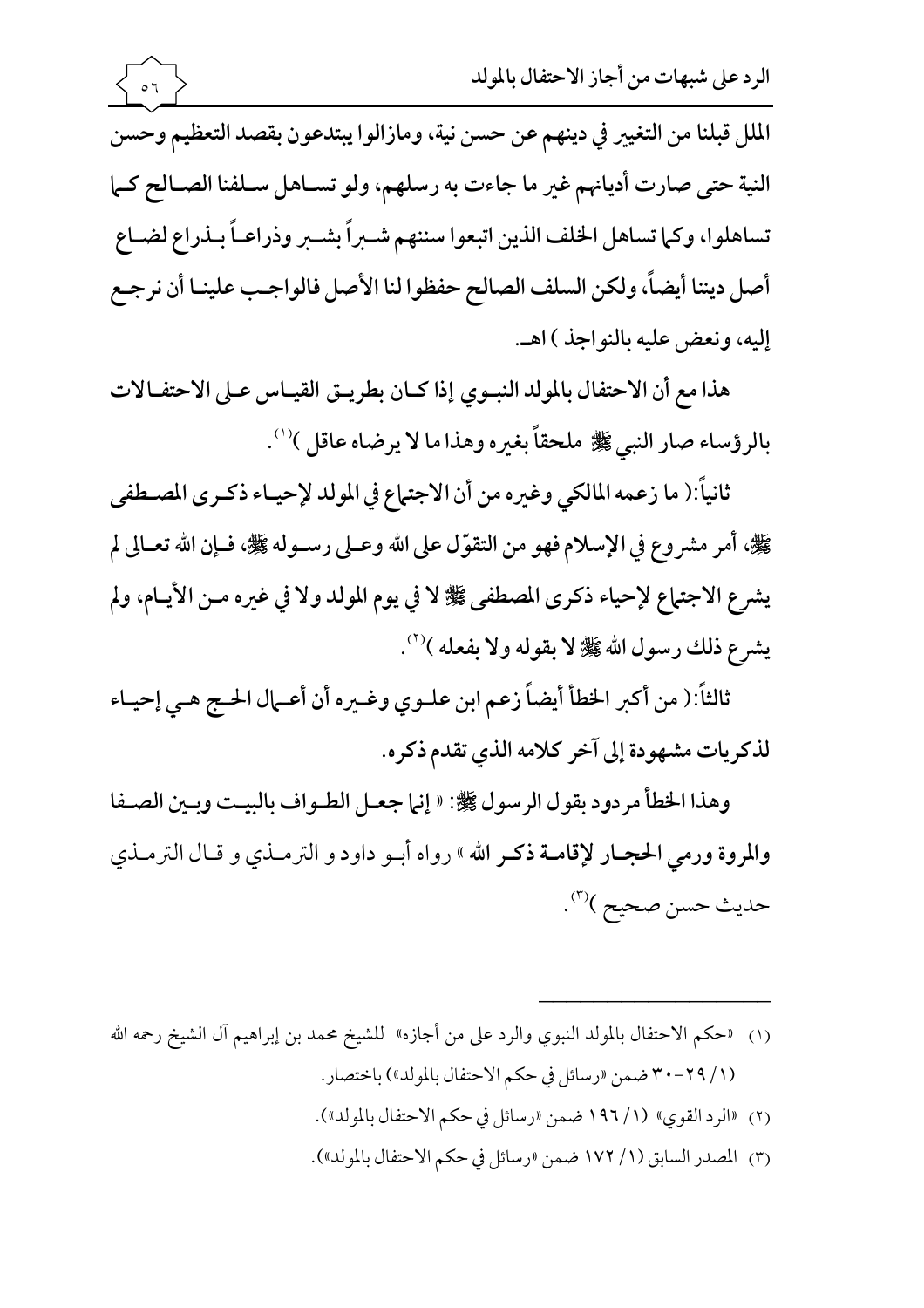

الفصل الخامس:

## القيام عند ذكر ولادته ﷺ وزعمهم أنه يخروج إلى الدنيا أثناء قراءة قصص المولد

(حثت القصص التي تقرأ بمناسبة الاحتفال بالمولد على القيـام عنـد ذكـر ولادة النبي ﷺ وخروجه إلى الدنيا ومما جاء فيها من ذلك ما يلي:

١- قال البرزنجي في «مولده» (ص٧٧):( قد استحسن القيام عند ذكر مولـده الشريف أئمة ذوو رِواية و روية فطوبي لمن كان تعظيمه ﷺ غاية مرامه ومرماه ).

٢ - قال الشيخ محمد بن محمد العزب في «مولده» (ص١١):

أدبـاً لـدي أهـل العلـوم تأكـدا ولسذكر مولسده يسسن قيامنسا وقد ذكر في توجيه ذلك عدة أشياء:

أحدها: أنه للترحيب بالنبي ﷺ الذي يعتقد أولئك القائمون أنـه يحضر\_ بجسـده الشريف مجلس الاحتفال بالمولد وقد يوضع له البخور والطيب في ذلك المجلس عـلى أساس أنه يتطيب ويتبخر كما يوضع له الماء على أساس أنه يشرب منه.

الثاني: أن القيام الذي يقع هو لحضور روح النبي ﷺ في تلك اللحظـة وهـذا هـو الذي اختاره محمد بن علوي المالكي في «حول الاحتفال بالمولد» بعد جزمه بأن القـول بأن النبي ﷺ يحضر المولد بجسده الشريف باطل فقد قال (ص٢٦):( إننا نعتقد أنـه ﷺ حي حياة برزخية كاملة لائقة بمقامه، وبمقتضى تلك الحياة الكاملة العليا تكون روحه جوالة سياحة في ملكوت الله سبحانه وتعالى ويمكن أن تحضر مجـالس الخـير ومشـاهد النور والعلم وكذلك أرواح خلص المؤمنين من أتباعـه، وقـد قـال مالـك: بلغنـى أن الروح مرسلة تذهب حيث شاءت، وقال سلمان الفارسي: أرواح المؤمنين في برزخ من الأرض تذهب حيث شاءت كذا في «الروح»لابن القيم (ص٤٤١)) .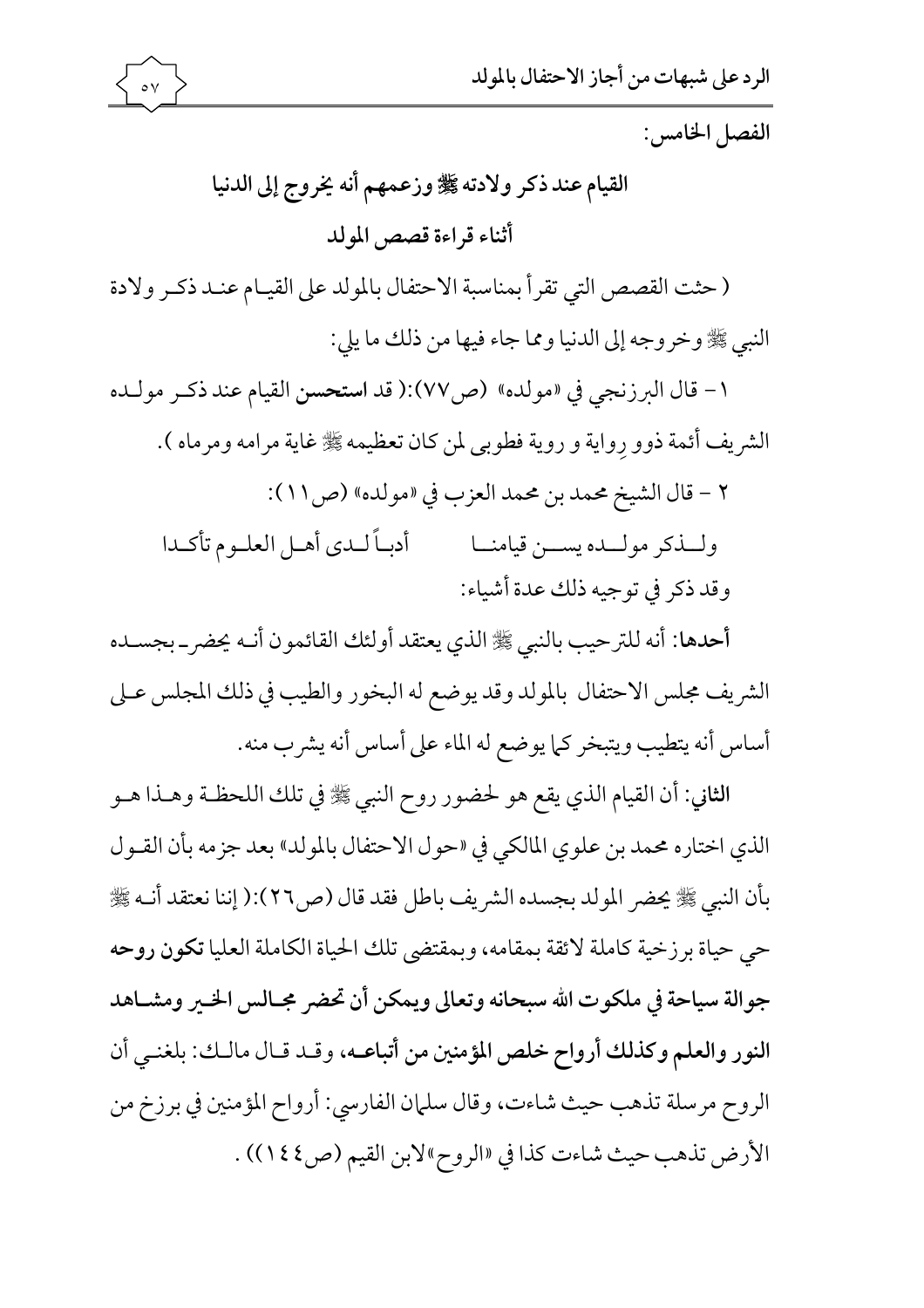

الرد على شبهات من أجاز الاحتفال بالمولد

الثالث: أن ذلك القيام لتشخيص ذات النبي ﷺ. جاء ذلك في نظم «مولد البرزنجي» ونصه:

وفي تفسير ذلك التشخيص يقول محمد بن علـوي المـالكي في «حـول الاحتفـال بالمولد» (ص٣٠-٣١):( فالناس يقومون احترامـاً وتقـديراً لهـذا التصـور الواقـع في نفوسهم عن شخصية ذلك الرسول العظيم مستشعرين جلال الموقف وعظمـة المقـام هو أمر عادي كما تقدم ويكون استحضار الذاكر ذلك موجباً لزيادة تعظيمه ﷺ ).

الرابع: أن ذلك القيام هو لتعظيم النبي ﷺ.

ذكر ذلك بعض الموجهين لذلك القيام من دون بيان، وقـد وصـل الأمـر بـبعض القائلين بهذا إلى تكفير تارك القيام كما بينه محمد عـلى بـن حسـين المـالكي في «تهـذيب الفروق والقواعـد السـنية في الأسرار الفقهيـة» (٢٧٧/٤) حيـث ذكـر أن المـولي أبـا السعود قال:( إنه - أي القيام عند ذكر مولد النبي ﷺ - في تلك القصص قد اشتهر في تعظيمه ﷺ واعتيد في ذلك فعدم فعله يوجب عدم الاكتراث بالنبي ﷺ وامتهانه فيكون كفراً مخالفاً لوجوب تعظيمه ﷺ ).

ولم يتعقب محمد على بن حسين المالكي ذلك إلا بقوله:( أي ان لاحظ من لم يفعله تحقيره ﷺ بذلك وإلا فهو معصية ) اهـ.

ومن الواضح أن تعظيم النبي ﷺ إنها يكون بها شرع تعظيمه به وهـذا القيـام غـير مشروع.

الخامس: أن ذلك القيام مقيس على القيام الذي وقـع مـن الشـيخ عـلى بـن عبـد الكافي السبكي حينها سمع قول الصرصري في قصيدته التي أولها: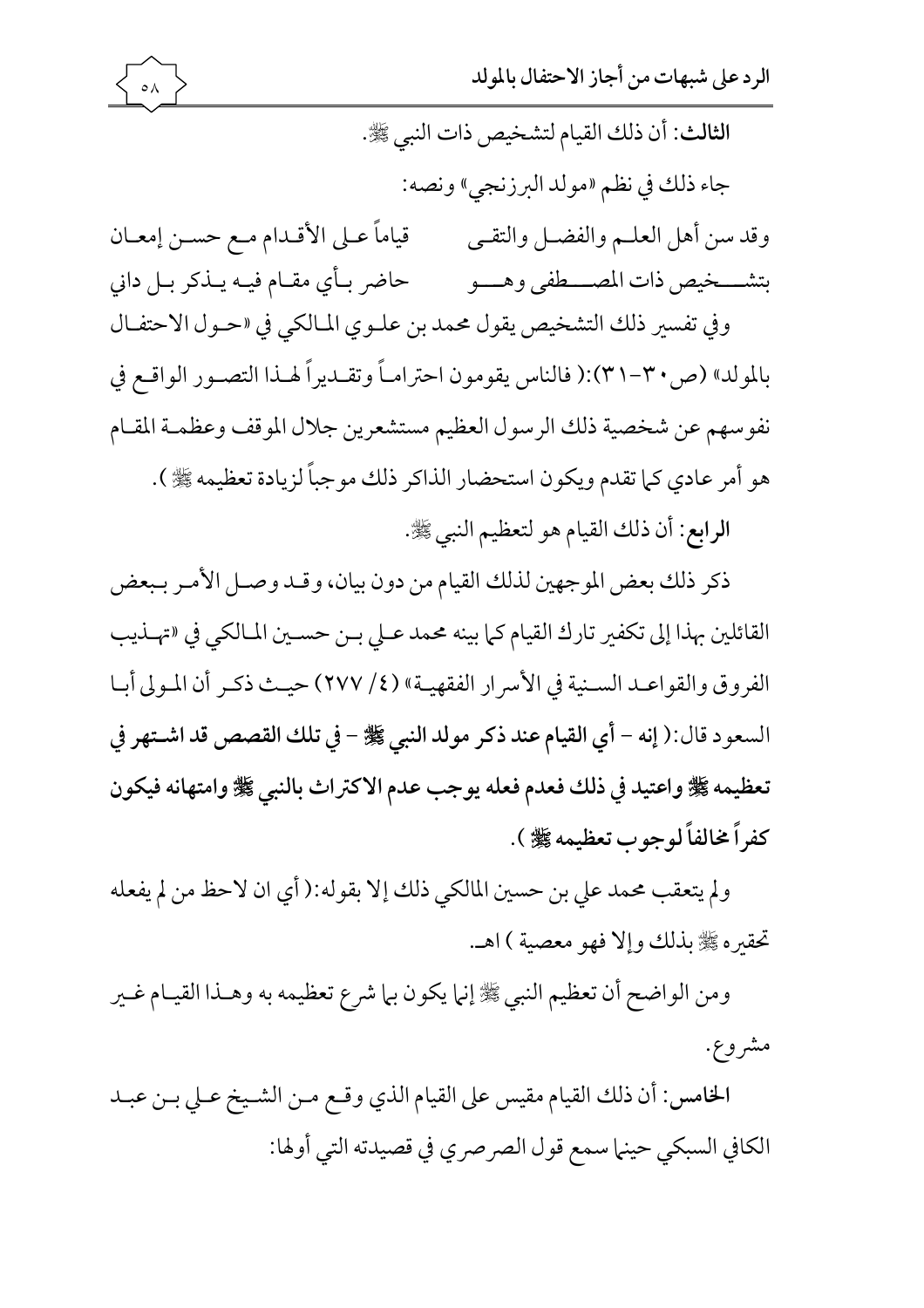قليل لمدح المصطفى الخط بالذهب. قوله: وأن ينهض الأشر اف عند سياعه.

وقد ذكر قصته ابنه التاج أبو نصر عبد الوهاب في ترجمة والده من كتابه «طبقـات الشافعية الكبرى» (٦/ ١٧٤) حيث قال:( حضر\_- أي والـده- مـرة ختمـة بالجـامع الأموى! وحضرت القضاة وأعيان البلد بين يديـه وهـو جـالس في محـراب الصـحابة فأنشد المنشد قصيدة الصرصري التي أولها:قليل لمدح المصطفى الخط بالذهب.

 $\circ$  9

فلما قال: وأن ينهض الأشراف عند سماعه.. البيت؛ حصلت للشيخ حالـة وقـام واقفاً للحال فاحتاج الناس كلهم أن يقوموا فقاموا أجمعون )، وممن ذكر هذا التوجيـه أحمد زيني دحلان في «السيرة النبوية والآثـار المحمديـة» (١/ ٤٥) وعـلى بـن برهـان الحلبي في «السيرة الحلبية» (١/ ١٠٠).

هذه المسالك التي ذكرها أولئك في توجيه ذلك القيام بعد استعراضها نجيب عن كل مسلك منها فنقول وبالله التوفيق:

أما دعوى حضور النبي ﷺ الاحتفال بجسده الشريف فأساسها دعـوى خاطئـة لجماعة من المتصوفة تعلقوا بيا رواه البخاري ان الرسول ﷺ قـال: « مـن رآني في المنـام فسيراني في اليقظة ولا يتمثل الشيطان بي "؛ فزعموا أنهم رأوا النبي ﷺ في المنام ثم رأوه بعد ذلك في اليقظة وسألوه عن أشياء كانوا منها متخوفين فأرشدهم إلى طريق تفريجها فجاء الأمر كذلك، وقد تحمس لهذه الدعوى ابـن أبي جمـرة وابـن الحـاج والسـيوطي ومحمد عليش، واستنكرها المحققون من أهل العلم الذين نذكرهم وعباراتهم فيها يلي:

١ – القاضي أبو بكر بن العربي قال:( شذ بعض الصالحين فزعم أنهـا – أي رؤيـة النبي ﷺ بعد موته – تقع بعيني الـرأس حقيقـة ) نقـل ذلـك عنـه الحـافظ ابـن حجـر العسقلاني في «فتح الباري» (١٢/ ٣٨٤).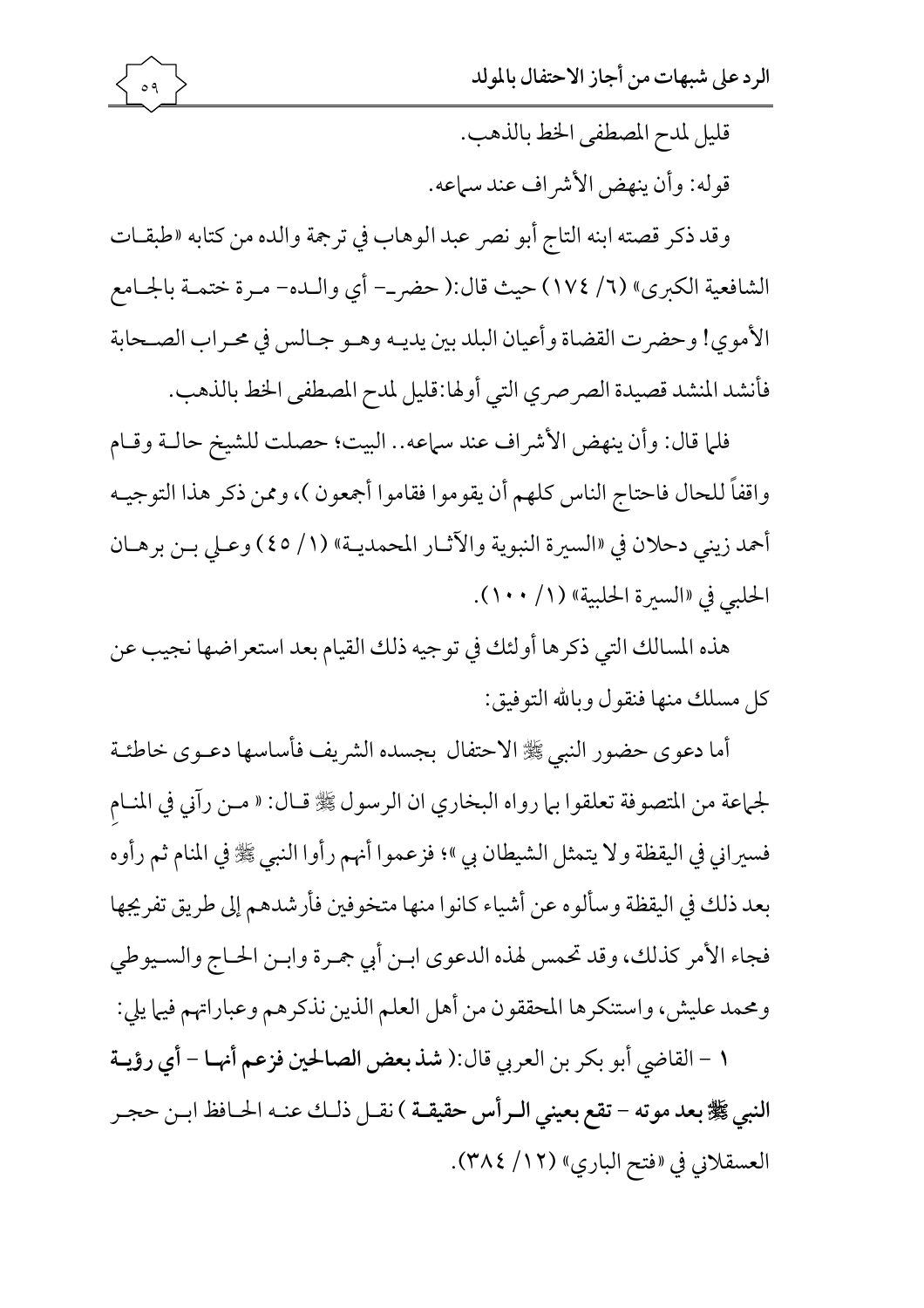٢ - الإمام أبو العباس أحمد بن عمر القرطبي في «المفهم لشرح صـحيح مسـلم» ذكر هذا القول وتعقبه بقوله:( وهذا يدرك فساده بأوائل العقول ويلزم عليه أن لا يـراه أحد إلا على صورته التي مات عليها وأن يراه رائيان في آن واحـد في مكـانين وأن يحيـا الآن ويخرج من قبره ويمشى في الأسواق ويخاطب الناس ويخاطبوه ويلزم مـن ذلـك أن يخلو قبره من جسده ولا يبقى من قبره فيه شيء فيزار مجرد القبر ويسلم على غائب لأنـه جائز أن يرى في الليل والنهار مع اتصال الأوقات على حقيقته في غير قبره.

وهذه جهالات لا يلتزم بها من له أدنى مسكة من عقل ) وإلى كلام القرطبي هـذا أشار الحافظ ابن حجر في «الفتح» بذكره اشتداد إنكار القرطبي على من قال:( مـن رآه في المنام فقد رأى حقيقته ثم يراها كذلك في اليقظة ).

٣ - شيخ الإسلام ابن تيمية في رسالة «العبـادات الشر\_عية والفـرق بينهـا وبـين البدعية»:( منهم من يظن أن النبي ﷺ خـرج مـن الحجـرة وكلمـه وجعلـوا هـذا مـن كراماته ومنهم من يعتقد أنه إذا سأل المقبور أجابه.

وبعضهم كان يحكي أن ابن منده كان إذا أشكل عليـه حـديث جـاء إلى الحجـرة النبوية ودخل فسأل النبي ﷺ عن ذلك فأجابه، وآخر من أهل المغرب حصل لـه مثـل ذلك وجعل ذلك من كراماته حتى قال ابن عبد البر لمن ظن ذلك: ويحـك أتـرى هـذا أفضل من السابقين الأولين من المهاجرين و الأنصار فهل في هؤلاء من سـأل النبـي ﷺ بعد الموت وأجابه وقد تنازع الصحابة في أشياء فهلا سألوا النبـي ﷺ فأجـابهم، وهـذه ابنته فاطمة تنازع في ميراثها فهلا سألته فأجابها؟).

وحكاية ابن منده التي أشار إليها ابن تيمية رحمه الله في هذا الكلام ذكرها الحـافظ الذهبي في «سير أعلام النبلاء» (١٧/ ٣٧-٣٨) في ترجمة أبي عبـد الله محمـد بـن أبـي يعقوب إسحاق بن الحافظ أبي عبد الله محمد بن يحي بن منده وقال الذهبي فيها: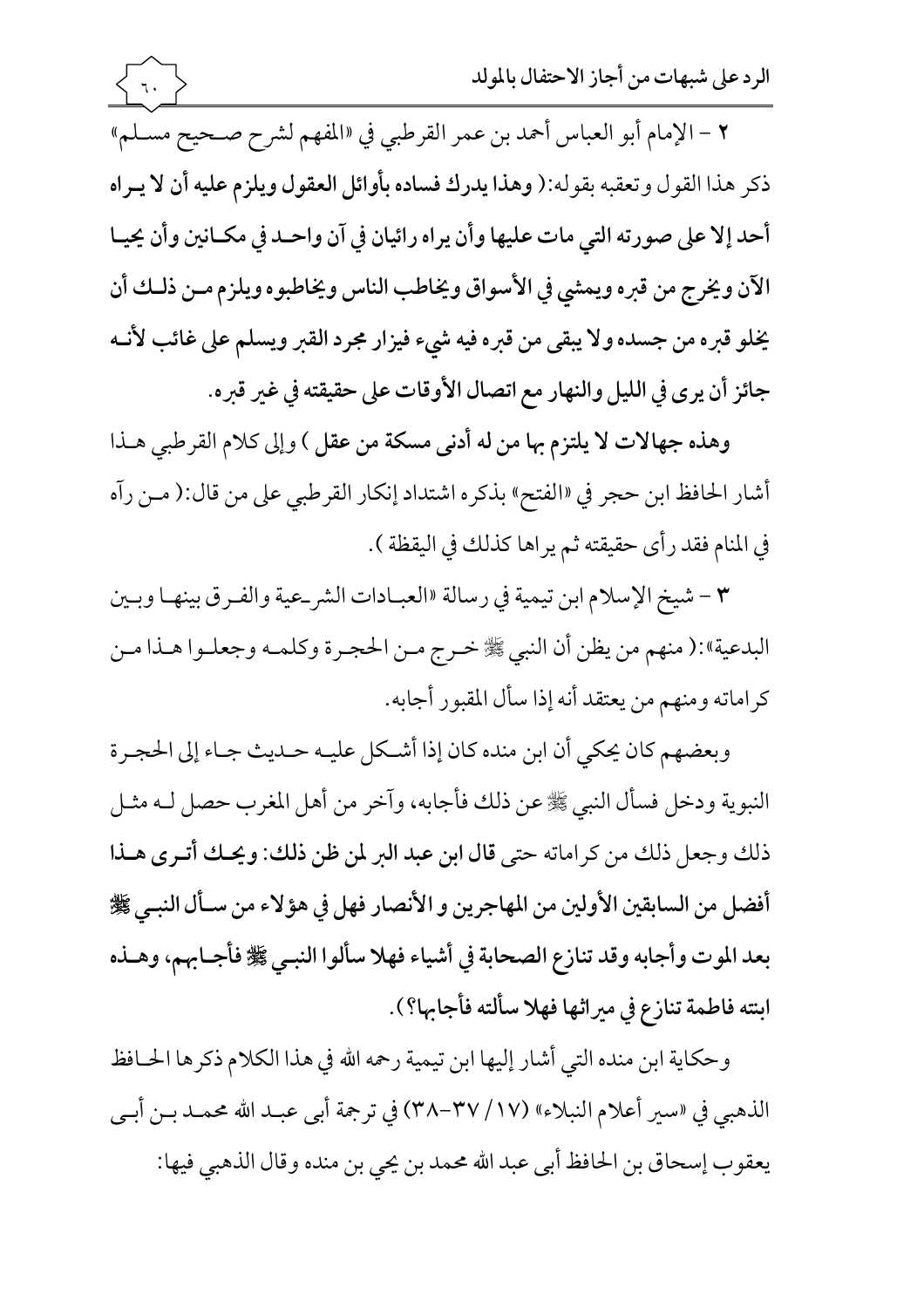(هذه حكاية نكتبها للتعجب).

وقال في إسنادها:( إسنادها منقطع ) اهـ.

٤ - قال الحافظ الذهبي في ترجمة الربيع بن محمود المارديني في «ميـزان الاعتـدال في نقد الرجال»:( دجال مفتر ادعى الصحبة والتعمير في سنة تسع وتسـعين وخمسـمائة وكان قد سمع من ابن عساكر عام بضع وستين ).

يعني الحافظ الذهبي بالصحبة التي ادعاها الربيع ما جاء عنه أنه رأى النبي ﷺ في النوم وهو بالمدينة الشريفة فقال له: أفلحت دنيا وأخرى، فادعى بعـد أن اسـتيقظ أنـه سمعه وهو يقول ذلك.

ذكر ذلك الحافظ ابن حجر العسقلاني في «الإصابة في تمييز الصحابة»(١/ ٥١٣).

٥- الحافظ ابن كثير ذكر في ترجمة أحمد بن محمد بـن محمـد أبـي الفـتح الطـوسي الغزالي في «البداية والنهاية» (١٢/ ١٩٦) أن ابن الجوزي أورد أشياء منكرة من كلامـه منها أنه – أي أبا الفتح الطوسي – كان كلـما أشـكل عليـه شيء رأى رسـول الله ﷺ في اليقظة فسأله عن ذلك فدله على الصواب، وأقر ابن كثير ابن الجوزي على عد هذا مـن منكرات أبي الفتح الطوسي، وابن الجوزي ذكر هذا في كتابه «القصـاص والمـذكرين»  $(0, 7)$ 

٦- ذكر الحافظ ابن حجر العسقلاني في «فتح الباري» (١٢/ ٣٨٥) أن ابـن أبـي جمرة نقل عن جماعة من المتصوفة أنهـم رأوا النبـي ﷺ في المنـام ثـم رأوه بعـد ذلـك في اليقظة وسألوه عن أشياء كانوا منها متخوفين فأرشدهم إلى طريق تفريجها فجاء الأمـر كذلك ثم تعقب الحافظ ذلك بقوله:( وهذا مشكل جداً ولو حمل عـلى ظـاهره لكـان هؤلاء صحابة ولأمكن بقاء الصحبة إلى يوم القيامة ويعكر عليـه أن جمعـاً جمـاً رأوه في المنام ثم لم يذكر واحد منهم أنه رآه في اليقظة وخبر الصادق لا يتخلف ).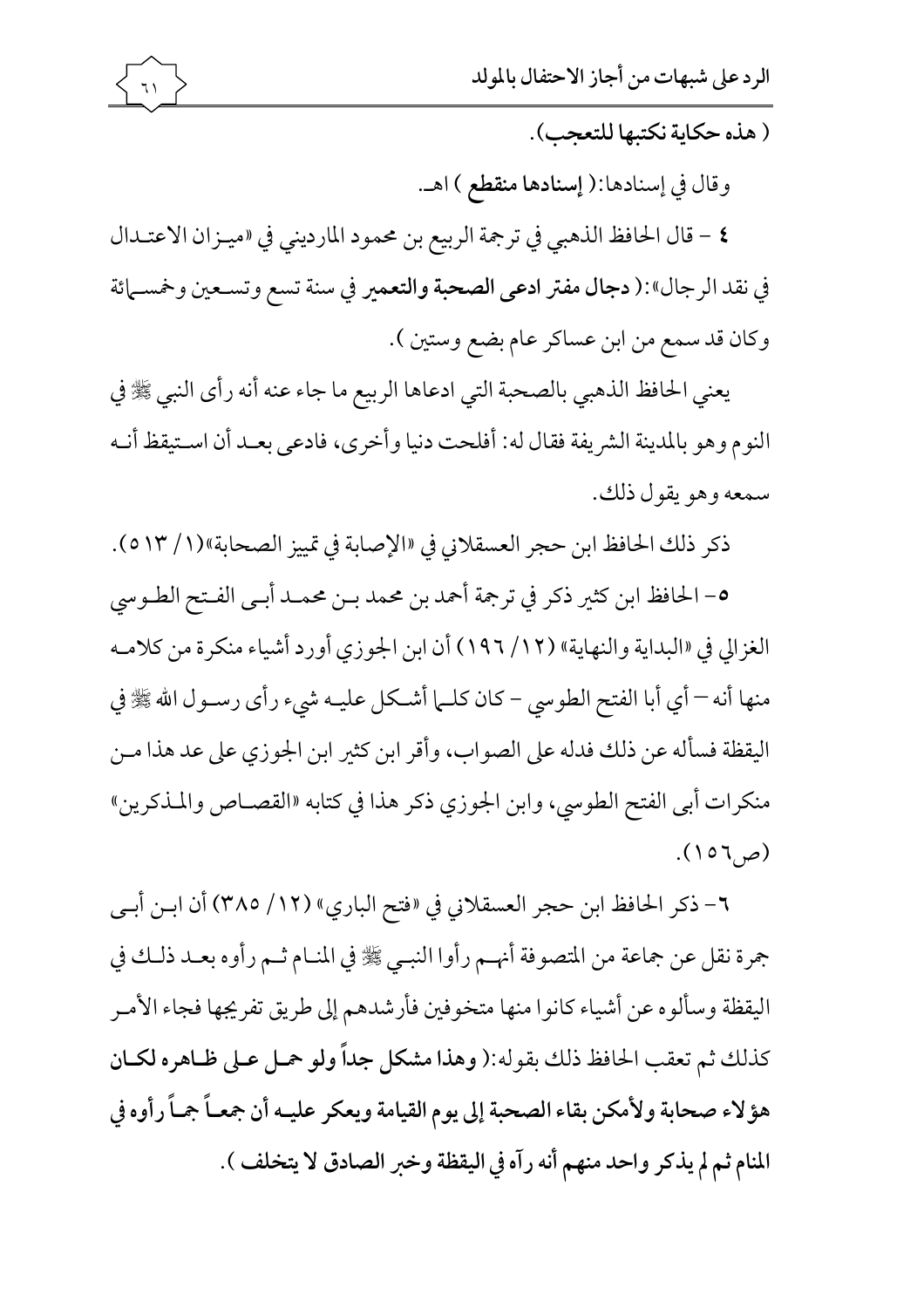الرد على شبهات من أجاز الاحتفال بالمولد  $77$ ٧- قال السخاوي في رؤية النبي ﷺ في اليقظة بعد موته:( لم يصل إلينا ذلك - أي ادعاء وقوعها – عن أحد من الصحابة ولا عمن بعدهم وقد اشتد حزن فاطمة عليـه ﴾ حتى ماتت كمداً بعده بستة أشهر على الصحيح وبيتها مجاور لضر\_يحه الشر\_يف ولم تنقل عنها رؤيته في المدة التي تأخرتها عنه) نقل ذلك القسطلاني في «المواهـب اللدنيــة» (٥/ ٢٩٥) عن السخاوي.

كما جاء عن عمر بن الخطاب ﷺ على جلالة قدره وعظمة شـأنه أنـه كـان يظهـر الحزن على عدم معرفته ببعض المسائل الفقهية فيقول:( ثلاث وددت أن رسول الله ﷺ لم يفارقنا حتى يعهد إلينا عهداً. : الجد، والكلالة، وأبواب من أبواب الربا ) متفق عليه.

فلو كان يظهر لأحد بعد موته لظهر لعمر الفاروق وقال له: لا تحزن حكمها كـذا وكذا.

٨- وقال ملا على قاري في «جمع الوسائل شرح الشمائل للترمـذي» (٢/ ٢٣٨): ( إنه أي ما دعاه المتصوفة من رؤية النبي ﷺ في اليقظة بعد موته لو كان له حقيقة لكـان يجب العمل بها سمعوه منه ﷺ من أمر ونهي وإثبات ونفي ومن المعلوم أنه لا يجوز ذلك إجماعاً كما لا يجوز بها يقع حال المنام ولو كان الرائي من أكابر الأنام وقد صرح المازري وغيره بأن من رآه يأمر بقتل من يحرم قتله كان هذا مـن الصـفات المتخيلـة لا المرئيـة ) انتهى كلام الملا على قاري وفيه فائدة أخرى هـي حكايتـه الإجمـاع عـلى عـدم جـواز العمل بيا يدعي من يزعم أنه رأى النبي ﷺ في اليقظة أنه سمع منه أمر أو نهي أو إثبات أو نفي، وفي حكايته الإجماع عـلى ذلـك الـرد عـلى قـول الزرقـاني في «شرح المواهـب اللدنية» (٧/ ٢٩) ما نصه:( لو رآه يقظة – أي بعد موته ﷺ– وأمره بشيء وجب عليـه العمل به لنفسه ولا يعد صـحابياً وينبغـي أن يجـب عـلى مـن صـدقه العمـل بـه قالـه شىخنا).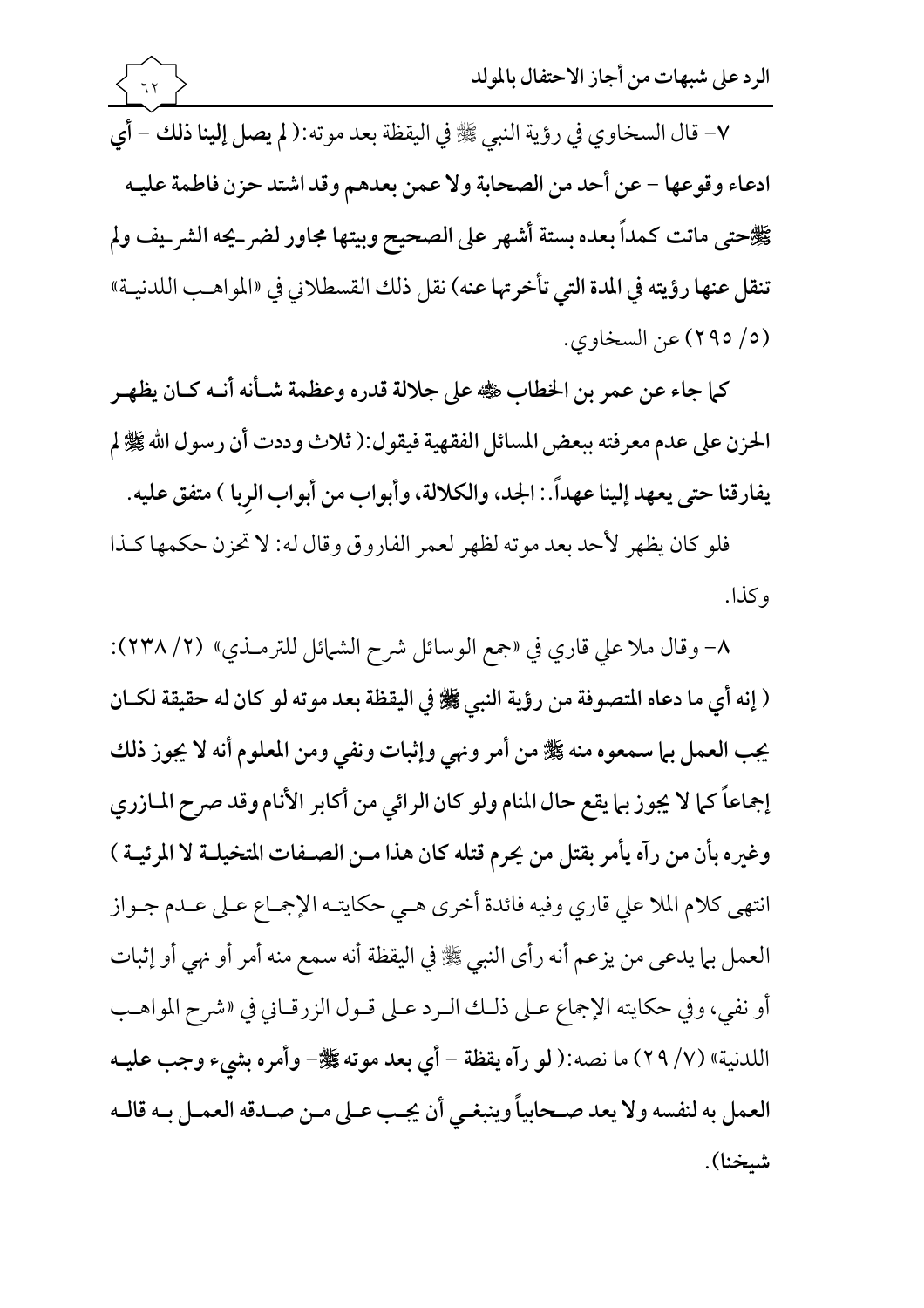٩- قال العلامة رشيد رضا في «فتاويـه» (٦/ ٢٣٨٥):( صرح بعـض العلـماء المحققين بأن دعوى رؤية النبيي ﷺ بعـد موتـه في اليقظـة والأخـذ عنـه دعـوى باطلـة واستدلوا على ذلك بأن أولى الناس بها لو كانت مما يقـع ابنتـه سـيدة النسـاء وخلفـاؤه الراشدون وسائر أصحابه العلماء وقد وقعوا في مشكلات وخلاف أفضى- بعضـه إلى المغاضبة وبعضه إلى القتال فلو كان ﷺ يظهر لأحد ويعلمه ويرشـده بعـد موتـه لظهـر لبنته فاطمة عليها السلام وأخبرها بصدق خليفته أبـي بكـرٍ ، فيها روى عنـه مـن أن الأنبياء لا يورثون وكذا للأقرب والأحب إليه من آله وأصحابه ثم لمن بعـدهم مـن الأئمة الذين أخذ اكثر أمته دينهم عنهم ولم يدع أحد منهم ذلك وإنما ادعاه بعض غلاة الصوفية بعد خير القرون وغيرهم من العلماء الذين تغلب عليهم تخيلات الصوفية فمن العلماء من جزم بأن من ذلك ما هو كـذب مفـترى وأن الصـادق مـن أهـل هـذه الدعوى من خيل إليه في حال غيبة أو ما يسمى ( بين النوم واليقظة ) أنـه رآه ﷺ فخـال أنه رآه حقيقة على قول الشاعر : ومثلك من تخيل ثم خالا.

 $77$ 

والدليل على صحة القول بأن ما يدعونه كذب أو تخيل ما يروونه عنـه ﷺ في هــذه الرؤية. وبعض الرؤى المنامية مما تختلف باختلاف معـارفهم وأفكـارهم ومشـاربهم وعقائدهم وكون بعضه مخالفاً لنص كتاب الله وما ثبت من سنته ﷺ ثبوتاً قطعيـاً ومنــه ما هو كفر صريح بإجماع المسلمين نعم إن منهم من يجلهم العارف بما روى مـن أخبـار استقامتهم أن يدعوا هذه الدعوى افتراء وكذبا على رسول الله ﷺ، ولكن غلبة التخيـل على المنهمكين في رياضاتهم وخلواتهم لا عصمة منها لأحد وكثيراً ما تقضى إلى جنون)  $\mathbf{A}^{(1)}$ اهه

(١) من بداية الفصل إلى هنا نقلاً من «القول الفصل» (٢/ ٨٣٩-٨٥٤) باختصار.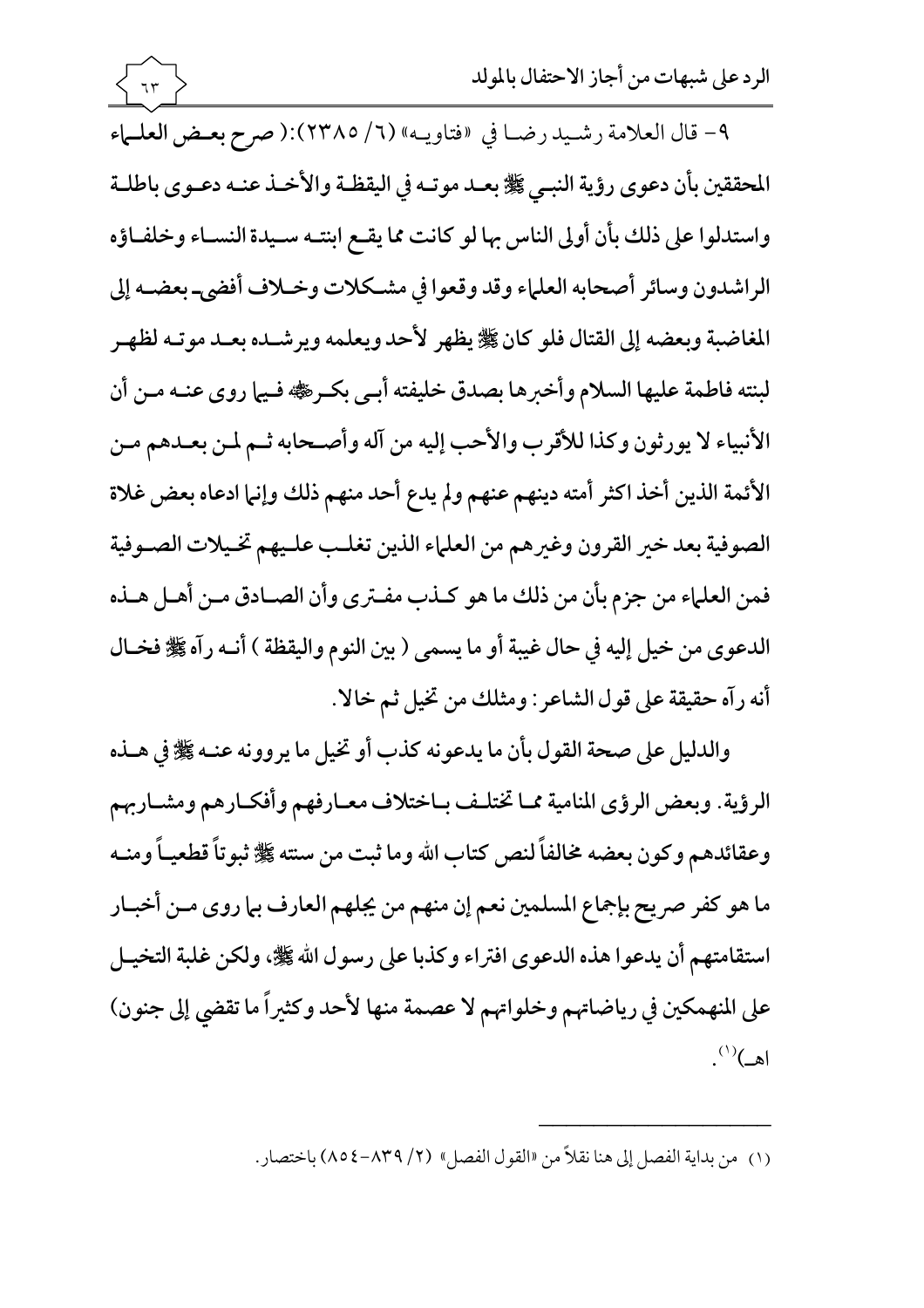١٠- قال الشيخ عبد الحي بن محمد اللكنوي – رحمه الله – في «الآثار المرفوعة في الأخبار الموضوعة» (ص٤٦):( ومنها - أي مـن القصـص المختلقـة الموضـوعة - مـا يذكرونه من أن النبي ﷺ يحضر بنفسه في مجالس وعظ مولده عند ذكر مولده وبنوا عليه القيام عند ذكرالمولد تعظيماً وإكراماً.

 $75$ 

وهذا أيضا من الأباطيل لم يثبت ذلك بدليل، ومجرد الاحتمال والإمكان خارج عن حد السان ).

١١- قال الشيخ عبدالعزيز بـن بـاز- رحمه الله - في «حكـم الاحتفـال بالمولـد النبوي» (١/ ٦٢-٦٣ ضمن «رسائل في حكم الاحتفال بالمولد»):( بعضـهم يظـن أن رسول الله ﷺ يحضر المولد؛ ولهذا يقومون له محيين ومرحبين، وهذا من أعظـم الباطـل وأقبح الجهل، فإن الرسول ﷺ لا يخرج من قبره قبل يوم القيامة، ولا يتصل بأحـد مـن الناس، ولا يحضر اجتهاعاتهم، بل هو مقيم في قـبره إلى يـوم القيامـة، وروحـه في أعـلى عليين عند ربه في دار الكرامة، كما قال الله تعالى في سورة المؤمنون: ﴿ثُمَّ إِنَّكُمْ بَعْدَ ذَلِكَ لَمِّيُّونَ \* ثُمَّ إِنَّكُمْ يَوْمَ الْقِيَامَةِ تُبْعَثُونَ﴾ [المؤمنون:١٥ – ١٦]، وقال النبي ﷺ: « أنـا أول من تنشق الأرض عنه يوم القيامة ولا فخر . وأنـا أول شـافع وأول مشـفع ولا فخـر » عليه من ربه أفضل الصلاة والسلام.

فهـذه الآيــة الكريمــة والحـديث الشرييف ومـا جـاء في معناهمـا مــن الآيــات والأحاديث، كلها تدل على أن النبي ﷺ وغيره من الأموات إنها يخرجون مـن قبـورهم يوم القيامة ... الخ ).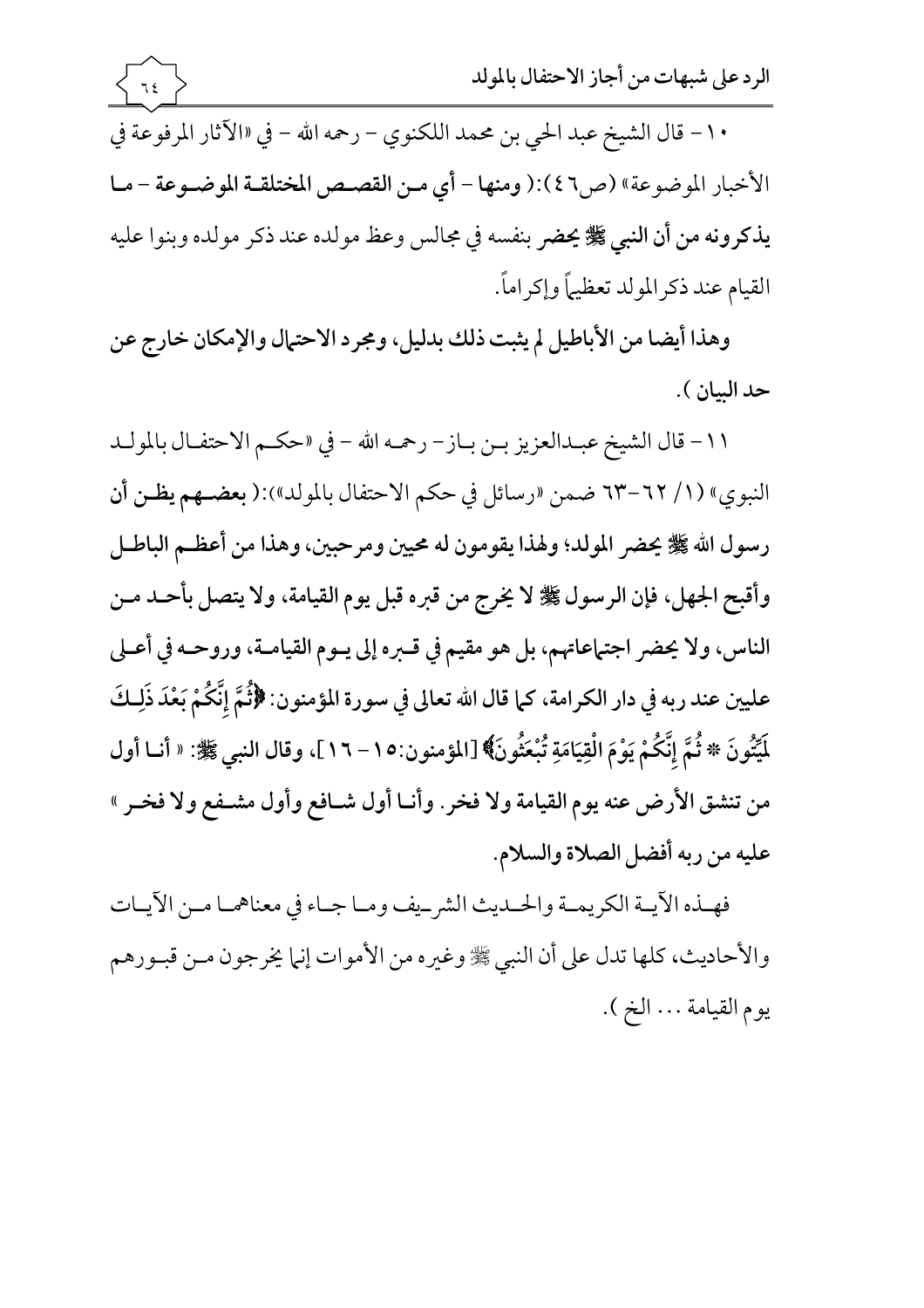$\mathcal{L}$ 

- ١٢- قال عبد الفتاح أبـو غـدة<sup>(١)</sup> في تعليقـه عـلى «المصـنوع في معرفـة الحـديث الموضوع» لعـلى قارى – رحمه الله – (ص١٢٧٣):( ومن غريب ما وقفتُ عليه بصَدَدِ ( التصحيح الكشفى ) و( التضعيف الكشفى ): ما أورده الشيخ إسـماعيل العجلـوني الدمشقى في مقدمة كتابه «كشف الخفاء ومزيـل الإلبـاس» (١/ ٩-١٠)، عـلى سـبيل الإقرار والاعتداد به! قال:( والحكم على الحديث بالوضع والصحة أو غيرهما، إنـما بحسب الظاهر للمحدثين، باعتبار الإسناد أو غيره، لا باعتبار نفس الأمـر والقطـع، لجواز أن يكون الصحيح مثلاً باعتبـار نظـر المحـدث: موضـوعاً أو ضـعيفاً في نفـس الأمر، وبالعكس. نعم المتواتر مطلقاً قطعي النسبة لرسول الله ﷺ اتفاقاً.
- ومع كون الحديث يحتمل ذلك، فيعمل بمقتضى ما يثبت عند المحدثين، ويترتب عليه الحكم الشرعي المستفاد منه للمستنبطين.

وفي «الفتوحات المكية» ! للشيخ الأكبر قدس سره الأنور!!، مـا حاصـله: فـرب حديث يكون صحيحاً من طريق رواته يحصل لهذا المكاشف أنه غير صـحيح لسـؤاله لرسول الله ﷺ فيعَلم وضعه، ويترك العمل به وإن عمل به أهل النقل لصحة طريقه. ورب حديثٍ ترك العمل به لضعف طريقه، من أجـل وضــاع في رواتــه، يكــون صحيحاً في نفس الأمر، لسماع المكاشف له من الروح حين إلقائه على رسـول الله ﷺ ) انتهى.

(١) وأبو غدة إنها نقلت كلامه حجة على اتباعه الصوفية وإلا ففي كتبه كثير من الضلال وقد رد عليه العلامة الألباني رحمه الله في «كشف النقاب» وفي مقدمة «شرح العقيدة الطحاوية» كما رد عليه العلامة بكر ابو زيد في «براءة أهل السنة من الوقيعة في علماء السنة» وقدم لهذه الرسالة العلامة عبدالعزيز بن باز رحمه الله.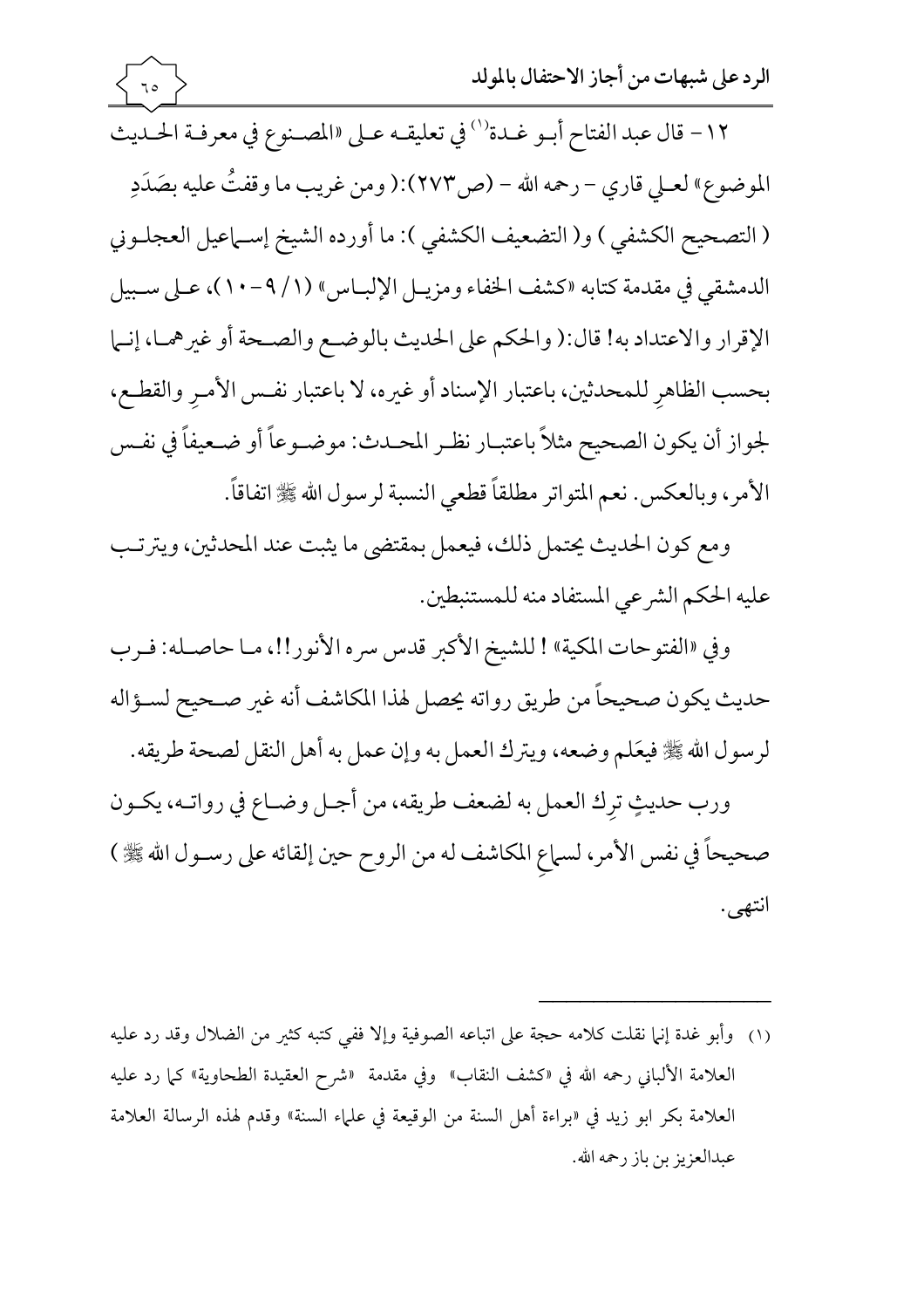قال عبد الفتاح – أبو غدة –: هذا ما نقله العجلوني وسكت عليه واعتمده! ولا يكاد ينقضي عجبي من صنيعه هذا! وهو المحدث الذي شرح «صحيح البخاري»، كيف استساغ قبول هذا الكلام

 $77$ 

الذي تهدر به علوم المحدثين، وقواعد الحديث والدين؟ و يصـبح بـه أمـر التصـحيح والتضعيف من علماء الحديث شيئاً لا معنى له بالنسبة إلى من يقـول: إنـه مكاشَـف أو يَرى نفسه أنه مكاشَف! ومتى كان لثبوت السنة المطهرة مصدران: النقل الصحيح من المحدثين والكشف من المكاشفين؟!

فحذار أن تغتر بهذا، والله يتولاك ويرعاك ) اهـ.

وللشيخ محمد أحمد لوح – حفظه الله – كلاماً مهماً حول رواية «من رآني في المنــام فسيراني في اليقظة» في كتابه «تقديس الأشـخاص في الفكـر الصـوفي» (٢/ ٣٩–٥٢) أنقله فيها يلي:

قال حفظه الله:( أما رواية: « من رآني في المنام فسيراني في اليقظة » لابد مـن إلقــاء ضوء كاشف على الحديث رواية ودراية حتى نعرف قدر هذا اللفظ اللذي استدل بـه أولئك على إمكانية رؤية النبي ﷺ في اليقظة:

١- أما الحديث فقد رواه اثنا عشر من أصحاب رسول الله ﷺ أو يزيـد، ممـا يـدل على شيوعه واستفاضته.

٢ – أن ثمانية من أئمة الحديث المصنفين اهتموا بهذا الحديث فـأخرجوه في كتـبهم مما يؤكد اهتهامهم به وفهمهم لمدلوله. ومع ذلك لم يبوب له أحد منهم بقوله مثلاً: باب في إمكان رؤية النبي ﷺ في اليقظة، ولو فهموا منه ذلك لبوبوا به أو بعضهم على الأقـل؛ لأنه أعظم من كل ما ترجموا به تلك الأبواب.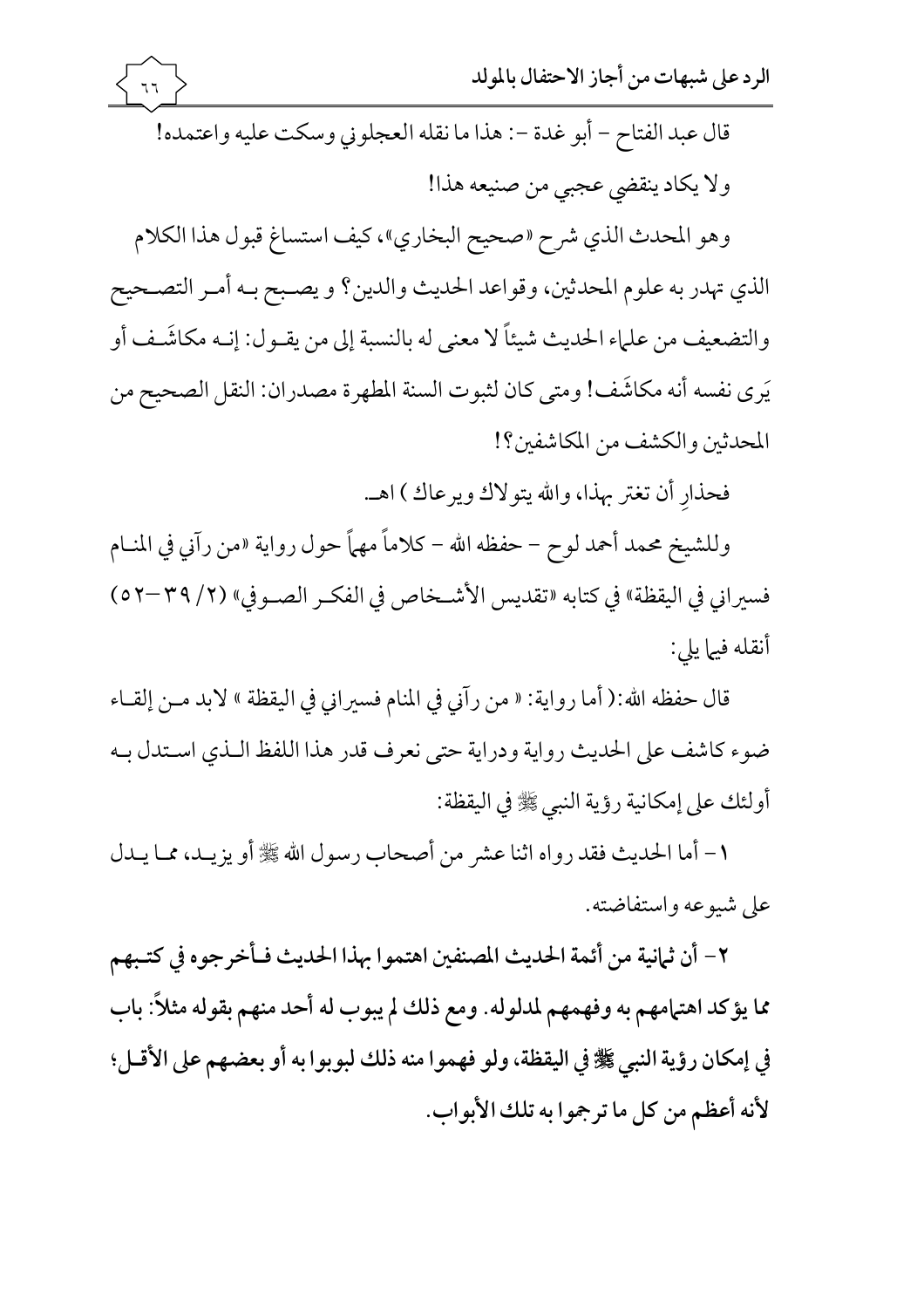٣- أن المواضع التي أخرجوا فيها هذا الحديث بلغ (٤٤) موضعاً، ومع كثرة هذه المواضع لم يرد في أي موضع لفظ « فسيراني في اليقظـة » بـالجزم إلا في إحـدي روايـات البخاري عن أبي هريرة.

 $7<sup>7</sup>$ 

أما بقية الروايات فألفاظها: « فقد رآني » أو « فقد رأى الحق » أو « فكأنها رآني في اليقظة » أو « فسيراني في اليقظة أو فكأنها رآني في اليقظة » بالشك.

وبالنظر في ألفاظ الحـديث ورواياتــه نجـد ملاحظـات عـلى لفـظ « فسـيراني في اليقظة» لا ريب أنها تقلل من قيمة الاستدلال بها وهذه الملاحظات هي:

أولاً: أن البخاري أخرج الحديث في ستة مواضع من صـحيحه: ثلاثـة منهـا مـن حديث أبي هريرة، وليس فيها لفظ « فسيراني في اليقظة » إلا في موضع واحد.

ثانياً: أن كلا من مسلم (حديث رقم ٢٢٦٦)، وأبي داود (حديث رقـم ٥٠٢٣ .

و أحمد (٥/ ٣٠٦)، أخرجوا الحديث بإسناد البخاري الذي فيه اللفظ المذكور بلفظ « فسيراني في اليقظة. أو لكأنها رآني في اليقظة » وهذا الشـك مـن الـراوي يـدل عـلى أن المحفوظ إنها هو لفظ « فكـأنها رآني » أو « فقـد رآني » لأن كـلا مـنهها ورد في روايـات كثيرة بالجزم وليس فيها شيء شك فيه الراوي.

وعند الترجيح ينبغي تقديم رواية الجزم على رواية الشك.

ثالثاً: إذا علمنا أنه لم يرد عند مسلم ولا عند أبي داود غـير روايــة الشـك أدركنــا مدى تدليس السيوطي حين قال في «تنوير الحلك» :( وتمسكت بالحـديث الصـحيح الوارد في ذلك: أخرج البخاري ومسلم وأبو داود عن أبي هريرة قال: قـال رسـول الله حَجَّ : « من رآني في المنام فسيراني في اليقظة ولا يتمثل الشيطان بي ») فأوهم أن مسلماً وأبا داود أخرجا الحديث برواية الجزم، وأغفل جميع روايات البخاري الأخرى التي خلت من هذا اللفظ.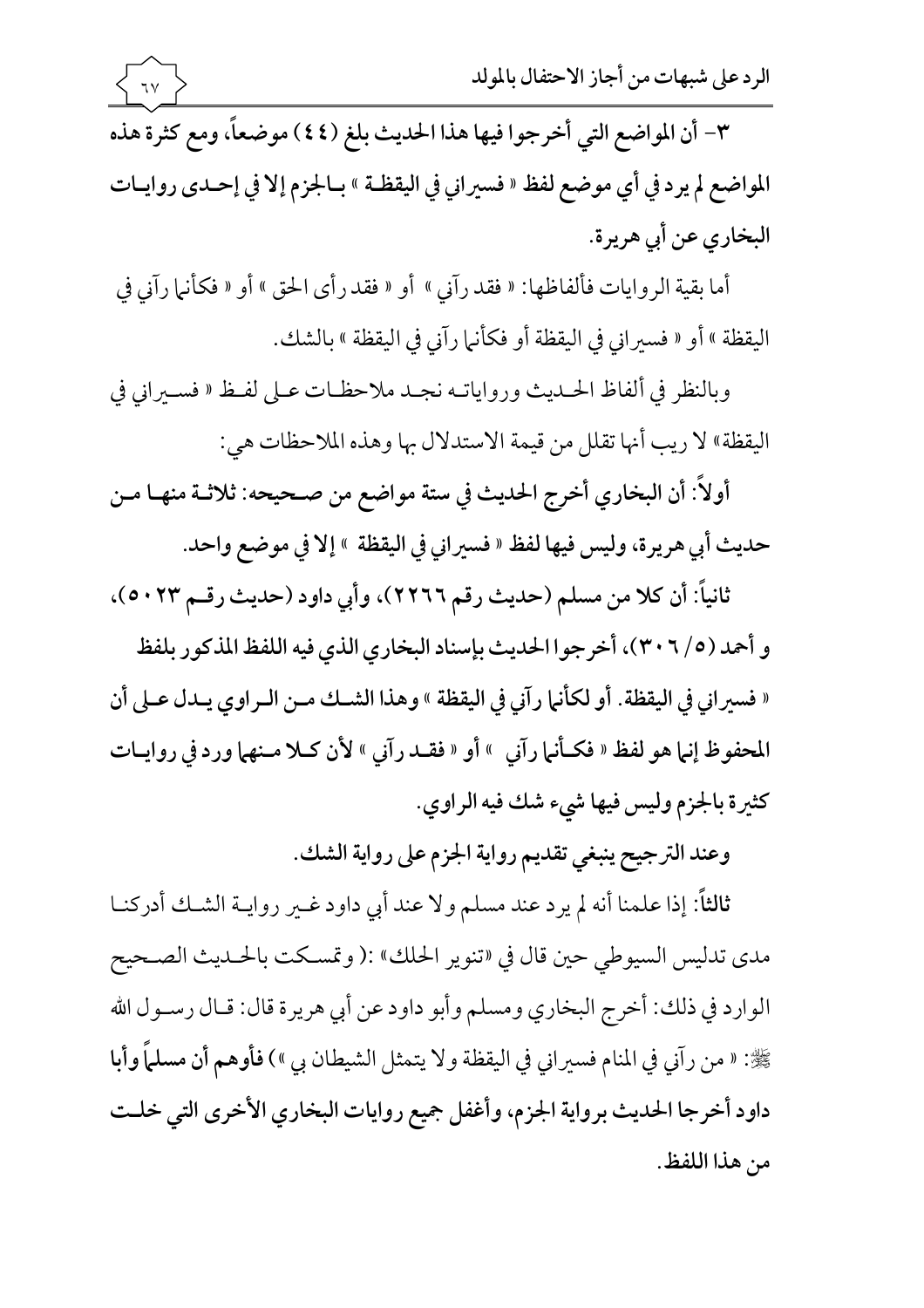وهذه الأمور مجتمعة تفيد شذوذ هذا اللفظ، ولعل الحـافظ ابـن حجـر أشـار إلى ذلك ضمناً حين قال:( وشذ بعض الصالحين فزعم أنها تقع – يعني الرؤية– بعيني الرأس حقيقة ).

ونقل عن المازري قولـه:( إن كـان المحفـوظ « فكـأنها رآني في اليقظـة » فمعنـاه ظاهر ).

هذا ما يتعلق بالحديث رواية، وإن تعجب فعجب اسـتدلال هـؤلاء بهـذا اللفـظ الشاذ على تقرير إمكان رؤية النبي ﷺ في اليقظة ووقوعها مع اتفاقهم عـلى: أن حـديث الآحاد لا يحتج به في العقيدة.

أما ما يتعلق به دراية فنقول: لو فرضنا أن هذا اللفظ « فسيراني » هو المحفوظ فـإن العلماء المحققين لم يحملوه على المعنى الذي حمله عليه الصوفية.

قال النووي في شرحه (١٥/ ٢٦):( فيه أقوال: أحدها: أن يراد بـه أهـل عصر\_ه، ومعناه: أن من رآه في النوم ولم يكن هاجر يوفقه الله للهجرة ورؤيته ﷺ في اليقظة عياناً.

وثانيها: أنه يرى تصديق تلـك الرؤيـا في اليقظـة في الـدار الآخـرة؛ لأنـه يـراه في الآخرة جميع أمته.

وثالثها: أنه يراه في الآخرة رؤية خاصة في القـرب منـه وحصـول شـفاعته ونحـو ذلك ).

ونقل الحافظ ابن حجر هذه الأقوال بعدما ذكر القول بحمله على الرؤية بـالعين المجردة وحكم على القائلين به بالشذوذ.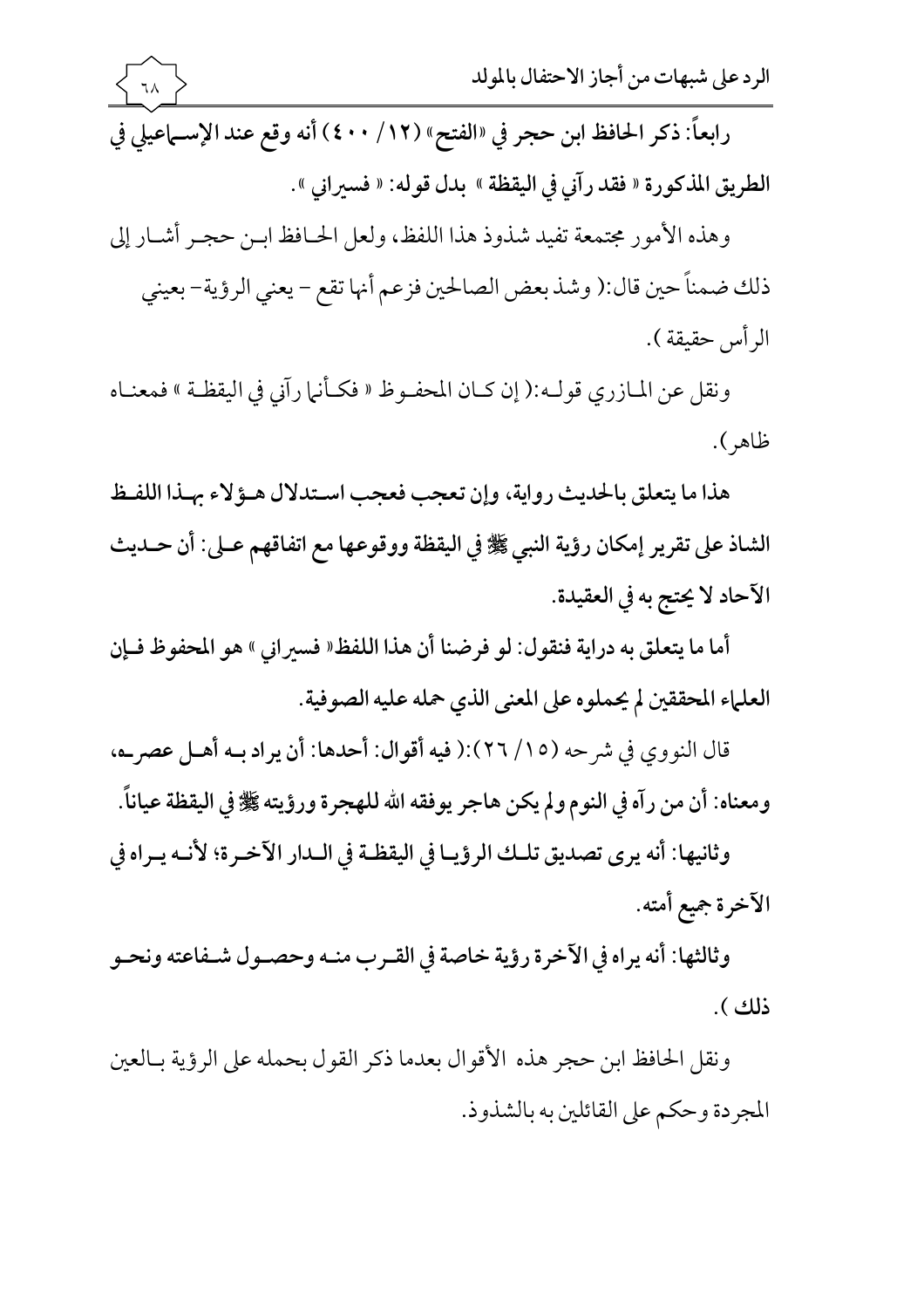

وجملة القول أن إدعـاء إمكـان رؤيتـه ﷺ في اليقظـة ووقوعهـا مـذهب ضـعيف مرجوح وذلك من وجوه:

الوجه الأول: اختلاف القائلين به في المقصود بالرؤية، وهل هـي رؤيـة لذاتـه ﷺ على الحقيقة، أورؤية لمثـال لهـا، نقلـه السـيوطي في «تنـوير الحلـك» ضـمن «الحـاوي للفتاوي» (٢/ ٢٣) ثم قال:( الذين رأيتهم من أرباب الأحوال يقولون بالثاني، وبه صرح الغزالي فقال: ليس المراد أنه يري جسمه وبدنه بل يرى مثالاً له ).

ثم نقل عن ابن العربي واستحسن قوله:( رؤية النبـي ﷺ بصـفته المعلومـة إدراك على الحقيقة ورؤيته على غير صفته إدراك للمثال ) ثم قال السيوطي:( ولا يمتنع رؤية ذاته الشر\_يفة بجسـده وروحـه؛ وذلـك لأنـه ﷺ وسـائر الأنبيـاء أحيـاء ردت إلـيهم أرواحهم بعد ما قبضوا وأذن لهم بالخروج من قبورهم والتصرف في الملكوت العلوي والسفلي )!!.

أقول: إذا كان أرباب الأحوال الذين رآهم السيوطي - على كثرتهم - يقولـون إن النبي ﷺ لا يرى بروحه وجسمه بل يرى مثال له فقط، فكيف يـدافع السـيوطي عـنهم ويخالفهم في الوقت نفسه؟

الوجه الثاني: أنهم اختلفوا أيضاً هل هذه الرؤية تكون بالقلب أو بالبصر ؟

أشار السيوطي إلى ذلك ثم اضطرب اضطراياً شديداً حين قال في نفس المصـدر: ( أكثر ما تقع رؤية النبي ﷺ في اليقظة بالقلب ثم يترقى إلى أن يرى بالبصر \_ ) فـإلى هنــا يبدو أنه قصد الجمع بين القولين، ثـم قـال:( لكـن ليسـت الرؤيـة البصرية كالرؤيـة المتعارفة عند الناس من رؤية بعضهم لبعض، وإنها هي جمعيـة حاليـة وحالـة برزخيـة وأمر وجداني …).

الوجه الثالث: أن بعض كبار الصوفية ينفي وقوع رؤية النبي ﷺ في اليقظة.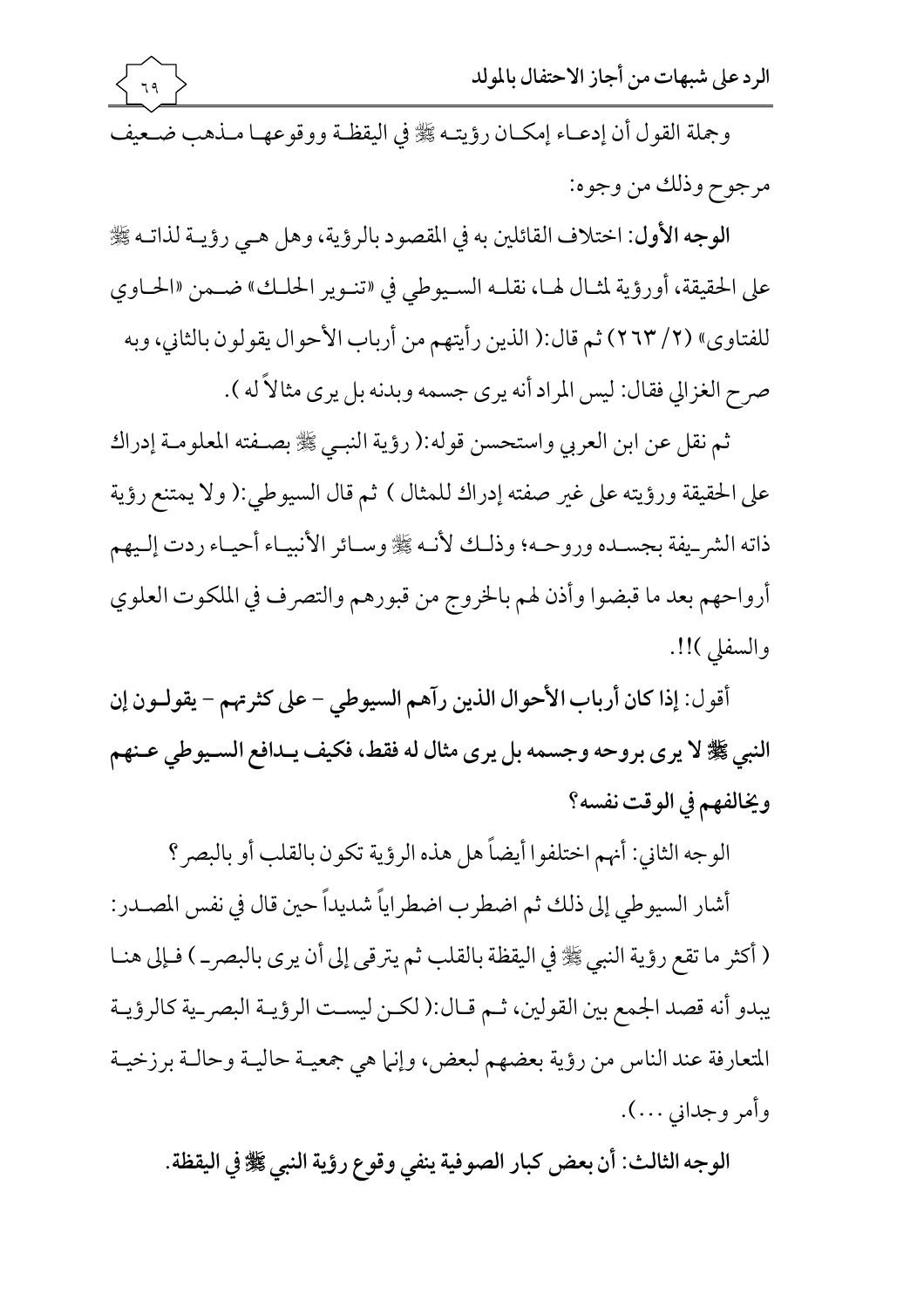فيقول أبو القاسم القشيري في «الرسالة القشيرية» (باب رؤيا القوم) (ص٣٦٨): ( وقال بعضهم: في النوم معان ليست في اليقظة، منها: أنه يرى المصطفى ﷺ والصحابة والسلف الماضين في النوم ولا يراهم في اليقظة ) اهـ.

وقد يقول قائل: إن هذا نقلــه القشــيري عــن بعضــهم ولا نــدري هــل هــم مــن الصوفية أو من غيرهم؟

والجواب: أ- أن القشيري نفسه من كبار الصوفية وقد نقل العبارة وأقرها.

ب– أنه لا ينقل في رسالته مثل هذا الكلام إلا عن الصوفية، حيث ذكر في مقدمــة كتابه أنه إنها يذكر سير شيوخ التصوف وآدابهم . .ومـا أشـاروا إليـه مـن مواجيـدهم، وأكده في الخاتمة.

الوجه الرابع: أن هذه العقيدة مخالفة لإجماع أهـل السـنة والجماعـة وهـي خاصـة بأهل البدعة، قال ابن حزم في «مراتب الإجماع» (ص١٧٦):( واتفقوا أن محمـداً عليـه السلام وجميع أصحابه لا يرجعون إلى الدنيا إلا حين يبعثون مع جميع الناس ).

الوجه الخامس: أنه يلزم من القول بإمكان رؤيته في اليقظة ووقوعها لوازم باطلـة قد ذكرتها أثناء نقل أقوال أهل العلم في هذا الموضوع.

وأخيراً: نقل السيوطي عن بعض أهل العلم احتجاجـه عـلى حيـاة الأنبيـاء بـأن النبي ﷺ اجتمع بهم ليلة الإسراء في بيت المقدس.

ومقصده أن ما دام هذا ممكناً في حق النبي ﷺ معهـم فـيمكن أن يكـون جـائزاً في حق أولياء أمته معه، فيرونه في اليقظة. والجواب على هذه الشبهة أن يقال:

أولاً: ليس النزاع في حياة الأنبيـاء في قبـورهم ولا في اجـتماع النبـي ﷺ بهـم ليلـة الإسراء ولا صلاته بهم إماماً، فإن ذلك كله ثابت رواية، فيجـب عـلى جميـع المـؤمنين التصديق به.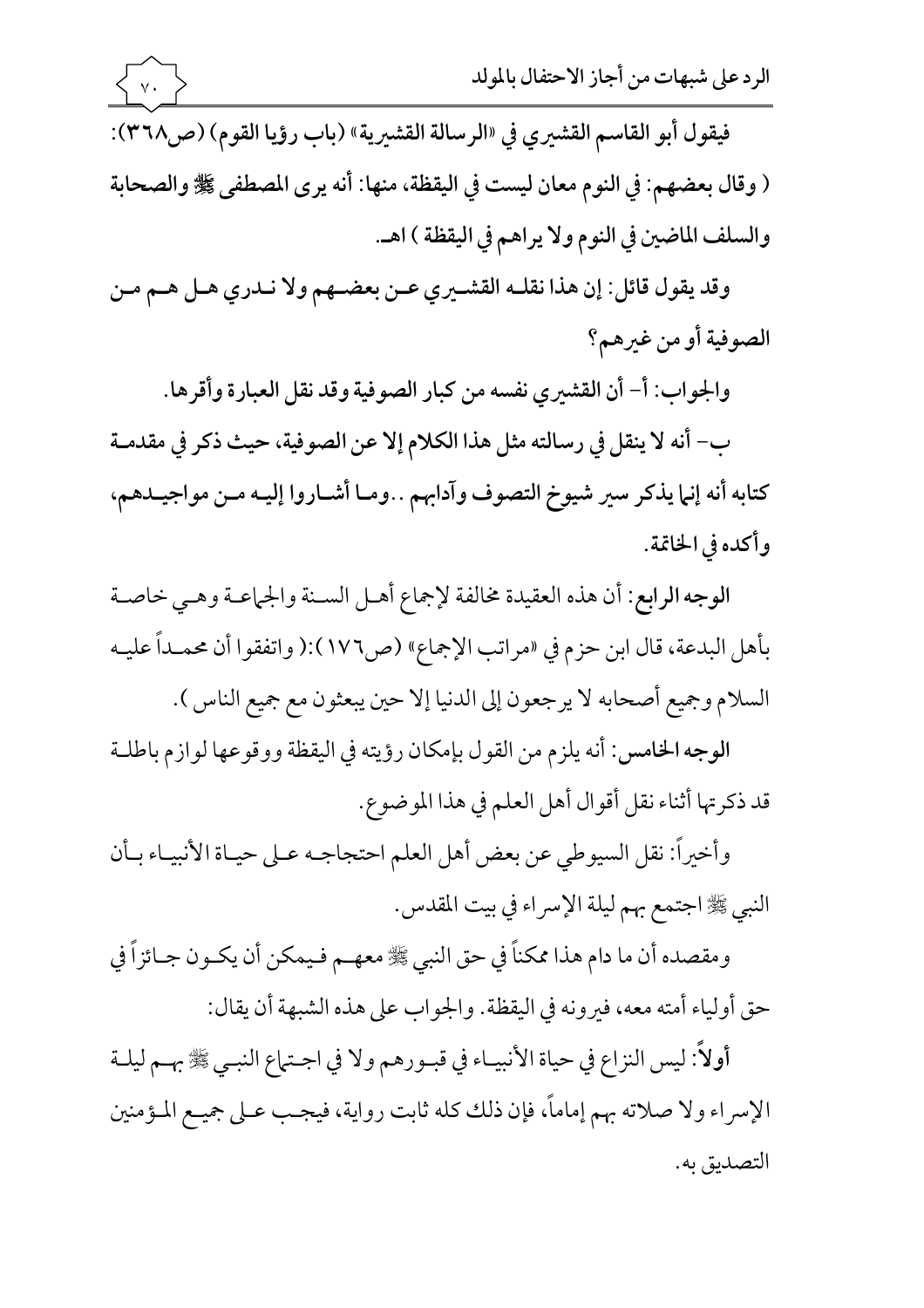ثانياً: أن مما يجب أن يعلم أن حياة الأنبياء في قبورهم حياة برزخية لا نعلـم كيـف هي، وحكمها كحكم غيرها من المغيبات، نؤمن بها ولا نشتغل بكيفيتها، ولكننا نجزم بأنها مخالفة لحياتنا الدنيا.

الرد على شبهات من أجاز الاحتفال بالمولد

ثالثاً: أن الذي أخبرنا بأنه اجتمع بالأنبيـاء ليلـة الإسراء هـو الصـادق المصـدوق الذي يجب على كل مؤمن أن يصدقه في كل ما أخبر به من المغيبات دقيقها وجليلها، ولذا آمنا بها أخبرنا به واعتقدناه عقيدة لا يتطرق إليها شك إن شاء الله تعالى.

أما من جاءنا بخبر وقـوع رؤيـة النبـي ﷺ في اليقظـة فمجموعـة مـن الـدراويش خالفت الكتاب والسـنة والإجماع والمعقـول، فلـم يجـز - ولا أقـول فلـم يجـب - أن نصدقهم في دعواهم تلك.

بل وجب على كل موحد ذاب عن حمى التوحيد أن يردها بما استطاع لأنه باب يؤدي فتحه إلى ضلال عظيم وخراب للأديان والعقول ويفتح باب التشريع من جديد، ولا حول ولا قوة إلا بالله.والله أعلم)انتهى كلام الشيخ محمد أحمد لوح جزاه الله خيراً بتصر ف.

ولمزيد من الفائدة انظر كتاب «المصادر العامة للتلقى عند الصوفية عرضاً ونقـداً» للشيخ صادق سليم صادق (ص٥ • ٤٠-٤٣٠) وكتاب «تقديس الأشخاص في الفكـر الصوفي» للشيخ محمد أحمد لوح (٢/ ٣٦-٥٢)، وكتـاب «خصــائص المصــطفي بـين الغلو والجفاء» تأليف الصادق بن محمد بن إبراهيم، وكتاب «رؤيـا الرسـول ﷺ يقظـة ومناماً ضوابطها وشروطها» للشيخ الأمين الحاج محمـد أحمـد. وقـد وفقنـي الله ولـه الحمد والمنة بجمع بعض الفوائد من هذه الكتب في رسالة بعنوان «الفوائد الملتقطـة في الرد على من زعم رؤية النبي ﷺ يقظة».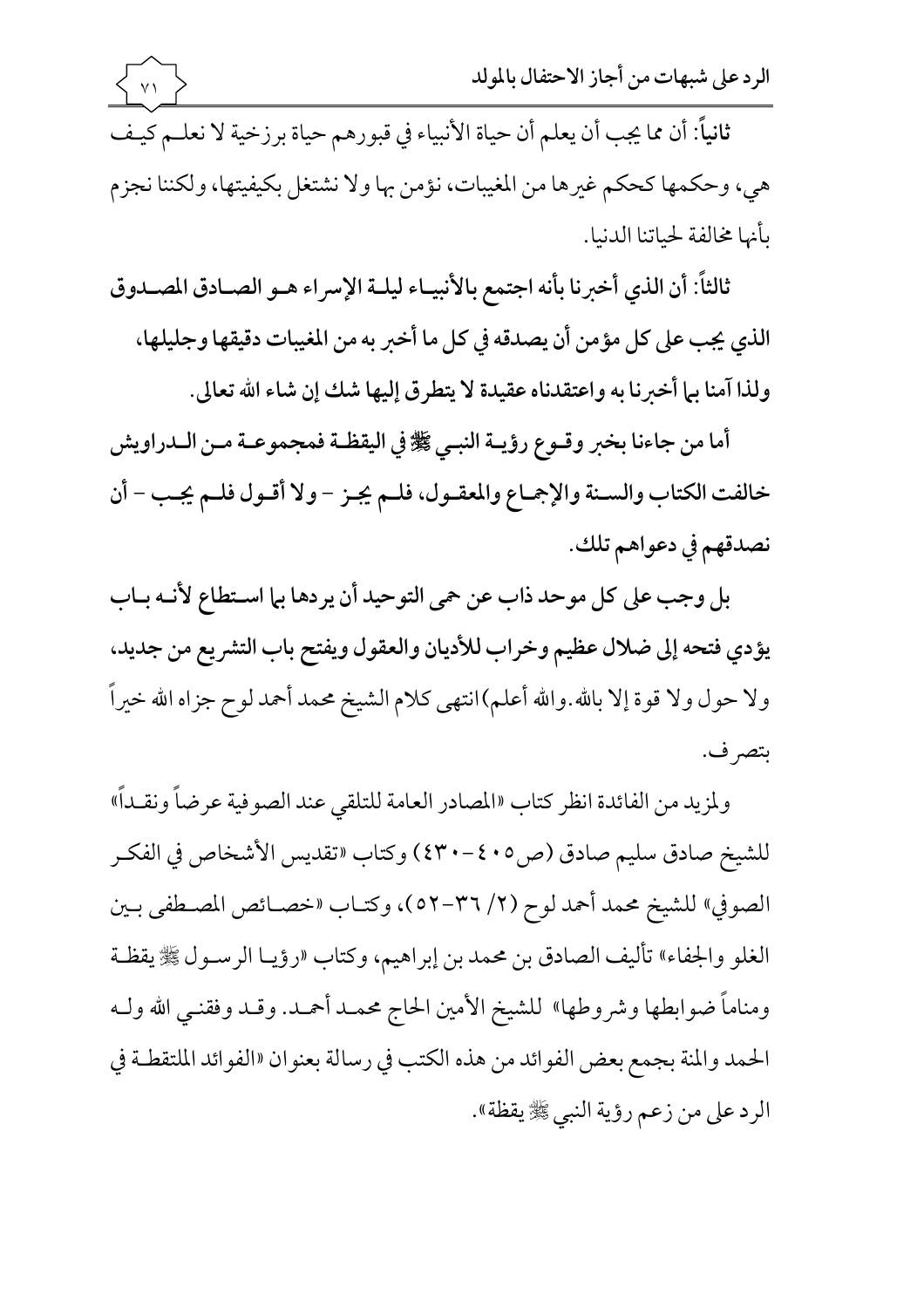وأما دعوى أن الذي يحضر مجلس المولد هو روحانية النبي ﷺ فالرد عليها يستفاد من الجواب السابق وهو أن ابنة الرسول ﷺ وصحابته ﷺ أجمعين هم أولى الناس بهـذه المزية العظيمة لو حصلت ولم يدعى أحد منهم هذه الدعوى.

وأما قول الإمام مالك:( بلغني أن الروح مرسلة تذهب حيث شاءت ) فالجواب عنه بها يلي:

أولاً: ما صحة نسبة هذا القول إلى الإمام مالك؟

ثانياً: هل قول الإمام مالك حجـة، وخصوصـاً أن قولـه هـذا في مسـألة متعلقـة بالغيب فهي من مسائل العقيدة؟

وكثير ممن يستدل بقول الإمام مالك هذا ومنهم محمد علوي المالكي يقولون بعدم حجية حديث الآحاد في العقيدة وان كان في «صحيح البخاري» أو «صحيح مسلم»!!

ثالثاً:( أن قول الإمام مالك هذا ليس المراد به ما ادعاه محمد بن علوى المالكي مـن أن الأرواح جوالة يمكن أن تحضر مجالس الخير ومشاهد النور بل المراد به بيـان سرعـة انتقال أرواح المؤمنين الموتى من العرش إلى الثرى ثم انتقالها من الثـرى إلى مكانهـا كـما بينه ابن القيم في نفس كتاب «الروح» !!.

وأما ما روى عن سلمان الفارسي أنه قال:( أرواح المؤمنين في بـرزخ مـن الأرض تذهب حيث شاءت ) فقد فسره ابن القيم في كتابه «الروح» بما نصه:( وأمـا قـول مـن قال إن أرواح المؤمنين في برزخ من الأرض تذهب حيث شاءت فهذا مروى عن سلمان الفارسي والبرزخ هو الحـاجز بـين شـيئين وكـأن سـلمان أراد بهـا في أرض بـين الـدنيا والآخرة مرسلة هناك تذهب حيث شاءت ) قال ( وهذا قول قـوى فإنهـا قـد فارقـت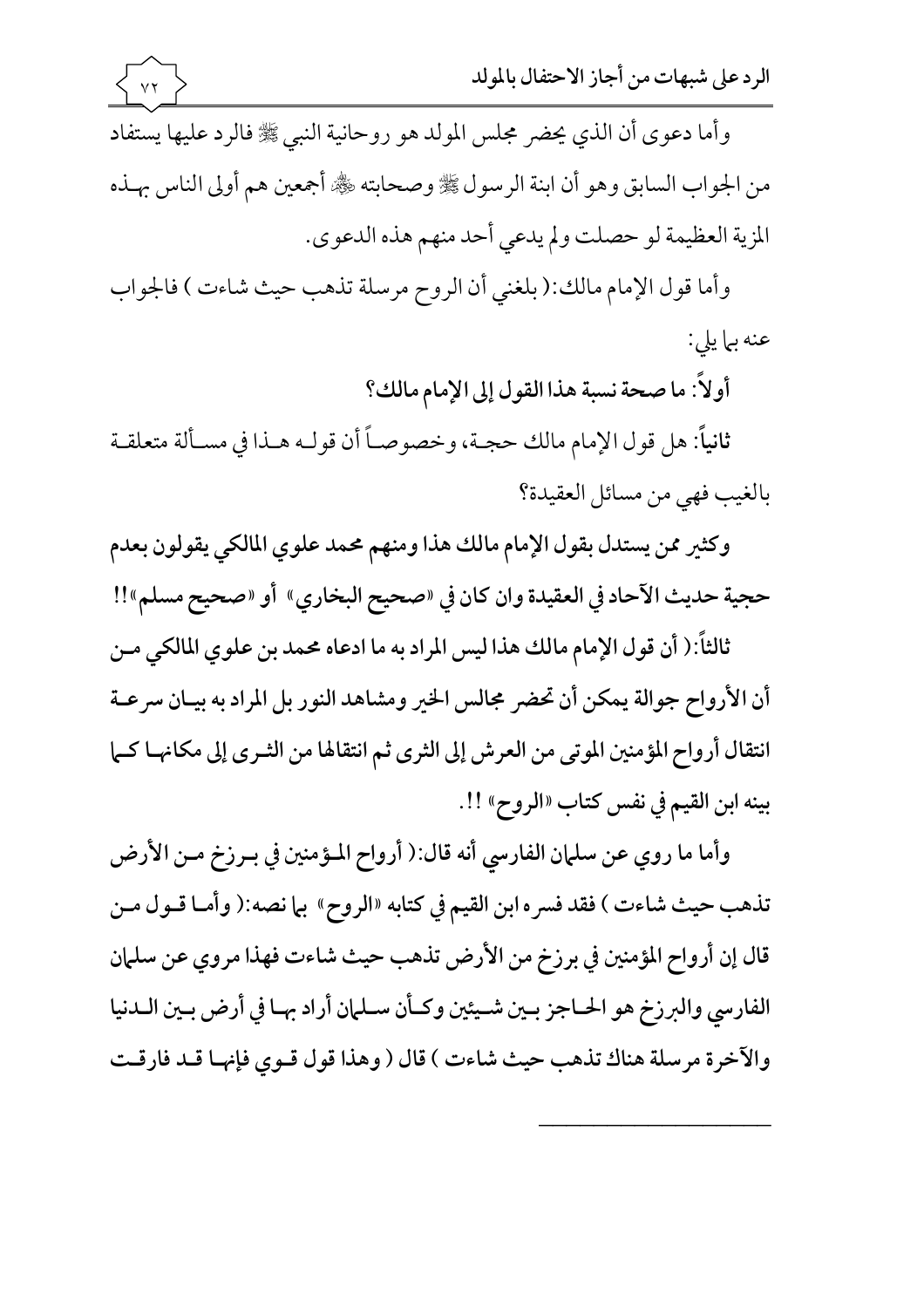الدنيا ولم تلج الآخرة بل هي في برزخ بينهما فأرواح المؤمنين في برزخ واسع فيـه الـروح والريحان والنعيم وأرواح الكفار في برزخ ضيق فيه الغم والعـذاب قـال تعـالي:﴿وَمِـنْ وَرَائِهِمْ بَرْزَخٌ إِلَى يَوْمٍ يُبْعَثُونَ﴾ [المؤمنون: ١٠٠] فالبرزخ هنا ما بـين الـدنيا والآخـرة و أصله الحاجز بين الشيئين) اهـ)'''.

 $Y\tau$ 

وقد جاء في سنن ابن ماجة والترمذي عن جابر ابن عبدالله قال: لما قتل عبدالله بن عمرو بن حرام يوم أحد، قال رسول الله ﷺ:« ياجابر أَلا أخبرك ما قال الله لإبيك » قلت: بلَى. قال:« ما كلم الله أَحداً إلا من وراء حجاب، وكلم أَباك كفَاحـاً، فَقَـال: يـا عبد الله تمن على أعطك. قال: يا رب تحيينِي فأقتل فيك ثانية. قال: إنه سبق منـي أنهـم إلَيها لا يرجِعون. قال: يا رب فأبلغ مـن ورائـي، فـأنزل الله هــذه الآيــة: ﴿وَلا تَحْسَـبَنَّ الَّذِينَ قُتِلُوا فِي سَبِيلِ اللَّهَ أَمْوَاتاً بَلْ أَحْيَاءٌ ﴾ [آل عمـران:١٦٩] الآيــة كلهــا »؛ وحسـنه الألباني في «صحيح سنن ابن ماجة» (٢/ ٣٩٢-٣٩٣).

وقد أخبر الرسول ﷺ عن مستقر أرواح الشــهداء كــما في «صــحيح مســلم» عــن مسروق قال:( سألنا عبد الله هو ابن مسعود عن هذه الآية: ﴿ وَلا تَحْسَبَنَّ الَّـذِينَ قُتِلُـوا فِي سَبِيلِ اللَّهَ أَمْوَاتاً بَلْ أَحْيَاءٌ عِنْدَ رَبِّهِمْ يُرْزَقُونَ ﴾ [آل عمران :١٦٩] قَـال: أمـا إنـا قـد سألنا عن ذلك. فقال:« ارواحهم في جوف طير خضر\_. لهـا قناديـل معلقـة بـالعرش تسرح من الجنة حيث شاءت ». ثم تأوي إلى تلك القناديل... الخ ).

وأخبر ﷺ عن أرواح المؤمنين الصالحين فقال: « إنما نسمة المسلم طَير يعلَق بشــجر الجنة حتى يرجعهُ الله تبارك وتعالى إلَى جسده يـوم يبعثـهُ» رواه أحمـد والنســائي وابــن ماجة ومالك.

(١) نقلا من «القول الفصل» (٢/ ٨٥٨– ٨٥٩ضمن «رسائل في حكم الاحتفال بالمولد») باختصار.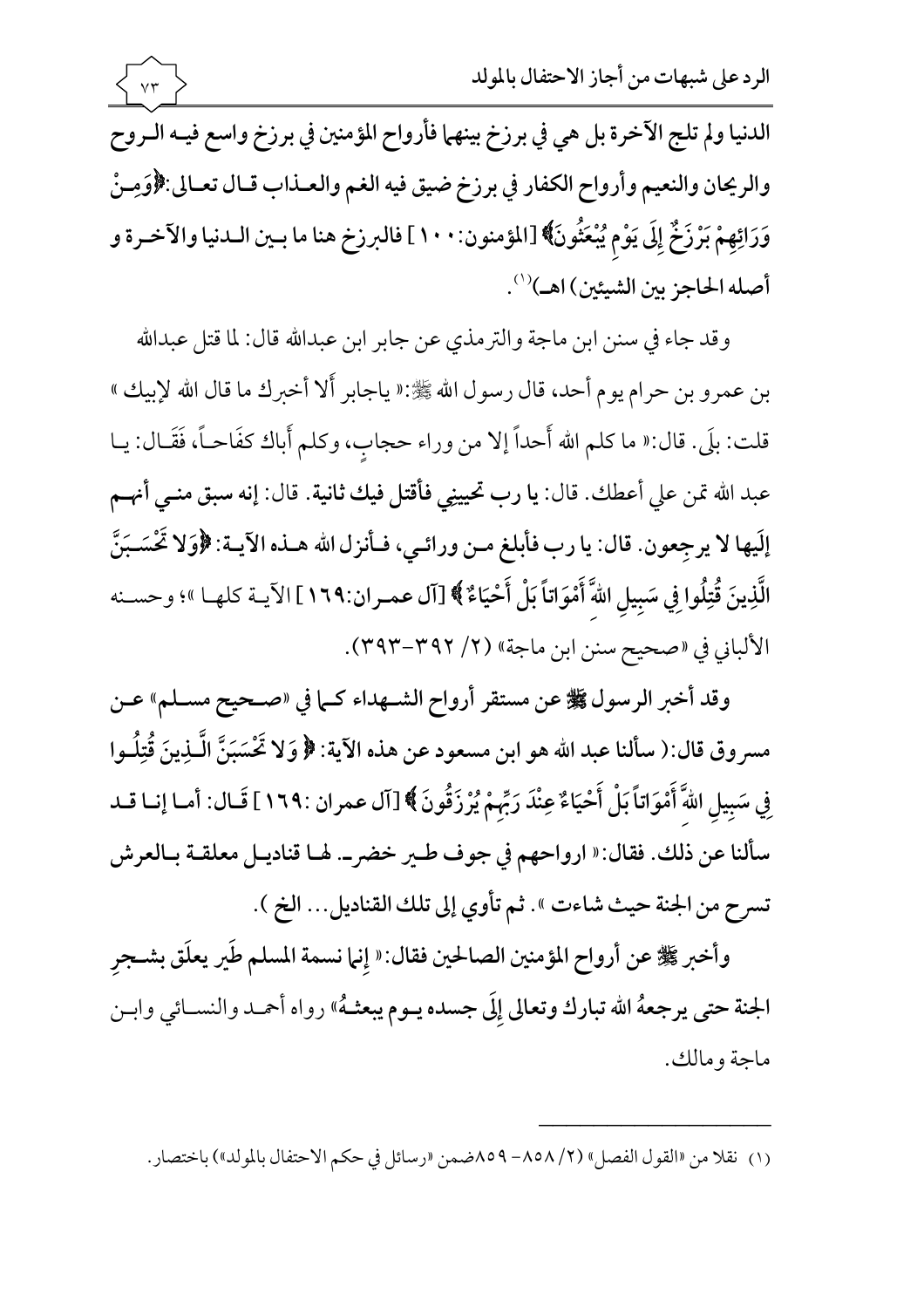( وأما اعتبار ذلك القيام الذي يقع عند ذكر وضع النبـي ﷺ وخروجـه إلى الـدنيا في قصص المولد من تعظيم الرسول ﷺ فقد جزم الشامي والهيتمي ورشـيد رضـا بأنــه غير صحيح وأنه بدعة لا يعذر من يفعلها من الخواص وصرح الشيخ محمد بن الحسن الحجوي الثعالبي بأنه محرم وفيها يلي نصوصهم:

 $\sqrt{\xi}$ 

قال الشيخ محمد الشامي في «سيرته» (١/ ٤١٥):( جرت عادة كثير من المحبـين إذا سمعوا بذكر وضعه ﷺ أن يقوموا تعظيما له ﷺ وهذا القيام بدعة لا أصل لها ).

وقال ابـن حجـر الهيتمـي في «الفتـاوي الحديثيـة» (ص٥٨) بصـدد كلامـه عـن الوثوب عند قراءة قوله تعالى: ﴿أَتَى أَمْرُ اللَّهَ﴾ [النحل:١] واعتباره إياه بدعة بعد زوال سبب الوثوب عند نزوله وهو الفزع الـذي زال بنـزول ﴿فَلا تَسْـتَعْجِلُوهُ﴾ كـما ذكـره الواحدي، فلا ينبغي فعله بعد زواله لما فيه من إيهام العامة ندبـه؛ قـال بعـد اسـتنكاره ذلك الوثوب ما نصه:( ونظير ذلك فعل كثير عند ذكر مولده ﷺ ووضع أمـه لـه مـن القيام وهو أيضا بدعة لم يرد فيه شيء على أن النـاس إنـما يفعلـون ذلـك تعظـيماً لــه ﷺ فالعوام معذورون لذلك بخلاف الخواص ) اهـ.

وقال رشيد رضا في جوابه عن تلقين العلويين في جاوه الناس أن من لم يقم أثنـاء حفلات المولدعند سماعه ( مرحبا بالنبي ) الخ فهو كافر قال في «فتاويه» (٥/ ٢١١٣) ما نصه: ( أما القيام عند ذكر وضع أمه ﷺ وإنشاد بعض الشـعراء أو الأغـاني في ذلـك فهو من جملة هذه البدع وقد صرح بذلك الفقيه ابن حجر المكي الشافعي الذي يعتمـد هؤلاء العلويين على كتبه في دينهم ( ثم نقل كلام ابن حجر الهيتمي السابق )) اهـ.

وقال الشيخ محمد بن الحسن الحجوي الثعالبي الفاسي في كتابه «الفكر السامي في تاريخ الفقه الإسلامي» (١/ ٩٣):( ومنه - أي من الاستحسان المحرم - أيضـا القيـام عند ذكر الولادة النبوية مع ورود الـنص بـل النصـوص الصر\_يحة بـالنهي عنـه انظـر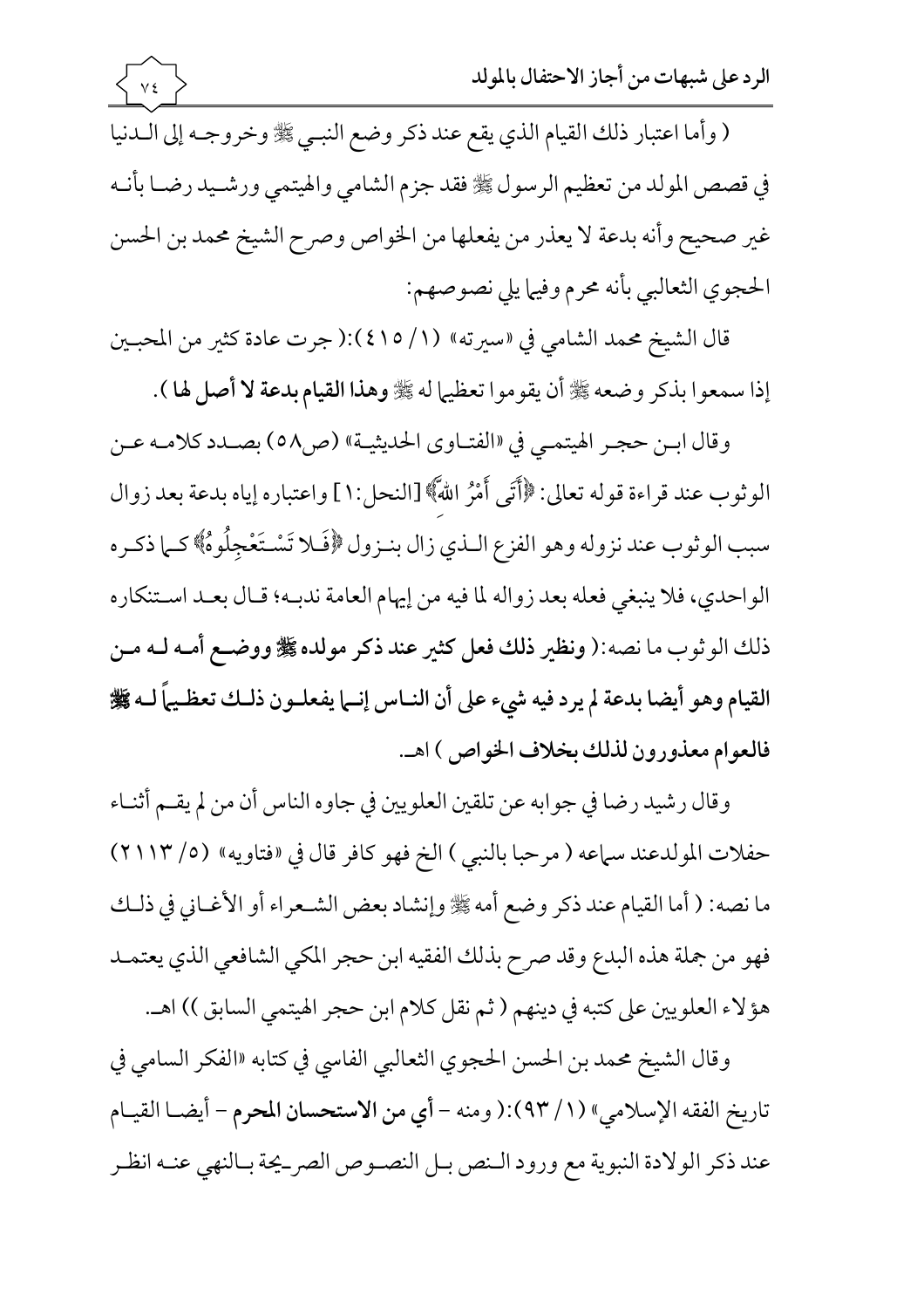الرد على شبهات من أجاز الاحتفال بالمولد  $\vee \circ$ رسالتنا «صفاء المورد في عدم القيام عند سماع المولد» ورسالتنا «الحق المبين في الرد على من رد عليها» وهو صاحب «حجة المنذرين») اهـ. وأما قول الصرصري في قصيدته: وأن يسنهض الأشراف عنسد سسهاعه مسسم قيامياً صيفوفاً أو جثيباً عـلى الركـب فليس بدليل شرعي على صنيع السبكي فضلاً عن قياس القيام أثناء قراءة بعـض القصص التي تقرأ في الاحتفال بالمولد النبوي على قيام السبكي وليس الصرصري ممن يؤخذ بقوله في مثل هذا وشعره يقع منه أحياناً ما لا يرضي كما بينه شيخ الإســلام ابــن

تيمية في «الرد على البكري»)<sup>(١)</sup>. وحجة من أنكر هذا القيام هو ما جاء عن أنـس ﷺ أنـه قـال:( لم يكـن شـخص أحب إليهم من رسول الله ﷺ، قال: وكانوا إذا رأوه لم يقوموا لما يعلمـون مـن كراهيتـه لذلك ).

\* \* \*

(١) نقلاً من «القو ل الفصل» (٢/ ٨٦٠-٨٦٣ ضمن «رسائل في حكم الاحتفال بالمولد»).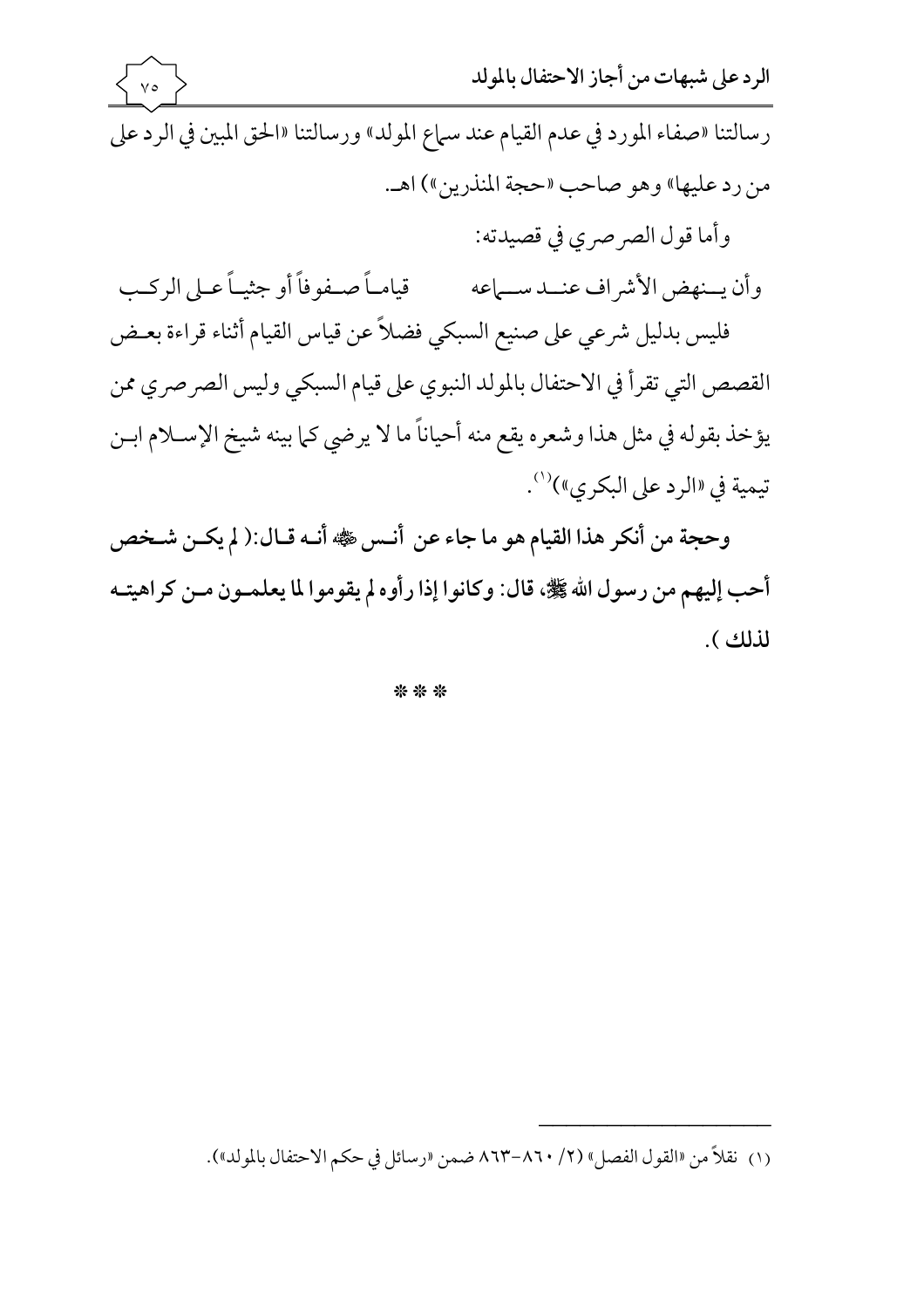

الفصل السادس:

ما ترتب على الاحتفال بذلك اليوم من أمور خطيرة ومفاسد كثيرة

هذا الفصل مختصر من «القول الفصل في حكم الاحتفـال بمولـد خـير الرسـل» للشيخ إسماعيل الأنصاري – رحمه الله – (٢/ ٦٢٩-٦٤٢ ضــمن «رسـائل في حكــم الاحتفال بالمولد») بتصرف.

( ترتب على الاحتفال باليوم الذي يقـال بأنــه يوافــق يــوم المولــد النبــوي أمــور خطيرة ومفاسد كثيرة، ومن هذه الأمور الخطيرة التي ترتبت عليه:

أولاً: اعتبار الاحتفال بالمولد من الأمور المستحبة في اللدين بـل والواجبـة عنـد البعض!

١ - قال محمد بن علوي المالكي في «حول الاحتفال بالمولد» (ص٥ ١ -١٦):( أن المولد اشتمل على اجتماع وذكر وصدقة ومدح وتعظيم للجنـاب النبـوي فهـو سـنة، وهذه أمور مطلوبة شرعاً وممدوحة، وجاءت الآثار الصحيحة بها وبالحث عليها) اهـ.

٢ - قال عيسى الحميري في «بلوغ المأمول في حكم الإحتفاء والاحتفـال بمولــد الرسول» (ص٣٠) بعد أن قـال أن القـران عـرض لنـا قصـص لكثـير مـن الأنبيـاء: (وبذلك يستدل بصحة استحباب الاحتفال بمولده ﷺ ) اهـ.

٣ - وقال أيضاً في نفس المصدر (ص٥٥) بعد أن أورد حـديث اسـتدل بـه عـلى جواز الاحتفال بالمولد:(يفهم منه استحباب ذكر النعمـة والاحتفـاء والاحتفـال بأيامها... الخ ).

٤ - وقال محمـد بـن أحمـد الخزرجـي في «القـول البـديع في الـرد عـلى القـائلين بالتبديع» (ص٢٩): ( للعلماء في مولد النبي ﷺ كتب وسـوف نبـين اسـتحباب قـراءة المولد لقوله تعالى:﴿وَمَا أَرْسَلْنَاكَ إِلَّا رَحْمَةً لِلْعَالَمِينَ ﴾ [الانبياء:١٠٧] ) اهـ.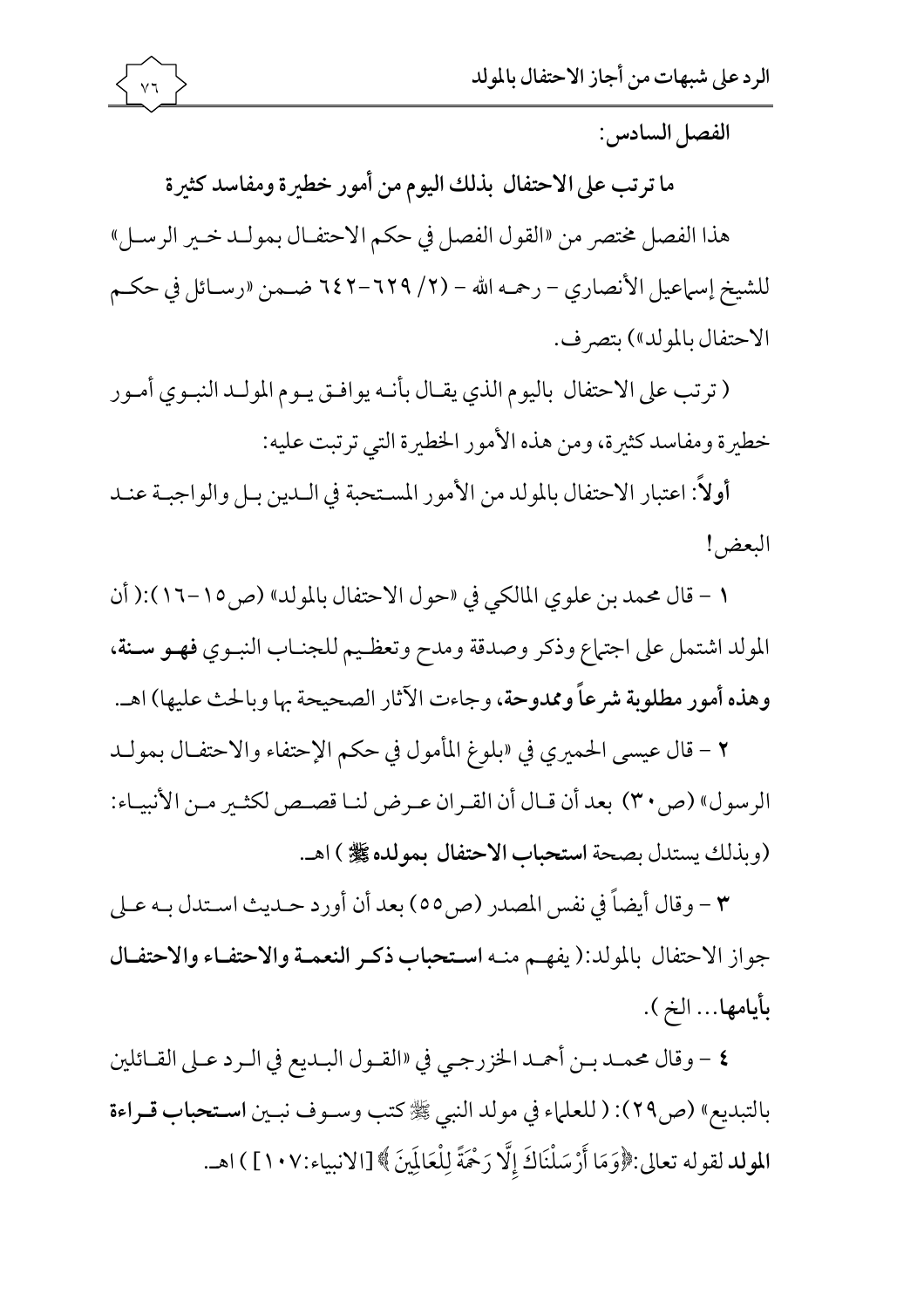

المولد» للسيوطي طبعة دار الكتب العلمية في بيروت (ص٩) نقلاً عن مقدمـة الشـيخ على الحلبي لـ «المورد في عمل المولد» للفاكهاني (ص١٢-١٣)؛ بعـد كـلام:(.. كـل هذا يوجبُ علينا الاحتفال به – أي بالمولد النبوي - ... !!).

 $\vee\vee$ 

٦- وقال على الجفري بأن الاحتفال بالمولد النبوي يعتـبر سـنة موكـدة !! وهـذا الكلام مسجل بصوته راجع شريط «حوار هادي مع الجفـري» للشـيخ حسـن قـاري الحسيني – حفظه الله – فقد اورد كلام الجفري بصوته مع الرد عليه. تنىيە:

قال محمد بن علوي المالكي في «حول الاحتفال بالمولـد النبـوي» (ص٢):( أننـا نقول بجواز الاحتفال بالمولد الشريف والاجتماع لسماع سيرته والصلاة والسلام عليه وسماع المدائح التي تقال في حقه، وإطعام الطعام، وإدخال السرور على قلوب الأمة ).

وقـال يوسـف الرفـاعي في «الـرد المحكـم المنيـع» (ص١٥٣):( إن احتفـالات المسلمين بذكري المسلمين بذكري مولده ﷺ والمناسبات المشابهة لاتسمي بدعـة قبـل كل شيء. لأن أحداً من القائمين على أمرها لا يعتقد أنها جزء من جوهر المدين وأنهـا داخلة في قوامه وصلبه، بحيث إذا أهملت ارتكب المهملون على ذلك وزراً. وإنـما هـي نشاطات اجتماعية يتوخى منها تحقيق خير ديني ).

وقد أجاب فضيلة الشيخ عبـد الله بـن منيـع – حفظـه الله – عـلى هـذا القـول في «حوار مع المالكي» (ص٢٦-٢٧) بيا يلي:

(إن قول محمد المالكي هذا يـدل عـلى أنـه لا يـرى مشر وعية الاحتفـال بالمولـد النبوي، لأن مشر وعية الأمر تعني وجوبه أو استحبابه، وبالتـالي إثابـة فاعلـه وعقوبـة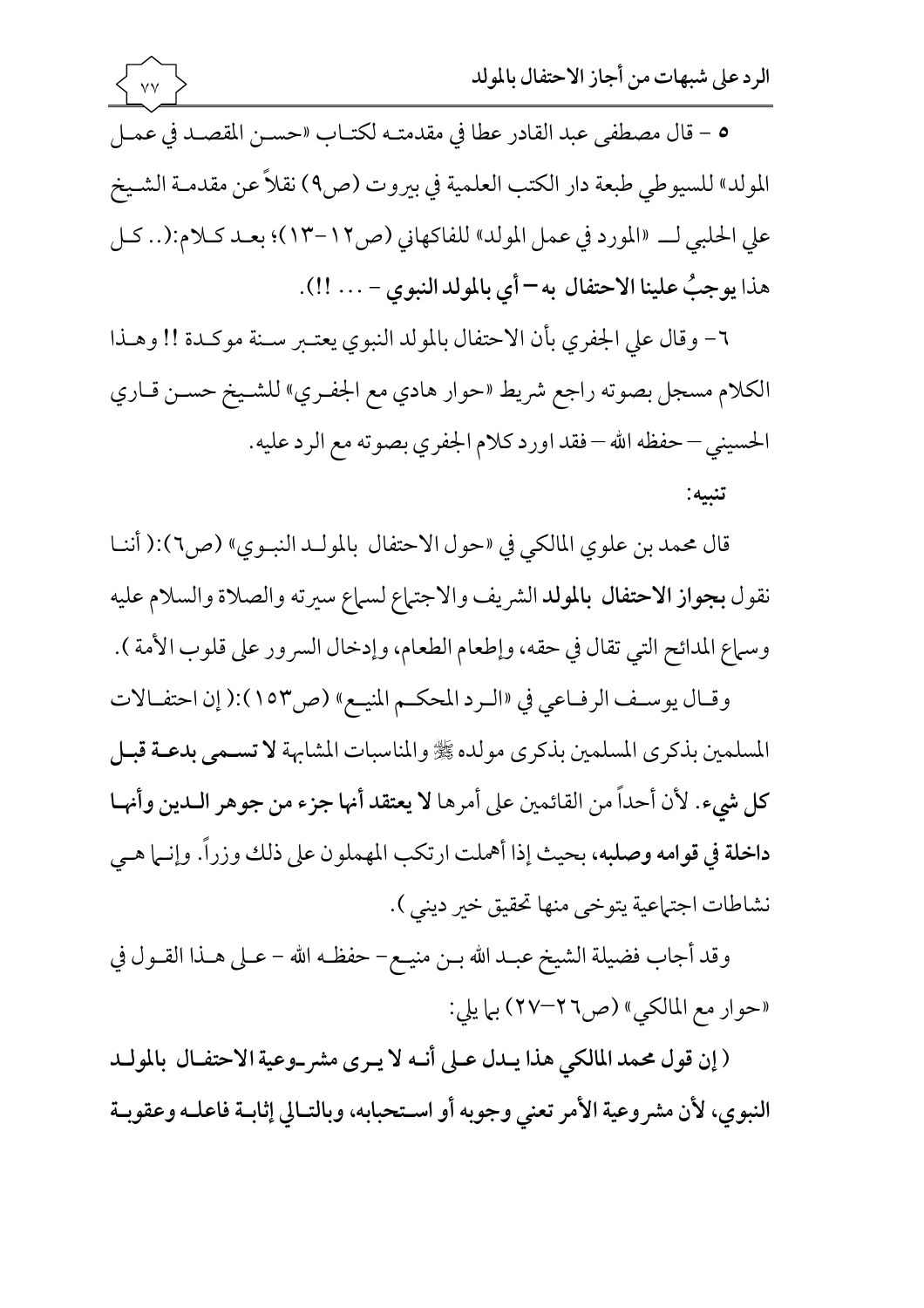الرد على شبهات من أجاز الاحتفال بالمولد تاركه إن كان واجباً، وإذا كان مستحباً فيثاب عليه فاعله ولا يعاقب تاركه، أما جـواز ذلك فمعناه إباحته فلا إثابة على فعل ولا عقوبة على ترك.

ولكن من خلال ما نقلته من أقواله السابقة وغيرها مما سأذكره فيها بعد إن شاء الله

نجده يقول بمشر وعية ذلك ويؤكده حيث أشار إلى القول بسنية الاحتفال بالمولد في ليلة غير مخصوصة!!.

فإن قال بإباحة الاحتفال بالمولـد مـن غـير أن يكـون واجبـاً أو مسـنوناً ألزمنـاه بالتناقض في قوله على ما سبق إيضاحه، وإن قال بمشر وعيتها على سـبيل الاسـتحباب أو الوجوب طالبناه بمستنده على ذلك من كتاب الله تعالى أو من سنة رسوله محمـد ﷺ من قول أو فعل أو تقرير، أو من عمل الصحابة الذين هم أولى بالنبي ﷺ.

وأما ما ادعاه أن له استنباطات تدل على مشروعية الاحتفال بالمولـد ممـا ذكـره في كثير من كتبه فقد ناقشها العلماء وردوا عليه وعلى غيره ممن يستدل بها) انتهى بتصرف.

أما بالنسبة لقول الرفاعي:( إن احتفالات المسلمين بذكري مولده ﷺ والمناسبات المشابهة، لا تسمى بدعة قبل كل شيء ) فمردود بقـول المـالكي في «حـول الاحتفـال» (ص١٩) و«الذخائر» (ص ٣٢٠-٣٢١):( فالاحتفال بالمولـد و إن لم يكـن في عهـده يُجْ فِهُوَ بِدَعَةٍ، وَلَكَنَّهَا حَسَنَةً ).

أما قوله:( لأن أحداً من القائمين على أمرها لا يعتقد أنها جزء من جـوهر الــدين وأنها داخلة في قوامه وصلبه، بحيث إذا أهملت ارتكب المهملـون عـلى ذلـك وزراً ) فمردود بأقوال السيوطي والمالكي والحميري وغيرهم السـابقة والتـي يقولـون فيهـا بإثابة من يقيم الموالد وأنهم يعدونها من الدين.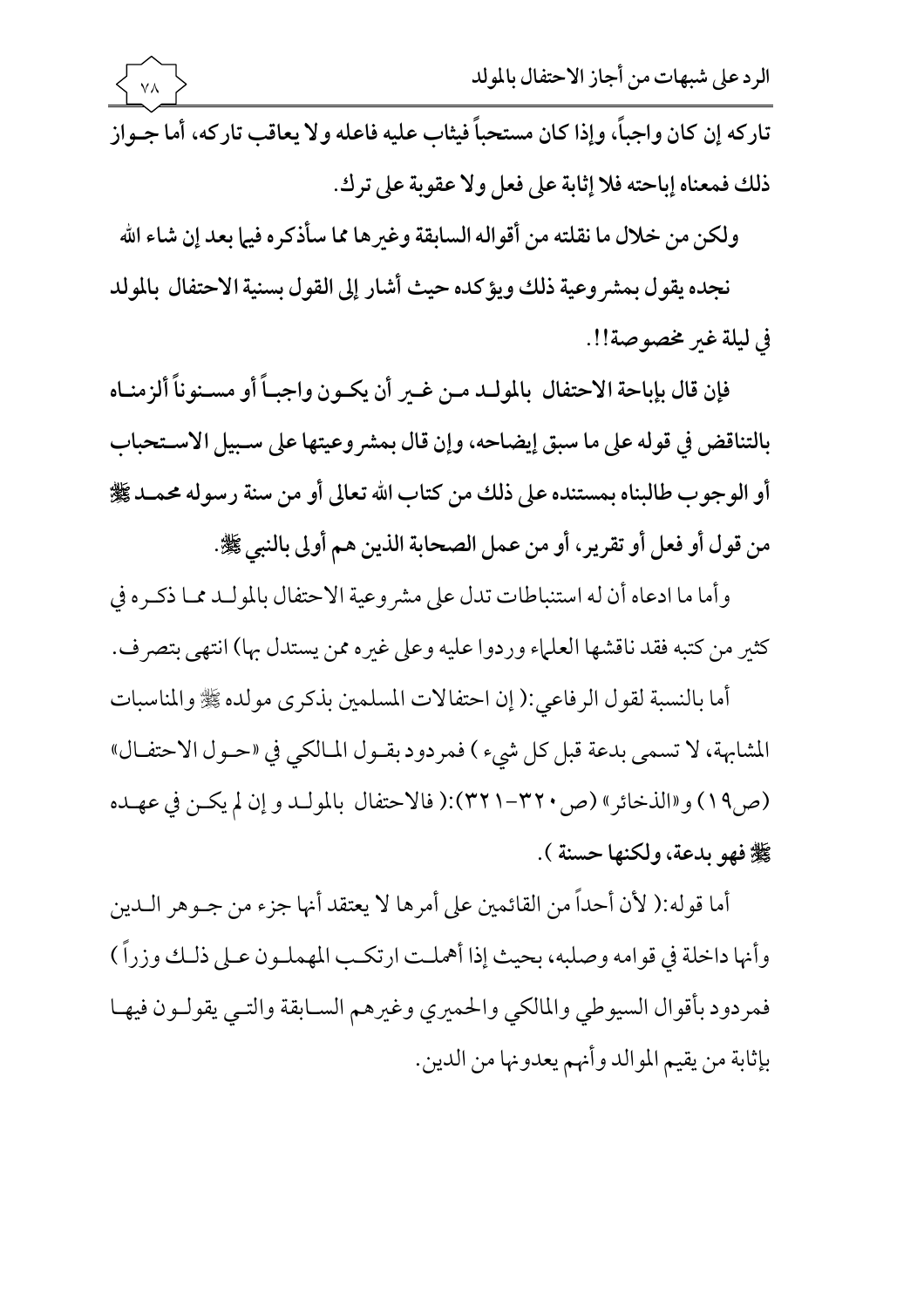ثانيا: صدور أوامر من بعض الولاة في العصور المتأخرة بتصيير ذلك اليـوم عيـدا وورود تصريحات من بعض أهل العلم المشجعين على الاحتفال بذلك اليـوم باعتبـاره عيداً وعلى سبيل التمثيل لذلك لا الحصر أورد ما يلي:

1 – ما ورد في «الاستقصاء لاخبار دول المغرب الاقصا» (٢/ ٤٣) للشـيخ احمـد لسلاوي ونصه:( في سنة إحدى وسبعين وستمائة أمر السلطان يوسف بن يعقوب بن  $\vert$ عبد الحق بعمل المولد النبوي وتعظيمه والاحتفال به وصيره عيداً من الأعياد في جميـع بلاده وذلك في شهر ربيع الاول من السنة المذكورة ).

٢ – ما جاء في «الإعلام باعلام بيت الله الحـرام» للشـيخ قطـب الـدين الحنفـي (ص١٩٦): ( كيف لا يفرح المؤمنون بليلـة ظهـر فيهـا أشرف الأنبيـاء والمرسـلين ﷺ وكيف لا يجعلونه عيدا من أكبر أعيادهم ).

وعلى أساس اعتبار ذلك اليوم عيدا أفتى ابن عباد وابن عاشر بمنـع صـومه! كـما بينه الشيخ محمد بن محمد الطرابلسي\_ المعـروف بالحطـاب في «مواهـب الجليـل شرح مختصر خليل» حيث قال:( قال الشيخ زروق في شرح القرطبية صيام يوم المولد كرهـه بعض من قرب عصره ممن صح علمه وورعه! قال: إنه من أعياد المسلمين فينبغـي أن لا يصام فيه وكان شيخنا أبو عبدالله القوري يذكر ذلك كثيرا ويستحسنه. انتهى.

قلت – القائل الحطاب – لعله – أي زروق – يعني ابن عباد فقد قـال في رســائله لكبرى ما نصه ( وأما المولد فالذي يظهر لي أنه عيد من أعياد المسـلمين وموســم مــن  $\vert$ مواسمهم وكل ما يفعل فيه مما يقتضيه وجود الفرح والسرور بذلك المولد المبارك مـن إيقاد الشمع وإمتاع البصر والسمع والتزين بلبس فاخر الثياب وركوب فاره المدواب أمر مباح لا ينكر على أحد قياساً على غيره من أوقات الفرح.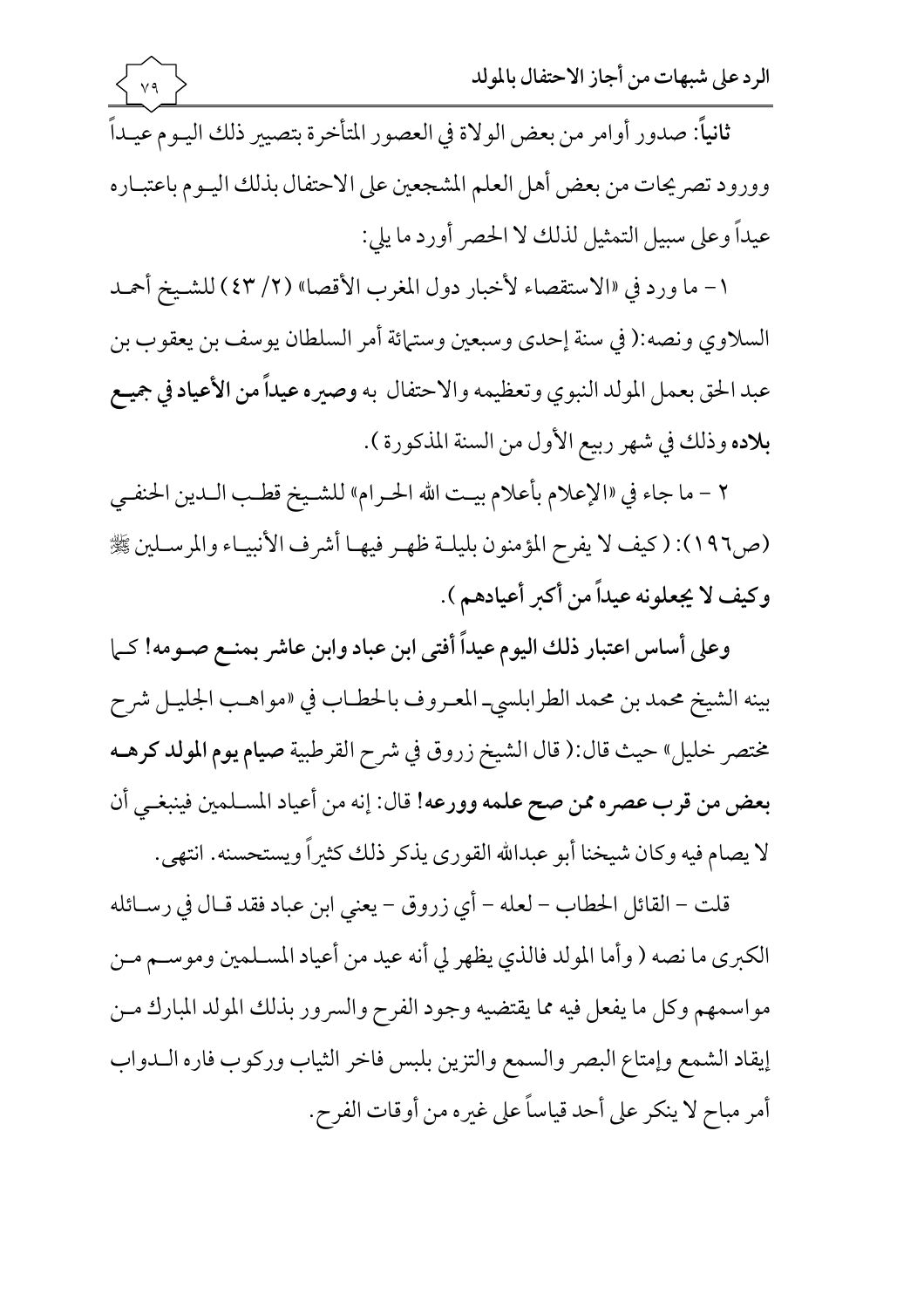والحكم بكون هذه الأشياء بدعـة في هـذا الوقـت الـذي ظهـر فيـه سر الوجـود وارتفع فيه علم الشهود وانقشع فيه ظلام الكفر والجحود وادعاء أن هذا الزمان لـيس من المواسم الشرعية لأهل الإيهان ومقارنية ذليك ببالنيروز والمهرجيان أمير مستثقل تشمئز منه القلوب السليمة وتدفعه الآراء المستقيمة.

ولقد كنت فيها خلا من الزمان خرجت في يوم مولد إلى سـاحل البحـر فـاتفق أن وجدت هناك سيدي الحاج ابن عاشر رحمه الله وجماعة من أصحابه وقد أخرج بعضهم طعاماً مختلفا ليأكلوه هناك فلما قدموه لذلك أرادوا منى مشاركتهم في الأكل وكنـت إذ ذاك صائهاً فقلت لهم: إنني صائم، فنظر الي سـيدي الحـاج نظـرة منكـرة، وقـال لي مـا معناه: إن هذا اليوم يوم فرح و سرور ويستقبح في مثله الصيام بمنزلـة العيـد فتأملـت كلامه فوجدته حقا! وكأنني كنت نائماً فأيقظني )) اهـ.

وقد اغتر بهذه الفتوى الخاطئة الشيخ محمـد بـن عرفـة الدسـوقي حيـث قـال في «حاشيته على شرح الدردير لمختصر خليل» (١/ ٤٧٤) في بـاب الصـيام:( تنبيـه: مـن جملة الصيام المكروه كما قاله بعضهم صوم يوم المولد المحمدي إلحاقاً له بالأعياد ) اهـ.

ولا شك في أن اعتبار ذلك اليوم عيداً بدعة، كما لا شـك في أن منـع صـوم اليـوم الموافق ليوم المولد النبوي لو كان معلوماً مخالف لما خرجـه مسـلم في «صـحيحه» مـن حديث أبي قتادة الأنصاري ﷺ أن النبي ﷺ سئل عن صيام يوم الاثنـين فقـال: « ذلـك يوم ولدت فيه وأَنْزِلَ على فيه » فإن في إجابة النبي ﷺ إشارة إلى اسـتحباب صـوم يـوم الاثنين لأنه اليوم الذي ولد فيه ﷺ لا كراهة ذلك كما أفتى به هؤلاء والله المستعان.

ثالثاً: دعوى أن من صادف في ذلك اليوم الساعة التـي ظهـر فيهـا نبينـا محمـدﷺ يسأل الله فيها شيئاً أعطاه إياه قياساً على ساعة يوم الجمعة التي صح فيها عـن النبـي ﷺ أنه لا يصادفها عبد مسلم يسأل الله تعالى فيها شيئاً إلا أعطاه إياه!.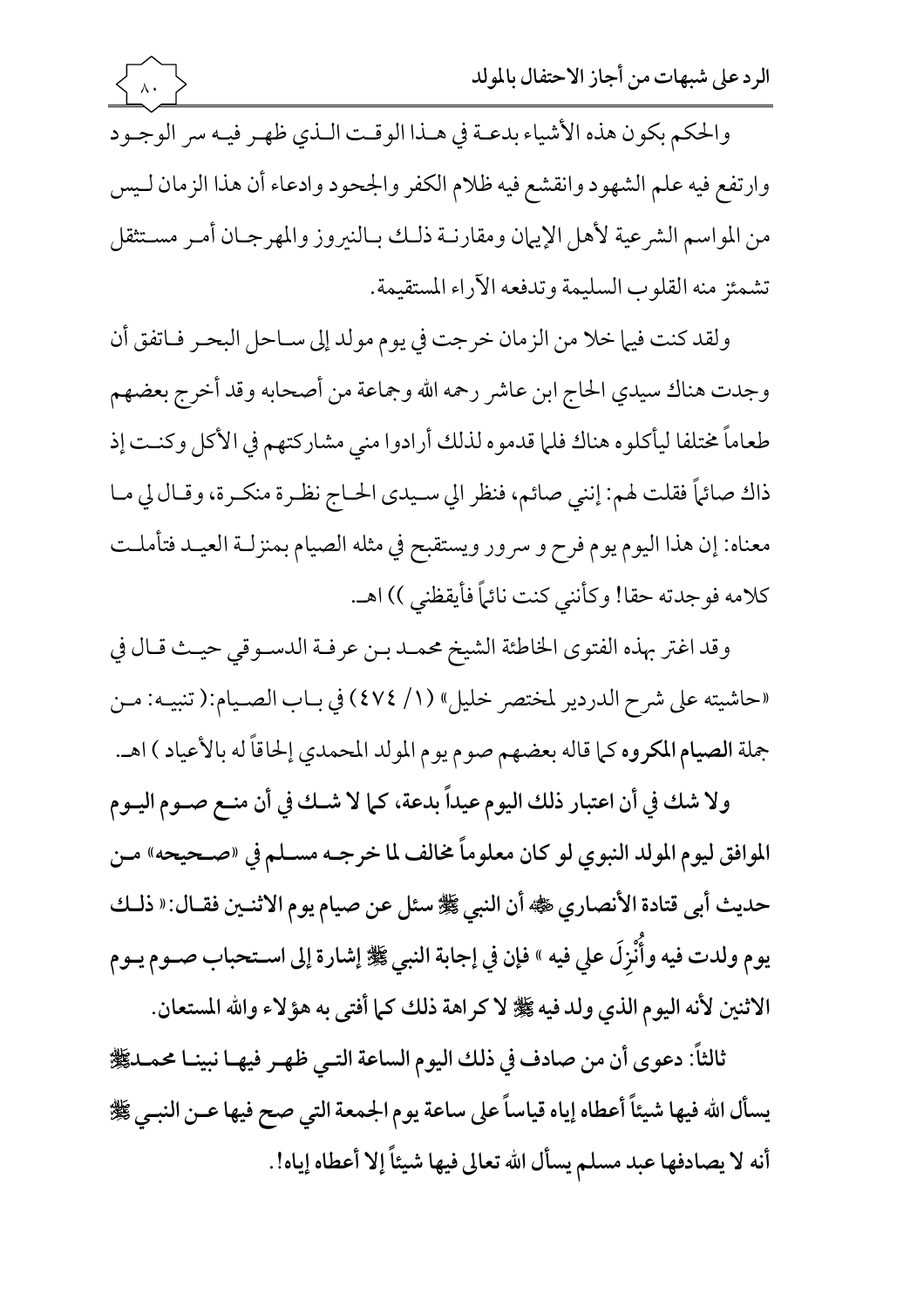فقد قال القسطلاني في «المواهب اللدنية» (١/ ١٣٢):( إذا كان يوم الجمعة اللذي خلق فيه آدم عليه السلام خص بساعة لا يصادفها عبد مسلم يسـأل الله فيهـا خــبراً إلا أعطاه إياه في بالك بالساعة التي ولد فيها سيد المرسلين ﷺ ) اهـ.

وعبر عن ذلك المعنى محمد بـن علـوي المـالكي في «حـول الاحتفـال» (ص ١٤) بقوله: ( يؤخذ من قوله ﷺ في فضل يـوم الجمعـة وعـد مزايـاه: « فيـه خلـق آدم عليـه السلام » تشريف الزمان الذي ثبت أنه ميلاد لأي نبي كان من الأنبيـاء علـيهم الســلام فكيف باليوم الذي ولد فيه أفضل النبيين وأشرف المرسلين ولا يختص هـذا التعظـيم بذلك اليوم بعينه بل يكون له خصوصاً ولنوعه عموماً مهما تكرر كما هو الحال في يــوم الجمعة شكراً للنعمة وإظهاراً لمزية النبوة ).

وقد تعقب الزرقاني في «شرحه للمواهب اللدنية» (١/ ١٣٢ – ١٣٣) القسطلاني في إيراده لذلك بقوله:( إن أراد – إي القسطلاني – أن في ذلك اليـوم ومثلـه إلى يـوم القيامة ساعة كساعة الجمعة أو أفضل فدليله هـذا لا ينـتج ذلـك وإن أراد عـين تلـك السـاعة فسـاعة الجمعـة لم تكـن موجـودة حينئـذ وإنـما جـاء تفضـيلها في الأحاديـث الصحيحة بعد ذلك بمدة فلم يمكن اجتهاعهما حتى يفاضل بينهما وتلك انقضت وهذه باقية إلى اليوم وقد نص الشارع عليها ولم يتعرض لسـاعة مولـده ولا لأمثالها فوجـب علينا الاقتصار على ما جاءنا عنه ولا نبتدع شيئاً من عند نفوسنا القـاصرة عـن إدراكـه إلا بتوقيف) انتهى كلام الزرقاني وقد أجاد فيه.

رابعاً: من الأمور الخطيرة التي ترتبت على الاحتفال بالمولد دعوى أن ليلة المولـد النبوي أفضل من ليلة القدر!!

وهي دعوى ذكرها القسطلاني في «المواهب اللدنيـة» (١/ ١٣٥-١٣٦) بعـد أن تكلم عن الاختلاف في وقت ولادة النبيي ﷺ هـل هـو في النهـار أم في الليـل حيـث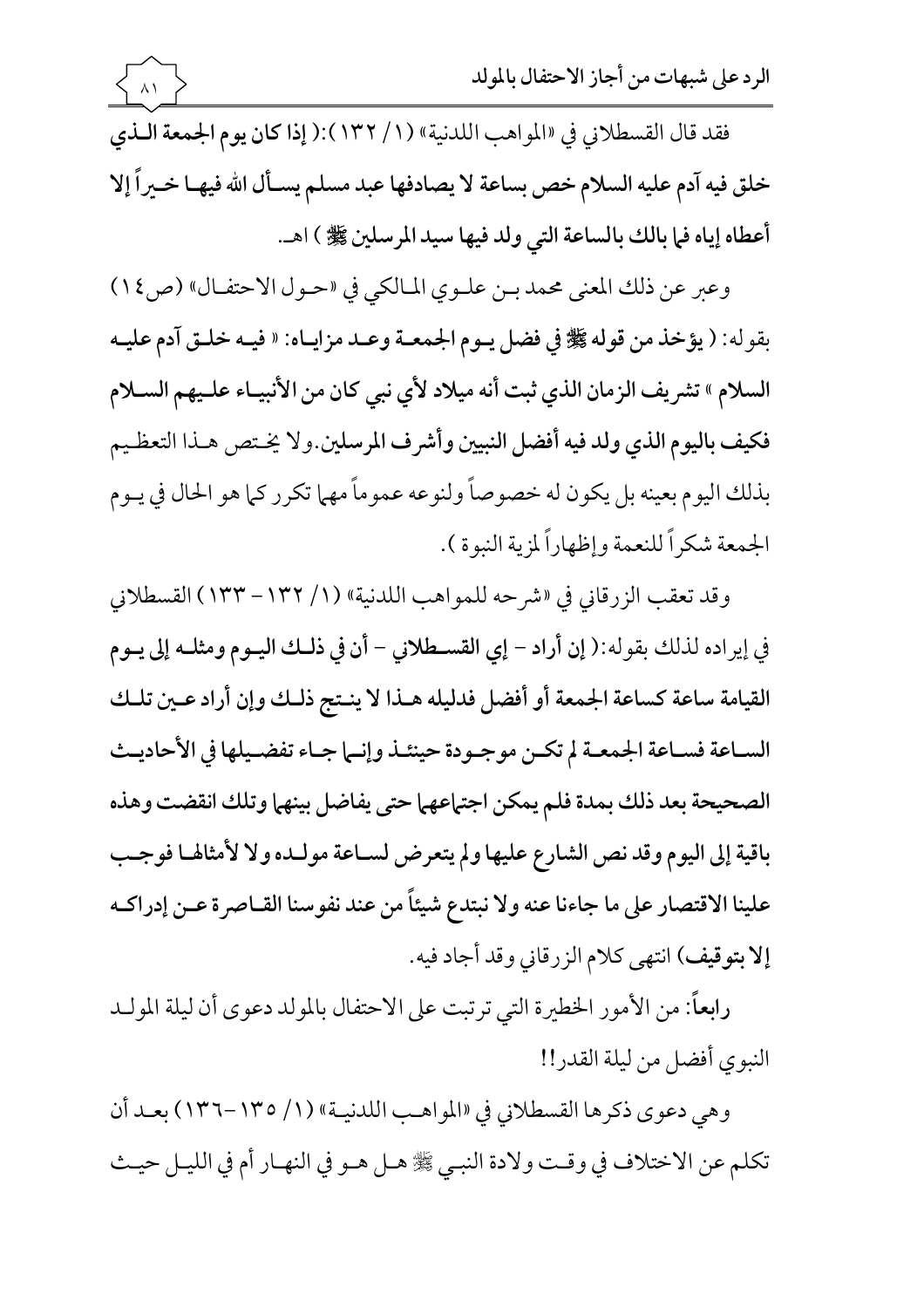قال:(فإن قلت إذا قلنا بأنه عليه السلام ولد ليلا فأيهما أفضل ليلة القدر أو ليلة مولـده عليه السلام؟

أجيب: بأن ليلة مولده عليه السلام أفضل من ليلة القدر من وجوه ثلاثة!! أحدها: أن ليلة المولد ليلة ظهوره ﷺ وليلة القدر معطاة له.

وما شرف بظهور ذات المشرف من أجله أشرف مما شرف بسـبب مـا أعطيــه ولا نزاع في ذلك فكانت ليلة المولد أفضل من ليلة القدر .

لثاني: أن ليلة القدر شرفت بنزول الملائكة فيها؛ وليلة المولد شرفت بظهوره ﷺ.  $\vert$ 

ومن شرفت به ليلة المولد أفضل ممن شرفت بهم ليلة القدر على الأصح المرتضى\_، فتكون ليلة المولد أفضل.

لثالث: أن ليلة القدر وقع فيها التفضيل على أمة محمد ﷺ وليلـة المولـد الشر\_يف  $\vert$ وقع التفضيل فيها على سائر الموجودات فهو الذي بعثـه الله عـز وجـل رحمـة للعـالمين فعمت به النعمة على جميع الخلائق فكانت ليلة المولد أعم نفعا فكانت أفضل ).

وقد نقل كلام القسطلاني هذا مقـراً لــه محمـد بــن علــوي المـالكي في «الــذخائر المحمدية».

وقد تعقب هذه الدعوى الشيخ الزرقاني في «شرح المواهب اللدنيـة» (١/ ١٣٦) بقوله:( وهذا الذي ساقه المصنف – يعني القسطلاني – وأقره متعقب، قـال الشــهاب الهيتمي: فيه إجمال واستدلال بيا لا ينتج المدعى!

لانه إن أريد أن تلك الليلة ومثلها من كل سنة إلى يـوم القيامـة أفضــل مــن ليلــة لقدر فهذه الأدلة لا تنتج ذلك كما هو جلي وإن أريد عين تلك الليلـة فليلـة القــدر لم  $\vert$ تكن موجودة إذ ذاك وإنها أتى فضلها في الأحاديث الصحيحة على سـائر ليـالي السـنة بعد الولادة بمدة فلم يمكن اجتماعهما حتى يتاتى بينهما تفضيل وتلك انقضــت وهـذه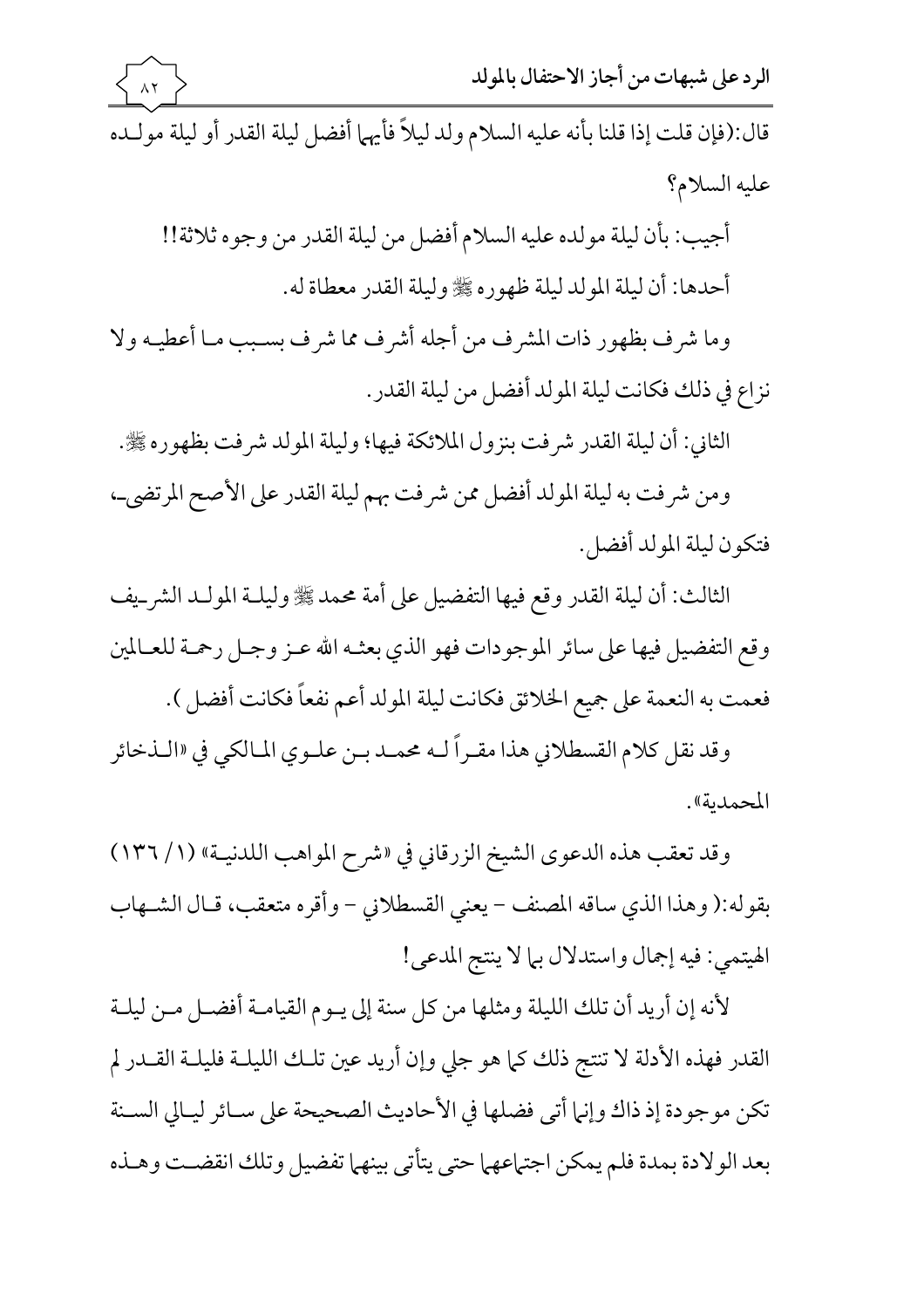باقية إلى اليوم وقد نص الشارع على أفضـليتها ولم يتعـرض لليلـة مولـده ولا لأمثالهـا بالتفضيل أصلاً!

فوجب علينا أن نقتصر على ما جاء عنه ولا نبتدع شيئاً من عند نفوسـنا القـاصرة عن إدراكه إلا بتوقيف منه ﷺ على أنا وإن سلمنا أفضلية ليلة مولده لم يكن له فائدة!

إذ لا فائدة في تفضيل الأزمنة الا بفضل العمل فيها.

وأما تفضيل ذات الزمن لا يكون بكون العمل فيه فليس له كبير فائدة ) قال الزرقاني بعد إيراد كلام الهيتمي هذا:( هو وجيه ).

وتعقب أيضا الملا على القاري تلك الدعوي فقال في «المورد الروي» (ص٢٥٢): ( أغرب القسطلاني وقال: ليلة مولده ﷺ أفضل من ليلة القدر من وجوه ثلاثة ذكرهـا حيث لا يفيد الإطلاق مع أن الأفضلية ليست إلا لكون العبادة فيهـا أفضـل بشـهادة النص القرآني:﴿لَيْلَةُ الْقَدْرِ خَيْرٌ مِنْ أَلْفِ شَهْرٍ﴾ [القدر:٣] ولا تعـرف هـذه الأفضـلية لليلة مولده ﷺ لا من الكتاب ولا من السنة ولا عن أحد من علماء هذه الأمة ).

يؤيد ذلك التعقب ما جاء عن قتادة في تفسير قوله تعالى:﴿إِنَّ عِـدَّةَ الشُّــهُورِ عِنْـدَ اللهَّ أثْنَا عَشَرَ شَهْراً فِي كِتَابِ اللهَّ يَوْمَ خَلَقَ السَّمَاوَاتِ وَالْأَرْضَ مِنْهَـا أَرْبَعَـةٌ حُـرُمٌ ذَلِـكَ الدِّينُ الْقَيِّمُ فَلا تَظْلِمُوا فِيهنَّ أَنْفُسَكُمْ ﴾ [التوبة:٣٦] فقد جاء عن قتادة في تفسير هذه الآية ما نصه:( إن الظلم في الأشهر الحرم أعظم خطيئة ووزراً من الظلـم فـيها سـواها وإن كان الظلم على كل حال عظيماً ولكن الله يعظم من أمره ما يشاء ).

وقال:( إن الله اصطفى صفايا من خلقه؛ اصطفى من الملائكة رسلاً ومن النـاس رسلاً، واصطفى من الكلام ذكره، واصطفى مـن الأرض المسـاجد، واصـطفى مـن الشهور رمضان والأشهر الحرم، واصطفى مـن الأيـام يـوم الجمعـة، واصـطفى مـن الليالي ليلة القدر فعظموا ماعظم الله فإنها تعظيم الأمور بسا عظمهـا الله بــه عنــد أهــل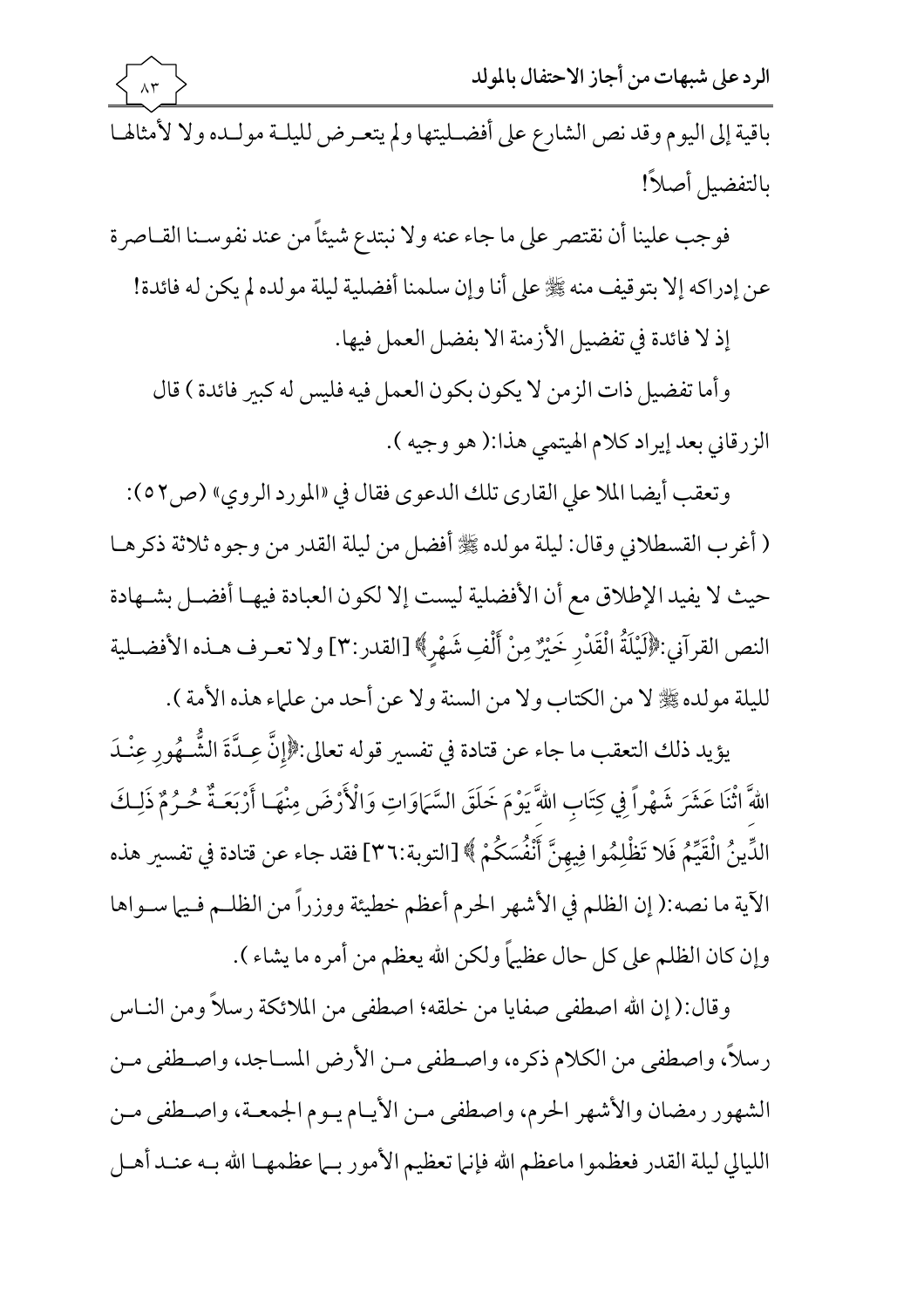الرد على شبهات من أجاز الاحتفال بالمولد  $\Lambda$  { الفهم وأهل العقل ) هكذا أورده ابن كثير في تفسير الآية المذكورة و عزاه السيوطي في «الدر المنثور في التفسير بالمأثور» إلى ابن المنذر وابن أبي حاتم وأبي الشيخ. ثم أن ما أسس عليه القول بتفضيل ليلة المولد النبوي على ليلة القدر وهـو تقـدير كون ولادة النبـي ﷺ لـيلاً غـير موافـق لمـا روى مسـلم في «صـحيحه» عـن أبي قتـادة الأنصاري في حديث طويل و لفظه: وسئل عن صوم يوم الاثنـين؟ قـال: « ذلـك يـوم

ولدت فيه وأنزل على فيه » فإن هذا الحديث يدل أوضح دلالة على أن النبي ﷺ ولد نهاراً لقوله: « ذلك يوم ولدت فيه » وقد رجح القسطلاني نفسه هذا!

وليس للقول بأن النبي ﷺ ولد ليلاً مستند ثابت.

ومن عدم تأمل محمد بن علوي المالكي ذلك استساغ التعليق على كلام الملا عـلي قاري في تعليقه على «المورد الروي» الآنف الذكر بقوله:( أما نفس ليلـة مولـده التـى مضت وانقضت فهي أفضل من ألف ليلة من ليالي القدر لأن ليلة القـدر مـن بركاتهـا وأما ليلة المولد من كل عام الموافق ليلة المولد التي مضت فصـحيح أنهـا لا تعـرف لهـا هذه الفضيلة )!

فإن تفضيله ليلة المولد التي مضت على ألف ليلة من ليالي القدر يحتاج إلى الــدليل كما يحتاج إليه تفضيل الليلة الموافقة لتلك الليلة التبي وافتق عـلى أنهـا لا تعـرف لهـا الفضيلة التي ثبتت لليلة القدر ولو تمسك في كل واحدة من الليلتين بقوله تعالى:﴿لَيْلَـةُ الْقَدْرِ خَيْرٌ مِنْ أَلْفِ شَهْرٍ﴾ [القدر:٣] لم يتورط فيها تورط فيه.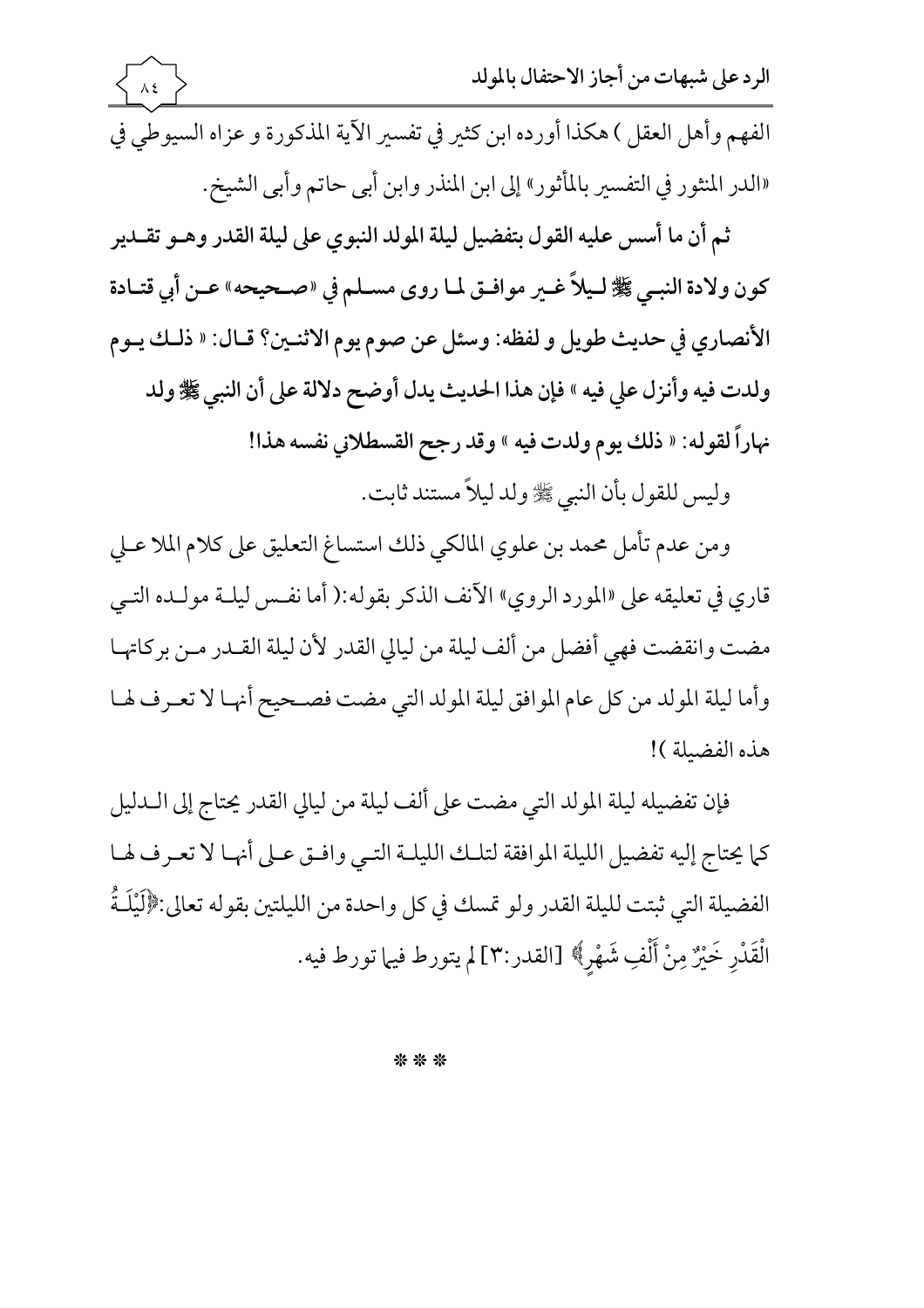الفصل السابع:

الرد على من زعم أن شيخ الإسلام ابن تيمية قال بجواز الاحتفال بالمولد وهذا الفصل منقول من « القول الفصل في حكم الاحتفال بمولد خير الرسـل »

 $\wedge \circ$ 

للشيخ إسماعيل الأنصاري – رحمه الله – (٢/ ٥١٣ ه – ١٨ه – ضمن «رسائل في حكــم الاحتفال بالمولد النبوي») بتصرف يسير.

جاء في رسالة «حول الاحتفال بالمولد النبوي الشريف» (ص٢٢-٢٤) لمحمد بن علوي المالكي وفي مقدمته لطبعة «مولد الـديبع»، الأولى (ص:١٤-١٦)، عـن شـيخ الإسلام ابن تيمية، وعنونه فيهما بما لفظه: ( رأي الشيخ ابن تيمية في المولد يقـول: قـد يثاب بعض الناس على فعل المولد ):

( وكذلك ما يحدثه بعض الناس؛ إما مضـاهاة للنصـاري في مـيلاد عيسـى عليـه السلام، وإما محبة للنبي ﷺ وتعظيهاً له، والله قد يثيبهم على هذه المحبـة والاجتهـاد، لا على البدع. ثم قال:

واعلم أن من الأعمال ما يكون فيه خير لاشتهاله على أنـواع مـن المشر\_وع، وفيـه أيضاً شر من بدعة وغيرها فيكون ذلك العمل شراً بالنسبة إلى الإعـراض عـن الــدين بالكلية كحال المنافقين والفاسقين.

وهذا قد ابتلى به أكثر الأمة في الأزمان المتأخرة، فعليك هنا بأدبين:

أحدهما: أن يكون حرصك عـلى التمسـك بالسـنة باطنـاً وظـاهراً في خاصـتك وخاصة من يطيعك، واعرف المعروف وأنكر المنكر.

الثاني: أن تدعو الناس إلى السنة بحسب الإمكان فإذا رأيت مـن يعمـل هـذا ولا يتركه إلا إلى شر منه فلا تدع إلى ترك منكر بفعل ما هو أنكـر منـه أو بـترك واجـب أو مندوب تركه أضر من فعل ذلك المكروه، ولكـن إذا كـان في البدعـة نـوع مـن الخـير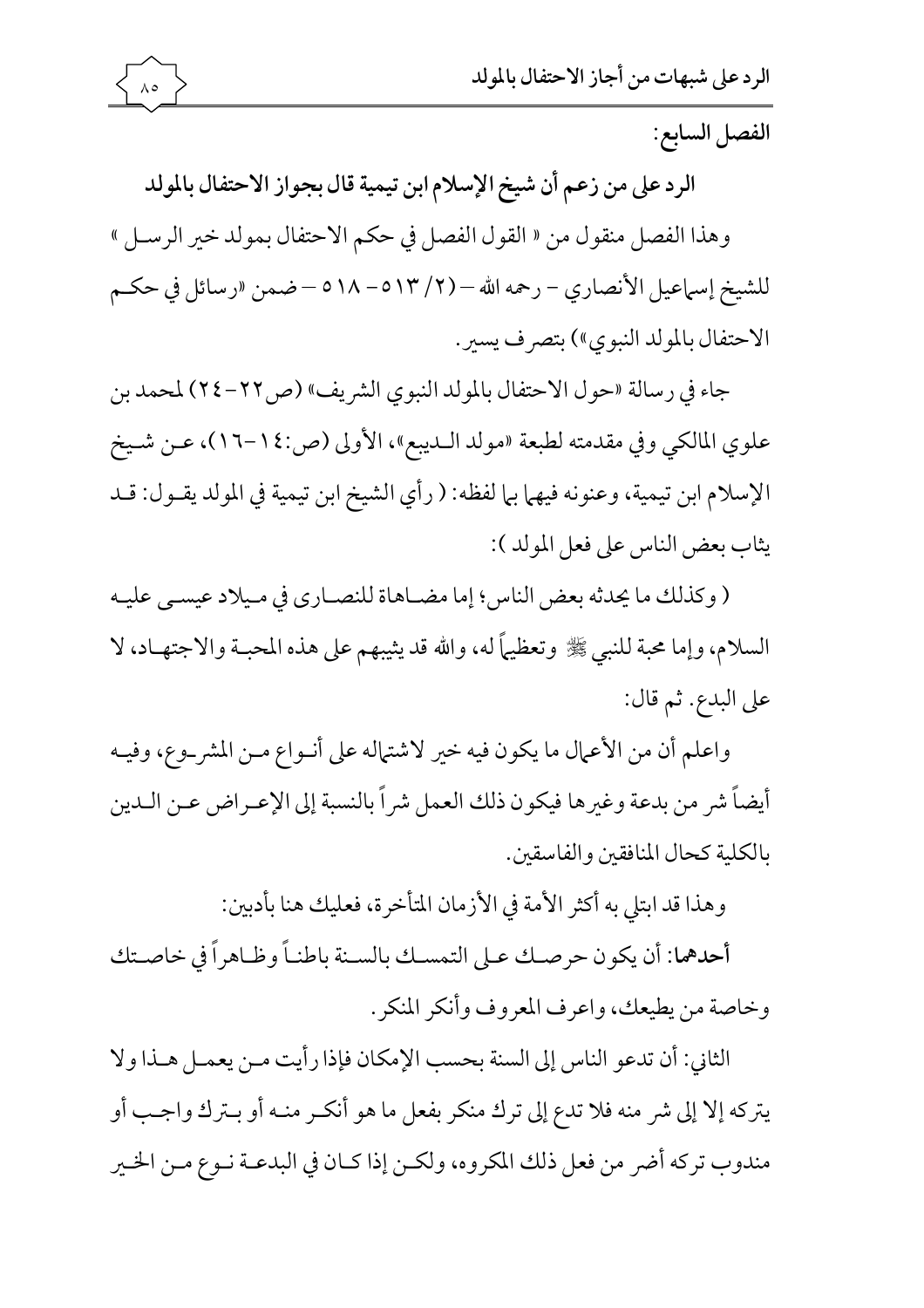الرد على شبهات من أجاز الاحتفال بالمولد فعوض عنه من الخير المشروع بحسب الإمكان إذ النفوس لا تترك شيئاً إلا بشيء ولا ينبغي لأحد أن يترك خيراً إلا إلى مثله أو إلى خير منه، ثم قال:

فتعظيم المولد واتخاذه موسماً قد يفعله بعض الناس، ويكون لـه فيـه أجـر عظـيم لحسن قصده، وتعظيمه لرسول الله ﷺ ، كما قدمته لك أنه يحسن من بعـض النـاس مـا يستقبح من المؤمن المسدد؛ ولهذا قيل للإمام أحمد عن بعـض الأمـراء: إنـه أنفـق عـلى مصحف ألف دينار، ونحو ذلك فقال: دعه فهذا أفضل ما أنفـق فيـه الـذهب، أو كـما قال، مع أن مذهبه أن زخرفة المصاحف مكروهة، وقـد تـأول بعـض الأصـحاب أنـه أنفقها في تجديد الورق والخط، وليس مقصود أحمد هذا، وإنها قصده أن هذا العمل فيه مصلحة وفيه أيضاً مفسدة كره لأجلها ).

والجواب عن هذا النقل:

أحدها: أن شيخ الإسـلام صرح في أول تلـك العبـارة: بـأن الـداعي للاحتفـال بالمولد النبوي قد يكون مضاهاة للنصاري في مولد عيسى عليـه السـلام، أي: فيكـون غير مشروع لتلك المضاهاة.

وقد يكون الداعي إليه محبة النبي ﷺ فيثاب المحتفل في هذه الحالة على محبته للنبي ﷺ التي دعته إلى ذلك الاحتفال، لا على بدعة الاحتفال.

الثاني: أنه فَرَّقَ في تلك العبارة بين من يعمل المولد ولا يتركه إلا إلى شر منـه وبـين المؤمن المسدد الذي ليس كذلك، فذكر أن الذي يعمل المولد ولا يتركه إلا إلى شر منـه لا يدعى إلى تركه؛ لما يترتب على ذلك من ارتكاب ما هو شر منـه، وأن المـؤمن المسـدد يستقبح منه الاحتفال بالمولد ويجب عليه الحرص على التمسك بالسنة ظاهراً وباطنـاً في خاصته وخاصة من بطبعه.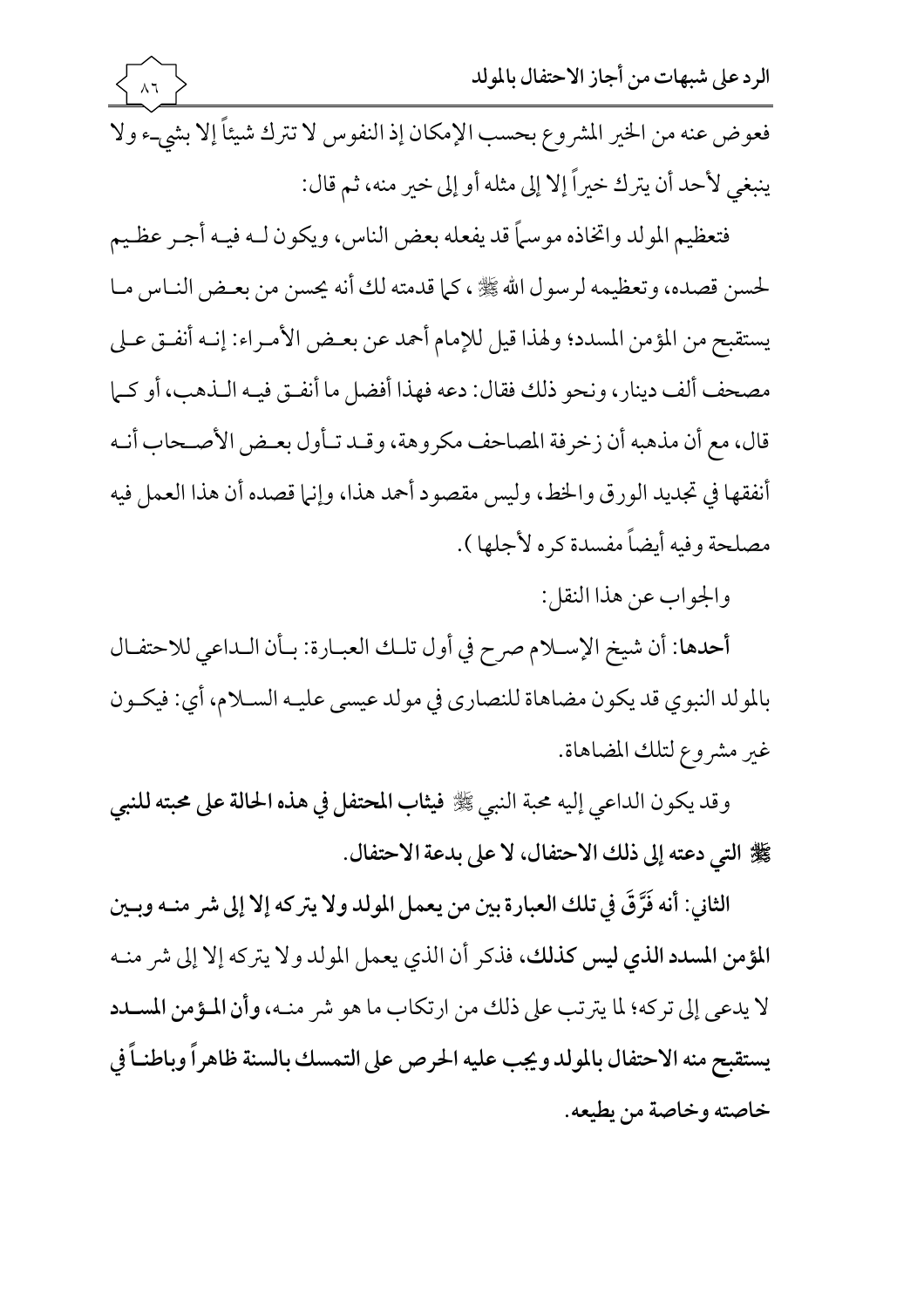الرد على شبهات من أجاز الاحتفال بالمولد

الثالث: أن إثابة الواقع في المواسم المبتدعـة مـن موالـد وغيرهـا أوضـح شـيخ الإسلام ابن تيمية في «اقتضاء الصر\_اط المستقيم» (٢/ ٦١٢-٦١٦) أنهـا لَمِـا في تلـك المواسم من المشروع، وأنها لا تمنع النهي عن تلك المواسم والاعتياض عنها بالمشر\_وع، ولفظه:

 $\lambda\bar{\nu}$ 

( لا ريب أن من فعلها - أي: المواسم المبتدعة- متأولاً مجتهداً أو مقلـداً كـان لـه أجر على حسن قصده وعلى عمله من حيث ما فيه من المشروع وكان ما فيه من المبتـدع مغفوراً له إذا كان في اجتهاده أو تقليده من المعذورين، وكذلك ما ذكر فيها من الفوائد كلها -إنها حصلت لما اشتملت عليه من المشروع في جنسه؛ كالصوم والـذكر والقـراءة والركوع والسجود وحسن القصد في عبادة الله وطاعته ودعائه، وما اشتملت عليه من المكروه انتفى موجبه بعفو الله لاجتهاد صاحبه أو تقليده.

وهذا المعنى ثابت في كل ما يذكر في بعض البدع المكروهة من الفائدة، لكن هـذا القدر لا يمنع كراهتها والنهى عنها والاعتياض عنها بالمشروع الذي لا بدعة فيه، كها أن الذين زادوا الأذان في العيدين هم كذلك، بل اليهود والنصاري يجدون في عباداتهم أيضاً فوائد؛ وذلك لأنه لا بد أن تشتمل عباداتهم على نوع ما مشروع في جنسه، كما أن أقوالهم لا بد أن تشتمل على صدق مأثور عن الأنبياء، ثم مع ذلك لا يوجب أن تفعـل عباداتهم أو تروى كلماتهم؛ لأن جميع المبتدعات لا بد أن تشتمل على شر راجح على مـا فيها من الخبر، إذ لو كان خبرها راجحاً لما أهملتها الشر يعة، فنحن نستدل بكونها بدعـة على أن إثمها أكبر من نفعها، وذلك هو الموجب للنهي، ثم قال الإمام ابن تيمية:

(وأقول: إن إثمها قد يزول عن بعض الأشخاص لمعارض الاجتهاد أو غيره، كما يزول إثم الربا والنبيذ المختلف فيهما عن المجتهدين من السلف، ثم مع ذلك يجب بيان حالها، وأن لا يقتدى بمن استحلها، وأن لا يقصر في طلب العلم المبين لحقيقتها.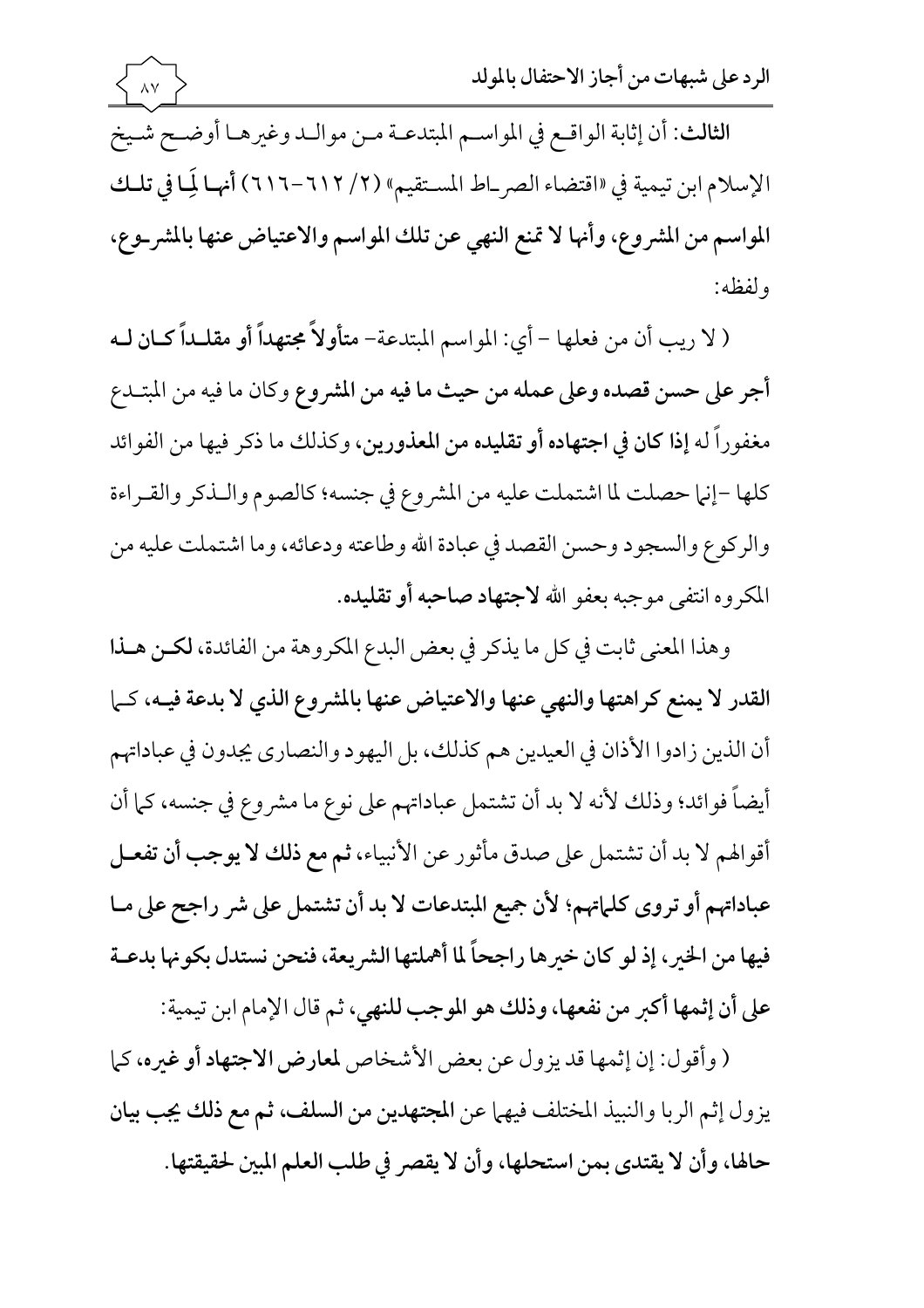

قال: وهذا الدليل كافٍ في بيان أن هذه البـدع مشـتملة عـلى مفاسـد اعتقاديـة أو حالية مناقضة لما جـاء بـه الرسـول ﷺ، وأن مـا فيهـا مـن المنفعـة مرجـوح لا يصـلح للمعارضة.

ولم يكتف الإمام ابن تيمية بهذا، بل أضاف إليه بيان مـا في المواسـم المبتدعـة مـن مفاسد راجحة على ما فيهـا مـن المنفعـة، فقـال: ( أمـا مـا فيهـا – أي: تلـك المواسـم المبتدعة– من مولد وغيره من المنفعة فيعارضه ما فيها من مفاسد البدعة الراجحة منها مع ما تقدم عن المفاسد الاعتقادية والحالية: أن القلوب تسـتعذبها وتسـتغنى بهـا عـن كثير من السنن، حتى تجد كثيراً من العامة يحـافظ عليهـا مـا لا يحـافظ عـلى الــتراويح والصلوات الخمس.

ومنها: أن الخاصة والعامـة تـنقص بسـببها عنـايتهم بـالفرائض والسـنن وتفـتر رغبتهم فيها فتجد الرجل يجتهـد فيهـا ويخلـص وينيـب ويفعـل فيهـا مـا لا يفعلـه في الفرائض والسنن حتى كأنه يفعل هذه البدعة عبادة ويفعـل الفـرائض والسـنن عـادة ووظيفة، وهذا عكس الدين فيفوته بذلك ما في الفرائض والسنن من المغفرة والرحمة والرقة والطهارة والخشوع وإجابة الدعوة وحلاوة المناجاة.. إلى غير ذلك من الفوائد، وإن لم يفته هذا كله فلا بد أن يفو ته كماله.

ومنها: ما في ذلك من مصير المعروف منكراً والمنكر معروفاً وما يترتب على ذلـك من جهالة أكثر الناس بدين المرسلين، وانتشار زرع الجاهلية.

ومنها: اشتهالها على أنواع من المكروهات في الشريعة مثل: تـأخير الفطـور، وأداء العشاء الآخرة بلا قلوب حاضرة، والمبادرة إلى تعجيلها، والسجود بعد السـلام لغـبر سهو، وأنواع من الأذكار ومقاديرها لا أصل لها.. إلى غير ذلك مـن المفاسـد التـى لا يدركها إلا من استنارت بصيرته وسلمت سريرته.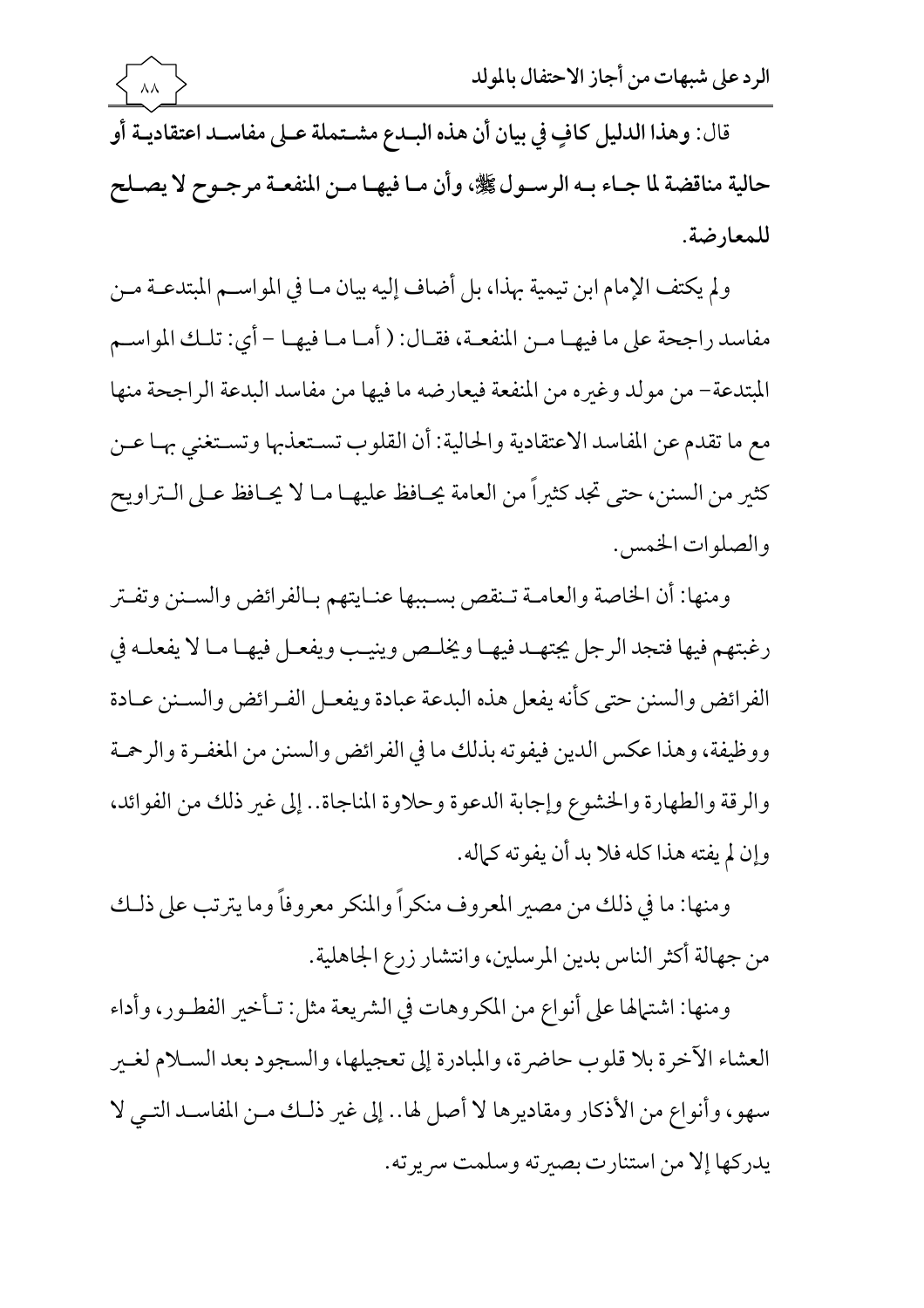ومنها: مسارقة الطبع إلى الانحلال من ربقـة الاتبـاع، وفـوات سـلوك الصربـاط المستقيم، وذلك أن النفس فيها نوع من الكبر فتحب أن تخرج مـن العبوديـة والاتبـاع بحسب الإمكان، كما قال أبو عثمان النيسابوري رحمه الله: ما ترك أحد شيئاً مـن السـنة إلا لكبر في نفسه ثم هذا مظنة لغيره فينسلخ القلب عـن حقيقـة الاتبـاع للرسـول ﷺ ويصير فيه من الكبر وضعف الإيهان ما يفسد عليه دينه أو يكاد، وهـم يحسـبون أنهـم يحسنون صنعاً، ومنها: ما تقدم التنبيه عليه في أعيـاد أهـل الكتـاب مـن المفاسـد التـي توجد في كلا النوعين المحدثين: النوع الذي فيه مشابهة، والذي لا مشابهة فيه) اهـ..

 $\lambda$ 9 >

الرابع: أن محمد بن علوى قد أسقط من كلام شيخ الإسلام في الاحتفـال بالمولـد النبوي محبة للنبي ﷺ ما بينه فيه من اختلاف الناس في اليوم الموافق ليوم المولد النبـوي، وقوله في الاحتفال: (إن هذا – أي: الاحتفال به ذلك اليوم– لم يفعله السلف مـع قيـام المقتضى له وعدم المانع منه، ولو كان هذا خيراً محضاً أو راجحاً لكان السـلف ﷺ أحـق به منا، فإنهم كانوا أشد محبة لرسول الله ڴ وتعظيماً له منا، وهـم عـلى الخـير أحـرص. وإنما كمال محبته وتعظيمه في متابعته، وطاعته واتباع أمره، وإحياء سنته باطنــاً وظــاهراً، ونشر ما بعث به، والجهاد على ذلك بالقلب واليه واللسـان، فـإن هـذه هـى طريقـة السابقين الأولين من المهاجرين والأنصار واللذين اتبعـوهم بإحسـان، وأكثـر هـؤلاء الذين تجدونهم حرصاء على أمثـال هـذه البـدع مـع مـا لهـم فيهـا مـن حسـن القصـد والاجتهاد الذي يرجى لهم به المثوبة تجدونهم فاترين في أمر الرسول عما أمروا بالنشــاط فيه، وإنها هم بمنزلة من يحلى المصحف ولا يقرأ فيه أو يقرأ فيه ولا يتبعه، وبمنزلـة مـن يزخـرف المسـجد ولا يصـلي فيـه أو يصـلي فيـه قلـيلاً، وبمنزلـة مـن يتخـذ المسـابح والسجادات المزخرفة، وأمثال هذه الزخارف الظاهرة التـي لم تشر-ع ويصـحبها مـن الرياء والكبر والاشتغال عن المشروع ما يفسد حال صاحبها، كما جاء في الحديث: « ما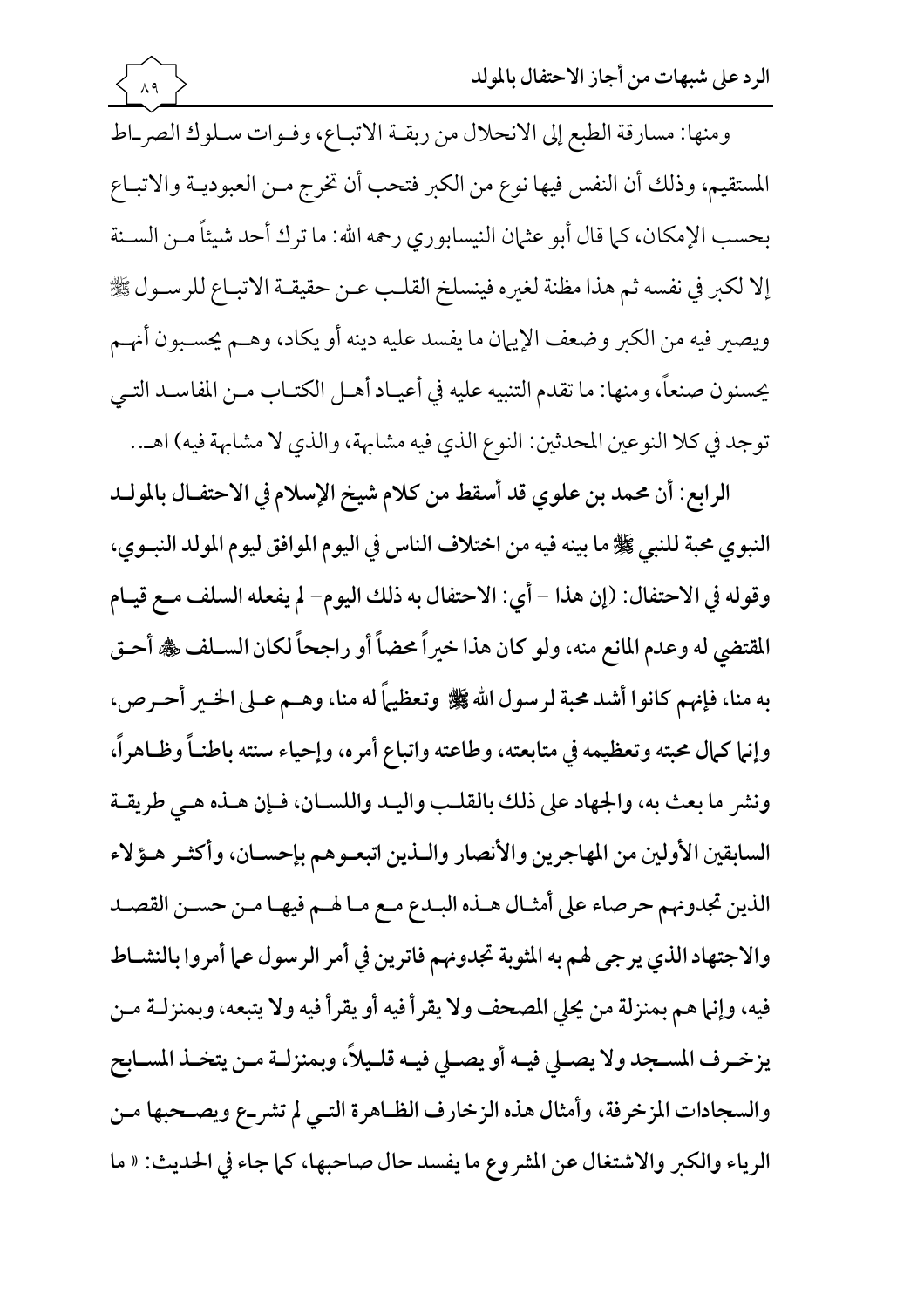| $\left\{\left(\begin{matrix} 1 \\ 1 \end{matrix}\right)\right\}$ | الرد على شبهات من أجاز الاحتفال بالمولد                                            |
|------------------------------------------------------------------|------------------------------------------------------------------------------------|
|                                                                  | ساء عمل أمة قط إلا زخرفوا مساجدهم » أسقط محمد بن علوي هذا كلـه مـن كَّلام          |
|                                                                  | شيخ الإسلام، وكان الواجب عليه عدم إسقاطه لما ذكره من الأهمية.                      |
|                                                                  | الخامس: أن ما توهمه محمد بن علوي من عبارة ابن تيمية التي ذكر منهـا مـا ذكـر        |
|                                                                  | وهو أنه يرى الاحتفال بيوم المولد النبوي يـرده قولـه في « اقتضـاء الصر_اط المسـتقيم |

لمخالفة أصحاب الجحيم » (٢/ ٦١٣- ٢١٤) بصدد كلامه على المواسم المبتدعـة مـن موالد وغيرها ما نصه: ( إذا فعلها قـوم ذوو فضـل فقـد تركهـا قـوم في زمـان هـؤلاء معتقدين لكراهتها، وأنكرها قوم كذلك، وهؤلاء التـاركون والمنكـرون إن لم يكونـوا أفضل ممن فعلوها فليسوا دونهم في الفضل، ولو فرضوا دونهم في الفضل فتكون حينئذٍ قد تنازع فيها أولو الأمر فترد إذن إلى الله والرسول ﷺ، وكتاب الله وسنة رسوله مع من كرهها لا مع من رخص فيها ثم عامة المتقدمين الذين هـم أفضـل مـن المتـأخرين مـع هؤ لاء التاركين المنكرين).

\*\*\*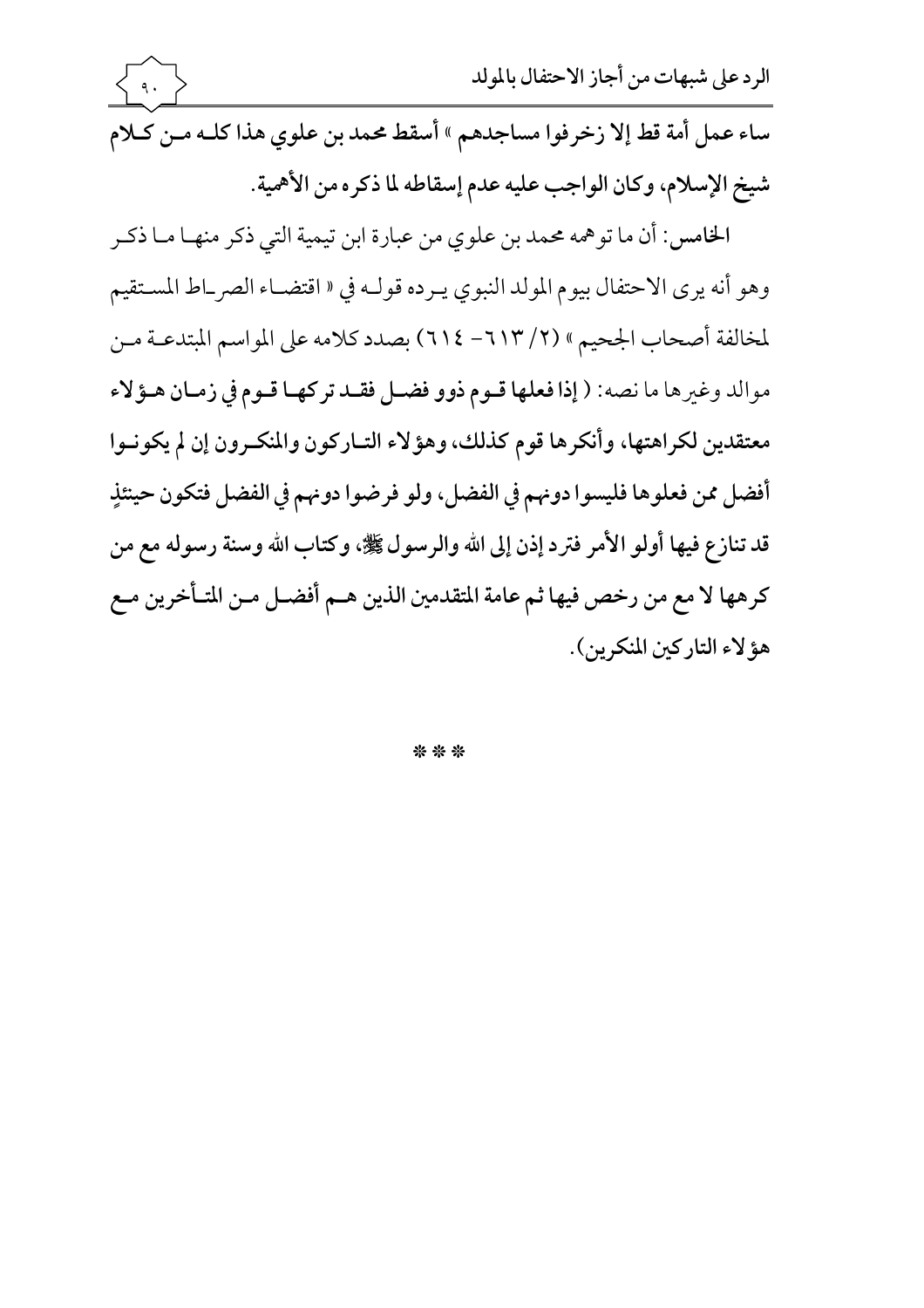

الخاتمة

هذا ما وفقني الله لجمعه من أقوال أهل العلـم في الـرد عـلى شـبهات مـن أجـاز المولد، اسأل الله أن ينفعني ومن يطلع عليه بما فيه. كما أسأل الله أن يجزي علمائنا خير الجزاء على ما قـاموا بـه مـن بيانـاً للحـق ورداً للباطل وأن يجعل ذلك في ميزان حسناتهم. كما أسأله أن يهدي ضال المسلمين إلى اتباع السنة وترك البدعة. وصلى الله على نبينا وقدوتنا محمد وعلى آله وصحبه وسلم. وسبحانك اللهم وبحمدك، أشهد ألا إله إلا أنت، أستغفرك وأتوب إليك.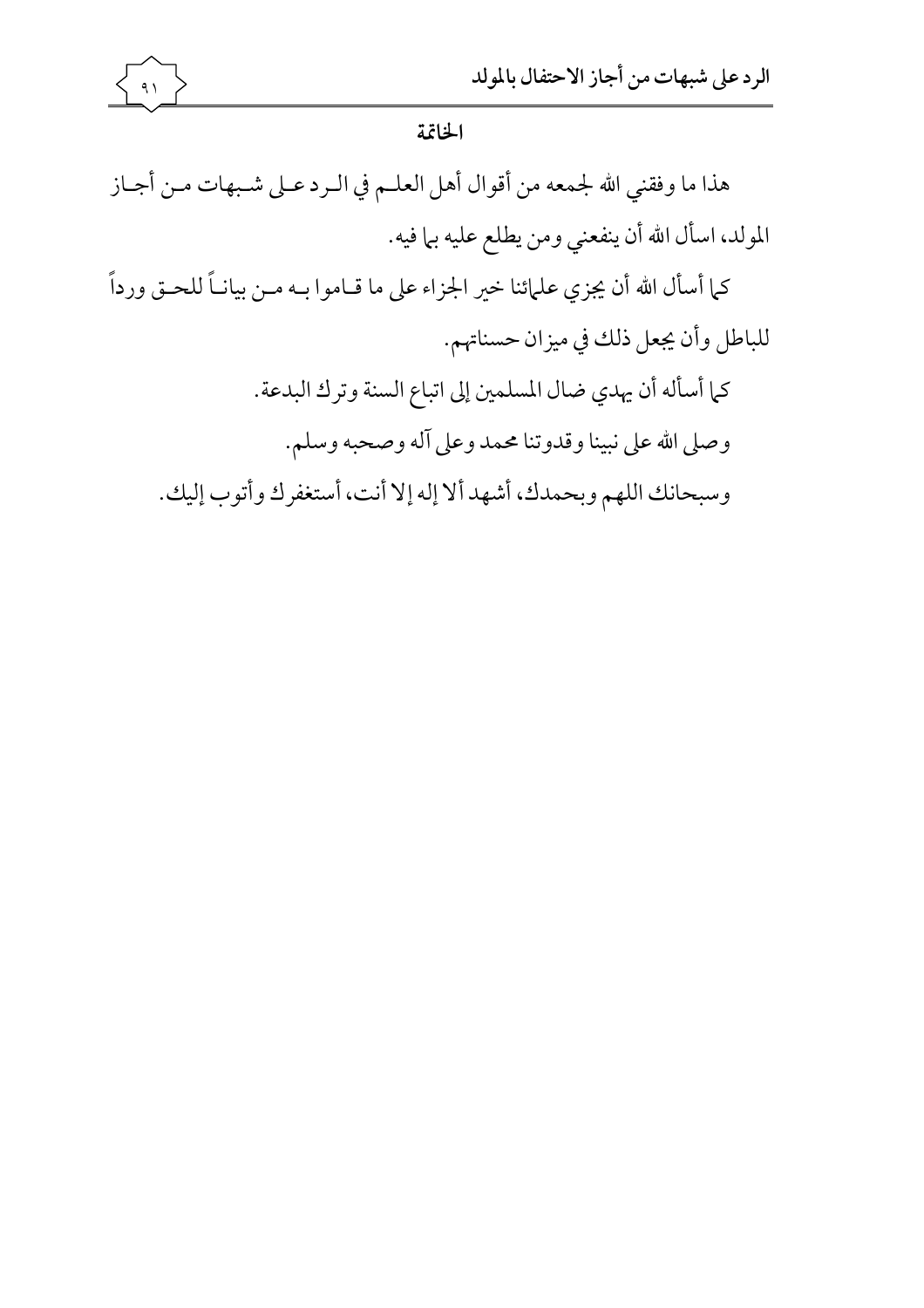## المراجع

 $97$ 

١ - «اقتضاء الصراط المستقيم» لشيخ الإسلام ابن تيمية. ٢-«المورد في عمل المولد» للإمام تاج الدين عمر بن سالم اللخمي المشهور بالفاكهاني. ٣- «القول الفصل في حكم الاحتفال بمولد خير الرسل»للشيخ إسماعيل الأنصاري. ٤- «حكم الاحتفال بالمولد النبوي وغيره» للعلامة عبد العزيز بن باز. ٥- «السنن والمبتدعات المتعلقة بالأذكار والصلوات» للشيخ محمد بن عبد السلام الشقيري. ٦- «حسن المقصد» ضمن «الحاوي للفتاوي» للسيوطي. ٧- «الباعث على إنكار البدع والحوادث» للإمام ابي شامة. ٨- «المورد الروي في المولد النبوي» لملا على قارى. ٩- «حول الاحتفال بالمولد» لمحمد بن علوي المالكي. ١٠- «الرد المحكم المنيع» ليوسف الرفاعي. ١١- «إعلام النبيل» لراشد المريخي. ١٢- «مجموع فتاوى ومقالات متنوعة» للشيخ عبد العزيز بن باز. ١٣ - «الإنصاف فيها قيل في المولد من الغلو والإجحاف» للشيخ أبو بكر الجزائري. ١٤- «علم أصول البدع» للشيخ على الحلبي. ٥١- «حوار مع المالكي في رد منكراته وضلالته» للشيخ عبد الله بن منيع. ١٦ - «الرد القوي على الرفاعي والمجهول وابن علوي وبيان أخطائهم في المولد النبوي» للشيخ حمود التويجري. ١٧- «البيان والتعريف» لمحمد بن علوى المالكي. ١٨ - «نفحات الإسلام من البلد الحرام» لعلوى بن عباس المالكي.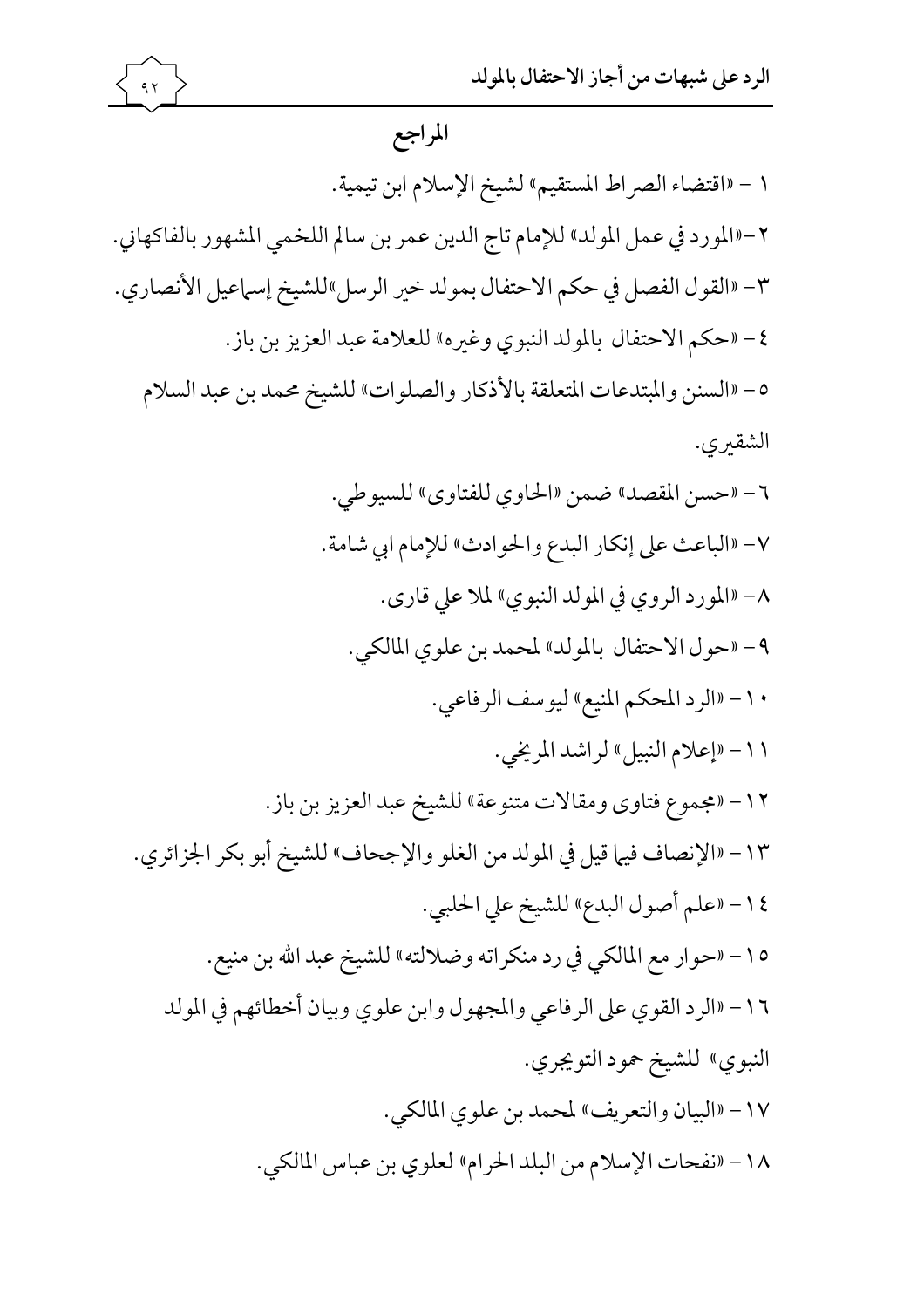

١٩- «شرح منظومة الورقات» لمحمد بن علوى المالكي. · ٢- «العقلية الإسلامية وفكرة المولد» لعلى العيسى. ٢١- «بلوغ المأمول» لعيسى بن مانع الحميري. ٢٢- «حكم الاحتفال بالمولد النبوي والرد على من أجازه» للشيخ محمد بن إبراهيم آل الشيخ. ٢٣- «الآثار المرفوعة في الأخبار الموضوعة» للشيخ عبد الحي بن محمد اللكنوي. ٢٤- «المصنوع في معرفة الحديث الموضوع» لعـلى قاري وتعليق عبد الفتاح أبو غدة. ٢٥- «تقديس الأشخاص في الفكر الصوفي» للشيخ محمد أحمد لوح. ٢٦- «القول البديع في الرد على القائلين بالتبديع» لمحمد بن أحمد الخزرجي. ٢٧- رسالة «المولد» للشيخ سمير المالكي.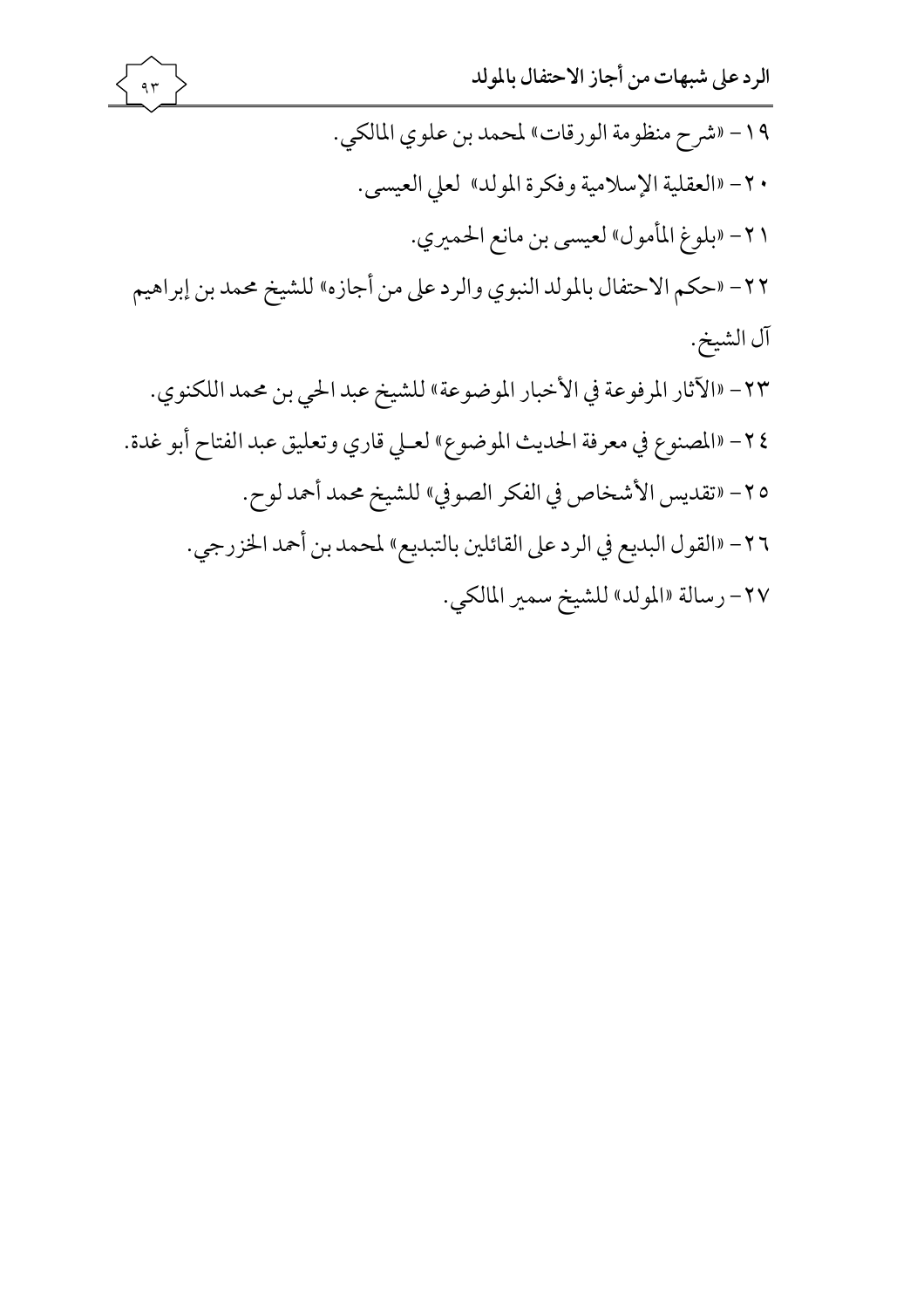

فهرس

|                          | المقدمة                                                                                              |
|--------------------------|------------------------------------------------------------------------------------------------------|
| ٢                        | الفصل الأول: بيان أن الاحتفال بالمولد لم يقع من السلف الصالح وأنه                                    |
|                          | من البدع.                                                                                            |
| ٦                        | الفصل الثاني: إثبات أن الفاطميين أول من احتفل بالموالد.                                              |
|                          | الفصل الثالث: بيان كذب من يزعم أن من ينكر الاحتفال بالمولد بأنـه                                     |
|                          | مبغض للرسول ﷺ ومكفر لمن يحضر ذلك الاحتفال.                                                           |
|                          | الفصل الرابع: الرد على شبهات من أجاز الاحتفال بالمولد.                                               |
| $\mathbf{r}$             |                                                                                                      |
|                          | تنبيه مهم حول وجوب اتباع فهم السلف لنصوص الوحي.                                                      |
|                          |                                                                                                      |
| $\overline{\phantom{0}}$ | الشبهة الأول: قوله تعالى:﴿قُلْ بِفَضْلِ اللَّهَ وَبِرَحْمَتِهِ فَبِذَلِكَ فَلْيَفْرَحُوا هُوَ        |
|                          | خَيْرٌ مِمَّا يَجْمَعُونَ﴾.                                                                          |
| ٢                        | الشبهة الثانية: قوله تعالى:﴿إِنَّ اللَّهَ وَمَلائِكَتَهُ يُصَلُّونَ عَلَى النَّبِـيِّ يَـا أَيُّهَـا |
|                          | الَّذِينَ آمَنُوا صَلُّوا عَلَيْهِ وَسَلِّمُوا تَسْلِيهاً﴾.                                          |
|                          | الشبهة الثالثة: يقولون إن الله كرم بعض الأماكن المرتبطة بالأنبياء مثـل                               |
|                          | مقام إبراهيم ﷺ؛ وهذا فيه حث على الاهتمام بكل ما يتعلق بالأنبيــاء ومنهــا                            |
|                          | الاهتمام بيوم مولد النبي ﷺ.                                                                          |
|                          | الشبهة الرابعة: أن النبي ﷺ كان يصوم يوم الاثنين فلما سئل عـن ذلـك                                    |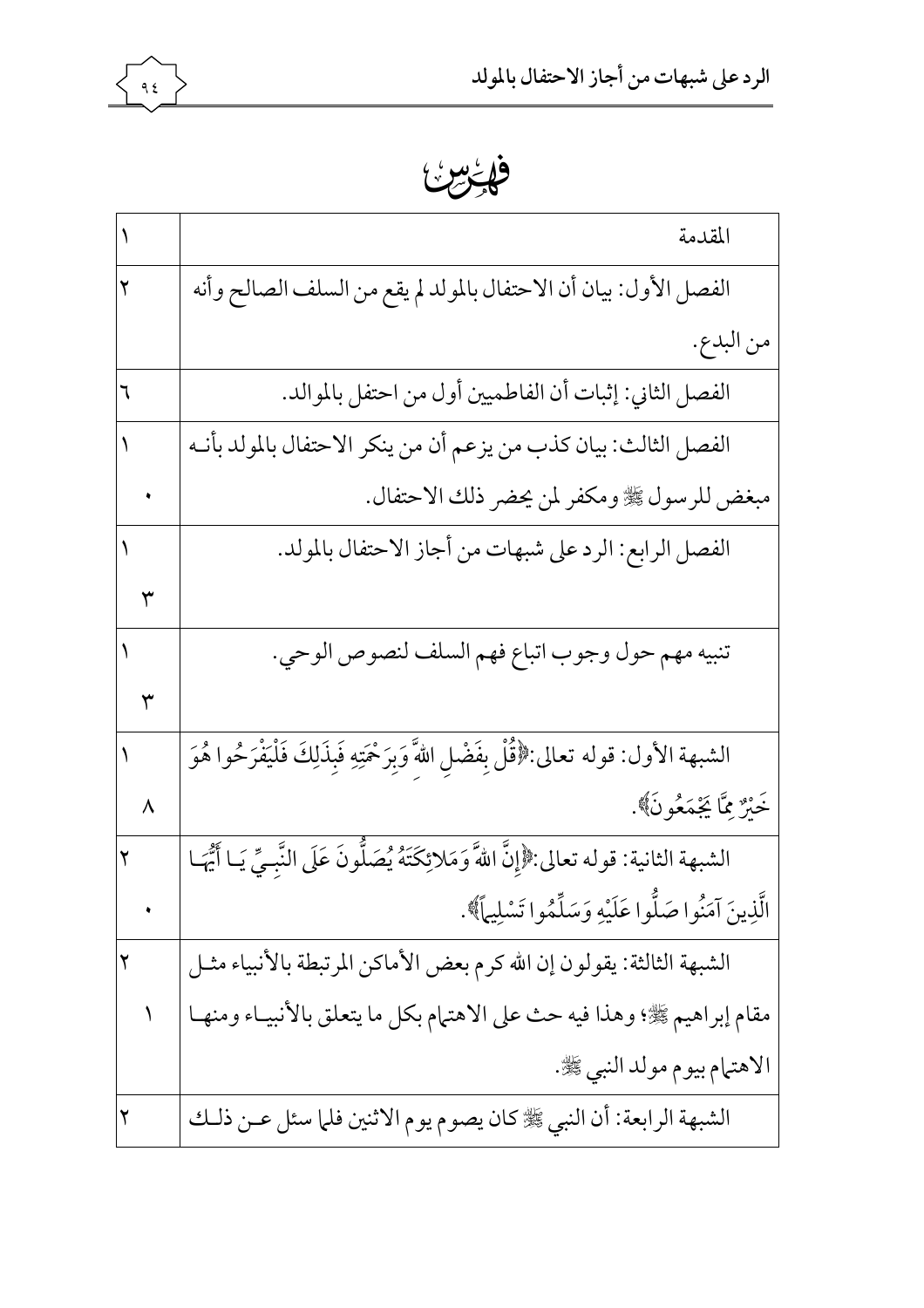| ۹٥                      | الرد على شبهات من أجاز الاحتفال بالمولد                                |
|-------------------------|------------------------------------------------------------------------|
| $\overline{\mathsf{r}}$ | قال:« ذلك يوم ولدت فيه وأنزل علي فيه ».                                |
| $\mathbf{y}$            | الشبهة الخامسة: صيام يوم عاشوراء.                                      |
| ٢                       | الشبهة السادسة: قصة تخفيـف العـذاب عـن أبي لهـب بسـبب اعتاقـه          |
| $\lambda$               | لثويبة عندما بشرته بولادة الرسول ﷺ .                                   |
| ٣                       | الشبهة السابعة: قول الرسول ﷺ في فضل يوم الجمعة:« إن من أفضـل           |
| $\boldsymbol{\xi}$      | أيامكم يوم الجمعة، فيه خلق آدم، وفيه قبض « رواه أبو داود.              |
| ٣                       | الشبهة الثامنة: ما أخرجه البيهقي عن أنس ﷺ: ﴿ أَنِ النَّبِي ﷺ عَقَّ عـن |
|                         | نفسه بعد النبوة ».                                                     |
| $\overline{\xi}$        | الشبهة التاسعة: أن جبريل عليه السلام طلب ليلـة الإسراء والمعـراج       |
|                         | من النبيﷺ، أن يصلي ركعتين ببيت لحم حيث ولد عيسى عليه السلام.           |
| $\overline{\xi}$        | الشبهة العاشرة: أن شعراء الصحابة كـانوا يقولـون قصـائد المـدح في       |
| $\circ$                 | الرسول ﷺ؛ فكان يرضى عملهم؛ ويكافئهم على ذلك بالصلات والطيبات.          |
|                         | الشبهة الحادية عشر: أن الموالد اجتهاع ذكـر وصـدقة ومـدح وتعظـيم        |
| ٦                       | للجنـاب النبـوي وهــذه أمـور مطلوبــة شرعــاً وممدوحـة وجـاءت الآثـار  |
|                         | الصحيحة بها وبالحث عليها.                                              |
| ٤                       | الشبهة الثانية عشر: أن الاحتفال بالمولد النبوي أمر استحسـنه العلـماء   |
| ٨                       | وجري به العمل في كل صقع فهو مطلوب شرعاً.                               |
| ٥                       | الشبهة الثالثة عشر: دعوى تلقي الأوامـر النبويـة بالاحتفـال بـذلك       |
|                         | اليوم في المنام!                                                       |
| ٥                       | الشبهة الرابعة عشر: قول السخاوي:( إذا كان أهـل الصـليب اتخـذوا         |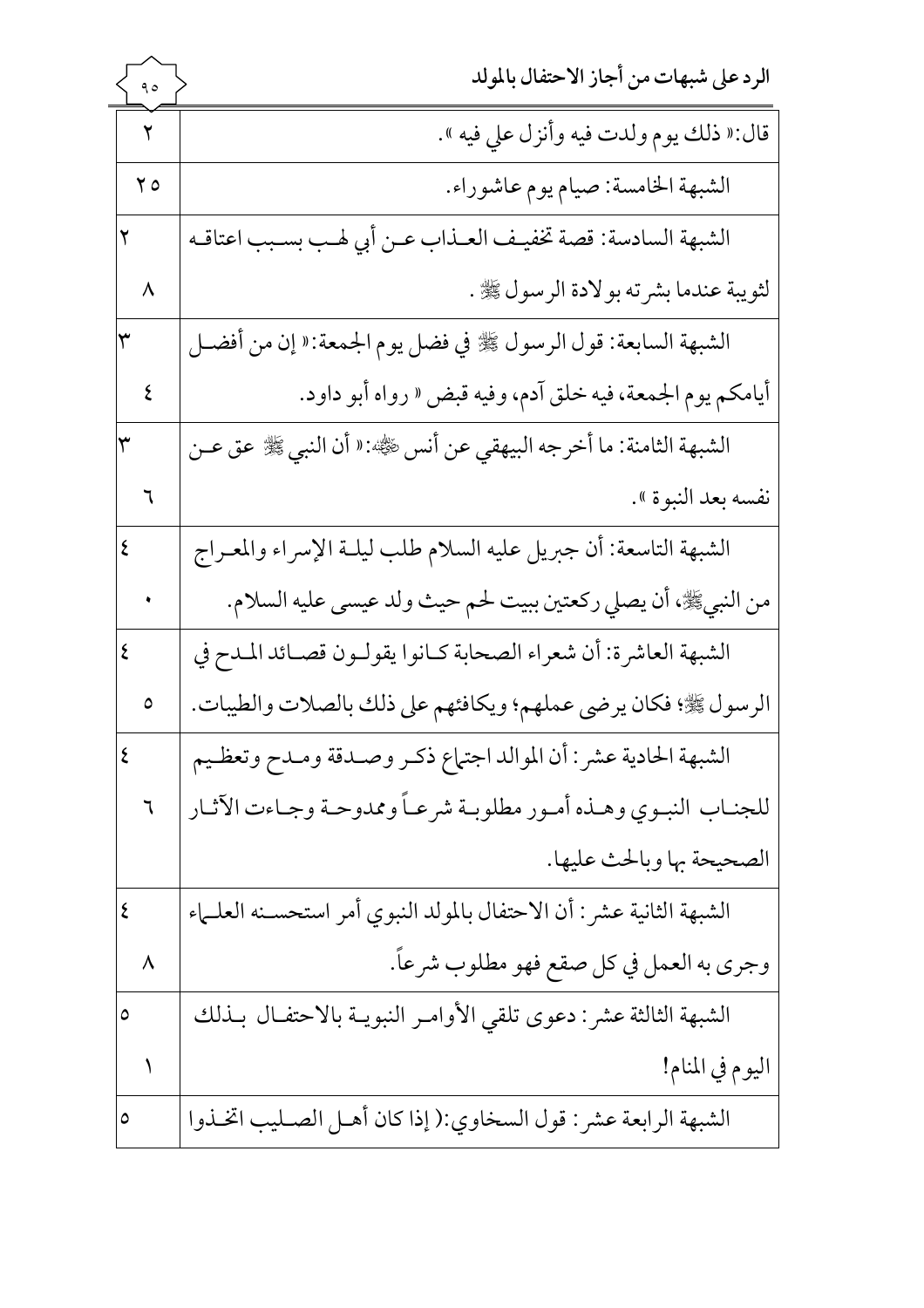|                         | ۹٦            | الرد على شبهات من أجاز الاحتفال بالمولد                              |
|-------------------------|---------------|----------------------------------------------------------------------|
|                         | ٤             | ليلة مولد نبيهم عيداً أكبر فأهل الإسلام أولى بالتكريم وأجدر ).       |
| ٥                       |               | الشـبهة الخامسـة عشرــ: أن الاحتفـال بالمولـد يعتـبر إحيـاء لـذكرى   |
|                         | ٥             | الرسول ﷺ وهذا مشروع في الإسلام.                                      |
| ٥                       |               | الفصل الخامس: القيام عند ذكر ولادتـه ﷺ وزعمهـم أنـه يخـروج إلى       |
|                         | $\checkmark$  | الدنيا أثناء قراءة قصص المولد.                                       |
| V                       |               | الفصل السادس:ما ترتب على الاحتفال بذلك اليوم من أمور خطـيرة          |
|                         |               | ومفاسد كثيرة.                                                        |
| $\overline{\mathsf{v}}$ |               | المفسدة الأولى: اعتبار الاحتفال بالمولد من الأمور المستحبة في الـدين |
|                         | $\mathcal{I}$ | بل والواجبة عند البعض!                                               |
| V                       |               | المفسدة الثانية: أعتبار ذلك اليوم يوم عيد!                           |
|                         | ٩             |                                                                      |
| $\lambda$               |               | المفسدة الثالثة: زعمهم أن في ذلك اليوم ساعة إجابـة قياسـاً عـلى يـوم |
|                         |               | الجمعة!                                                              |
|                         |               | المفسدة الرابعة: دعوى أن ليلة المولد النبوي أفضل من ليلة القدر!!     |
|                         |               |                                                                      |
| ٨                       |               | الفصل السابع: الرد على من زعـم أن شـيخ الإسـلام ابـن تيميـة قـال     |
|                         | ٥             | بجواز الاحتفال بالمولد .                                             |
| ٩                       |               | الخاتمة                                                              |
|                         |               |                                                                      |
| ٩                       |               | المراجع.                                                             |